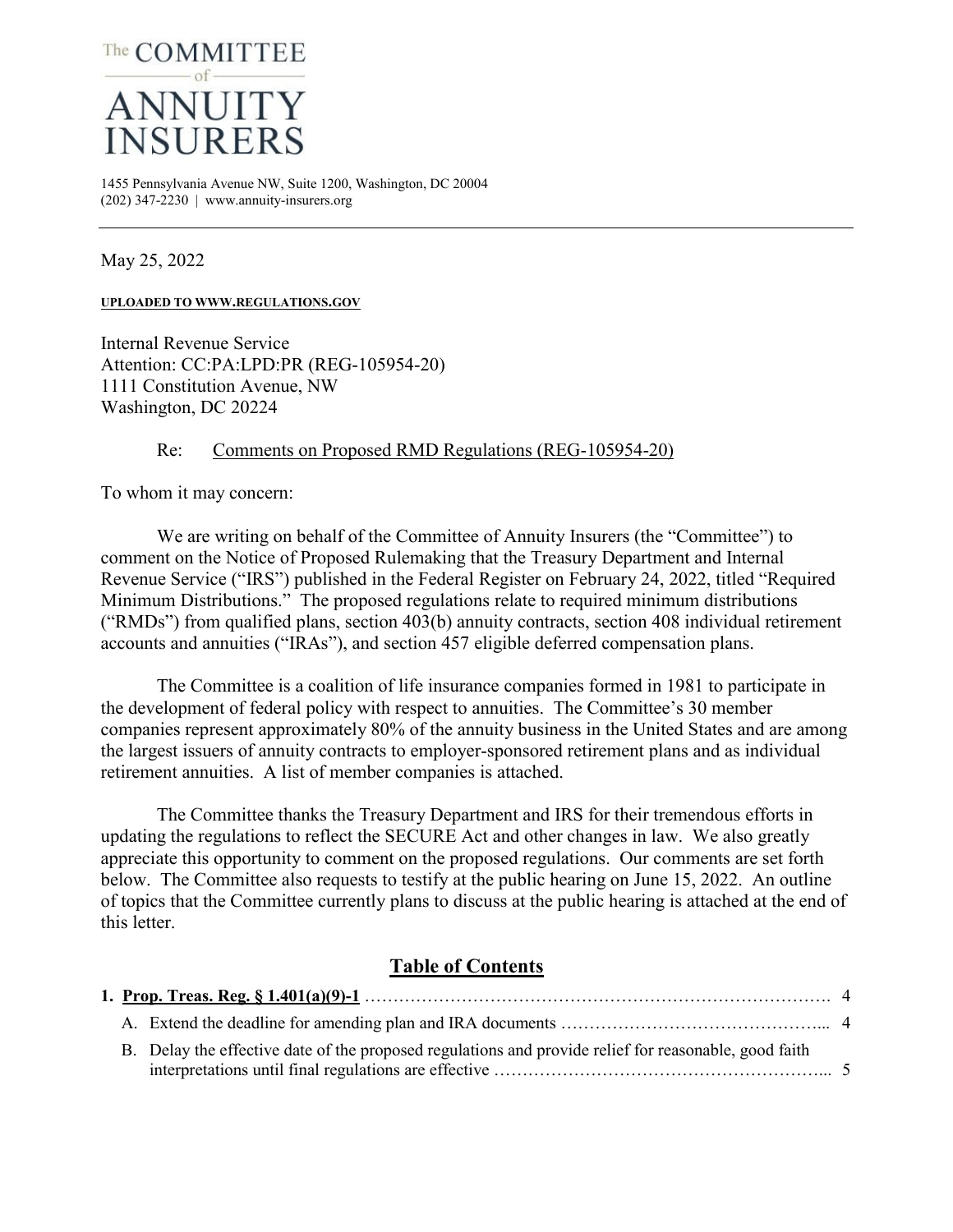|    | C. Clarify that "separate accounting" principles apply in cases where an employee died before 2020                                                                                                          |  |  |  |  |
|----|-------------------------------------------------------------------------------------------------------------------------------------------------------------------------------------------------------------|--|--|--|--|
|    |                                                                                                                                                                                                             |  |  |  |  |
|    | Clarify that the SECURE Act's special effective date rule for qualified annuity contracts<br>1.                                                                                                             |  |  |  |  |
|    | 2. Clarify how the SECURE Act's special effective date rule for qualified annuity contracts                                                                                                                 |  |  |  |  |
|    | E. Clarify whether the SECURE Act changes to the RMD rules apply to non-profit 457(b) plans  10                                                                                                             |  |  |  |  |
|    |                                                                                                                                                                                                             |  |  |  |  |
|    | A. Clarify that annuity payments from DC plans and IRAs must comply with the 10-year rule  11                                                                                                               |  |  |  |  |
|    |                                                                                                                                                                                                             |  |  |  |  |
|    | A. Clarify that if a plan permits elections between the available RMD rules in cases where an<br>employee dies before their RBD, the plan "may" rather than "must" specify which rule applies in            |  |  |  |  |
|    | B. Clarify that DC plans may require different distribution methods for different types of EDBs in                                                                                                          |  |  |  |  |
|    |                                                                                                                                                                                                             |  |  |  |  |
|    | A. Clarify the treatment of former spouses as eligible designated beneficiaries  15                                                                                                                         |  |  |  |  |
| В. | Clarify that plan administrators can rely upon certifications by the individual or trustee as to how<br>the RMD rules apply to a trust and eliminate the rule that permits the trustee to provide a copy of |  |  |  |  |
|    |                                                                                                                                                                                                             |  |  |  |  |
| D. | Expand the circumstances in which separate accounting is permitted for multiple beneficiaries of a                                                                                                          |  |  |  |  |
| Е. | Permit plan administrators to rely on certifications they receive from beneficiaries at any time                                                                                                            |  |  |  |  |
|    |                                                                                                                                                                                                             |  |  |  |  |
|    | Allow Administrators to rely on beneficiary certifications of disability or chronic illness 21<br>2.                                                                                                        |  |  |  |  |
|    | 3. Clarify that if annuity payments commence from a DC plan while the employee is alive,<br>documenting a beneficiary's disability or chronic illness as of the annuity commencement date                   |  |  |  |  |
|    | Clarify that a licensed health care practitioner's certification of chronic illness "as of the date<br>4.                                                                                                   |  |  |  |  |
|    | 5. Eliminate the October 31 deadline for documenting disability or chronic illness and allow the                                                                                                            |  |  |  |  |
|    |                                                                                                                                                                                                             |  |  |  |  |
|    |                                                                                                                                                                                                             |  |  |  |  |
|    | 1. Reinterpret the 10-year rule so that no distributions are required during the 10-year period and                                                                                                         |  |  |  |  |
|    | 2. If the Treasury Department and IRS do not adopt the alternative interpretation of the 10-year<br>rule, clarify when that rule requires distributions to continue throughout the 10-year period  27       |  |  |  |  |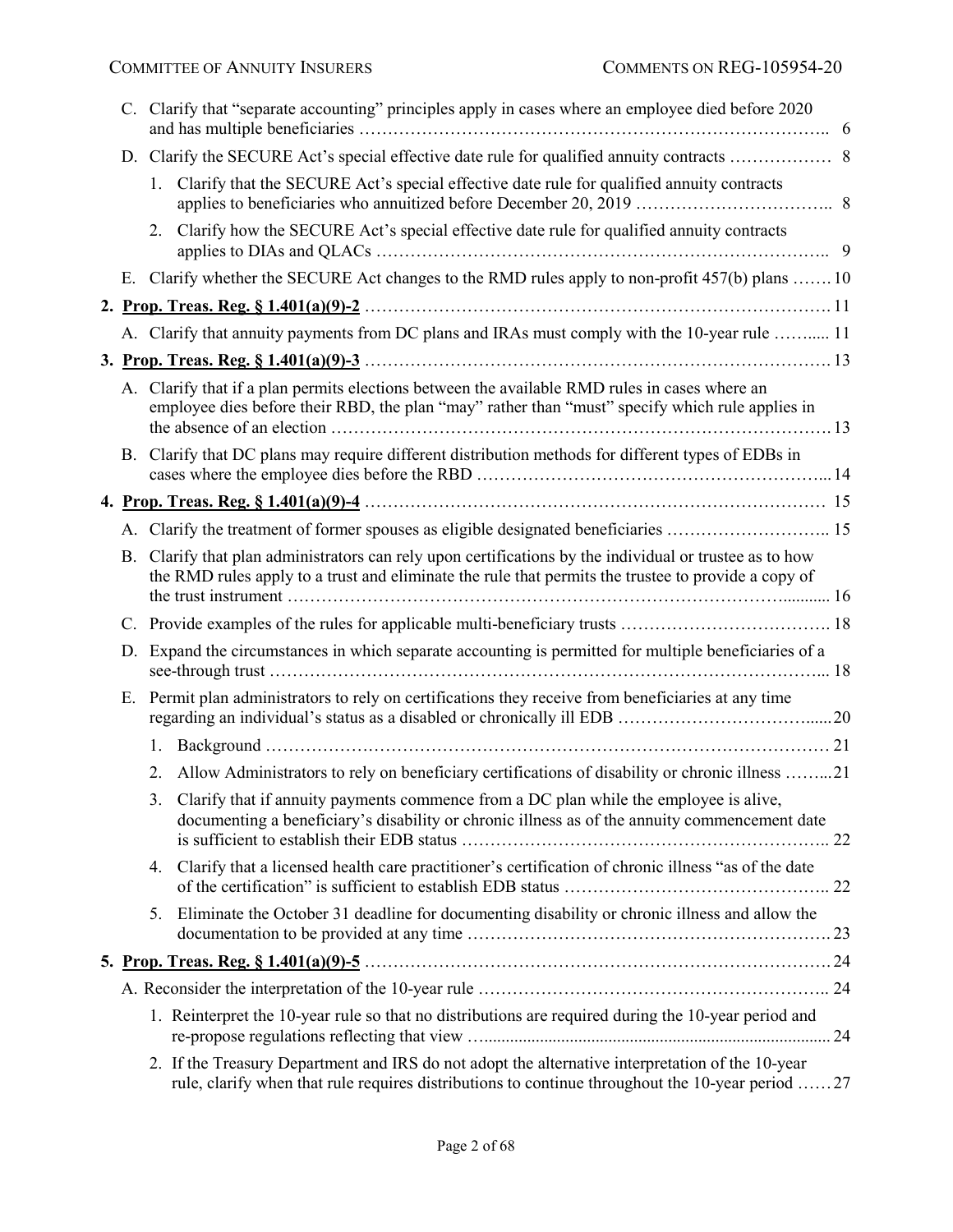|  |             | 3. If the Treasury Department and IRS do not adopt the alternative interpretation of the 10-year<br>rule, provide specific relief for taxpayers who adopted that interpretation for 2021 or 2022  30  |
|--|-------------|-------------------------------------------------------------------------------------------------------------------------------------------------------------------------------------------------------|
|  |             | B. Eliminate the special rule that applies to EDBs who are older than an employee who dies on or<br>after their RBD, or at least clarify that the special rule does not apply to annuity payments  32 |
|  |             |                                                                                                                                                                                                       |
|  |             |                                                                                                                                                                                                       |
|  |             |                                                                                                                                                                                                       |
|  |             |                                                                                                                                                                                                       |
|  |             |                                                                                                                                                                                                       |
|  |             |                                                                                                                                                                                                       |
|  |             | C. Clarify the rules for determining the designated beneficiary and their status when distributions are                                                                                               |
|  |             | D. Modify, rationalize, and clarify the proposed rules for increasing payments under commercial                                                                                                       |
|  |             | 1. Simplify and rationalize the rules for increasing payments by (a) exempting certain additional<br>types of benefits from the MITT, and (b) excusing any prior inadvertent failures of the MITT     |
|  |             | 2. Clarify the rule for accelerations required to comply with the 10-year rule  42                                                                                                                    |
|  |             | 3. Clarify the definitions of "total future expected payments" and "total value being annuitized"  43                                                                                                 |
|  |             |                                                                                                                                                                                                       |
|  |             | b. Clarify which of several definitions of "total value being annuitized" applies to deferred                                                                                                         |
|  | $c_{\cdot}$ | Clarify when the "total future expected payments" and "total value being annuitized" are<br>determined for purposes of the MITT, by using a term other than "annuitized" to describe                  |
|  | d.          | Clarify when "total future expected payments" are determined for purposes of the                                                                                                                      |
|  | e.          | Expand upon the examples in the regulations to explain how "total future expected                                                                                                                     |
|  |             | 4. Clarify the new exception to the prohibition on increasing payments provided for short-term                                                                                                        |
|  |             | E. Permit spouses to elect a joint life annuity with a period certain based on their joint life                                                                                                       |
|  |             |                                                                                                                                                                                                       |
|  |             |                                                                                                                                                                                                       |
|  |             | a. Clarify how the surrender of a QLAC affects the limitations on premiums if the employee                                                                                                            |
|  |             | b. Clarify what reporting requirements apply in connection with the surrender of a QLAC  50                                                                                                           |
|  |             | c. Clarify that if a QLAC is surrendered as part of an exchange for another QLAC, only the<br>surrender value of the exchanged contract is treated as a premium for the new contract  51              |
|  |             | 2. Clarify the QLAC premium limits to facilitate purchases via rollovers from qualified plans to                                                                                                      |
|  |             |                                                                                                                                                                                                       |
|  |             |                                                                                                                                                                                                       |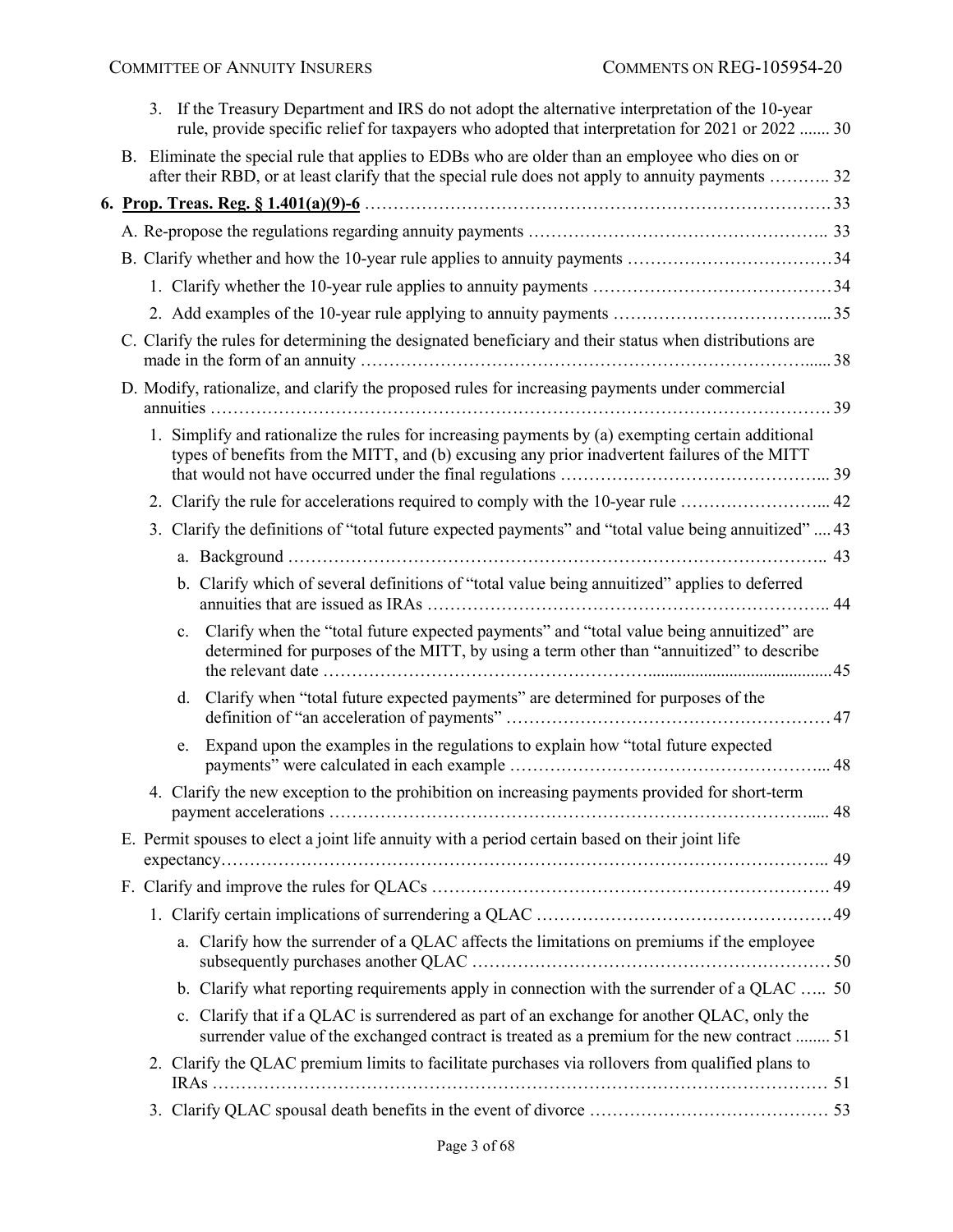|  | B. Confirm whether or not mandatory 20% withholding applies to non-spouse beneficiaries and          |  |
|--|------------------------------------------------------------------------------------------------------|--|
|  |                                                                                                      |  |
|  | A. Do not apply the qualified plan RMD rules to section 403(b) contracts that are not maintained     |  |
|  |                                                                                                      |  |
|  | A. Do not impose a deadline by which a surviving spouse beneficiary must elect to treat an IRA as    |  |
|  | B. Simplify the rules by which a surviving spouse who indirectly inherits a decedent's IRA through a |  |
|  |                                                                                                      |  |
|  |                                                                                                      |  |
|  | A. Extend the deadline for the RMD that is due in the year of death, rather than providing an        |  |

# **1. PROP. TREAS. REG. § 1.401(a)(9)-1**

<span id="page-3-0"></span>Prop. Treas. Reg.  $\S 1.401(a)(9)$ -1 addresses, among other things, the types of plans to which the RMD rules apply and the effective dates of the SECURE Act and the proposed regulations. The Committee's comments on these provisions are set out below.

# <span id="page-3-1"></span>**A. Extend the deadline for amending plan and IRA documents.**

The Treasury Department and IRS should issue guidance *as soon as possible* to extend the deadline for amending plans and IRAs to reflect the SECURE Act by at least one full plan year (calendar year for IRAs) from the later of (1) the effective date of final RMD regulations, or (2) the date the IRS publishes updated Listings of Required Modifications ("LRMs") that reflect the new RMD rules for the relevant type of arrangement.

The SECURE Act provides that qualified plans and IRAs must amend their governing documents to reflect the SECURE Act by the last day of the first plan year beginning on or after January [1](#page-3-2), 2022, "or such later date as the Secretary of the Treasury may prescribe."<sup>1</sup> While employers using individually-designed plans generally can wait to amend the plan until a change in the law is published on the Required Amendments List, those employers using calendar year preapproved plans – which is the overwhelming majority of plans – would need to be amended by the end of  $2022.<sup>2</sup>$  $2022.<sup>2</sup>$ 

<span id="page-3-2"></span><sup>&</sup>lt;u>1</u> <sup>1</sup> The Setting Every Community Up for Retirement Enhancement ("SECURE") Act, Pub. L. No. 116-94, Div. O, § 601(b)(1)(B), 133 Stat. 3137, 3181 (2019). The deadline for certain collectively-bargained and governmental plans is two years later. *See also* Notice 2020-68, 2020-38 I.R.B. 567, § G-1 (confirming that the first deadline applies to IRAs).

<span id="page-3-3"></span><sup>2</sup> *Compare* Rev. Proc. 2016-37, 2016-29 I.R.B. 136 and Rev. Proc. 2019-39, 2019-42 I.R.B. 945 (generally providing that the remedial amendment deadline for an individually-designed 401(a) or 403(b) plan that has a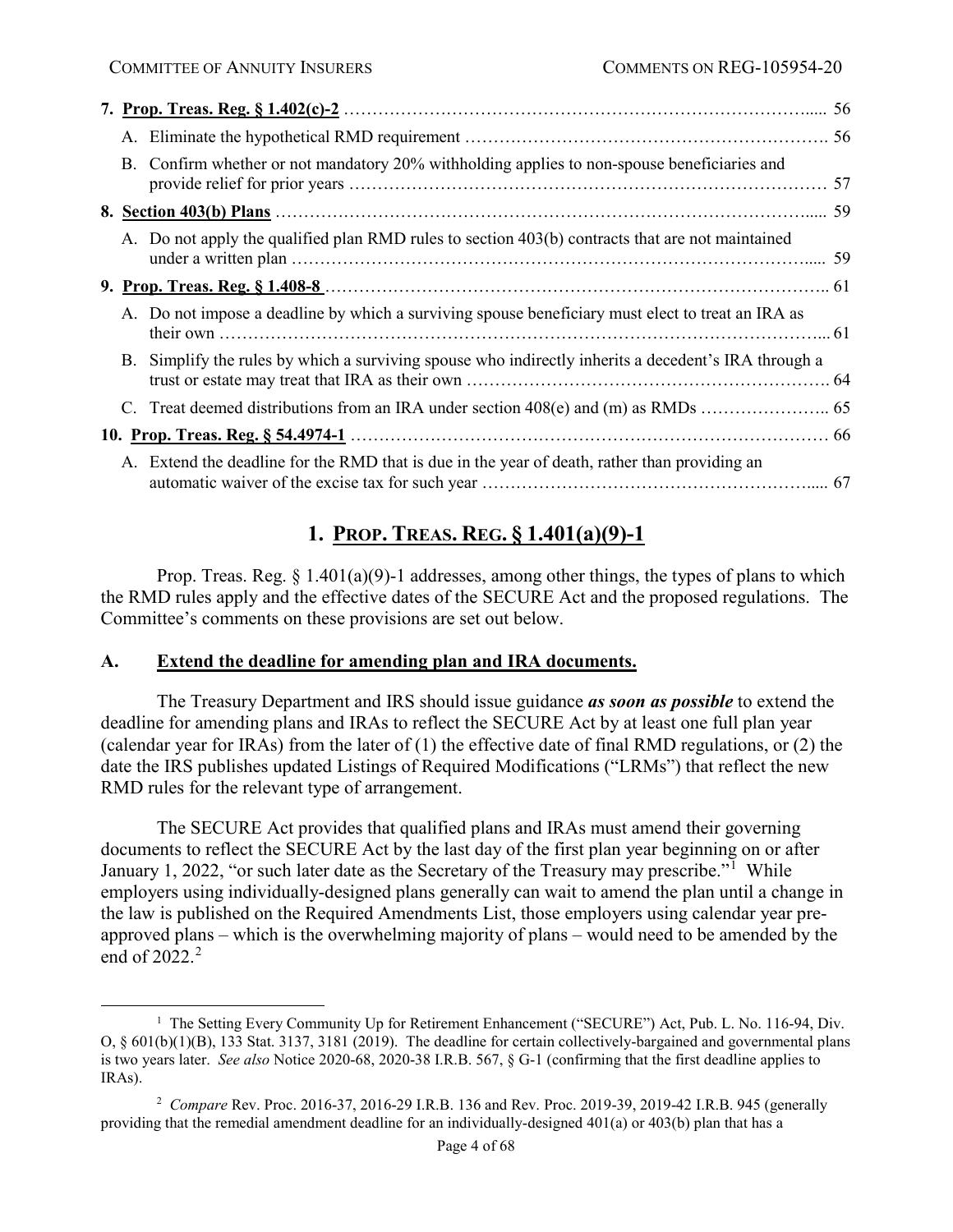The Committee urges the Treasury Department and IRS to exercise their delegated authority to extend the SECURE Act deadline as described above. Revising plan and IRA governing documents is no small task. It requires extensive legal review and vetting, which is difficult in the absence of final rules. In addition, insurance companies that issue annuity contracts affected by the SECURE Act, such as 408(b) individual retirement annuities and 403(b) tax-sheltered annuities, typically must obtain approval from state insurance regulators to amend their forms, which takes time. We respectfully submit that it is not reasonable to expect any plan or financial institution to even start the process of amending their governing documents until final regulations are available. Otherwise, they may need to revise the documents again to reflect any changes in the final rules.

Further, many (if not most) plans and financial institutions rely on IRS model language (LRMs) to make any necessary amendments to their documents. We understand that the LRMs will be updated, but the updates are not yet available and the IRS has suspended its prototype approval program for IRAs in the meantime.<sup>[3](#page-4-1)</sup> In other words, the Treasury Department and IRS have determined that they need more time to develop appropriate language. The private sector does, too. Moreover, it is imperative to annuity providers that an extension of the deadline is announced *as soon as possible* because, after working with their legal teams to draft the language, they will need to obtain approvals from state insurance regulators before the revised documents can be delivered to annuity contract owners. The Committee has serious concerns that a deluge of state form filings towards year-end will create a bottleneck for the necessary regulatory approvals that makes it difficult or impossible to satisfy the December 31, 2022, deadline.

# <span id="page-4-0"></span>**B. Delay the effective date of the proposed regulations and provide relief for reasonable, good faith interpretations until final regulations are effective.**

The Treasury Department and IRS should issue guidance that (1) delays the effective date of any new RMD regulations until the first calendar year beginning at least nine months after final regulations are published, in order to give taxpayers and service providers adequate time to implement the regulations, and (2) until that date, provides taxpayers relief for their reasonable, good faith interpretations of the underlying statutory rules.

disqualifying provision arising as a result of a change in the law is the end of the second calendar year that begins after the issuance of a Required Amendment List on which the change in law appears) *with* Rev. Proc. 2021-37, 2021-38 I.R.B. 385 and Rev. Proc. 2021-38, 2021-38 I.R.B. 425 (generally providing that an interim amendment for a preapproved 401(a) or 403(b) plan is timely if adopted by the end of second calendar year following the calendar year in which the change in the qualification requirements is effective with respect to the plan).

<span id="page-4-1"></span><sup>&</sup>lt;sup>3</sup> See Announcement 2022-6, 2022-13 I.R.B. 934. In April 2022, the IRS posted updated LRMs for section 403(b) pre-approved plans. The update, however, does not include RMD language reflecting the SECURE Act. The update states that "[b]ecause the terms of  $\S$  403(b) annuity contracts and custodial accounts under the plan must satisfy the requirements of Code  $\S$  401(a)(9), it is not necessary that those requirements be set forth in a  $\S$  403(b) Pre-approved Plan." *See Section 403(b) Pre-Approved Plans LRM and Information Package*, INTERNAL REVENUE SERV. (Apr. 2022), [https://www.irs.gov/pub/irs-tege/403b-lrm-042022.pdf.](https://www.irs.gov/pub/irs-tege/403b-lrm-042022.pdf) Prior versions of these LRMs nonetheless included "alternative provisions" that a plan could use to state the minimum distribution requirements in the plan, if desired. The update simply deletes those alternative provisions rather than amending them to reflect the SECURE Act. Thus, the "updated" LRMs for 403(b) pre-approved plans contain no model language regarding the SECURE Act's changes to the RMD rules.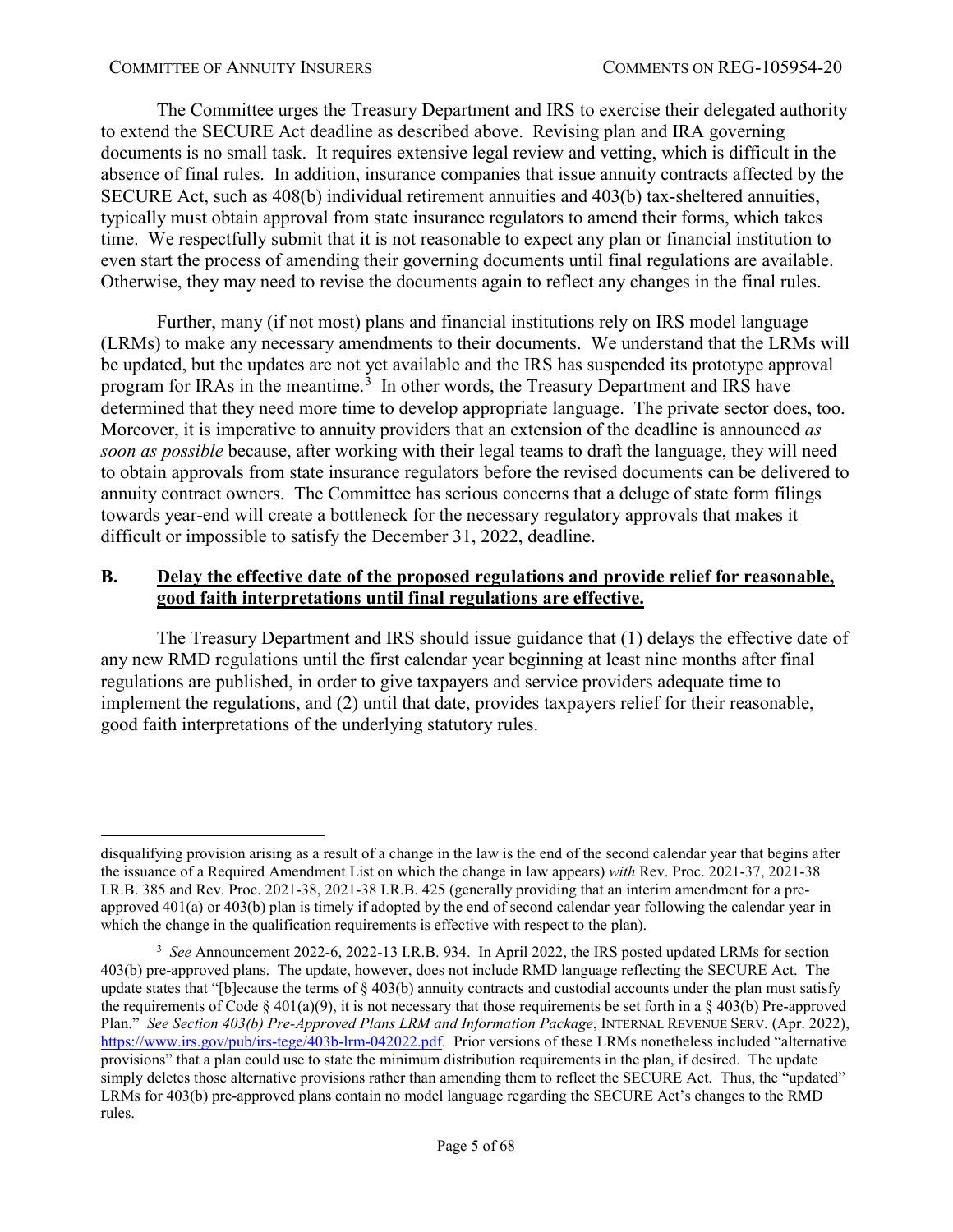The proposed regulations were issued on February 24, 2022, and state that they apply with respect to RMDs for the 2022 calendar year.<sup>[4](#page-5-1)</sup> They also state that new rules regarding rollovers (including required tax withholding) apply *retroactively* to distributions made after 2021.[5](#page-5-2) These effective dates should be delayed as described above.

The SECURE Act made significant changes to the RMD rules for certain qualified plans and IRAs, generally starting in 2020.<sup>[6](#page-5-3)</sup> There has been little guidance on these changes until the proposed regulations, which are voluminous and complex. They contain many new concepts and present administrative challenges, which will take individuals, their advisers, and the organizations that administer retirement benefits substantial time to understand and address. Also, the final regulations could make further changes, which could require financial institutions to undo or modify steps they took (or attempted) to implement the proposed regulations.

Given these circumstances, the Committee urges the Treasury Department and IRS to promptly issue guidance to delay the effective dates and provide interim relief for reasonable, good faith interpretations of the statutory rules. For purposes of the latter relief, the guidance should be clear that although compliance with the proposed regulations will be deemed to satisfy the reasonable, good faith standard, such compliance is not the sole means of satisfying that standard. We further note that the proposed regulations already extend similar relief with respect to the 2021 tax year. $<sup>7</sup>$  $<sup>7</sup>$  $<sup>7</sup>$ </sup>

### <span id="page-5-0"></span>**C. Clarify that "separate accounting" principles apply in cases where an employee died before 2020 and has multiple beneficiaries.**

Final regulations should clarify that "separate accounting" principles apply for purposes of the general effective date of the SECURE Act's changes to the after-death RMD rules in cases where an employee died before 2020 and has multiple beneficiaries.<sup>[8](#page-5-5)</sup>

The SECURE Act's amendments to the after-death RMD rules generally apply with respect to employees who die after 2019 (2021 for certain collectively bargained and governmental plans) (the "General Effective Date").<sup>[9](#page-5-6)</sup> However, if an employee dies before the General Effective Date and their designated beneficiary dies on or after that date, prior law continues to apply while the beneficiary is alive but the beneficiary is treated as an eligible designated beneficiary ("EDB") so

7 87 Fed. Reg. 10504, 10521 (Feb. 24, 2022).

<span id="page-5-6"></span><span id="page-5-5"></span><span id="page-5-4"></span><sup>8</sup> Unless the context requires otherwise, our use of the term "employee" throughout this letter also refers to an IRA owner.

9 SECURE Act § 401(b)(1)-(3).

<span id="page-5-1"></span> $\frac{1}{4}$  Prop. Treas. Reg. § 1.401(a)(9)-1(d). *See also* Prop. Treas. Reg. §§ 1.402(c)-2(a)(3); 1.403(b)-6(e)(9); 1.408-8(j); 54.4974-1(h).

<sup>5</sup> Prop. Treas. Reg. § 1.402(c)-2(a)(3).

<span id="page-5-3"></span><span id="page-5-2"></span><sup>&</sup>lt;sup>6</sup> The statutory changes generally are effective with respect to individuals who die after 2019 (2021 for collectively bargained and governmental plans), although the CARES Act waived RMDs for 2020. SECURE Act § 401(b); The Coronavirus Aid, Relief, and Economic Security Act, Pub. L. No. 116-136, § 2203, 134 Stat. 281, 343-34 (2020).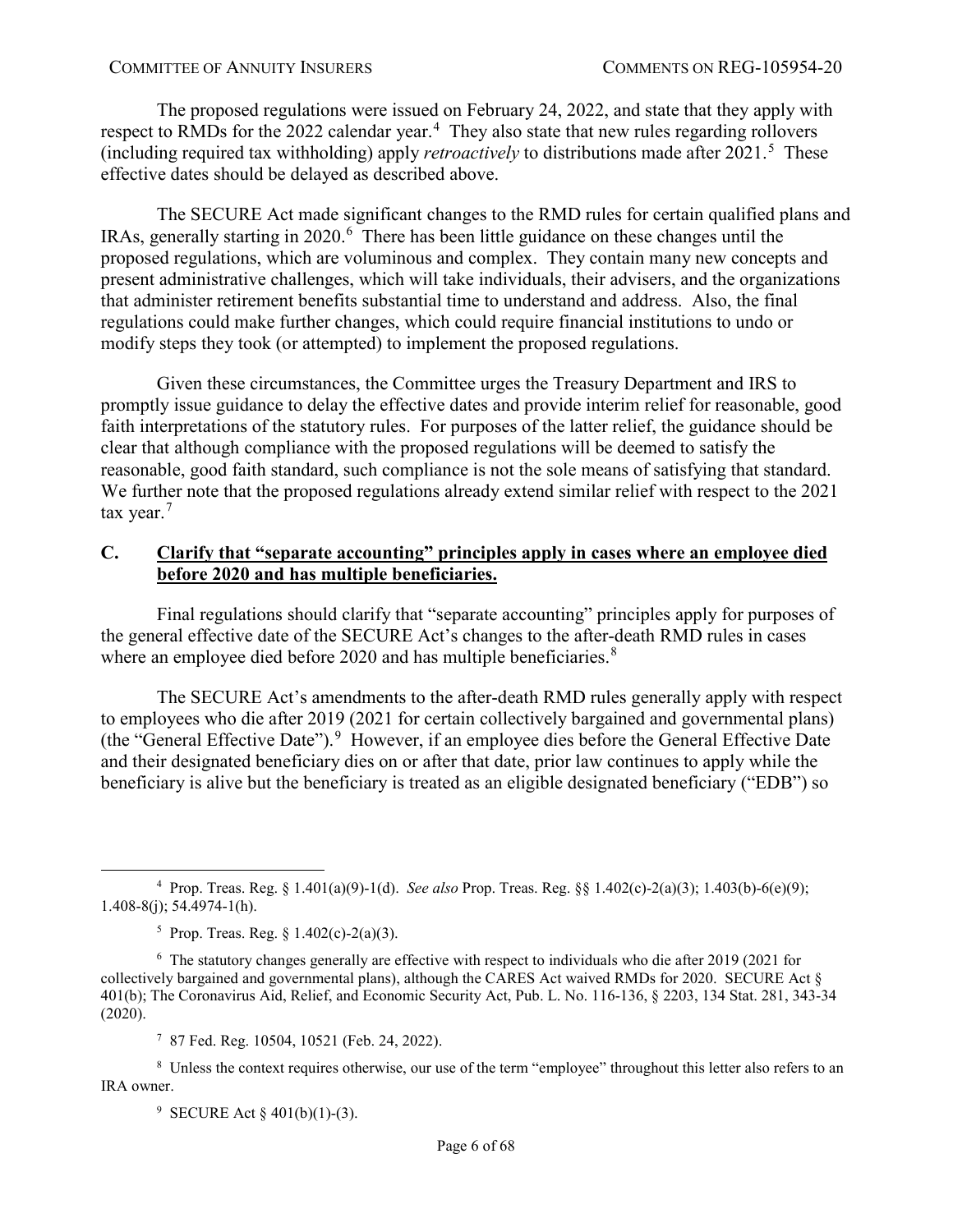that the 10-year rule of section  $401(a)(9)(H)(iii)$  applies upon their death (the "Bene Effective Date"). $10$ 

The proposed regulations address how the Bene Effective Date rule applies in cases where the deceased employee had more than one designated beneficiary. In such cases, the proposed regulations provide that whether prior law continues to apply upon the death of a beneficiary or whether, instead, the 10-year rule of section  $401(a)(9)(H)(iii)$  applies upon such a death depends on when the *oldest* of those beneficiaries dies.<sup>[11](#page-6-1)</sup> This has the following consequences:

- If the oldest beneficiary dies *on or after* the General Effective Date, the 10-year rule applies to *all* of the remaining beneficiaries, including any successor beneficiaries. In such case, RMDs must continue over the (deceased) oldest beneficiary's remaining life expectancy, but the distribution period is capped at 10 years.
- If the oldest designated beneficiary dies *before* the General Effective Date, the SECURE Act's after-death RMD rules do not apply to *any* of the remaining beneficiaries or their successors, even if they die on or after the General Effective Date.

The proposed regulations are silent on whether the rule for multiple beneficiaries discussed above applies if the employee's interest in the plan had been properly divided into "separate accounts" for each beneficiary.<sup>12</sup> The existing regulations, however, provide that if such separate accounts are established in accordance with certain requirements, "the rules in section  $401(a)(9)$ separately apply to [each] such separate account."<sup>[13](#page-6-3)</sup> The proposed regulations retain this rule.<sup>[14](#page-6-4)</sup>

Because these separate accounting provisions result in "the rules in section  $401(a)(9)$ " applying separately to each beneficiary, and because the Bene Effective Date is among the "rules in section  $401(a)(9)$ ," it follows that in cases where separate accounting treatment otherwise applies, such treatment extends to the Bene Effective Date rule. Thus, in cases where separate accounting was timely established, the determination of whether the 10-year rule of section  $401(a)(9)(H)(iii)$ applies or whether prior law applies upon the death of a beneficiary after the General Effective Date would be made separately with respect to each beneficiary for which a separate account was established.<sup>[15](#page-6-5)</sup>

Final regulations should clarify that separate accounting applies in this manner. If it does not, we are concerned that the Bene Effective Date will be extremely difficult to administer. For

<span id="page-6-2"></span><span id="page-6-1"></span><span id="page-6-0"></span><sup>12</sup> *See* Prop. Treas. Reg. § 1.401(a)(9)-1(b)(2)(iii)(A) (describing the effective date rule that applies if an employee "has only one designated beneficiary," but not mentioning separate accounting).

<span id="page-6-3"></span><sup>13</sup> Treas. Reg. § 1.401(a)(9)-8, Q&A-2(a)(2). Unless otherwise indicated, "section" means a section of the Internal Revenue Code of 1986, as amended ("Code").

<sup>14</sup> Prop. Treas. Reg.  $\frac{1401(a)(9)-8(a)(1)}{2}$ .

<span id="page-6-5"></span><span id="page-6-4"></span><sup>15</sup> The proposed regulations and the preamble give examples of the multi-beneficiary rule for the Bene Effective Date, but the examples involve multiple beneficiaries of a see-through trust. The separate accounting rule does not apply with respect to multiple beneficiaries of a see-through trust. Thus, the examples do not address situations where separate accounting applied to a deceased employee's account. *See* Prop. Treas. Reg. § 1.401(a)(9)- 1(b)(3)(iv) and (v); 87 Fed. Reg. at 10507-08.

<sup>&</sup>lt;sup>10</sup> SECURE Act  $\S$  401(b)(5).

<sup>&</sup>lt;sup>11</sup> Prop. Treas. Reg.  $\{1.401(a)(9)-1(b)(2)(iii)(B)\}.$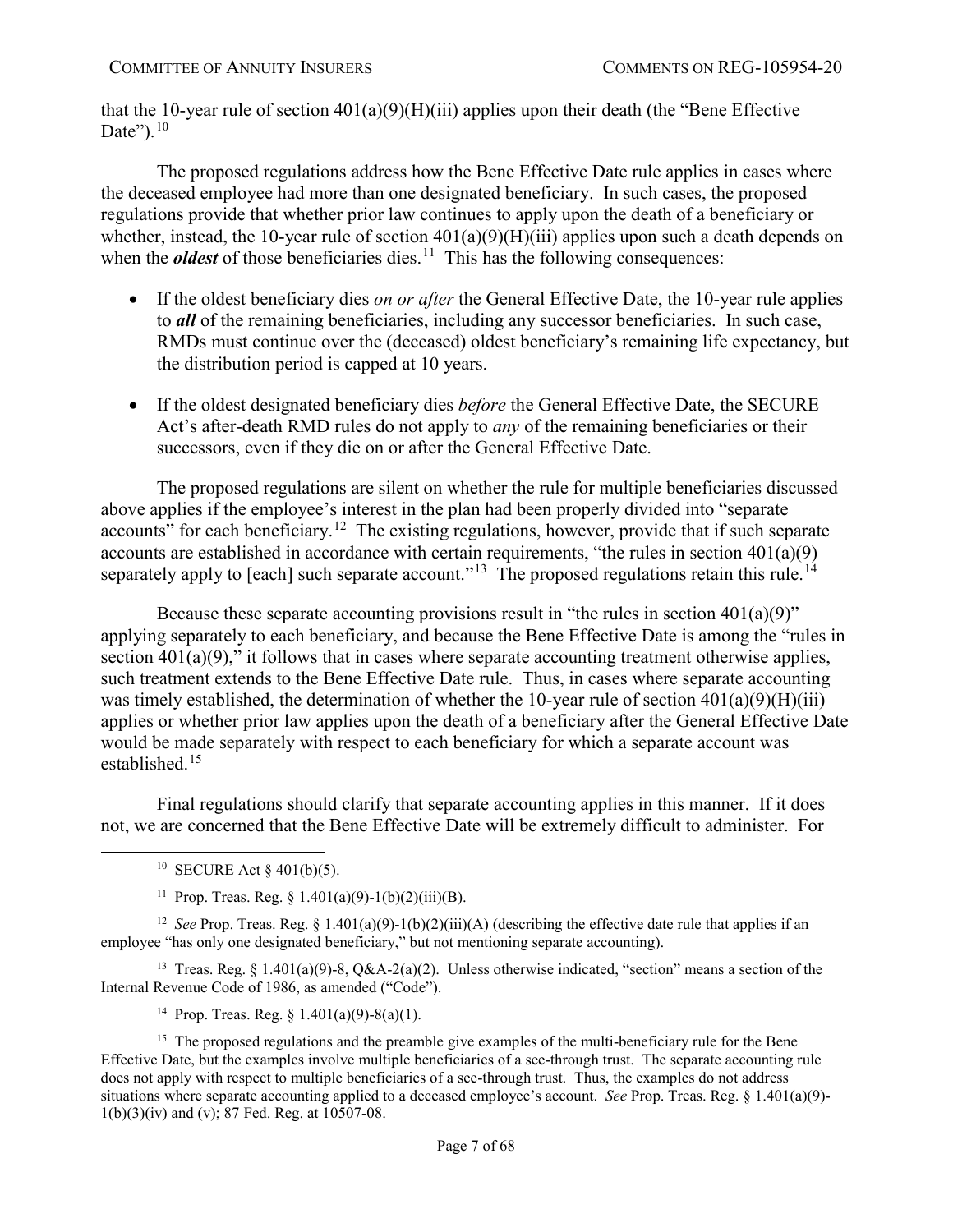example, assume that a deceased employee has three beneficiaries, and that the RMD rules are being applied separately to each beneficiary in accordance with the separate accounting rules in the existing regulations. Assume further that after the employee's death, each beneficiary directly rolled over their interest to an inherited IRA with a different provider. If the separate accounting rule is not respected, the death of one of those beneficiaries could affect the distribution requirements under each of the other two inherited IRAs. This would place a significant burden on each of the three beneficiaries and each of the three IRA providers to share information about each inherited IRA. Such burdens are unwarranted in light of the general applicability of the separate accounting rules discussed above.

# <span id="page-7-0"></span>**D. Clarify the SECURE Act's special effective date rule for qualified annuity contracts.**

The SECURE Act provides that its amendments to the after-death RMD rules do not apply to a "qualified annuity" that meets certain requirements.<sup>16</sup> For this purpose, the term "qualified annuity" means, with respect to an employee, a commercial annuity under which annuity payments are made in accordance with the existing RMD regulations over (a) the life of the employee or the joint lives of the employee and a designated beneficiary, or (b) a period not extending beyond the life expectancy of the employee or joint life expectancy of the employee and a designated beneficiary. In addition, the annuity payments must have either (1) begun to the employee before December 20, 2019, pursuant to an "irrevocable election" the employee made before such date as to the "method and amount" of the annuity payments to the employee or any designated beneficiaries, or (2) been set to begin after December 19, 2019, pursuant to an irrevocable election the employee made before December 20, 2019, as to the method and amount of the annuity payments to the employee or any designated beneficiaries. The Committee has the following comments on these provisions.

### <span id="page-7-1"></span>**1. Clarify that the SECURE Act's special effective date rule for qualified annuity contracts applies to beneficiaries who annuitized before December 20, 2019.**

Final regulations should clarify that the SECURE Act's special effective date rule for qualified annuity contracts applies (and thus the SECURE Act's changes to the after-death RMD rules do not apply) in situations where a beneficiary, rather than the employee, annuitized their inherited interest before December 20, 2019.

As discussed above, the SECURE Act provides that the new after-death RMD rules do not apply to an annuity contract with respect to an employee if the employee made an irrevocable election before December 20, 2019, as to the method and amount of annuity payments to the employee or any designated beneficiaries.<sup>[17](#page-7-3)</sup> An example in the proposed regulations suggests that this relief is available only if it was the employee, not the beneficiary, who made the annuitization decision. $18$ 

<span id="page-7-3"></span><span id="page-7-2"></span>The example involves an employee who died in 2017 before their required beginning date ("RBD"). The beneficiary elected an annuity that pays over their lifetime with a 15-year period certain, starting in 2018. The beneficiary dies in 2024. The example concludes that the 10-year

 <sup>16</sup> SECURE Act § 401(b)(4).

<sup>&</sup>lt;sup>17</sup> SECURE Act  $\&$  401(b)(4)(B)(iii)(I).

<span id="page-7-4"></span><sup>&</sup>lt;sup>18</sup> Prop. Treas. Reg. § 1.401(a)(9)-1(b)(3)(vi).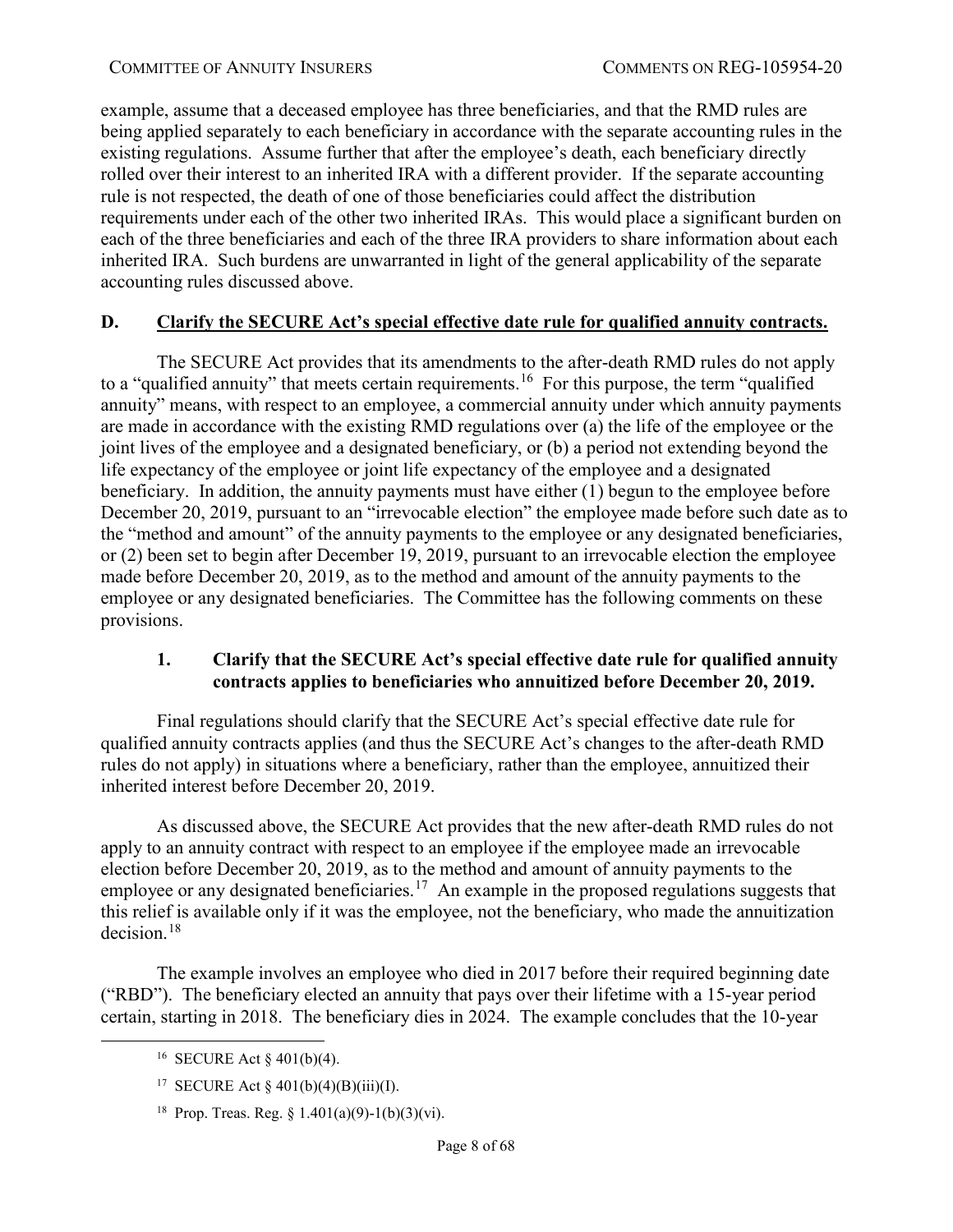rule of section 401(a)(9)(H)(iii) will apply upon the beneficiary's death, so that the annuity may not provide distributions any later than the end of 2034.<sup>[19](#page-8-1)</sup> The example does not mention the potential applicability of the special effective date relief for qualified annuity contracts discussed above, even though the contract was annuitized prior to December 20, 2019. This omission and the conclusion that the 10-year rule applies suggest that the special effective date relief for qualified annuity contracts does not apply under the example's facts. If that relief applied, the example would have concluded that the 10-year rule does not apply to the contract regardless of when the beneficiary (annuitant) died.

The special effective date relief for qualified annuity contracts evidences a congressional intent not to force taxpayers to unwind irrevocable annuitization elections they made before Congress changed the rules.<sup>[20](#page-8-2)</sup> This is a matter of fairness and equity. Those same principles apply whether it was the employee or their beneficiary who made the irrevocable annuity election prior to December 20, 2019. Accordingly, final regulations should clarify that the SECURE Act's special relief for qualified annuity contracts applies in situations where a beneficiary, rather than the employee, annuitized their inherited interest before that date.

# <span id="page-8-4"></span>**2. Clarify how the SECURE Act's special effective date rule for qualified annuity contracts applies to DIAs and QLACs.**

<span id="page-8-0"></span>Final regulations should include the following clarifications of how the special effective date rule for annuity contracts applies to deferred income annuities ("DIAs") and qualifying longevity annuity contracts ("QLACs"):

- Clarify the extent, if any, to which the payment of a premium on or after December 20, 2019, into a DIA or QLAC that is otherwise a "qualified annuity" under section 401(b)(4) of the SECURE Act causes the contract to fail to be treated as a "qualified annuity," and
- Clarify that a DIA or QLAC that allows the individual to accelerate or defer the starting date of the annuity payments, *e.g.*, by up to five years, and is otherwise a "qualified annuity" under section 401(b)(4) of the SECURE Act, will not cause the contract to fail to be treated as a "qualified annuity."

As discussed above, the SECURE Act provides that its amendments to the after-death RMD rules do not apply to a "qualified annuity" that meets certain requirements.<sup>[21](#page-8-3)</sup> As relevant here, one of those requirements is that if annuity payments did not start to the employee before December 20, 2019, the employee must have made an "irrevocable election" before that date as to the "method

<span id="page-8-1"></span> $19$  The numbers in the example may need to be changed to make this point. Under the assumed facts, the period certain would have ended in 2033 (15 years after 2018), which is before the end of the 10-year period that the example says applies (year-end 2034). Thus, as structured, the annuity would not provide annuity payments after the end of the 10-year period, so the 10-year rule has no effect under the assumed facts.

<span id="page-8-3"></span><span id="page-8-2"></span><sup>20</sup> *See* STAFF OF J. COMM. ON TAX'N, 116TH CONG., GENERAL EXPLANATION OF TAX LEGISLATION ENACTED IN THE 116TH CONGRESS 164 (Comm. Print 2022) (hereinafter "Bluebook") (discussing the special effective date rule for annuities and referring to a qualified annuity "with respect to an individual" and an irrevocable election made by "the individual," without referring to such individual as the "employee.").

<sup>&</sup>lt;sup>21</sup> Section 401(b)(4) of the SECURE Act.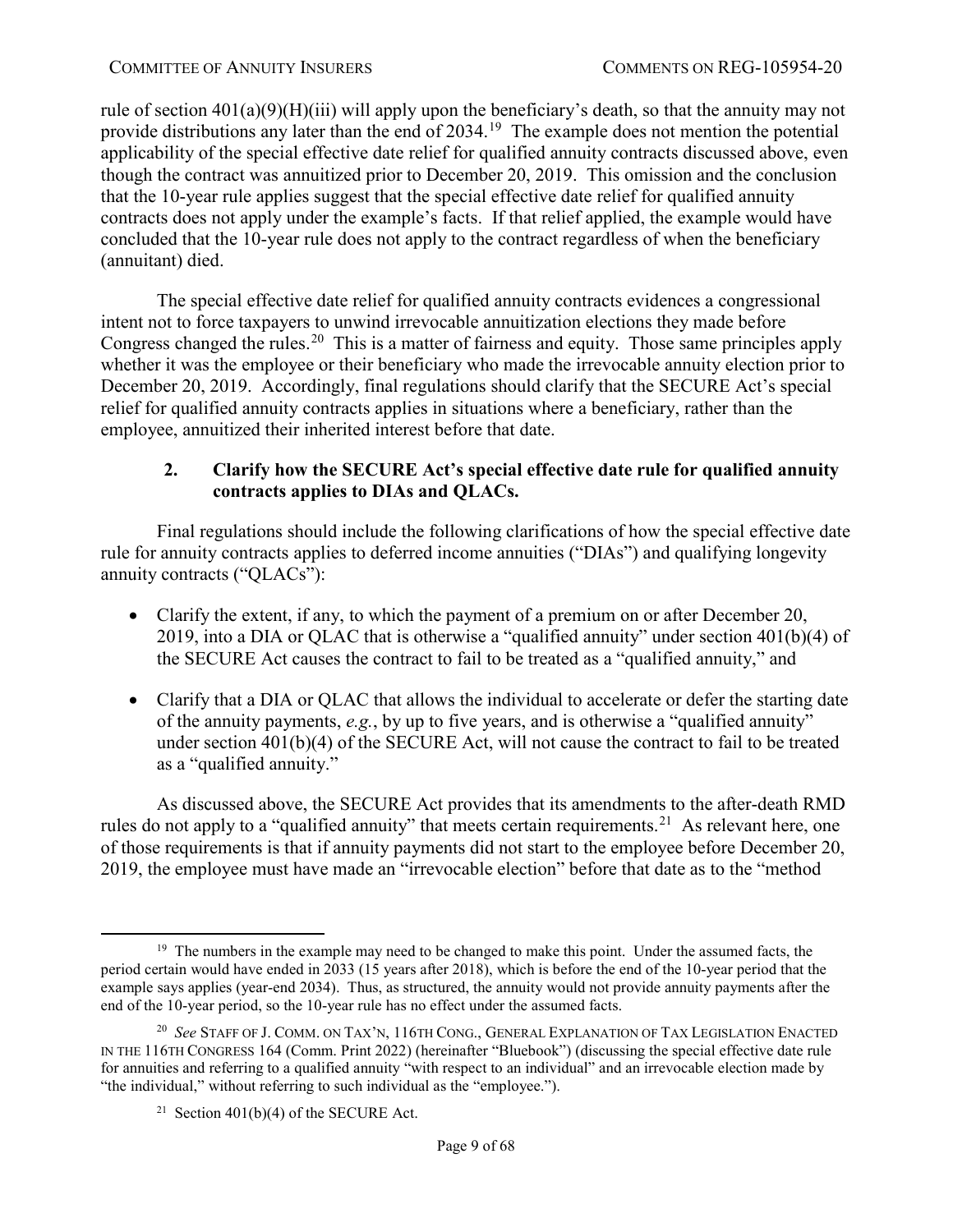and amount" of the annuity payments to the employee or any designated beneficiaries.<sup>[22](#page-9-1)</sup> This rule extends the special effective date relief to DIAs, including QLACs, that were purchased before the SECURE Act changed the law.

In general, a DIA is a deferred annuity contract that provides for annuity payments commencing on a specified future date, with no cash benefits prior to that date. A QLAC is a type of DIA that satisfies certain requirements in the RMD regulations.<sup>[23](#page-9-2)</sup> DIAs and QLACs will qualify for the special effective date relief under the SECURE Act even if the annuity payments are scheduled to start on or after December 20, 2019, provided that, before such date, the owner made the irrevocable election described above. In that regard, DIAs and QLACs often provide the owner with the following rights that, if elected, can affect the future annuity payments:

- *Additional premiums* DIAs and QLACs often allow for additional premiums to be paid after they are purchased. Such additional premiums increase the dollar amount of the annuity payments that are scheduled to start in the future. In other words, each additional premium purchases an additional fixed amount of "paid up" annuity benefit that is determined under the terms of the contract as originally issued, and the additional amount will be paid under the same terms as the original annuity benefits, starting on the same date and lasting for the same duration.
- *Start date flexibility* Some DIAs and QLACs provide a limited right to change the annuity starting date, *e.g.*, to accelerate it up to five years or defer it up to five years (subject to the requirements in the RMD regulations). For example, if a DIA provides for annuity payments to start on January 1, 2030, the contract may provide the owner with a one-time election to start the annuity payments as early as January 1, 2025, or as late as January 1, 2035. If the owner makes this election, the dollar amount of the annuity payments is adjusted up or down to reflect the different start date, with such adjustment being made pursuant to the terms of the contract as originally issued.

Because these product features can affect the amount and timing of the annuity payments thereunder, they present a question whether, and if so to what extent, they affect the availability of the SECURE Act's special effective date rule for annuity contracts. Final regulations should address these issues by (1) clarifying the extent, if any, to which the payment of a premium on or after December 20, 2019, into a DIA or QLAC that is otherwise a "qualified annuity" under section 401(b)(4) of the SECURE Act causes the contract to fail to be treated as a "qualified annuity," and (2) clarifying that a DIA or QLAC that allows the individual to accelerate or defer the starting date of the annuity payments by up to five years, and is otherwise a "qualified annuity" under section 401(b)(4) of the SECURE Act, will not cause the contract to fail to be treated as a "qualified annuity."

# <span id="page-9-0"></span>**E. Clarify whether the SECURE Act changes to the RMD rules apply to non-profit 457(b) plans.**

<span id="page-9-2"></span><span id="page-9-1"></span>Final regulations should clarify whether the new after-death RMD rules in section  $401(a)(9)$ (H) apply to a section 457(b) plan of a tax-exempt entity (a "non-profit 457(b) plan") that

<sup>&</sup>lt;sup>22</sup> Section  $401(b)(4)(B)(iii)$  of the SECURE Act.

<sup>23</sup> *See* Treas. Reg. § 1.401(a)(9)-6, Q&A-17; Prop. Treas. Reg. § 1.401(a)(9)-6(q).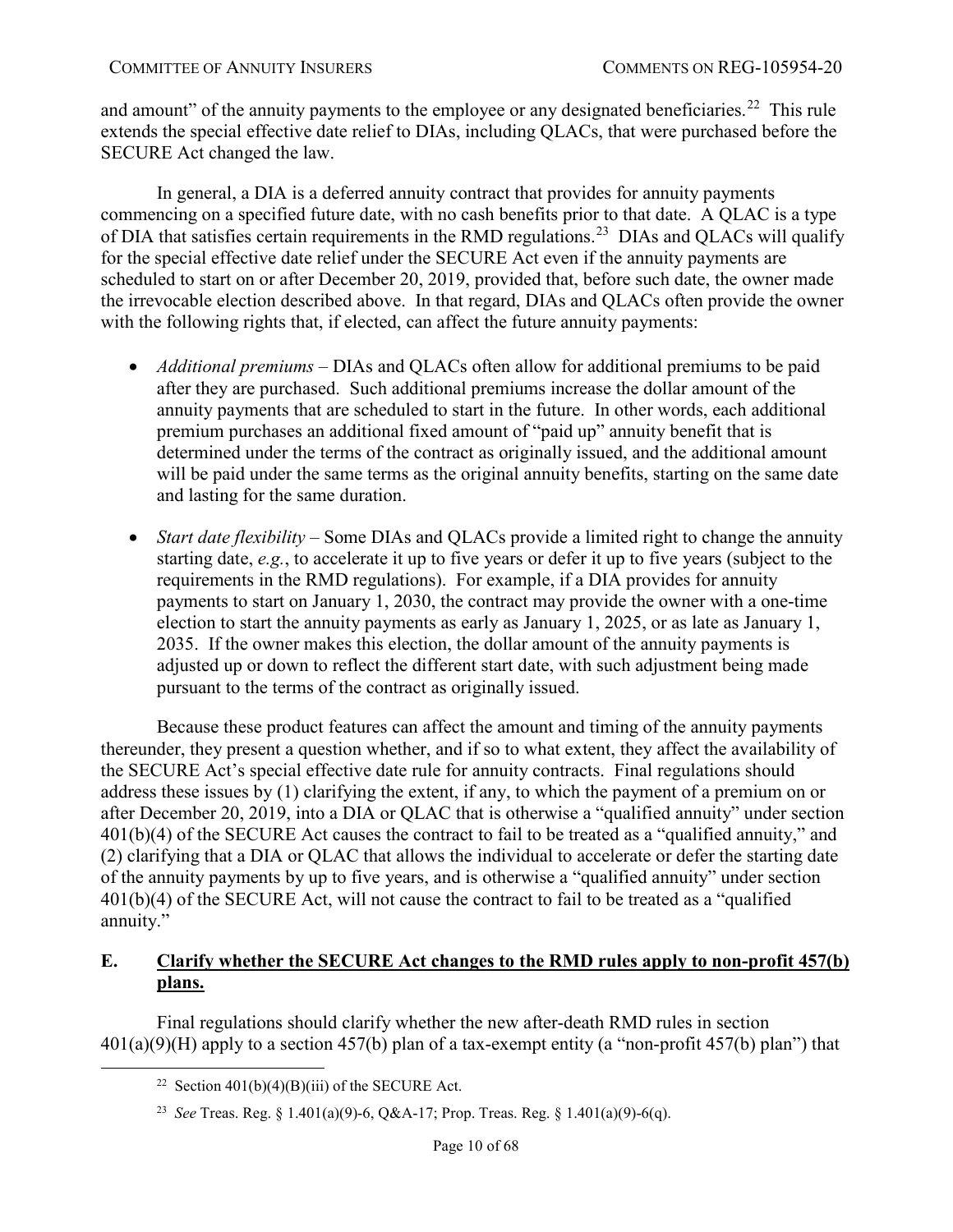is structured as a defined contribution plan. The proposed regulations do not directly address whether non-profit 457(b) plans are subject to section  $401(a)(9)(H)$ . By its terms, that section applies "in the case of a defined contribution plan." For this purpose, section  $401(a)(9)(H)(vi)$ states that "all eligible retirement plans (as defined in section  $402(c)(8)(B)$ , other than [defined] benefit plans]) shall be treated as a defined contribution plan."<sup>24</sup>

Section  $402(c)(8)(B)$  defines "eligible retirement plan" to include: (1) an individual retirement account described in section 408(a); (2) an individual retirement annuity described in section 408(b) (other than an endowment contract); (3) a qualified trust; (4) an annuity plan described in section 403(a); (5) an eligible deferred compensation plan described in section [457\(b\)](https://www.bloomberglaw.com/product/tax/bc/W1siRG9jdW1lbnQiLCIvcHJvZHVjdC90YXgvZG9jdW1lbnQvWE9GSUoySDg_amNzZWFyY2g9SVJDJTI1MjA0MDIlMjUyOGMlMjUyOSUyNTI4OCUyNTI5JTI1MjhCJTI1MjkiXV0--aa1af51396250a8b8c7c851f5b8fcbb82a197111/document/1?citation=26%20USC%20457(b)&summary=yes#jcite) which is maintained by an eligible employer described in section [457\(e\)\(1\)\(A\)](https://www.bloomberglaw.com/product/tax/bc/W1siRG9jdW1lbnQiLCIvcHJvZHVjdC90YXgvZG9jdW1lbnQvWE9GSUoySDg_amNzZWFyY2g9SVJDJTI1MjA0MDIlMjUyOGMlMjUyOSUyNTI4OCUyNTI5JTI1MjhCJTI1MjkiXV0--aa1af51396250a8b8c7c851f5b8fcbb82a197111/document/1?citation=26%20USC%20457(e)(1)(a)&summary=yes#jcite) (*i.e.*, a governmental section 457(b) plan); and (6) an annuity contract described in section [403\(b\).](https://www.bloomberglaw.com/product/tax/bc/W1siRG9jdW1lbnQiLCIvcHJvZHVjdC90YXgvZG9jdW1lbnQvWE9GSUoySDg_amNzZWFyY2g9SVJDJTI1MjA0MDIlMjUyOGMlMjUyOSUyNTI4OCUyNTI5JTI1MjhCJTI1MjkiXV0--aa1af51396250a8b8c7c851f5b8fcbb82a197111/document/1?citation=26%20USC%20403(b)&summary=yes#jcite) The definition in section  $402(c)(8)(B)$  does not include a non-profit  $457(b)$  plan. Thus, there is some question as to whether such plans are subject to the new post-death RMD rules.

It appears that section  $401(a)(9)(H)(vi)$  was not intended to provide an exclusive list of defined contribution plans that are subject to the new post-death RMD rules. Rather, that section can be read as specifying certain plans that will be *treated* as defined contribution plans. For instance, by referencing section  $402(c)(8)(B)$ , section  $401(a)(9)(H)(vi)$  has the effect of including IRAs, which otherwise would not be considered defined contribution plans as that term is defined in section 414(i). It seems that section  $401(a)(9)(H)$  similarly should apply to a non-profit 457(b) plan that is structured as a defined contribution plan (as most are in practice), but this is unclear. In light of the uncertainty, final regulations should clarify whether section  $401(a)(9)(H)$  applies to nonprofit 457(b) plans.

# <span id="page-10-0"></span>**2. PROP. TREAS. REG. § 1.401(a)(9)-2**

The Committee respectfully submits the following comments on Prop. Treas. Reg. § 1.401(a)(9)-2, regarding RMDs commencing during an employee's lifetime.

# <span id="page-10-1"></span>**A. Clarify that annuity payments from DC plans and IRAs must comply with the 10-year rule.**

Final regulations should modify Prop. Treas. Reg.  $\S 1.401(a)(9)$ -2 to clarify that annuity payments from defined contribution ("DC") plans and IRAs must comply with the 10-year rule. That section specifies which RMD rules apply to distributions commencing from a DC plan or IRA during the employee's life and which rules apply to distributions from such a plan or IRA after the employee's death. With respect to lifetime distributions, the proposed regulation states that "[f]or the method of determining the required minimum distribution in accordance with section 401(a)(9)(A) and (G) in the case of *annuity payments* from a defined benefit plan or *under an annuity contract*, see §1.401(a)(9)-6.<sup>"[25](#page-10-3)</sup> Similarly, with respect to distributions after the employee's

<span id="page-10-3"></span><span id="page-10-2"></span><sup>&</sup>lt;sup>24</sup> The term "eligible retirement plan" is defined in section  $402(c)(8)(B)$  to include a governmental 457(b) plan but not a non-profit section 457(b) plan.

<sup>&</sup>lt;sup>25</sup> Prop. Treas. Reg. § 1.401(a)(9)-2(a)(2) (emphasis added).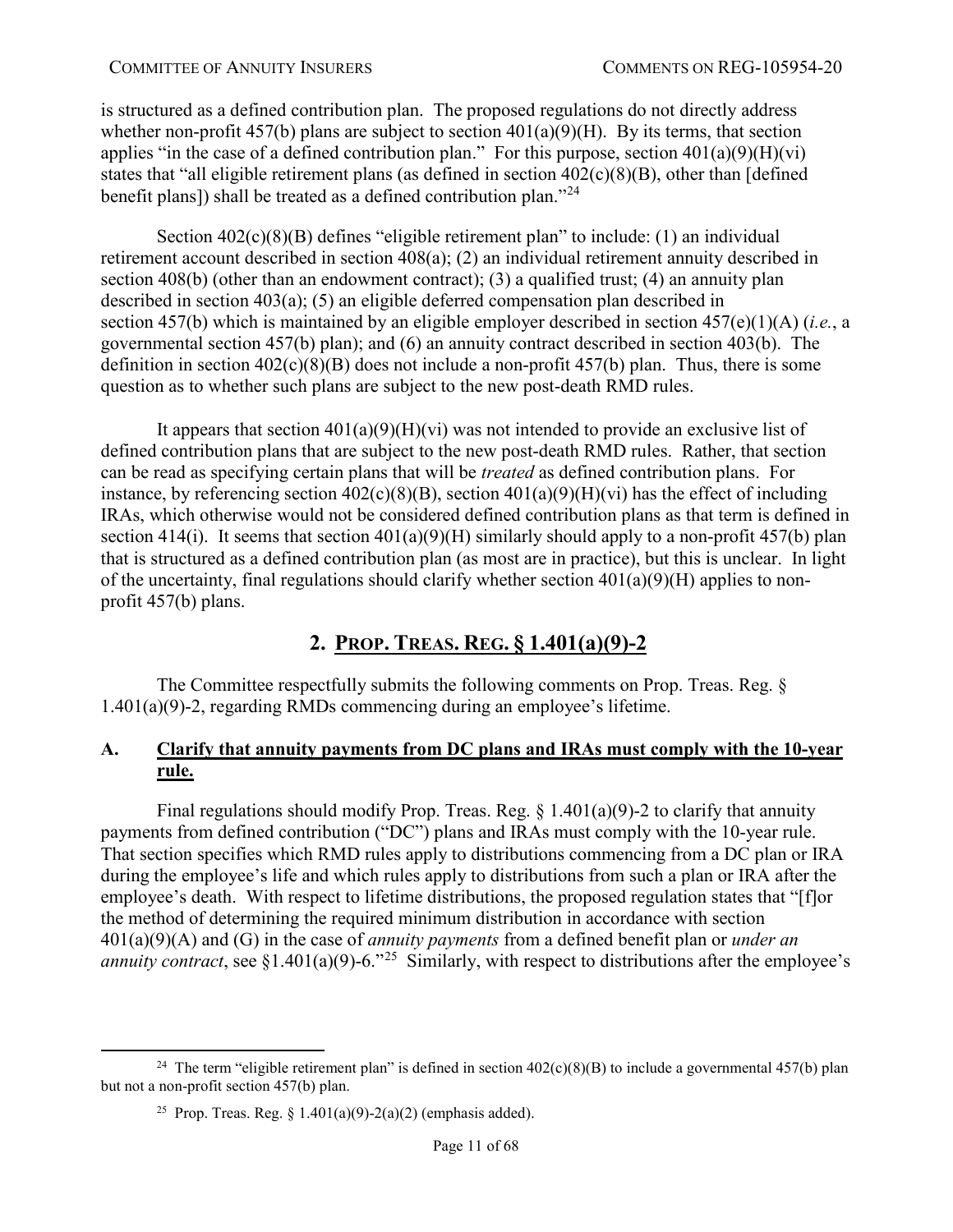death, the proposed regulation states that "[i]n the case of *annuity payments* from a defined benefit plan or *under an annuity contract*, see §1.401(a)(9)-6."[26](#page-11-0)

The Committee understands the foregoing references to "annuity payments … under an annuity contract" to include annuity payments from an annuity contract that is purchased in connection with a DC plan or IRA. However, the references to DB plans in the same sentence that references annuity payments "under an annuity contract," without any reference to DC plans or IRAs, is confusing. In addition, the statements quoted above cross-reference only §1.401(a)(9)-6, which does not incorporate the 10-year rule.<sup>27</sup> In contrast, Prop. Treas. Reg. § 1.401(a)(9)-5(a)(5) provides that annuity payments under a commercial annuity purchased in connection with a DC plan or IRA must satisfy *both* Prop. Treas. Reg. § 1.401(a)(9)-6 *and* Prop. Treas. Reg. § 1.401(a)(9)-5(e), the latter of which implements the 10-year rule.

Prop. Treas. Reg.  $\S 1.401(a)(9)-2$  should be clarified to avoid any confusion about whether and when the 10-year rule applies to annuity payments under a commercial annuity that is purchased in connection with a DC plan or IRA. To do so, the Committee recommends amending the relevant provisions as follows (additions underlined and deletions stricken through):

Prop. Treas. Reg. § 1.401(a)(9)-2(a)(2):

"… For the method of determining the required minimum distribution in accordance with section  $401(a)(9)(A)$  and (G) in the case of annuity payments under an annuity contract purchased in connection with a defined contribution plan as described in  $\{1.401(a)(9) - 5(a)(5)(i)\}$ , see  $§1.401(a)(9) - 6$  and  $§1.401(a)(9) - 5(e)$ . In the case of annuity payments from a defined benefit plan or under an annuity contract, see §1.401(a)(9)-6."

Prop. Treas. Reg.  $\S 1.401(a)(9) - 2(a)(4)$ :

"… For the method of determining the required minimum distribution in accordance with section  $401(a)(9)(B)(i)$  from an individual account under a defined contribution plan, see  $$1.401(a)(9)$ -5. In the case of annuity payments under an annuity contract purchased in connection with a defined contribution plan as described in  $\S1.401(a)(9)$ - $5(a)(5)(i)$ , see  $$1.401(a)(9)$ -6 and  $$1.401(a)(9)$ -5(e). In the case of annuity payments from a defined benefit plan-or under an annuity contract, see  $\S1.401(a)(9)$ -6."

<sup>&</sup>lt;sup>26</sup> Prop. Treas. Reg. § 1.401(a)(9)-2(a)(4) (emphasis added).

<span id="page-11-1"></span><span id="page-11-0"></span><sup>27</sup> Prop. Treas. Reg. § 1.401(a)(9)-6 does not directly implement the 10-year rule; it only alludes to it. *See* Prop. Treas. Reg. § 1.401(a)(9)-6(o)(4)(ii) (permitting an acceleration of annuity payments under a commercial annuity that is required to comply with Prop. Treas. Reg.  $\S 1.401(a)(9)$ -5(e)); Prop. Treas. Reg.  $\S 1.401(a)(9)$ -6(q)(3)(ii)(C)[A] (requiring after-death annuity payments to a non-spouse beneficiary under a QLAC to satisfy Prop. Treas. Reg. § 1.401(a)(9)-5(e)). Note that Prop. Treas. Reg. § 1.401(a)(9)-6(q)(3)(ii) has two subclauses that are numbered "(A)," the second of which presumably will be corrected to " $(C)$ ," since it appears after " $(B)$ ."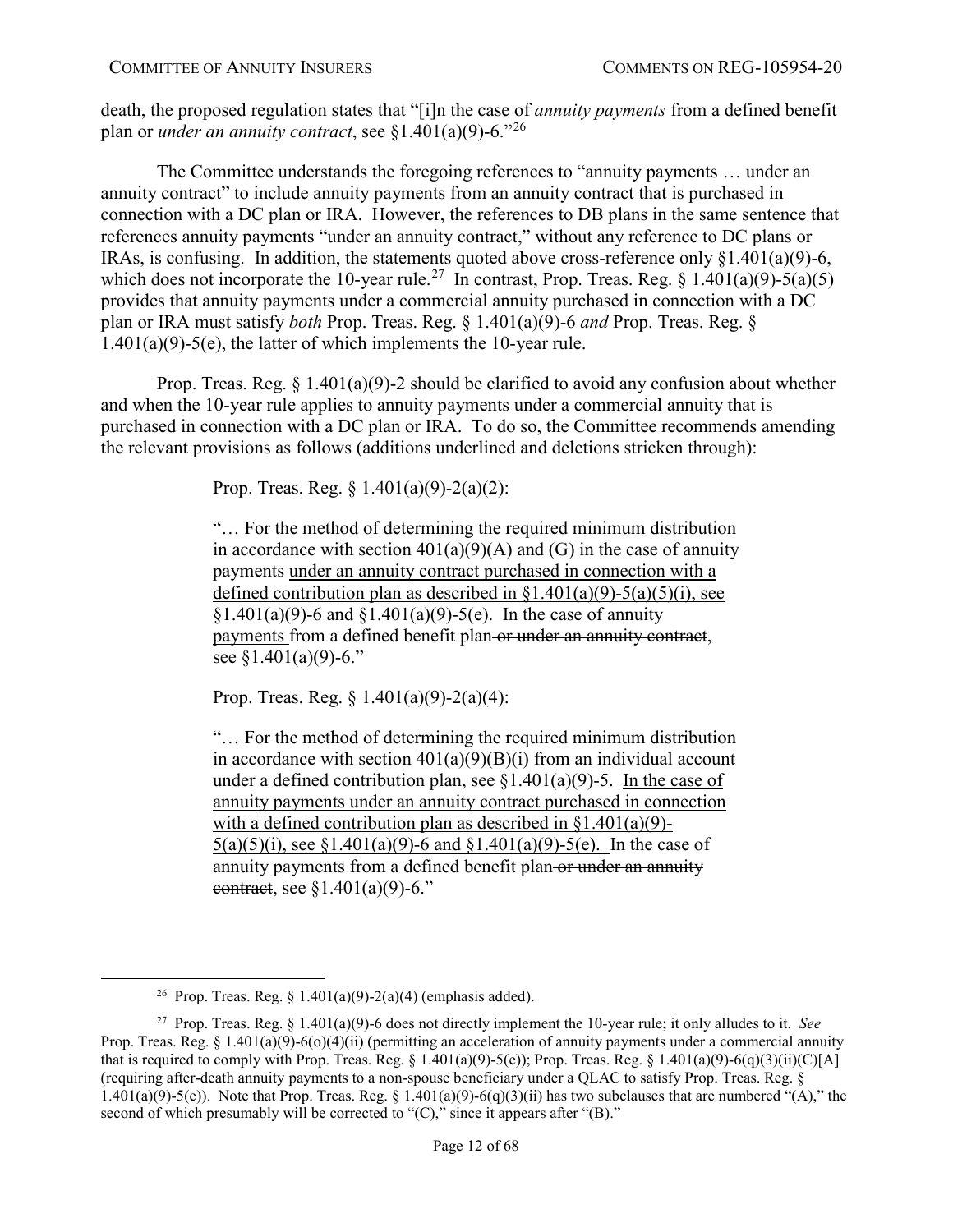# **3. PROP. TREAS. REG. § 1.401(a)(9)-3**

<span id="page-12-0"></span>The Committee respectfully submits the following comments on Prop. Treas. Reg. § 1.401(a)(9)-3, regarding death before the required beginning date ("RBD").

# <span id="page-12-1"></span>**A. Clarify that if a plan permits elections between the available RMD rules in cases where an employee dies before their RBD, the plan "may" rather than "must" specify which rule applies in the absence of an election.**

Final regulations should clarify that if a plan permits elections between the available RMD rules in cases where an employee dies before their RBD, (1) the plan "may" rather than "must" specify which of those rules applies in the absence of an election, and (2) if the plan does not so specify, the default rules that apply in the absence of a plan provision will apply to the beneficiary. This clarification would be consistent with how the existing regulations address elections between the available RMD rules for deaths before the RBD and how plans and IRA providers have amended their forms and established their systems, practices, and procedures.

In that regard, the proposed regulations provide that in cases where a participant in a defined contribution ("DC") plan dies before their RBD and has named an eligible designated beneficiary ("EDB"), the plan may permit an election between the 10-year rule of section  $401(a)(9)(B)(ii)$  and the "stretch" exception to that rule in section  $401(a)(9)(B)(iii)$ .<sup>[28](#page-12-2)</sup> The proposed regulations include a corresponding rule for defined benefit ("DB") plans, permitting elections between the 5-year rule and stretch exception for designated beneficiaries.<sup>[29](#page-12-3)</sup> For both types of plans, the proposed regulations also provide that if the plan permits these elections, the plan also "must specify" which RMD rule applies in the absence of an election.<sup>[30](#page-12-4)</sup>

These provisions closely track the existing regulations, except for the requirement that the plan "must" specify which rule applies in the absence of an election. Instead, the existing regulations provide that if a plan permits these types of elections, the plan (1) "may also specify" which rule applies in the absence of an election, and (2) if the plan does not so specify, the stretch exception applies because it is the applicable rule under the regulations in the absence of a plan provision.<sup>31</sup> Final regulations should adopt this approach as well, eliminating the requirement that the plan "must specify" which rule applies in the absence of an election and instead applying the stretch exception in such cases, because that is the rule that applies under the proposed regulations in the absence of a plan provision.<sup>[32](#page-12-6)</sup>

There does not seem to be a compelling tax policy reason for the proposed regulations to change the requirement from "may also specify" to "must specify," since the regulations already address what rule applies in the absence of any plan provision. In that regard, if the regulations do

<sup>31</sup> Treas. Reg. § 1.401(a)(9)-3, Q&A-4(a) and (c).

<span id="page-12-6"></span><span id="page-12-5"></span><sup>32</sup> Prop. Treas. Reg. § 1.401(a)(9)-3(c)(5)(i)(C) (DC plans); Prop. Treas. Reg. § 1.401(a)(9)-3(b)(4)(i)(B) (DB plans).

<sup>&</sup>lt;sup>28</sup> Prop. Treas. Reg. § 1.401(a)(9)-3(c)(5)(iii).

<sup>&</sup>lt;sup>29</sup> Prop. Treas. Reg. § 1.401(a)(9)-3(b)(4)(iii).

<span id="page-12-4"></span><span id="page-12-3"></span><span id="page-12-2"></span><sup>30</sup> Prop. Treas. Reg. § 1.401(a)(9)-3(c)(5)(iii)(A) (DC plans); Prop. Treas. Reg. § 1.401(a)(9)-3(b)(4)(iii)(A) (DB plans).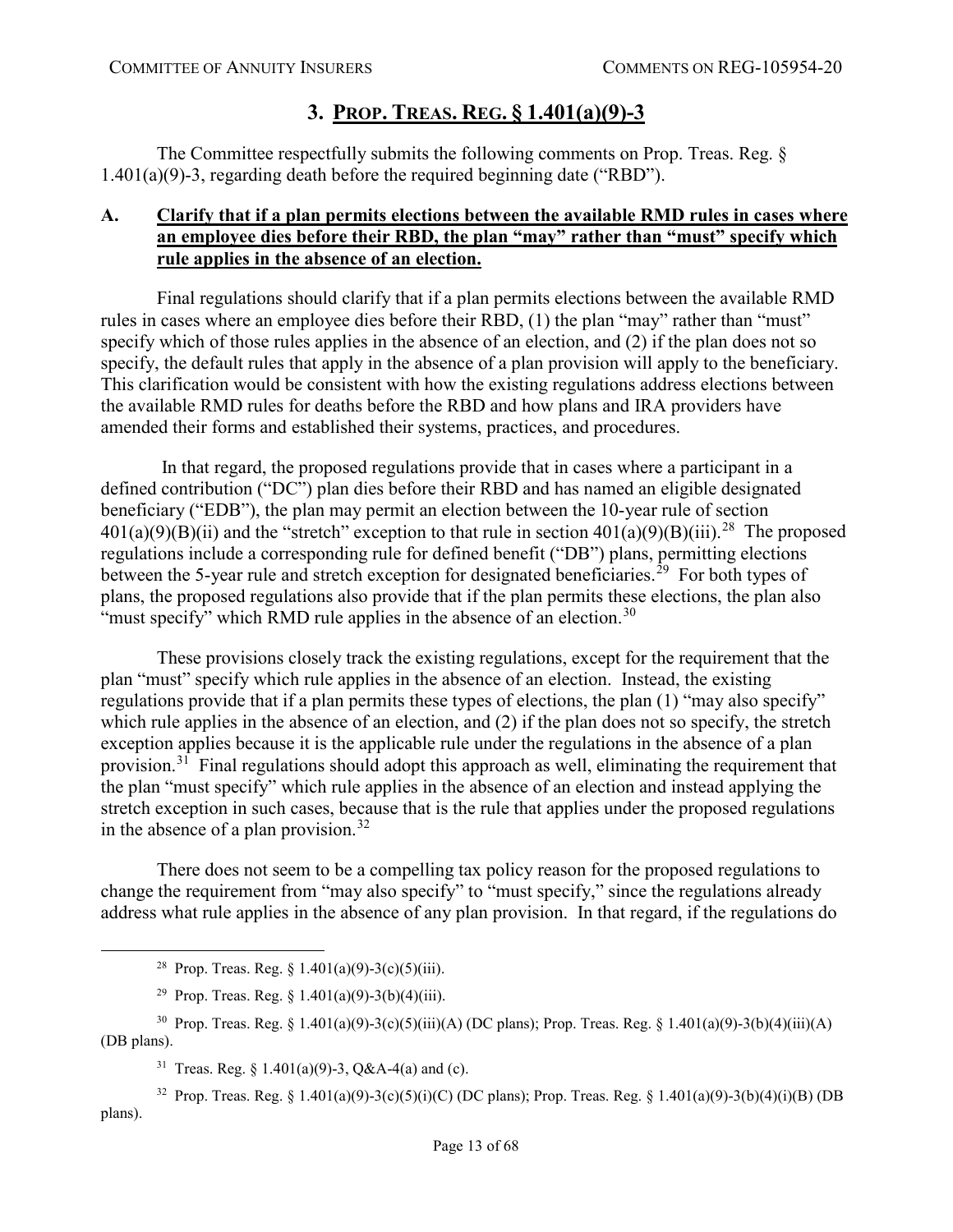not require a plan to include *any* provision regarding which RMD rule applies when the employee dies before their RBD, why should the plan be required to specify a default rule merely because it permits elections? Both situations can be adequately addressed by the provisions in the regulations that apply when there is no plan provision, as the existing regulations have done for several decades.

Furthermore, some employers and IRA providers may have already amended their plan or IRA documents, in good faith, to address the SECURE Act. Such plans and IRAs may not specify a default distribution method when an employee or beneficiary fails to make an election in the circumstances described above. Such a drafting decision would have been perfectly reasonable, considering that no prior guidance required a default rule to be included in a plan or IRA, whether the plan or IRA permits elections or not. If the proposed regulations do not revert to the standard in the existing regulations, employers and IRA providers may need to further amend their documents and incur associated expenses to do so. This seems unnecessary considering that the approach in the existing regulations adequately addresses the issue, and has for many years.

Accordingly, final regulations should eliminate the "must specify" requirement and clarify that if a DC plan or DB plan permits elections between the available RMD rules in cases where an employee dies before their RBD, (1) the plan "may" rather than "must" specify which of those rules applies in the absence of an election, and (2) if the plan does not so specify, the default rules that apply in the absence of a plan provision will apply to the beneficiary. If the regulations do not adopt this approach and a plan document inadvertently fails to specify a default in the absence of an election, beneficiaries will be left with no direction on which rule applies.

# <span id="page-13-0"></span>**B. Clarify that DC plans may require different distribution methods for different types of EDBs in cases where the employee dies before the RBD.**

Final regulations should clarify that in cases where a DC plan participant dies before their RBD, the plan may require different methods of distributions for different types of EDBs. In that regard, the proposed regulations addressing death before the RBD state that a DC plan will not fail to satisfy section 401(a)(9) merely because the plan provides that the 10-year rule (rather than the stretch exception to that rule) applies "with respect to some or all of the employees who have an eligible designated beneficiary."[33](#page-13-1) This is consistent with a more general provision in the proposed regulations, which states that a plan may include optional provisions governing plan distributions that do not conflict with section  $401(a)(9)$ .<sup>[34](#page-13-2)</sup>

The proposed regulations do not, however, explicitly address whether a DC plan can require different distribution methods for different types of EDBs with respect to the *same decedent*. For example, a plan may decide to provide for the stretch exception to the 10-year rule only for EDBs who are spouses or who are not more than 10 years younger than the employee, and to apply the 10year rule to all other types of EDBs. In such case, if an employee dies before their RBD and names their spouse and adult child as beneficiaries, the surviving spouse could stretch their benefits over life or life expectancy whereas the adult child could not. Such a distinction based on the type of EDB should be allowed, since the regulations already allow plans to apply different rules to

<span id="page-13-2"></span><span id="page-13-1"></span><sup>&</sup>lt;sup>33</sup> Prop. Treas. Reg. § 1.401(a)(9)-3(c)(5)(ii). The proposed regulations include a corresponding rule for DB plans. *See* Prop. Treas. Reg. § 1.401(a)(9)-3(b)(4)(ii).

<sup>&</sup>lt;sup>34</sup> Prop. Treas. Reg. § 1.401(a)(9)-1(c)(2).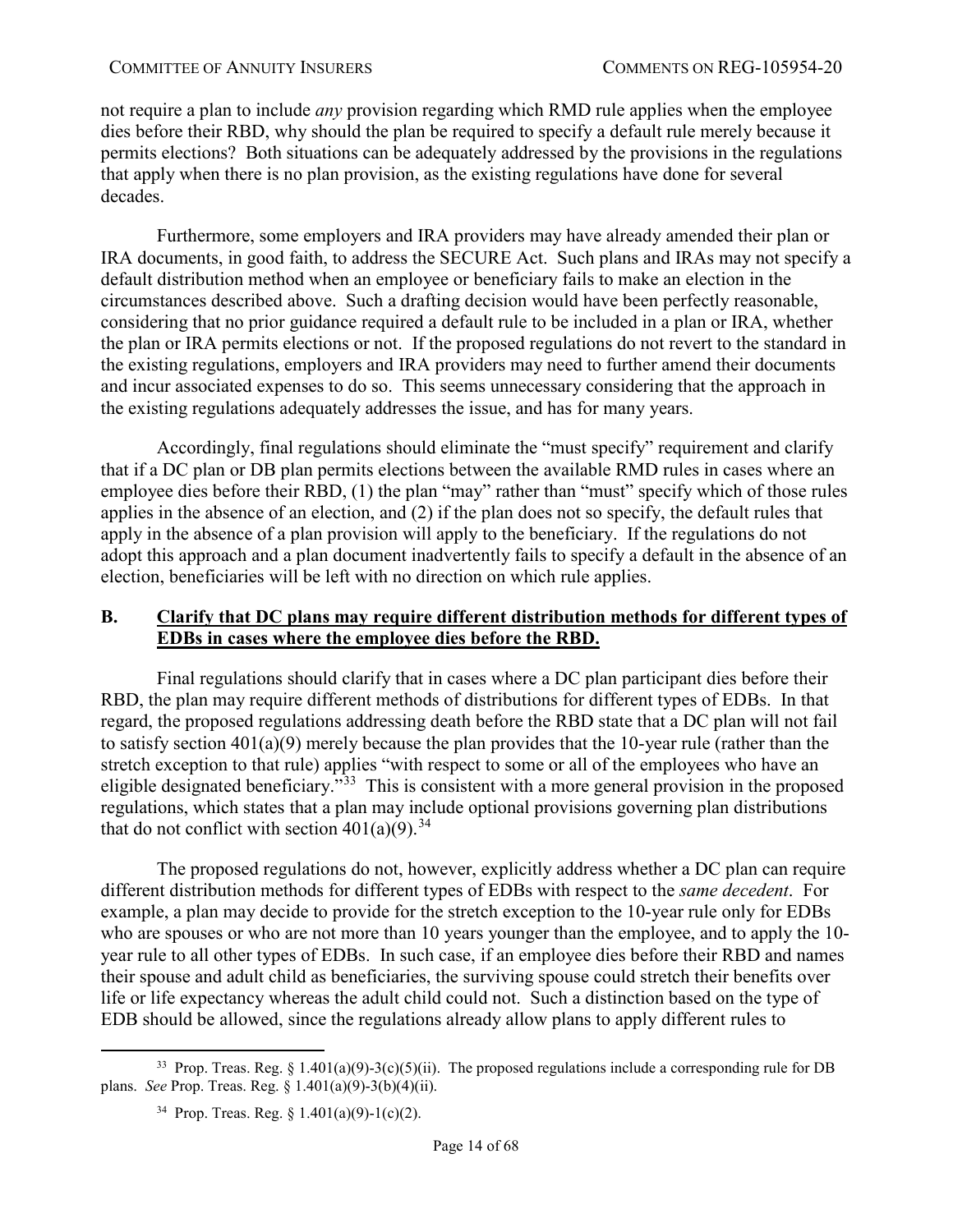different employees and are permitted to adopt optional provisions that do not violate section  $401(a)(9)$ . It would be helpful, however, if final regulations could confirm this.

# **4. PROP. TREAS. REG. § 1.401(a)(9)-4**

<span id="page-14-0"></span>Prop. Treas. Reg.  $\S 1.401(a)(9)$ -4 reflects the statutory definitions of a "designated" beneficiary" and an "eligible designated beneficiary" ("EDB").<sup>35</sup> In addition to requesting clarification of certain rules for determining the designated beneficiary when distributions are made in the form of an annuity, discussed below beginning on page [33,](#page-32-0) the Committee respectfully submits the following comments on the determination of the designated beneficiary under this section of the proposed regulations and certain related provisions of Prop. Treas. Reg. § 1.401(a)(9)-5, Prop. Treas. Reg. § 1.401(a)(9)-8, and Prop. Treas. Reg. § 1.408-8.

# <span id="page-14-1"></span>**A. Clarify the treatment of former spouses as eligible designated beneficiaries.**

Final regulations should (1) clarify that a former spouse who is treated as a spouse of an employee for purposes of section 401(a)(9) by reason of a qualified domestic relations order ("QDRO") will be treated as an EDB of the employee, and (2) clarify that a former spouse of an IRA owner is treated as the owner's surviving spouse for purposes of the definition of EDB if the former spouse is entitled to benefits under the decedent's IRA by virtue of a divorce or separation instrument or the terms of the IRA annuity contract.

The proposed regulations reflect the provisions of section  $401(a)(9)(E)$  that an EDB of an employee includes the employee's surviving spouse, and that the determination of whether a designated beneficiary is an EDB is made as of the date of the employee's death.<sup>36</sup> The latter rule might suggest that a former spouse cannot be an EDB as a "surviving spouse" because they were not still married to the employee when the employee died.

However, the proposed regulations also retain the special rule in the existing regulations that a former spouse to whom some or all of an employee's benefit is payable pursuant to a QDRO continues to be treated as a spouse (including a surviving spouse) for purposes of section  $401(a)(9)$ .<sup>37</sup> It follows from this special rule that such a former spouse will be an EDB of a deceased employee even though they are no longer married when the employee dies. Neither the proposed regulations nor the preamble address this directly, however. Final regulations should clarify that such a former spouse will be treated as an EDB.

The special QDRO rule does not apply to IRAs. However, section 408(d)(6) provides in relevant part that the transfer of an individual's interest in an IRA to a former spouse under a divorce or separation instrument is not a taxable transfer, and the IRA is treated as the former spouse's IRA (not the original owner's IRA) following the transfer. In many situations, this transfer provision will obviate the need for a QDRO-like rule that treats the former spouse as a spouse for RMD purposes, because the former spouse will be treated as the owner of the IRA (and not as a beneficiary) following the transfer. Thus, the original IRA owner's death will be irrelevant to the IRA (or portion thereof) that is transferred to the former spouse in connection with the divorce or

<span id="page-14-2"></span><sup>&</sup>lt;sup>35</sup> Section 401(a)(9)(E)(i) and (ii); Prop. Treas. Reg. § 1.401(a)(9)-4(a)(1) and (e)(1).

<span id="page-14-3"></span><sup>&</sup>lt;sup>36</sup> Prop. Treas. Reg.  $\frac{1.401(a)(9)-4(e)(1)}{1.6}$ .

<span id="page-14-4"></span><sup>37</sup> Prop. Treas. Reg. § 1.401(a)(9)-8(d)(1); Treas. Reg. § 1.401(a)(9)-8, Q&A-6(a).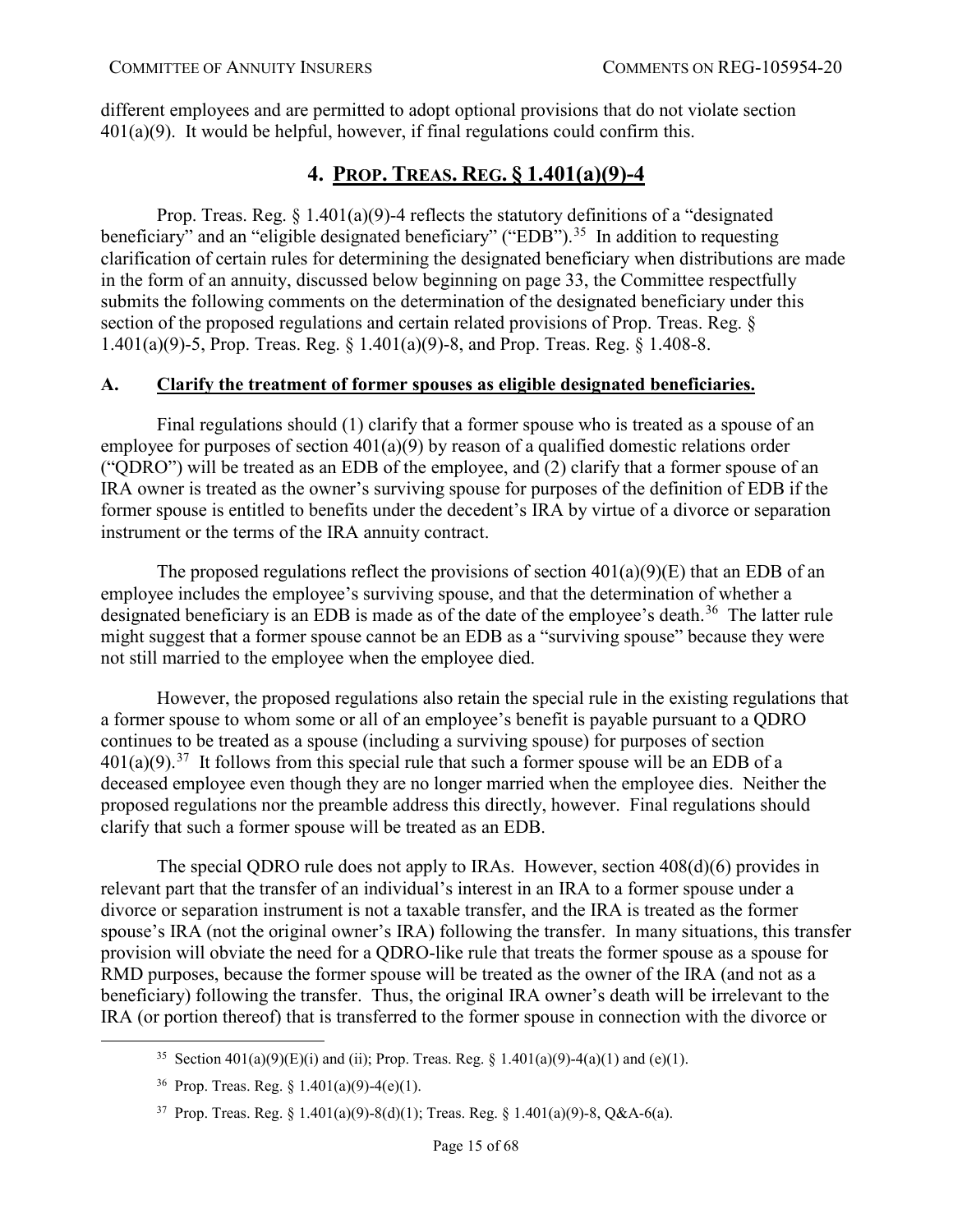separation. In some cases, however, an IRA may not be transferred to the former spouse in connection with a divorce or separation instrument, yet the former spouse may remain entitled to benefits under the decedent's IRA. In such case, a question arises whether the former spouse will be treated as a spouse of the decedent for purposes of the definition of EDB.

In that regard, spousal rights under an IRA may continue after a divorce in two distinct ways. First, a former spouse may have rights under the IRA following the owner's death pursuant to a divorce or separation instrument, such as the instrument prohibiting the IRA owner from naming a beneficiary other than their former spouse. This situation is very similar to a QDRO, and applying a parallel concept to IRAs is supported by the existing regulatory provision that, except as otherwise provided, all of the section  $401(a)(9)$  rules for plans apply to IRAs.<sup>38</sup>

Second, the former spouse may be contractually entitled to benefits originally purchased under an IRA annuity contract, which remain unchanged after a divorce or separation. For example, if the owner of an IRA annuity elects a joint and survivor annuity payout with their spouse as the joint annuitant and the couple later divorces, the former spouse (as joint annuitant) may remain contractually entitled to any life annuity payments that will be paid following the owner's death. In this circumstance, a portion of the IRA annuity may not be transferred to the former spouse pursuant to section  $408(d)(6)$ , and the parties may not think they need to specify in the divorce or separation instrument that the former spouse will continue to be the beneficiary of the annuity contract upon the owner's death, because that will occur already under the terms of the contract.

For these reasons, final regulations also should clarify that a former spouse of an IRA owner is treated as the owner's surviving spouse for purposes of the definition of EDB if the former spouse is entitled to benefits under the decedent's IRA by virtue of (1) a divorce or separation instrument, or (2) the terms of the IRA annuity contract.<sup>39</sup> If final regulations do not adopt this view, they should include an example demonstrating why such a former spouse cannot receive a lifecontingent survivor annuity that the employee purchased while they were married, along the lines of Example 7 on page [37](#page-36-0) of this letter, *infra*. In that regard, we anticipate that if the Treasury Department and IRS determine that the former spouse of an IRA owner is not a surviving spouse for purposes of the definition of EDB, some IRA annuity providers will decide not to offer joint and survivor annuity options to married IRA owners, unless the spouse is no more than 10 years younger than the owner and therefore can be assured of EDB status regardless of a future divorce. This could significantly diminish access to lifetime income protections for spouses.

### <span id="page-15-0"></span>**B. Clarify that plan administrators can rely upon certifications by the individual or trustee as to how the RMD rules apply to a trust and eliminate the rule that permits the trustee to provide a copy of the trust instrument.**

Final regulations should clarify that, in cases where an employee or IRA owner names a trust as their beneficiary under the plan or IRA, the plan administrator or IRA issuer/trustee

 <sup>38</sup> *See* Treas. Reg. § 1.408-8, Q&A-1; Prop. Treas. Reg. § 1.408-8(a).

<span id="page-15-2"></span><span id="page-15-1"></span><sup>&</sup>lt;sup>39</sup> We further note that in the second scenario described above, where the terms of the annuity contract provide the surviving former spouse with contractual rights to receive a survivor annuity after the employee's death, there would not seem to be any reason why the former spouse of a DC plan participant should not be treated as a surviving spouse and EDB even in the absence of a QDRO.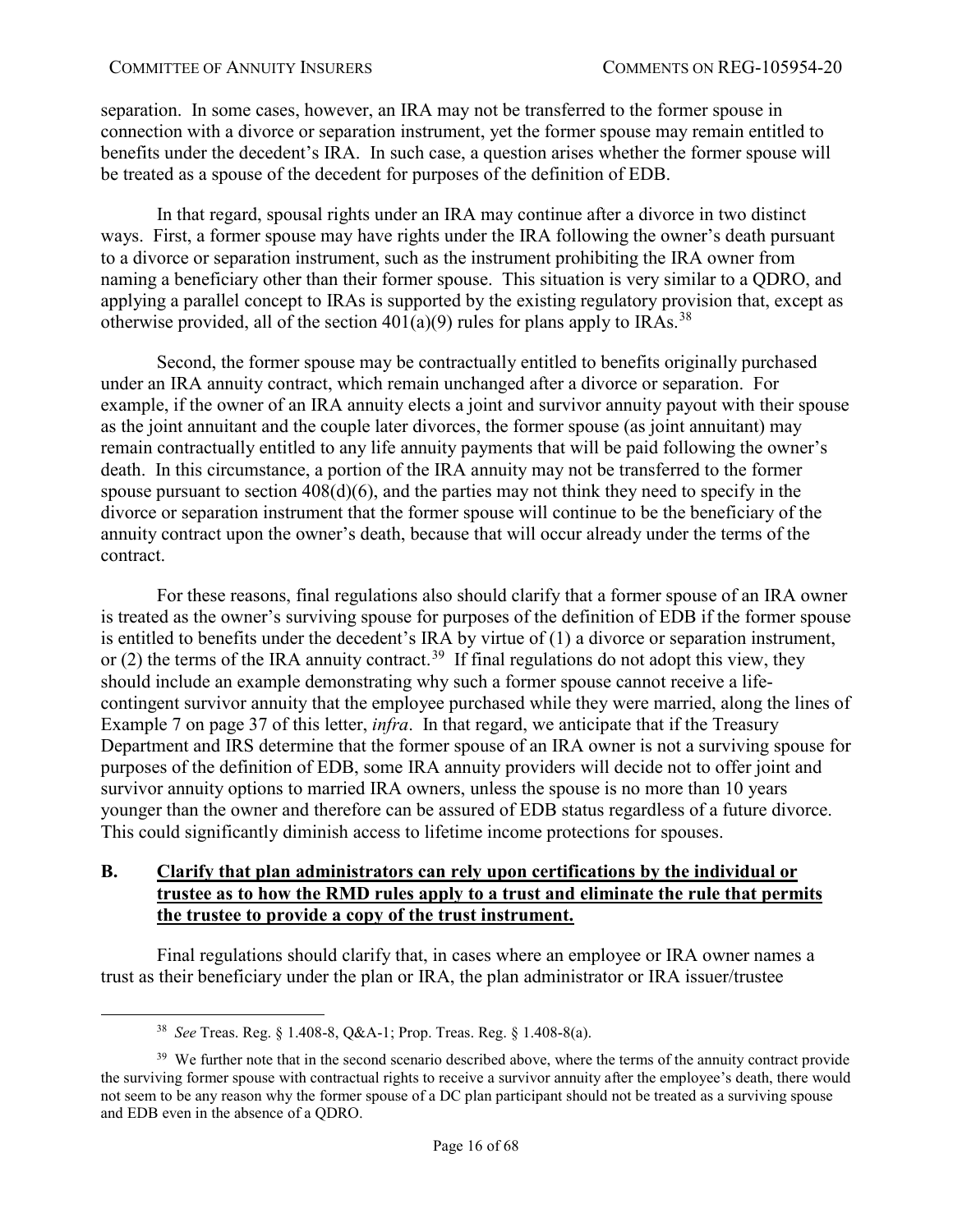(collectively, "Administrator") may rely upon certifications by the individual or their trustee for purposes of determining how the RMD rules apply to the trust. The rule that permits a trustee to provide a copy of the trust instrument to the Administrator should be eliminated.

The proposed regulations generally retain the rules from the existing regulations that when a trust is designated as the beneficiary under a plan or IRA, certain beneficiaries of the trust can be treated as designated beneficiaries of the employee if the trust satisfies the requirements of a "see-through trust," including certain documentation requirements.<sup>[40](#page-16-0)</sup> The documentation requirements continue to generally provide that the Administrator must timely receive either (1) a copy of the trust instrument and amendments thereto (the "Trust Instrument Documentation"), or (2) a list of all the trust beneficiaries, including contingent beneficiaries, with a description of the conditions on their entitlement sufficient to establish who are beneficiaries, along with certain other information (the "Beneficiary List Documentation").<sup>[41](#page-16-1)</sup>

Administrators of qualified plans and IRAs are not experts in the intricacies of estate and trust planning. They should not be required to interpret trust instruments when administering the RMD rules – especially in the case of employer plans, where mistakes could jeopardize the plan's qualified status. In that regard, the rules for trust beneficiaries have gotten even more complex under the proposed regulations, posing even greater risks of mistakes in drafting or interpreting trust instruments to achieve particular results under those rules. Administrators are not authorized to provide tax or legal advice, yet they effectively would be required to do so (or beneficiaries could perceive them as doing so) if the Administrator must interpret an employee's trust instrument. Administrators also could be put in the awkward position of disagreeing with the trustee of an employee's trust or the trust's legal counsel regarding how to interpret the trust instrument.

If an employee chooses to engage in estate planning by designating a trust to inherit benefits under a plan or IRA, it should be the sole responsibility of the employee, beneficiary, or trustee to interpret their own trust instrument under the RMD rules and inform the Administrator which rule applies, and any adverse tax consequences of providing such information should fall solely on the parties who established, administer, or benefit from the trust. This is especially the case for IRA issuers and trustees, who are not required to automatically distribute RMDs and are not even required to inform beneficiaries of their RMD obligations or to calculate their RMD amounts for them. That said, many IRA issuers and trustees perform these functions voluntarily, as a customer service.

In light of the foregoing, final regulations should eliminate the rule that permits a trustee to provide a copy of the trust instrument to the Administrator. Instead, in all cases the trustee or beneficiary should be required to provide the Beneficiary List Documentation. If this change is not adopted, final regulations should clarify that an Administrator can always require the Beneficiary List Documentation in lieu of the Trust Instrument Documentation.

<sup>&</sup>lt;sup>40</sup> Prop. Treas. Reg. §  $1.401(a)(9) - 4(f)$ .

<span id="page-16-1"></span><span id="page-16-0"></span><sup>&</sup>lt;sup>41</sup> Prop. Treas. Reg. § 1.401(a)(9)-4(h)(2) and (3). The documentation requirements differ in some respects depending on whether the employee is alive or dead. *See* Prop. Treas. Reg. § 1.401(a)(9)-4(h)(1)-(3). In all cases, the Beneficiary List Documentation also requires the employee or trustee to certify that the requirements for see-through treatment are satisfied and to agree to provide a copy of the trust instrument upon request. In addition, Prop. Treas. Reg. § 1.408-8(a)(3) provides that for purposes of applying the RMD rules to IRAs "the IRA trustee, custodian, or issuer is treated as the plan administrator."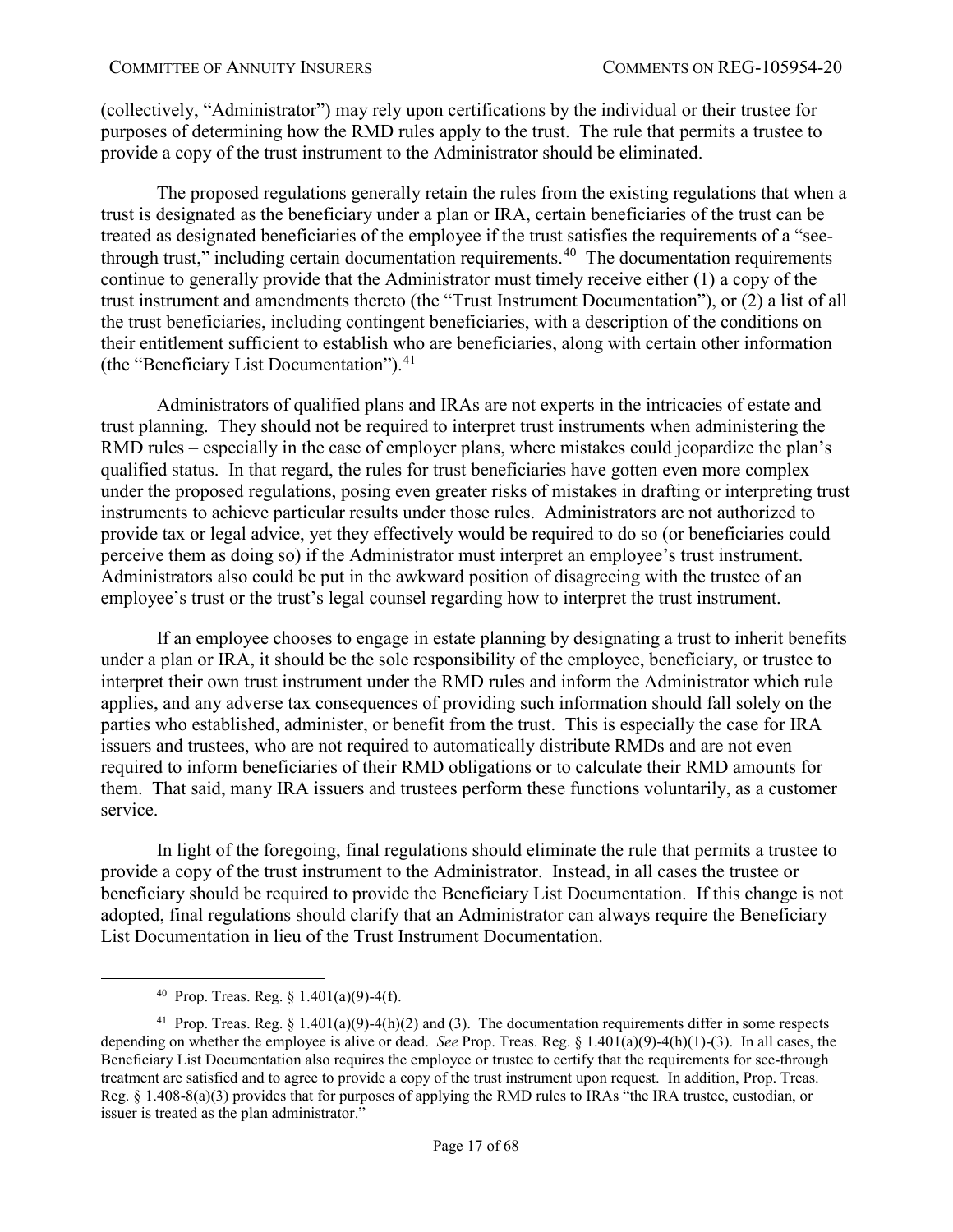Final regulations also should clarify that an Administrator may (1) require the employee, beneficiary, or trustee to include additional certifications when providing the Beneficiary List Documentation regarding which RMD rule applies to the trust, and (2) rely on such certifications when administering the RMD rules. For example, the Administrator should be permitted to require and rely upon a certification from the trustee regarding:

- Whether the employee is treated as having a "designated beneficiary" for RMD purposes and, if so, which trust beneficiary is treated as the designated beneficiary for purposes of applying the RMD rules to the employee's remaining interest;
- Whether or not the designated beneficiary is an EDB and, if so, what type of EDB;
- If the trustee indicates that the EDB is disabled or chronically ill, whether the trustee has obtained the required documentation of such status (which will obviate the need for the Administrator to receive any such documentation);
- Whether the special rules for minor children in Prop. Treas. Reg.  $\S 1.401(a)(9)$ - $4(e)(2)(ii)$  or Prop. Treas. Reg. § 1.401(a)(9)-5(f)(2)(ii) apply; and/or
- Whether the trust is a conduit trust, accumulation trust, type I applicable multibeneficiary trust, or type II applicable multi-beneficiary trust.

# <span id="page-17-0"></span>**C. Provide examples of the rules for applicable multi-beneficiary trusts.**

Final regulations should include examples of the RMD rules for applicable multi-beneficiary trusts. The SECURE Act added section  $401(a)(9)(H)(iv)$  and (v) to the Code regarding such trusts. The proposed regulations include provisions that interpret the new statutory rules, but do not include any examples illustrating how those rules apply in practice. In contrast, the proposed regulations add and expand upon several examples in the existing regulations regarding trusts other than applicable multi-beneficiary trusts. Those examples are very helpful because the rules for trust beneficiaries are extremely complex. The rules for applicable multi-beneficiary trusts are not only complex, they also are completely new and overlap to some extent with the more general rules for trust beneficiaries. In these circumstances, new examples that specifically address applicable multibeneficiary trust situations are needed under the final regulations.

# <span id="page-17-1"></span>**D. Expand the circumstances in which separate accounting is permitted for multiple beneficiaries of a see-through trust.**

Final regulations should expand the circumstances in which separate accounting is permitted for multiple beneficiaries of a see-through trust.

# **1. Background.**

The proposed regulations set forth an elaborate network of provisions for determining the designated beneficiary under section 401(a)(9) in cases where the employee has named multiple beneficiaries. These provisions include the following general rules, which also have implications in cases involving trusts: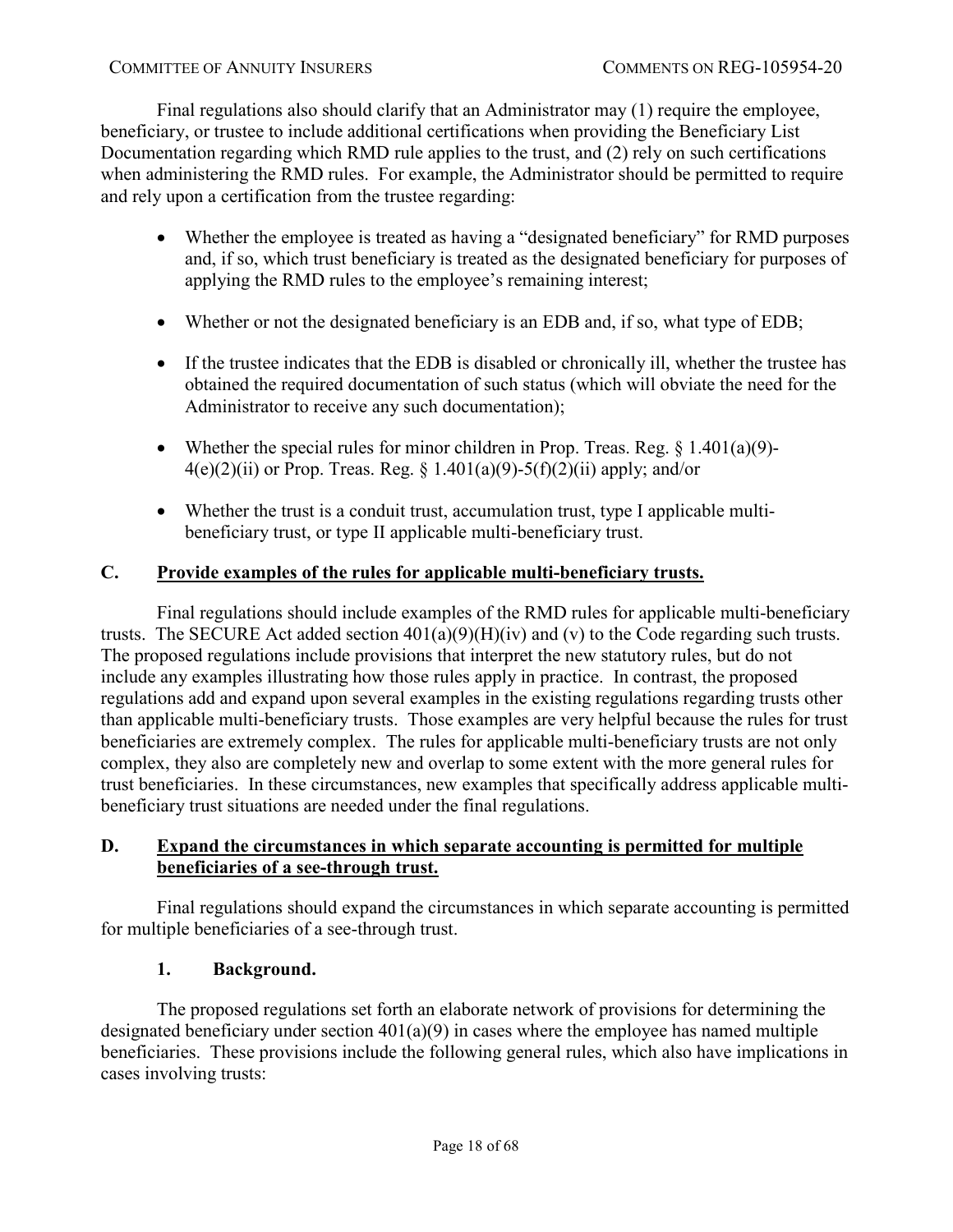- *All designated beneficiaries must be individuals* If a person other than an individual is a beneficiary, the employee will be treated as having no designated beneficiary, even if individuals are also designated as beneficiaries.<sup>[42](#page-18-0)</sup>
- *The oldest designated beneficiary controls* The characteristics of the "oldest" designated beneficiary are used to determine (1) the period by which the entire interest must be distributed after the employee's death, and (2) whether and when a full distribution is required under the 10-year rule.<sup>[43](#page-18-1)</sup>
- *All or none must be EDBs* If any designated beneficiary is not an EDB, the employee is treated as not having any EDBs.<sup>[44](#page-18-2)</sup>
- *Special rule for minors* If any designated beneficiary is an EDB because they are a minor child of the employee, the employee is treated as having an EDB even if other designated beneficiaries are not EDBs.[45](#page-18-3)

The proposed regulations provide exceptions to each of these general rules to the extent that separate accounting treatment applies under Prop. Treas. Reg.  $\S 1.401(a)(9)-8(a)$ . For such treatment to apply, the separate accounting must, among other things, provide a proper allocation of any distributions and investment gains and losses with respect to each beneficiary's interest. If separate accounting applies, then after the employee's death the RMD rules are applied separately with respect to the separate interests of each of the employee's beneficiaries.

The proposed regulations continue to provide, however, that separate accounting treatment does not apply to the separate interests of each of the beneficiaries of a trust.<sup>[46](#page-18-4)</sup> A limited "special rule" applies to an employee's beneficiary that is a "type I applicable multi-beneficiary trust," which by its terms is divided immediately upon the employee's death into separate sub-trusts for each of the beneficiaries of the type I trust.<sup>[47](#page-18-5)</sup> The proposed regulations include other special rules for trust beneficiaries that do not permit separate accounting, but rather treat the beneficiary under a see-through trust who, depending on the facts, is the oldest individual, oldest EDB, or oldest minor child as the sole designated beneficiary.<sup>[48](#page-18-6)</sup>

- <span id="page-18-0"></span><sup>42</sup> Prop. Treas. Reg. § 1.401(a)(9)-4(b); Treas. Reg. § 1.401(a)(9)-4, Q&A-3.
- 43 Prop. Treas. Reg. § 1.401(a)(9)-5(f)(1) and (2); Treas. Reg. § 1.401(a)(9)-5, Q&A-7(a).
- 44 Prop. Treas. Reg.  $\S$  1.401(a)(9)-4(e)(2).
- <sup>45</sup> Prop. Treas. Reg. § 1.401(a)(9)-4(e)(2)(ii).
- <sup>46</sup> Prop. Treas. Reg.  $\frac{1.401(a)(9) 8(a)(1)(iii)(A)}{2}$ .

<span id="page-18-5"></span><span id="page-18-4"></span><span id="page-18-3"></span><span id="page-18-2"></span><span id="page-18-1"></span><sup>47</sup> Prop. Treas. Reg. § 1.401(a)(9)-8(a)(1)(iii)(B). Under this "special rule," section 401(a)(9) may be applied separately with respect to the separate interests of the beneficiaries reflected in the separate sub-trusts of the type I trust. It is questionable whether this "special rule" is needed at all, since the automatic splitting of a type I trust into separate sub-trusts for each beneficiary negates the need to separately account for multiple beneficiaries within a single trust. In other words, if the trust is automatically split at death and each of those springing trusts has only one beneficiary, it would seem that separate accounting is already permitted for each sub-trust under the existing regulations. *See*, *e.g.*, PLR 200537044 (Mar. 29, 2005) (applying separate accounting to multiple see-through trusts named as primary beneficiaries under an IRA and, in turn, applying the RMD rules separately to the single individual beneficiary of each trust).

<span id="page-18-6"></span><sup>48</sup> *See* Prop. Treas. Reg. § 1.401(a)(9)-5(e) and (f).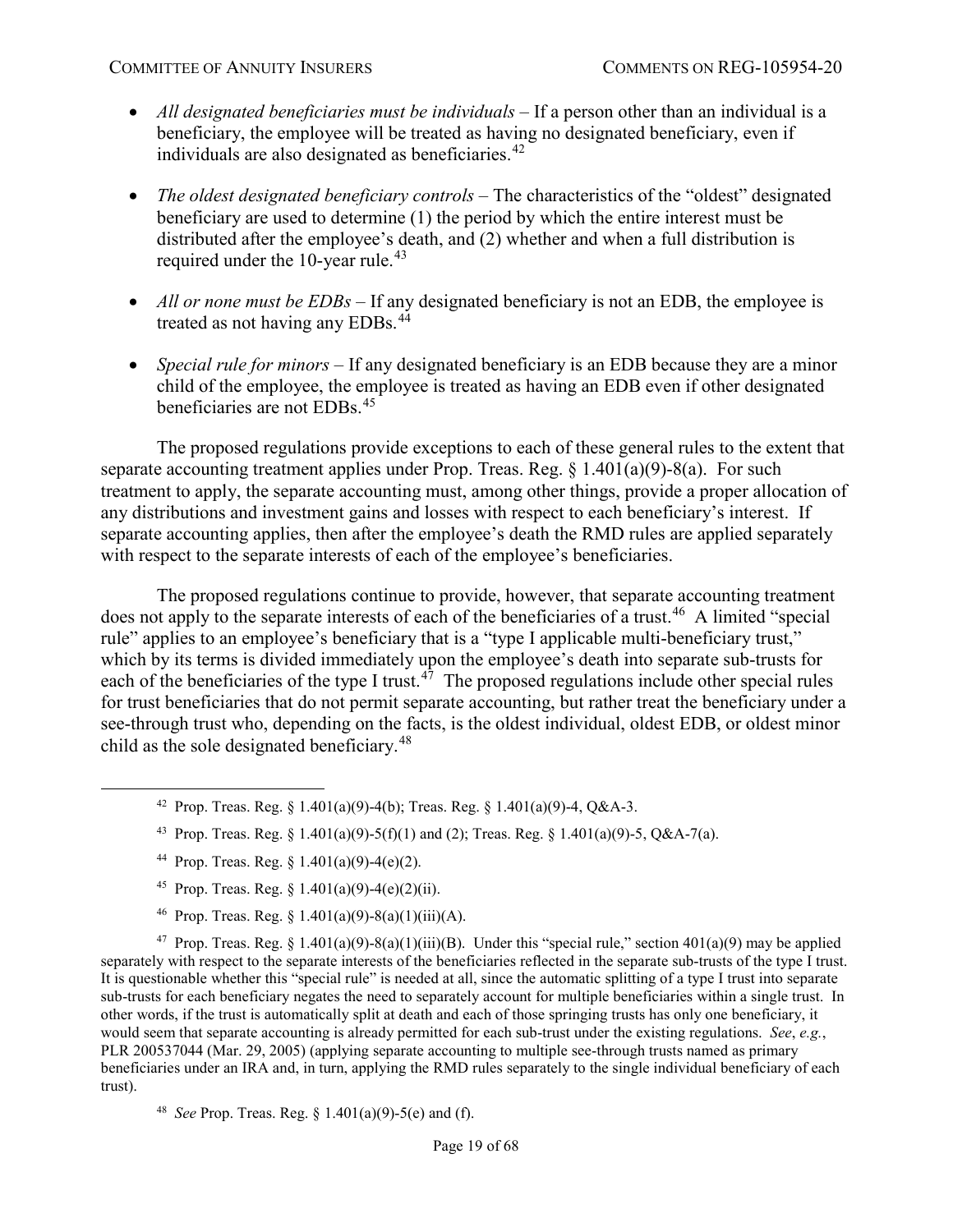# **2. Requested change.**

The inability to apply separate accounting to beneficiaries of a see-through trust makes the RMD rules incredibly, and unnecessarily, complicated and confusing. It also can produce strange and inequitable results. For example, an employee who reasonably and innocently desires to utilize a trust for their multiple beneficiaries can unwittingly impose much worse tax treatment on them by doing so than if they had named the beneficiaries directly under the plan or IRA. This is troubling, considering that separate interests of the beneficiaries of a see-through trust must be identifiable, <sup>[49](#page-19-1)</sup> and that separate accounting treatment is always conditioned on there being a proper allocation of any distributions and investment gains and losses with respect to each beneficiary's interest.<sup>[50](#page-19-2)</sup>

It is clear that the IRS and Treasury Department have substantial discretion over when to permit or deny separate accounting treatment. A blanket prohibition such as that reflected in the proposed regulations seems unwarranted because it can result in very disparate treatment solely as the result of reasonable estate planning decisions that have no effect on a beneficiary's entitlement to the employee's remaining interest. For this reason, the Committee requests that final regulations expand the circumstances in which separate accounting is permitted for multiple beneficiaries of a see-through trust.

At a minimum, separate accounting should be permitted where the terms of the trust clearly establish each trust beneficiary's allocable share of the decedent's remaining interest in the plan or IRA and do not restrict the beneficiary's rights to take distributions from their allocable shares. For example, assume that an employee's beneficiary under a plan is a trust under which the employee's brother (an EDB) is entitled to 40% of the employee's interest in a plan, the employee's adult daughter (not an EDB) also is entitled to 40% of the employee's plan interest, a charity is entitled to the remaining 20% of the employee's plan interest, and each beneficiary of the trust is permitted at any time to take distributions of part or all of their respective interests. There does not seem to be any compelling reason to preclude separate accounting of those interests so that the brother can "stretch" distributions over his life or life expectancy, the daughter can take her interest under the 10-year rule, and the charity's interest can be distributed under the 5-year rule.

# <span id="page-19-0"></span>**E. Permit plan administrators to rely on certifications they receive from beneficiaries at any time regarding an individual's status as a disabled or chronically ill EDB.**

Final regulations should reflect the following changes to the documentation requirements for disabled and chronically ill EDBs:

- Allow plan administrators to rely on beneficiary certifications of disability or chronic illness;
- Clarify that in the case of annuity payments that commence from a defined contribution ("DC") plan while the employee is alive, a beneficiary's disability or chronic illness as of the annuity starting date is sufficient to establish their EDB status;

<span id="page-19-1"></span><sup>&</sup>lt;sup>49</sup> Prop. Treas. Reg.  $\frac{1.401(a)(9)-4(f)(2)(iii)}{2}$ .

<span id="page-19-2"></span><sup>50</sup> Prop. Treas. Reg. § 1.401(a)(9)-8(a).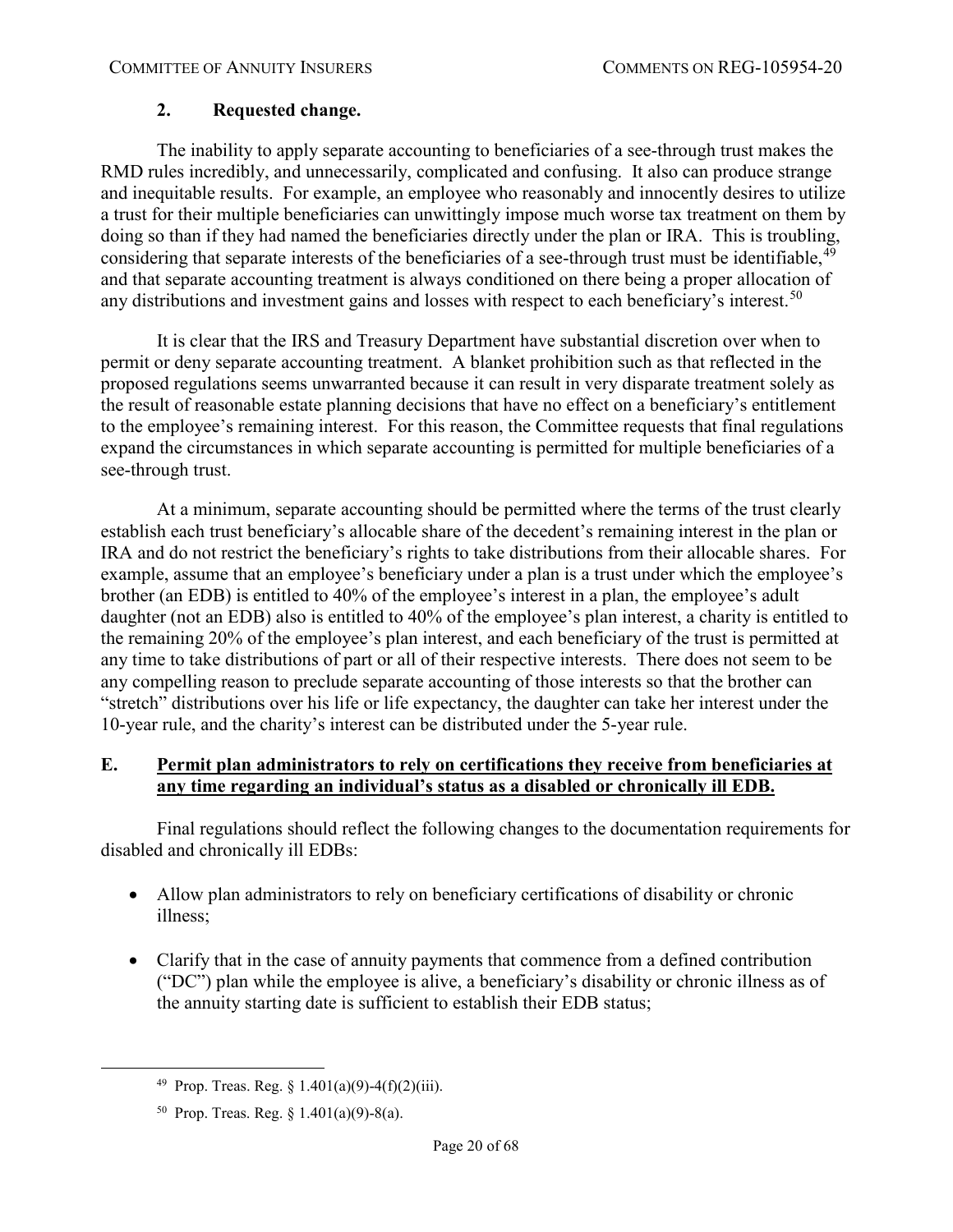- Clarify that a licensed health care practitioner's certification of chronic illness "as of the date of the certification" is sufficient to establish EDB status; and
- Eliminate the deadline for providing the required documentation and allow the documentation to be provided at any time.

# **1. Background.**

<span id="page-20-0"></span>Section  $401(a)(9)(E)(ii)$  defines an EDB as including a designated beneficiary who, "as of the date of death of the employee," is (1) disabled within the meaning of section  $72(m)(7)$ , or (2) chronically ill within the meaning of section  $7702B(c)(2)$ , except that the requirements of section  $7702B(c)(2)(A)(i)$  are treated as met only if there is a certification that, as of "such date," the period of inability described therein "is an indefinite one which is reasonably expected to be lengthy in nature."[51](#page-20-2) The proposed regulations describe when an individual will be treated as disabled or chronically ill for this purpose and condition such treatment on documentation of the disability or chronic illness being provided to the plan administrator ("Administrator") no later than October 31 of the calendar year following the calendar year of the employee's death.<sup>52</sup> For a chronically ill beneficiary, this documentation must include a certification from a licensed health care practitioner that, "as of the date of the certification," the beneficiary meets the applicable requirements for a lengthy period of inability.<sup>[53](#page-20-4)</sup>

If the required documentation is not provided by the October 31 deadline, a disabled or chronically ill beneficiary will not be treated as an EDB (unless they qualify as such for some other reason), will not be permitted to stretch distributions over their life or life expectancy pursuant to section  $401(a)(9)(B)(iii)$  and  $(H)(ii)$ , and thus will be required to take their interest instead under the 10-year rule.

# <span id="page-20-1"></span>**2. Allow Administrators to rely on beneficiary certifications of disability or chronic illness.**

Final regulations should provide that if an Administrator receives a signed statement from a beneficiary (including a trust) that an individual satisfies the requirements to be treated as a disabled or chronically ill EDB, then in the absence of actual knowledge to the contrary, the Administrator can treat that individual as an EDB. This process should eliminate the requirement that the Administrator receive any certification of chronic illness from a licensed health care practitioner. Instead, the beneficiary would attest that they received the required certification from the practitioner. Ultimately, it is the responsibility of the beneficiary to obtain and retain any required documentation of the individual's health status. Administrators should not be required to review personal health records or similar documents merely to administer the RMD rules. It should be sufficient for an Administrator to receive a certification from the beneficiary, and if the IRS and Treasury Department have any lingering concerns with this approach, the certification could be required to include a commitment by the beneficiary to produce documentation if so requested by

<sup>&</sup>lt;sup>51</sup> Section  $401(a)(9)(E)(ii)(III)$  and (IV).

<span id="page-20-4"></span><span id="page-20-3"></span><span id="page-20-2"></span><sup>&</sup>lt;sup>52</sup> Prop. Treas. Reg. § 1.401(a)(9)-4(e)(4), (5), and (7). The proposed regulations provide that for RMD purposes an IRA trustee, custodian, or issuer is treated as the "plan administrator." Prop. Treas. Reg. § 1.408-8(a)(3).

<sup>53</sup> Prop. Treas. Reg. §  $1.401(a)(9)-4(e)(5)$  and (7).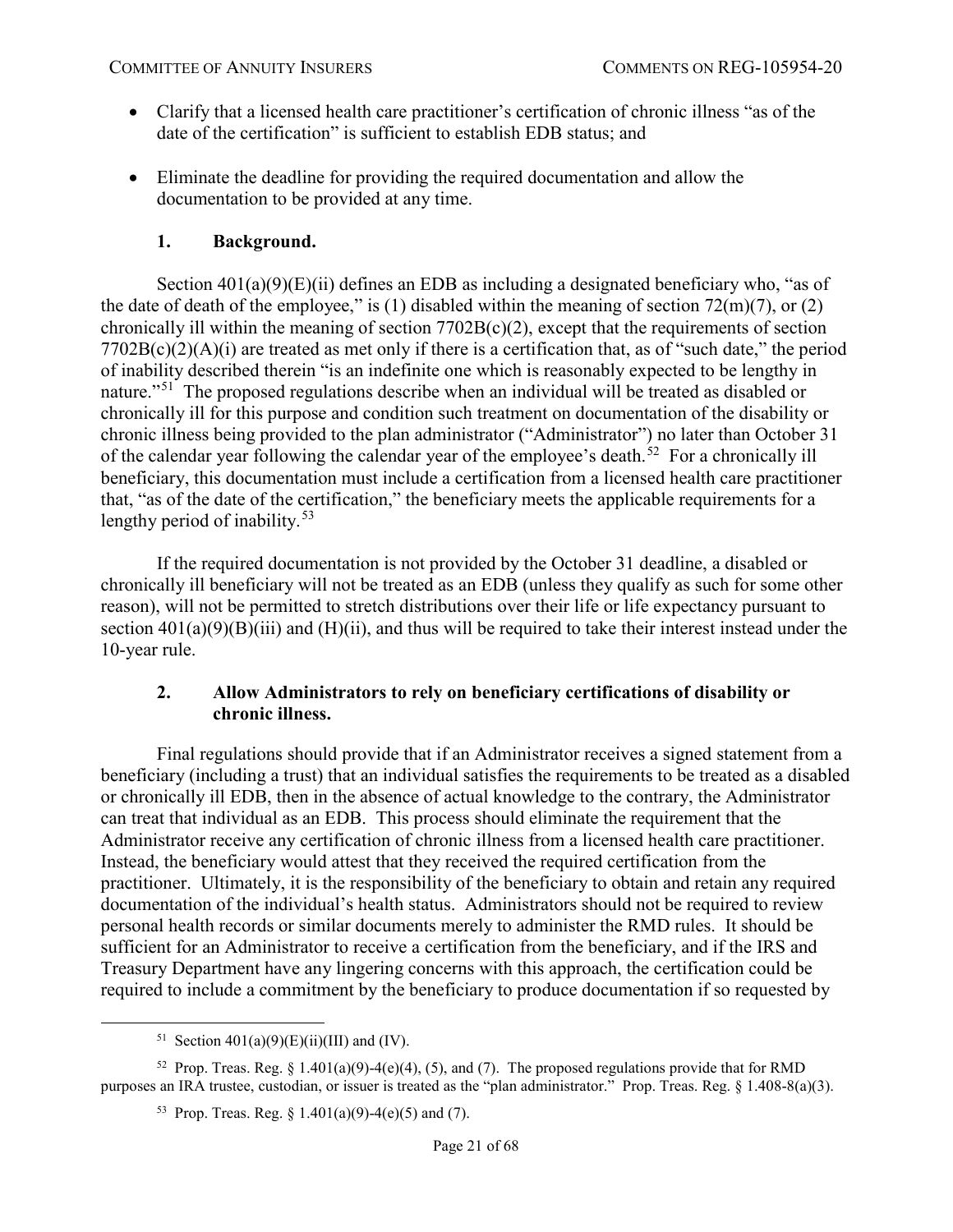the Administrator or IRS, similar to the administration of coronavirus-related distributions and hardship distributions.<sup>54</sup>

# <span id="page-21-0"></span>**3. Clarify that if annuity payments commence from a DC plan while the employee is alive, documenting a beneficiary's disability or chronic illness as of the annuity commencement date is sufficient to establish their EDB status.**

Final regulations should clarify that if annuity payments commence from a DC plan while the employee is alive, documenting a beneficiary's disability or chronic illness as of the annuity commencement date will establish their status as an EDB.

The proposed regulations generally provide that an individual's status as an EDB is determined as of the date of the employee's death. An employee who names a disabled or chronically ill individual as a beneficiary with respect to benefits that are annuitized will do so knowing of the individual's status as disabled or chronically ill when the payments commence. It is very unlikely that such a beneficiary would recover from the relevant condition in a manner that would render them unable to satisfy those requirements as of the date of the employee's death. As a result, the requested guidance likely would have little or no effect on the payment of RMDs.

The guidance would, however, provide a helpful clarification so that annuitants can be certain that any joint and survivor annuity payments they elect with a disabled or chronically ill beneficiary as the joint annuitant will remain RMD-compliant for the entire duration of the annuity payout, *i.e.*, that after the employee's death any survivor annuity payments to such a joint annuitant will be permitted. In addition, the requested guidance is consistent with several rules in the proposed regulations requiring that if an employee's benefit is paid in the form of an annuity, the determination of the designated beneficiary is made as of the annuity starting date during the employee's life, rather than as of or after the date of their death.<sup>55</sup> The requested guidance also would be consistent with the rule, discussed next, that a licensed health care practitioner must certify an individual's chronic illness "as of the date of the certification," which could occur before the employee's death.

# <span id="page-21-1"></span>**4. Clarify that a licensed health care practitioner's certification of chronic illness "as of the date of the certification" is sufficient to establish EDB status.**

Final regulations should clarify that if a licensed health care practitioner certifies an individual's chronic illness "as of the date of the certification," the certification will be sufficient to establish the individual's status as an EDB. In that regard, the proposed regulations provide that in order for an individual to be treated as a chronically ill EDB, a licensed health care practitioner must certify that, "as of the date of the certification," the individual is unable to perform certain

<span id="page-21-2"></span> <sup>54</sup> *See*, *e.g.*, *Retirement Topics – Hardship Distributions*, INTERNAL REVENUE SERV. (Apr. 27, 2022), [https://www.irs.gov/retirement-plans/plan-participant-employee/retirement-topics-hardship-distributions.](https://www.irs.gov/retirement-plans/plan-participant-employee/retirement-topics-hardship-distributions)

<span id="page-21-3"></span><sup>&</sup>lt;sup>55</sup> Prop. Treas. Reg. § 1.401(a)(9)-6(b)(2) (if the employee's benefit is paid in the form of a life annuity for the lives of the employee and a designated beneficiary, the designated beneficiary is determined as of "the annuity starting date"); Prop. Treas. Reg. § 1.401(a)(9)-6(k)(1) (if annuity payments start before the employee's RBD, the determination of the designated beneficiary is made as of "the annuity starting date"); Prop. Treas. Reg. § 1.401(a)(9)-6(1) (similar rule for a surviving spouse who begins annuity payments before required under section  $401(a)(9)(B)(iv)$ .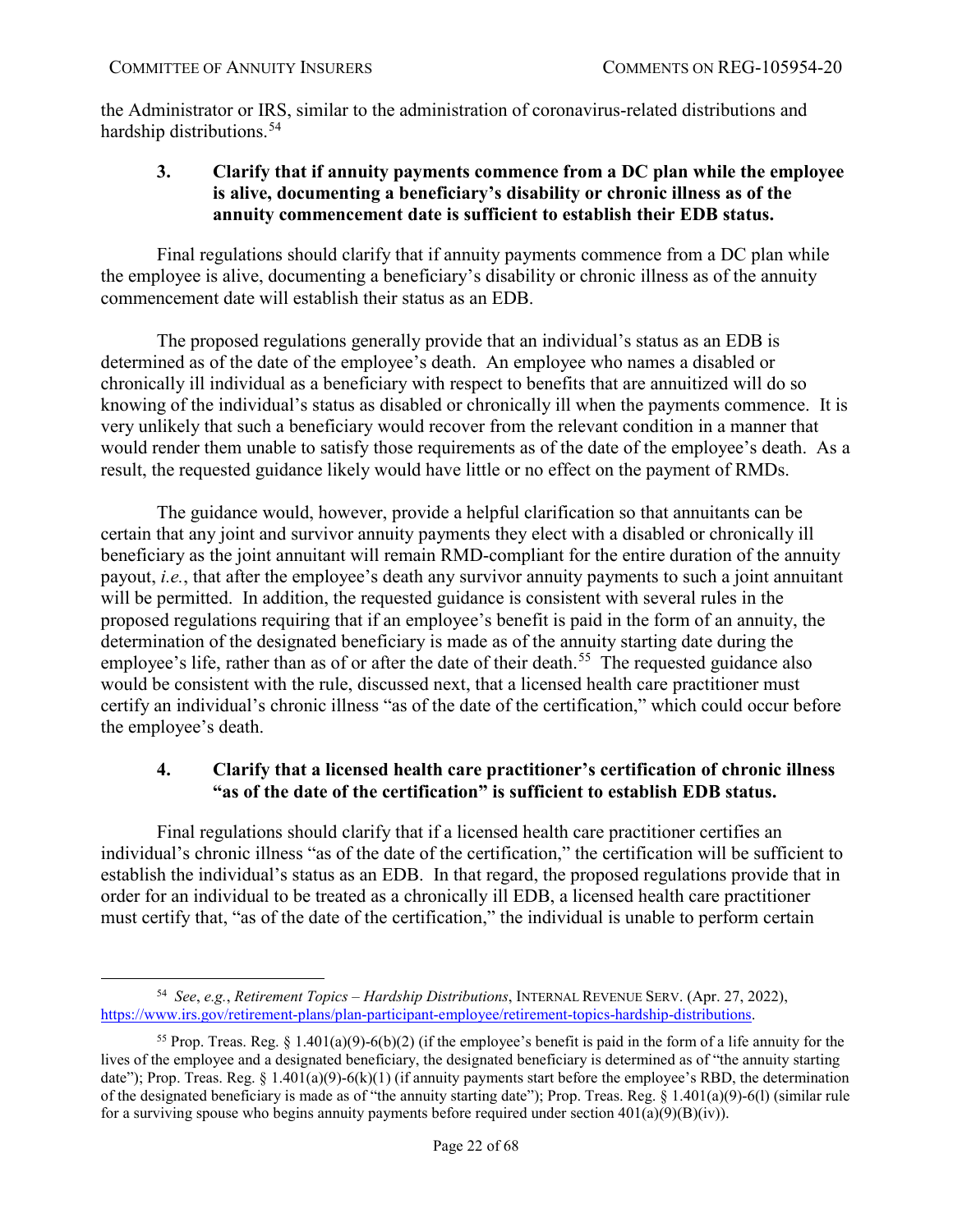tasks for an indefinite period that is reasonably expected to be lengthy in nature.<sup>[56](#page-22-1)</sup> Nothing in the proposed regulations provides that this certification must attest to the individual's status as of the date of the employee's death. In contrast, section  $401(a)(9)(E)(ii)$  provides that the determination of whether a designated beneficiary is an EDB is made as of the date of the employee's death. In light of this statutory requirement, final regulations should clarify that certifying the individual's chronic illness "as of the date of the certification," as required by the regulations, will suffice to establish the individual's status as an EDB, even if the certification attests to the individual's status as of a date other than the employee's date of death.

### <span id="page-22-0"></span>**5. Eliminate the October 31 deadline for documenting disability or chronic illness and allow the documentation to be provided at any time.**

Final regulations should permit the required documentation regarding a designated beneficiary's status as disabled or chronically ill to be provided at any time. Thus, final regulations should eliminate the requirement that such documentation must be provided no later than October 31 of the calendar year following the calendar year of the employee's death.

The documentation of a beneficiary's disability or chronic illness merely confirms their condition as of the date the documentation specifies, such as the date of the employee's death, the "date of the certification," or, as we have suggested above, the date annuity payments commence. A disabled or chronically ill beneficiary's status as an EDB, and thus their ability under section  $401(a)(9)(H)(ii)$  to "stretch" their interests over their life or life expectancy, should not be nullified based solely on when this paperwork is provided. Until the required documentation is provided, a disabled or chronically ill beneficiary who does not otherwise qualify as an EDB is unable take advantage of the rules for EDBs. After the required documentation is provided, however, the beneficiary should be treated as an EDB who is entitled to take distributions as an EDB.

In cases where the employee dies on or after their RBD, the proposed regulations provide that a designated beneficiary must continue taking RMDs each year after the employee's death pursuant to the at-least-as-rapidly rule ("ALAR Rule") of section 401(a)(9)(B)(i), regardless of whether the beneficiary is an EDB or not. As a result, there is no need to establish disability or chronic illness by October 31 of the year following the employee's death. If such status is not established by the end of the 10th year after the employee's death, then the entire remaining interest must be distributed pursuant to the 10-year rule. But if EDB status can be established before that 10th year, distributions should be permitted to continue for the remaining distribution period required by the ALAR Rule, capped at 10 years following the EDB's death.

In cases where the employee dies before their RBD, if a designated beneficiary does not establish their status as an EDB, the 10-year rule of section  $401(a)(9)(B)(ii)$  and  $(H)(i)$  will apply, meaning no distributions will be required until the end of the 10th year after the employee's death. But if the beneficiary can document their disability or chronic illness before that 10th year, they should be permitted to take their interests over life or life expectancy pursuant to section  $401(a)(9)(B)(iii)$  and  $(H)(ii)$  (the "Stretch Exception"), even if they did not take "stretch" distributions in any particular year following the employee's death. This is because of two notable consequences that would arise in such cases:

<span id="page-22-1"></span><sup>&</sup>lt;sup>56</sup> Prop. Treas. Reg. § 1.401(a)(9)-4(e)(5).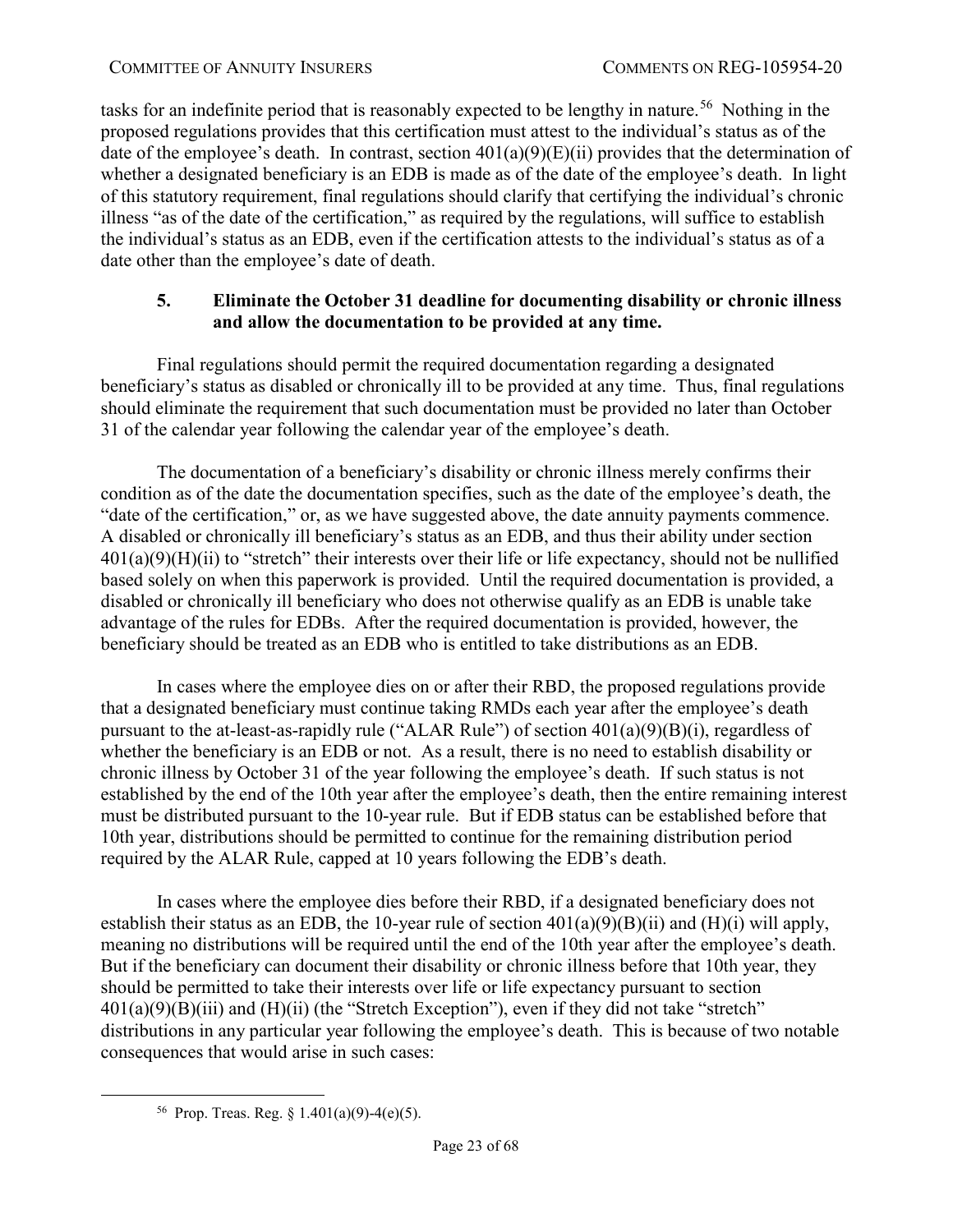- First, the beneficiary would be subject to the excise tax under section 4974 in any year that they did not receive a distribution that was required under the Stretch Exception. The beneficiary may request that the IRS waive this excise, but a waiver is conditioned on the beneficiary establishing to the satisfaction of the IRS that (1) the RMD shortfall was due to "reasonable error," and (2) "reasonable steps are being taken to remedy the shortfall," such as the beneficiary taking a corrective distribution.<sup>[57](#page-23-3)</sup>
- Second, if the beneficiary were to roll over their interest in a plan directly to an inherited IRA, as permitted under section  $402(c)(11)$ , any RMDs that the beneficiary failed to take under the Stretch Exception for prior calendar years would be added to the RMD for the current calendar year and treated as RMDs that cannot be rolled over.<sup>[58](#page-23-4)</sup> Consequently, the RMDs that the beneficiary failed to take for prior years under the Stretch Exception would need to be distributed to the beneficiary in connection with the rollover.

In addition, allowing a beneficiary to provide the documentation of a disability or chronic illness, and thus be treated as an EDB, at any time is consistent with the provisions of the proposed regulations that permit certain beneficiaries of a trust to be added in any year after the employee's death and be treated as beneficiaries of the employee for subsequent years.<sup>[59](#page-23-5)</sup>

# **5. PROP. TREAS. REG. § 1.401(a)(9)-5**

<span id="page-23-0"></span>The Committee respectfully submits the following comments on Prop. Treas. Reg. § 1.401(a)(9)-5, regarding RMDs from defined contribution plans.

# <span id="page-23-2"></span><span id="page-23-1"></span>**A. Reconsider the interpretation of the 10-year rule.**

# **1. Reinterpret the 10-year rule so that no distributions are required during the 10 year period and re-propose regulations reflecting that view.**

Final regulations should provide that in cases where the 10-year rule of section  $401(a)(9)(H)(i)$  or (iii) applies, no distributions are ever required until the end of the 10-year period. If the Treasury Department and IRS decide to adopt this alternative view, the regulations should be re-proposed to provide additional opportunity for comment on the implementation of the alternative view.

Although unclear from the actual text of the proposed regulations, the preamble reflects an intent to require distributions to continue throughout the 10-year period, in at least some cases. The preamble most clearly expresses this intent in connection with an employee's death on or after the required beginning date ("RBD"), stating that in such cases distributions must continue throughout

<span id="page-23-3"></span> <sup>57</sup> Section 4974(d).

<span id="page-23-4"></span><sup>58</sup> Treas. Reg. § 1.402(c)-2, Q&A-7(a); Prop. Treas. Reg. § 1.402(c)-2(f)(1).

<span id="page-23-5"></span><sup>&</sup>lt;sup>59</sup> Prop. Treas. Reg. § 1.401(a)(9)-4(f)(5)(iv).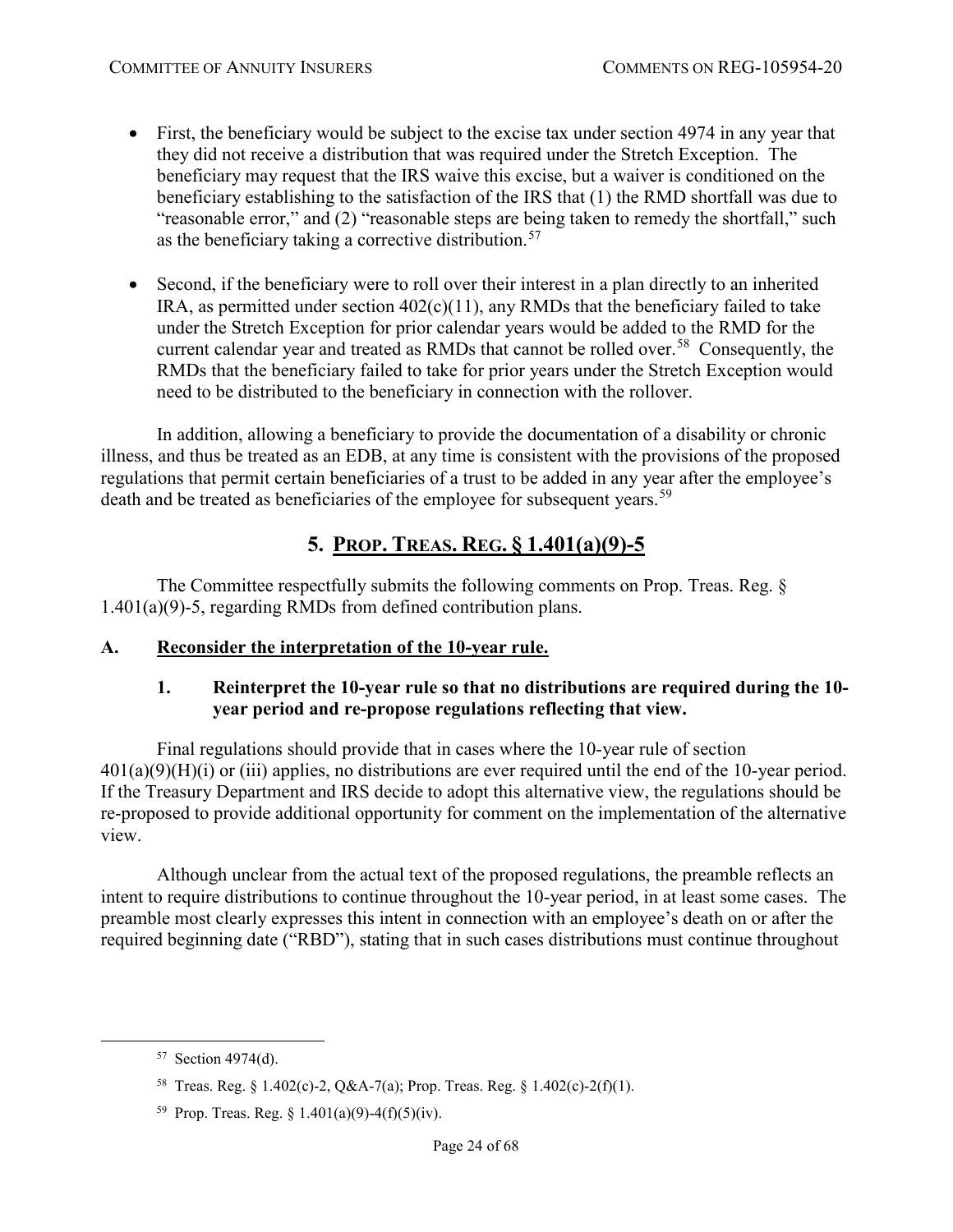the 10-year period regardless of whether that period commences at the employee's death or at an EDB's death. $60$ 

This interpretation of the 10-year rule reflects the view that the new requirements of section 401(a)(9)(H) apply *in addition to*, rather than *in lieu of*, the existing requirements in section  $401(a)(9)(B)(i)$ , regarding death on or after the RBD. Such a view also suggests that distributions must continue throughout the 10-year period following the death of an EDB who was "stretching" benefits they inherited from an employee who died before the RBD. In other words, it seems that the IRS and Treasury Department may be interpreting section 401(a)(9)(H)(iii) to apply *in addition to*, rather than *in lieu of*, section 401(a)(9)(B)(iii) following the EDB's death.

As discussed in our comments beginning on page [27,](#page-26-0) *infra*, if the foregoing statements accurately reflect the views of the Treasury Department and IRS, final regulations should more clearly state that view. Assuming, however, that the proposed regulations as written would require distributions to continue throughout the 10-year period in the circumstances described above, that interpretation is surprising to the Committee and many other taxpayers. We believe that the statute and legislative history more strongly support a different interpretation of the 10-year rule that is consistent with both the at-least-as-rapidly rule and the 5-year rule of prior law, under which no distributions are required until the end of the 5-year period. This alternative interpretation reflects the following points:

- *ALAR Rule* Section  $401(a)(9)(B)(i)$  provides that if an employee dies on or after their RBD, distributions must continue to be made at least as rapidly as they were being made when the employee died (the "ALAR Rule").
- 5-*Year Rule* Section 401(a)(9)(B)(ii) provides that if an employee dies before their RBD, the entire remaining interest must be distributed within 5 years (the "5-Year Rule"). The regulations have always interpreted the 5-Year Rule as not requiring any distributions until the end of the 5-year period. This 5-Year Rule applies in lieu of the ALAR Rule in cases where the employee dies before their RBD, *i.e.*, if the 5-Year Rule applies, the ALAR Rule does not also apply.
- *Stretch Exception to the 5-Year Rule* Section  $401(a)(9)(B)(iii)$  provides an exception to the 5-Year Rule under which a "designated beneficiary" can stretch distributions over their life or life expectancy, starting within a year of the employee's death (the "Stretch Exception").<sup>[61](#page-24-1)</sup> The Stretch Exception is available only in cases where the 5-Year Rule applies.
- *New 10-Year Rule following employee's death* Section 401(a)(9)(H)(i) provides that, in the case of a defined contribution ("DC") plan, if the employee dies and has a "designated beneficiary" (1) the 5-Year Rule shall apply, but "5 years" is replaced with "10 years,"

<span id="page-24-0"></span> <sup>60</sup> *See* 87 Fed. Reg. at 10513-14. We discuss the relevant statements from the preamble and the proposed regulations in more detail beginning on page [27,](#page-26-0) *infra*, where we ask for clarification on whether and how the 10-year rule applies.

<span id="page-24-1"></span><sup>&</sup>lt;sup>61</sup> The proposed regulations refer to the Stretch Exception as the "life expectancy rule." We use "Stretch Exception" because the phrase "life expectancy rule" does not appropriately reflect the fact that the statutory rule in section 401(a)(9)(B)(iii) also permits distributions over "life," *i.e.*, a life annuity.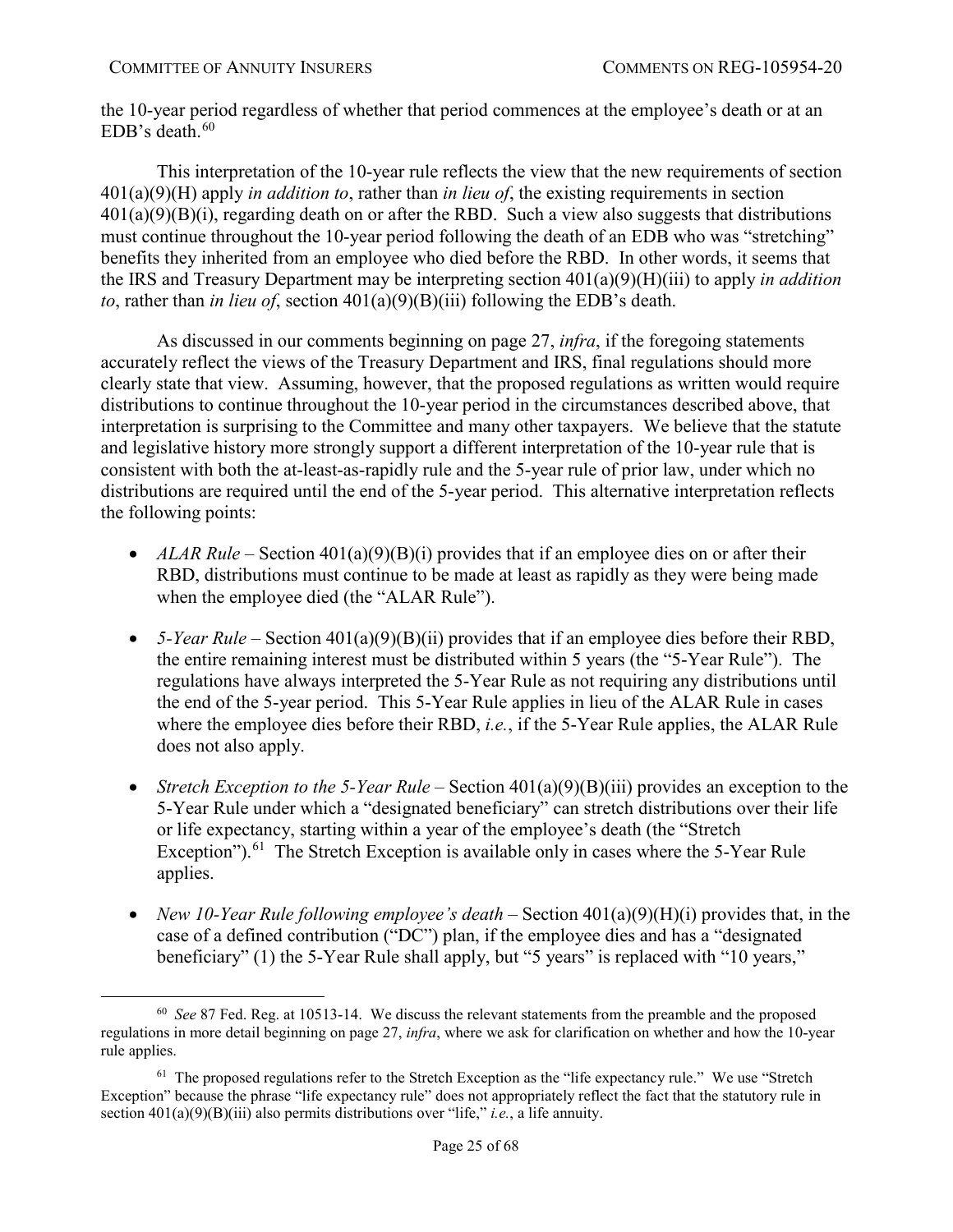making it a "10-Year Rule" but otherwise implemented under the same Code provision as the 5-Year Rule, and (2) that rule (section 401(a)(9)(B)(ii)) now applies *whether or not distribution of the employee's interest has begun*, *i.e.*, regardless of whether the employee dies on, before, or after their RBD.

- o Thus, the 5-Year Rule (modified to a 10-Year Rule) applies *in lieu of* the ALAR Rule, an interpretation that is supported by the legislative history.<sup>[62](#page-25-0)</sup> The 5-Year Rule has never required distributions to be made during the 5-year period. The fact that the length of the period has been changed to 10 years does not alter this result; the 10-Year Rule is implemented under the same exact Code provision that implements the 5-Year Rule, so they should be interpreted the same.
- o In contrast, the proposed regulations effectively interpret these rules as applying the 10- Year Rule *in addition to* the ALAR Rule. However, nothing in the statutory structure or legislative history suggests that Congress intended such an interpretation. If that were the intent, Congress would have amended the ALAR Rule itself to impose a cap on the distribution period under that rule, rather than modifying the 5-Year Rule and applying it on or after the RBD.
- *Stretch Exception to the 10-Year Rule* Section 401(a)(9)(H)(ii) provides that, in the case of a DC plan, the Stretch Exception is available only to EDBs. As discussed above, the Stretch Exception is relevant only to the 5-Year Rule. Under prior law, the 5-Year Rule applied only if the employee died before their RBD. Now, however, the 5-Year Rule (modified to a 10-Year Rule) also applies if the employee dies on or after their RBD. As a result, the Stretch Exception is now available whether the employee dies before, on, or after their RBD, but only for EDBs.<sup>[63](#page-25-1)</sup>
- *New 10-Year Rule following EDB's death* Section 401(a)(9)(H)(iii) provides that if an EDB dies before their entire interest has been fully distributed, the Stretch Exception does not apply to the EDB's beneficiary and any remaining benefits must be distributed within 10 years of the EDB's death. As discussed above, the Stretch Exception is relevant only to the 5-Year Rule (and, now, the 10-Year Rule). Thus, by referencing the Stretch Exception, section  $401(a)(9)(H)(iii)$  suggests that the 5-Year Rule (as modified to a 10-Year Rule) applies upon the death of an EDB.<sup>[64](#page-25-2)</sup> Because the 5-Year Rule has never required distributions to be made before the end of the 5-year period, and because the 5-Year Rule

<span id="page-25-0"></span> <sup>62</sup> *See* Bluebook, *supra* not[e 20,](#page-8-4) at 159 and 161 (defining "five-year rule" by reference to section 401(a)(9)(B)(ii) and stating that "the five-year rule is *expanded* to become a 10-year period instead of five years ("10 year rule"), *such that the 10-year rule is the general rule* for distributions to designated beneficiaries after death *(regardless of whether the employee (or IRA owner) dies before, on, or after the required beginning date*)….") (emphasis added).

<span id="page-25-1"></span><sup>63</sup> *See* Bluebook, *supra* not[e 20,](#page-8-4) at 161 (stating that "[f]or eligible designated beneficiaries, an exception to the 10-year rule (for death before the required beginning date) applies *whether or not the employee (or IRA owner) dies before, on, or after the required beginning date*. The exception (similar to present law) generally allows distributions over life or a period not extending beyond the life expectancy of an eligible designated beneficiary beginning in the year following the year of death.") (emphasis added).

<span id="page-25-2"></span><sup>64</sup> *See* Bluebook, *supra* not[e 20,](#page-8-4) at 161 (defining the "10-year rule" as "the five-year rule … expanded to become a 10-year period" and stating that "the 10-year rule also applies after the death of an eligible designated beneficiary or after a child reaches the age of majority.").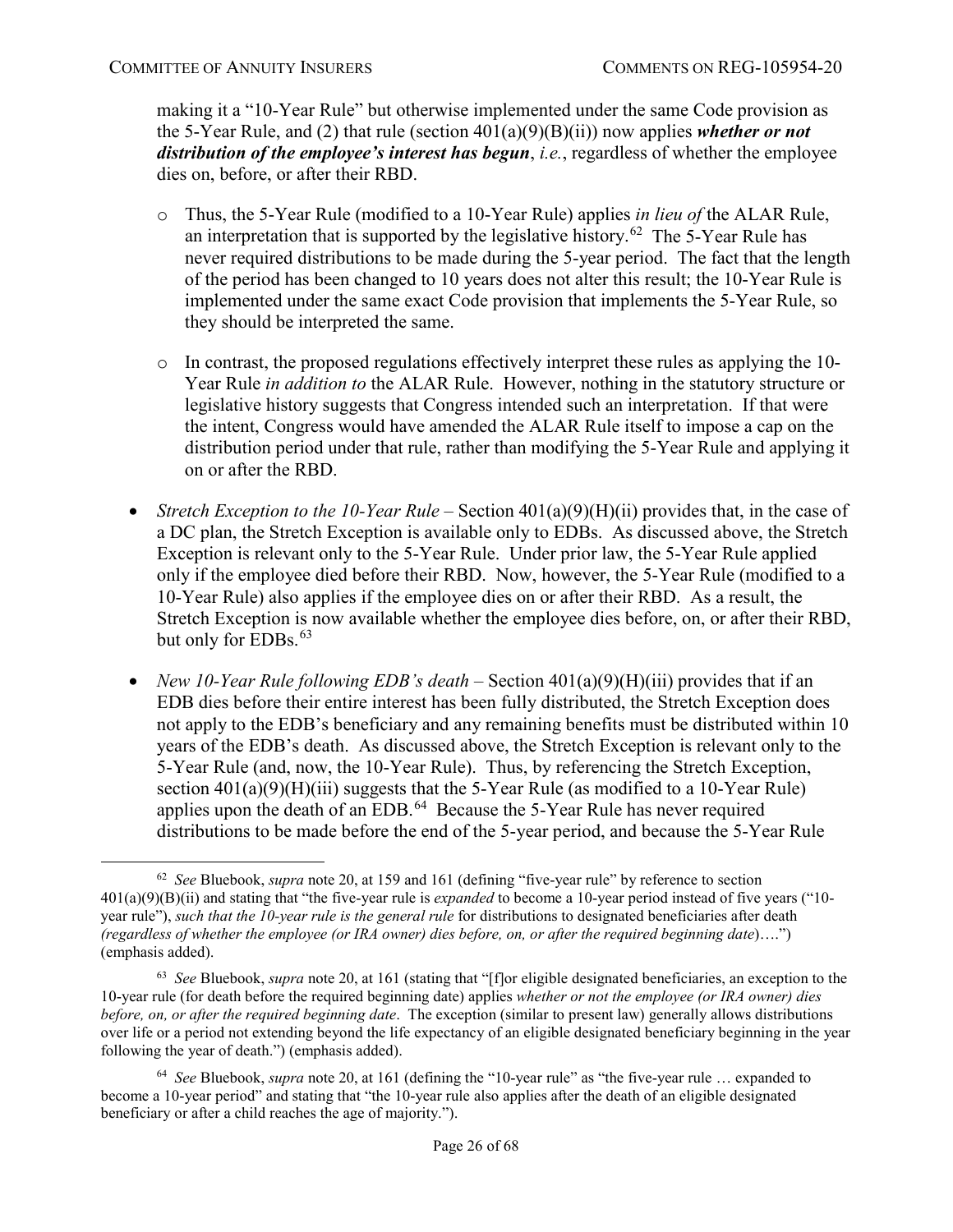(modified to 10 years) now applies upon the death of an EDB, no distributions are required after the EDB's death until the end of the 10-year period. Using this same logic, no distributions are required until the end of the 10-year period that commences with a minor EDB attaining the age of majority.

• *Continued Relevance of the ALAR Rule* – Obviously, the ALAR Rule remains in the Code and therefore must continue to have some relevance. Accordingly, the SECURE Act amendments should not be interpreted in a way that renders the ALAR Rule a nullity. The interpretation outlined above does not do this. Rather, the ALAR Rule would continue to have relevance to DC plans if there is no "designated beneficiary" and to DB plans regardless of any beneficiary designations.

In light of the foregoing, the Committee believes there is strong support for the view that in cases where the 10-Year Rule applies, no distributions are required until the end of the 10-year period regardless of when or how the 10-Year Rule is triggered. We encourage the IRS and Treasury Department to adopt this view in final regulations. If the Treasury Department and IRS decide to adopt this alternative view, the regulations should be re-proposed to provide additional opportunity for comment on the implementation of the alternative view. *In that regard, if the Treasury Department and IRS adopt the alternative view, many of our comments in this letter relating to distributions that continue throughout the 10-year period would become moot*. [65](#page-26-1)

# <span id="page-26-0"></span>**2. If the Treasury Department and IRS do not adopt the alternative interpretation of the 10-year rule, clarify when that rule requires distributions to continue throughout the 10-year period.**

If the Treasury Department and IRS do not adopt the alternative interpretation of the 10-year rule under which no distributions are ever required during the 10-year period, final regulations should clarify when the 10-year rule *does* require distributions to continue throughout that period. Specifically, final regulations should explicitly address the following questions, including by providing specific examples for each scenario:

- Scenario A: If the employee dies on or after their RBD and has a designated beneficiary who is not an EDB, must distributions continue throughout the 10-year period that commences with the employee's death?
- Scenario B: If the employee dies on or after their RBD and has an EDB, must distributions continue throughout the 10-year period that commences with (1) the EDB's death or (2) a minor EDB's attainment of age 21?
- Scenario C: If the employee dies before their RBD and an EDB timely commences distributions pursuant to Stretch Exception of section  $401(a)(9)(B)(iii)$ , must distributions continue throughout the 10-year period that commences with (1) the EDB's death or (2) a minor EDB's attainment of age 21?

<span id="page-26-1"></span> <sup>65</sup> *See*, *e.g.*, our comments on Prop. Treas. Reg. § 1.401(a)(9)-6, starting on page [33,](#page-32-0) *infra*.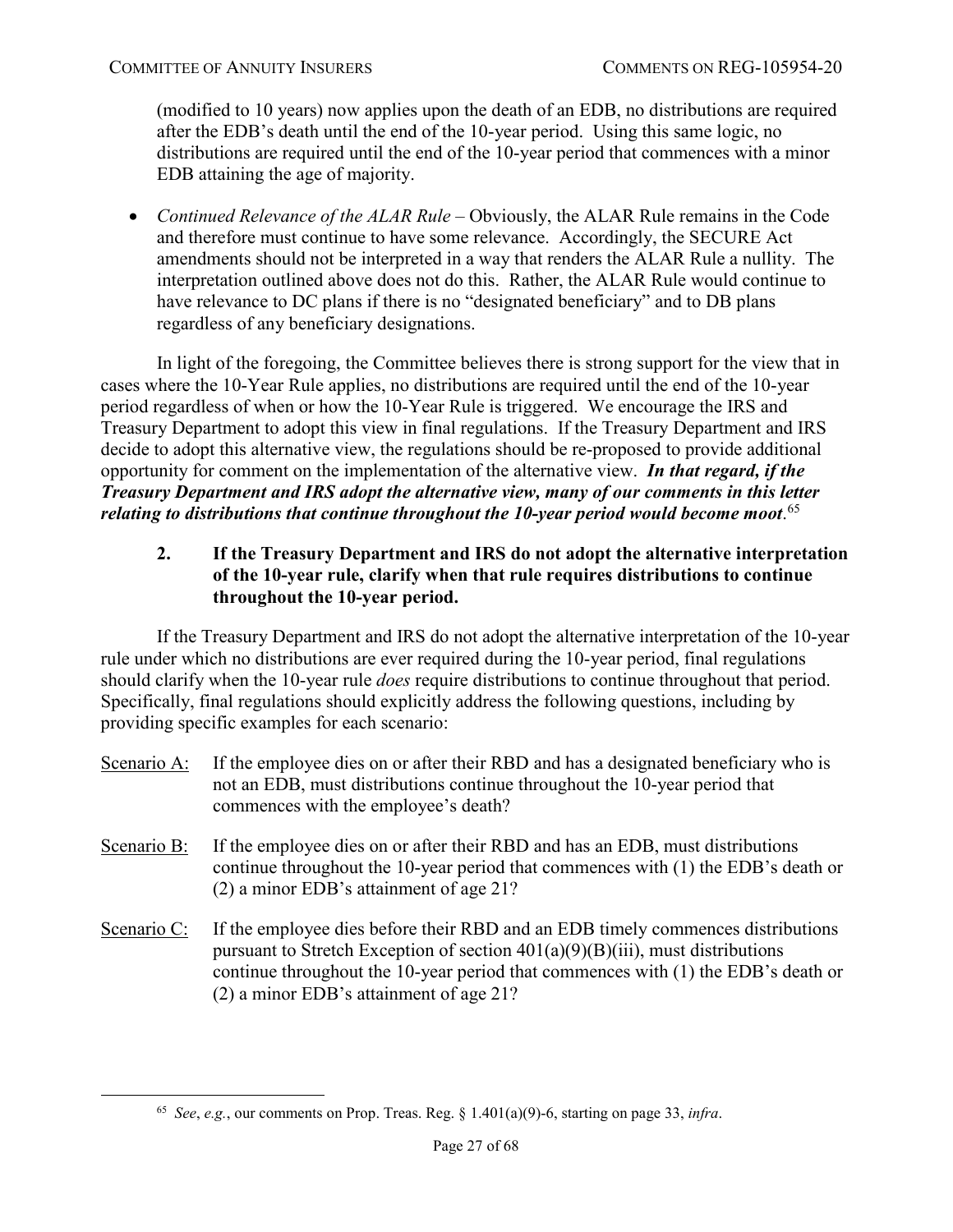#### <span id="page-27-3"></span>*a. Scenario A.*

With respect to Scenario A, involving death on or after the RBD with an individual beneficiary who is not an EDB, the proposed regulations contemplate that distributions must continue throughout the 10-year period that commences on the employee's death. Specifically, Prop. Treas. Reg.  $\S$  1.401(a)(9)-5(d)(1) provides that if an employee dies on or after their RBD, "distributions must satisfy [the ALAR Rule of] section  $401(a)(9)(B)(i)$ . In order to satisfy this requirement, the applicable denominator after the employee's death is determined under the rules of this paragraph  $(d)(1)$ ."<sup>[66](#page-27-0)</sup> Applying the "applicable denominator after the employee's death" results in a required distribution each year after the employee's death. Thus, although not explicitly stated in the proposed regulations,  $-5(d)(1)$  implies that distributions must continue following the employee's death even if their death triggered the 10-year rule. The preamble is consistent with this implication.<sup>[67](#page-27-1)</sup> Adding examples to the final regulations, rather than leaving just a preamble statement that supports an implication in the proposed regulation, would prevent any confusion and give taxpayers the guidance they need. The examples should address situations where the non-EDB survives to the end of the 10-year period that commenced with the employee's death, and where the non-EDB dies before the end of that period.

### *b. Scenario B.*

Clarification also is needed with respect to Scenario B. That scenario involves an employee who dies on or after their RBD with an *EDB* as beneficiary, and the question is whether distributions must continue throughout the 10-year period that commences on the *EDB's* death pursuant to section  $401(a)(9)(H)(iii)$  (or, if the EDB is a minor child of the employee, the 10-year period that commences with the EDB attaining age 21). The proposed regulations and the preamble appear to provide somewhat contradictory answers to this question:

- *Distributions are not required* Prop. Treas. Reg. § 1.401(a)(9)-5(d)(1) provides that "[t]he requirement to take an annual distribution in accordance with the [ALAR Rule] applies for distribution calendar years *up to and including the calendar year that includes the beneficiary's date of death.*" (Emphasis added.) The phrase "up to and including" suggests that the requirement to take an annual distribution pursuant to the ALAR Rule stops at the beneficiary's death. This, in turn, suggests that if the beneficiary is an EDB and their death triggers the 10-year rule of section  $401(a)(9)(H)(iii)$ , no distributions are required to the successor beneficiary until the end of the 10-year period.<sup>[68](#page-27-2)</sup>
- *Distributions are required* In contrast to the foregoing, the preamble states that in cases where an employee dies on or after their RBD and the designated beneficiary is an EDB, "if

<sup>&</sup>lt;sup>66</sup> Prop. Treas. Reg. § 1.401(a)(9)-5(d)(1) also states that distributions must satisfy the requirements of -5(e).

<span id="page-27-1"></span><span id="page-27-0"></span><sup>67</sup> *See* 87 Fed. Reg. at 10514 ("[I]f an employee died after the required beginning date with a designated beneficiary who is not an eligible designated beneficiary, then the designated beneficiary would continue to have required minimum distributions calculated using the beneficiary's life expectancy as under the existing regulations for up to nine calendar years after the employee's death.").

<span id="page-27-2"></span><sup>68</sup> This also raises questions about required distributions following a non-EDB's death before the end of the 10-year period that commenced on the employee's death. In other words, in such case can the successor beneficiary stop distributions until the end of the original 10-year period that commenced on the employee's death? This uncertainty could be addressed by one of the examples we have requested with respect to Scenario A.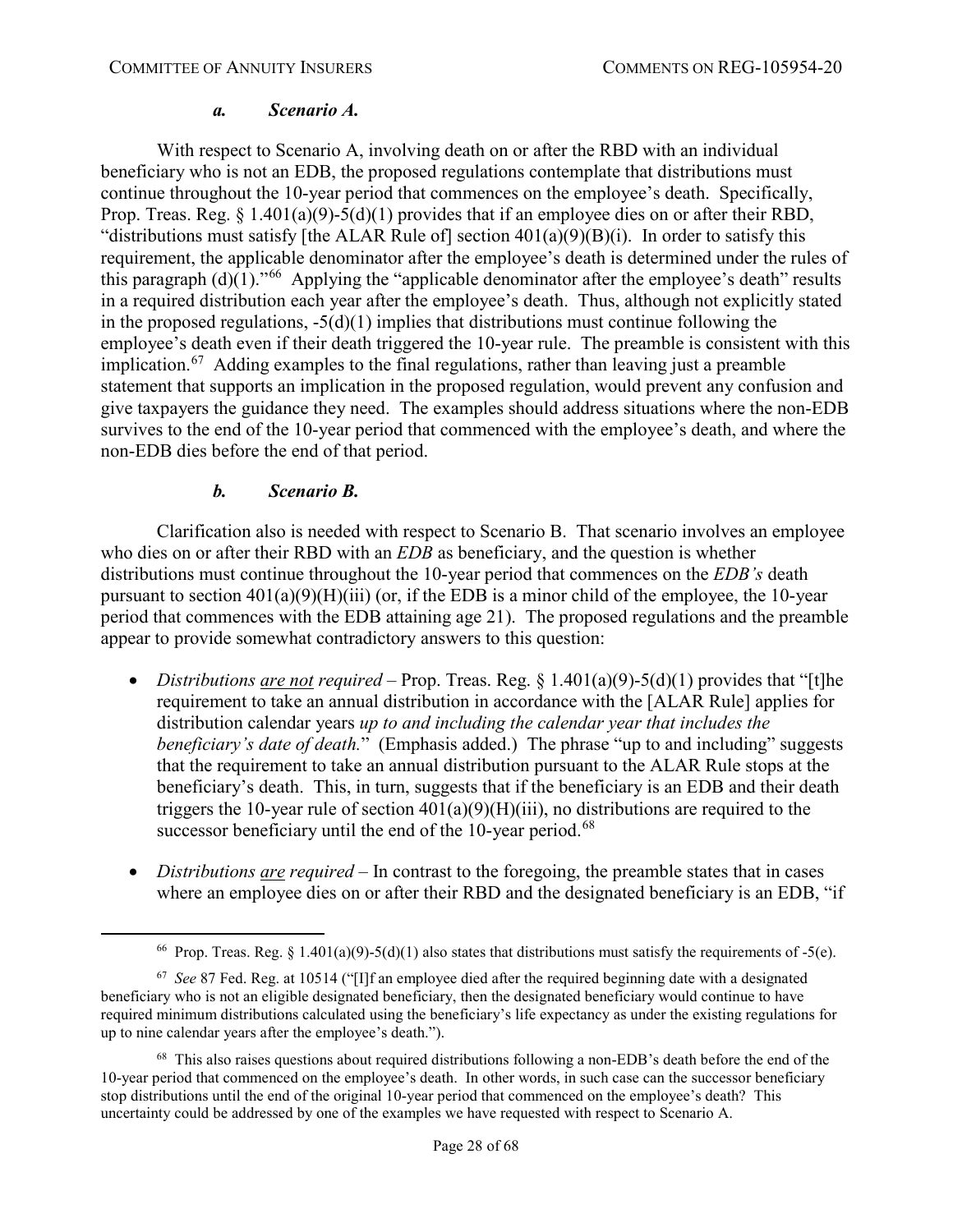the eligible designated beneficiary dies before the entire interest of the employee is distributed, then the beneficiary of that eligible designated beneficiary would continue taking annual distributions using the rules under the existing regulations for up to nine years after the death of the eligible designated beneficiary."[69](#page-28-0) This statement contemplates distributions continuing throughout the 10-year period that commences on the EDB's death pursuant to section  $401(a)(9)(H)(iii)$ . The preamble does not discuss how these rules apply when a minor EDB reaches age 21, *i.e.*, whether distributions must continue throughout the ensuing 10-year period.

Final regulations should eliminate the apparent inconsistency between the preamble and the actual text of the proposed regulations and also clarify the treatment of minor EDBs. Final regulations also should include at least two examples of how RMDs are determined in Scenario B, one involving an adult EDB and another involving a minor EDB.

# *c. Scenario C.*

With respect to Scenario C, the answers are even less clear. That scenario involves an employee who dies *before* their RBD and the employee's EDB subsequently dies (or, in the case of a minor EDB, attains age 21) after timely commencing distributions pursuant to the Stretch Exception of section  $401(a)(9)(B)(iii)$ . The question is whether distributions must continue over the EDB's remaining life expectancy after their death, or whether distributions can stop until the end of the 10-year period that commences with their death pursuant to section  $401(a)(9)(H)(iii)$ . A similar question arises where a minor EDB attains age 21, *i.e.*, whether distributions must continue over the ensuing 10-year period or whether they can stop until the end of that period. We are unable to identify any statement in the preamble that directly addresses this Scenario C. The proposed regulations provide as follows:

- Prop. Treas. Reg.  $\S 1.401(a)(9)-3(c)(4)$  addresses death before the RBD under a DC plan, stating that distributions to an EDB pursuant to the Stretch Exception in section  $401(a)(9)(B)(iii)$  must satisfy Prop. Treas. Reg. § 1.401(a)(9)-5.
- Prop. Treas. Reg.  $\S 1.401(a)(9) 5(d)(2)$  states that the "applicable denominator" for determining RMDs pursuant to the Stretch Exception is the designated beneficiary's remaining life expectancy.
	- o Unlike the rule in  $-5(d)(1)$  for death on or after the RBD, the rule in  $-5(d)(2)$  for death before the RBD does not state that the requirement to take an annual distribution applies "up to and including the calendar year that includes the beneficiary's death." Thus, arguably the "applicable denominator" continues to apply after the EDB's death, so that any successor beneficiary must continue taking distributions over the deceased EDB's remaining life expectancy. This is not explicitly stated, however.
	- o Unlike the rule in -5(d)(1) for death on or after the RBD,<sup>[70](#page-28-1)</sup> the rule in -5(d)(2) for death before the RBD does not state that distributions must satisfy the requirements

<span id="page-28-0"></span> <sup>69 87</sup> Fed. Reg. at 10514.

<span id="page-28-1"></span><sup>70</sup> *See supra* not[e 66.](#page-27-3)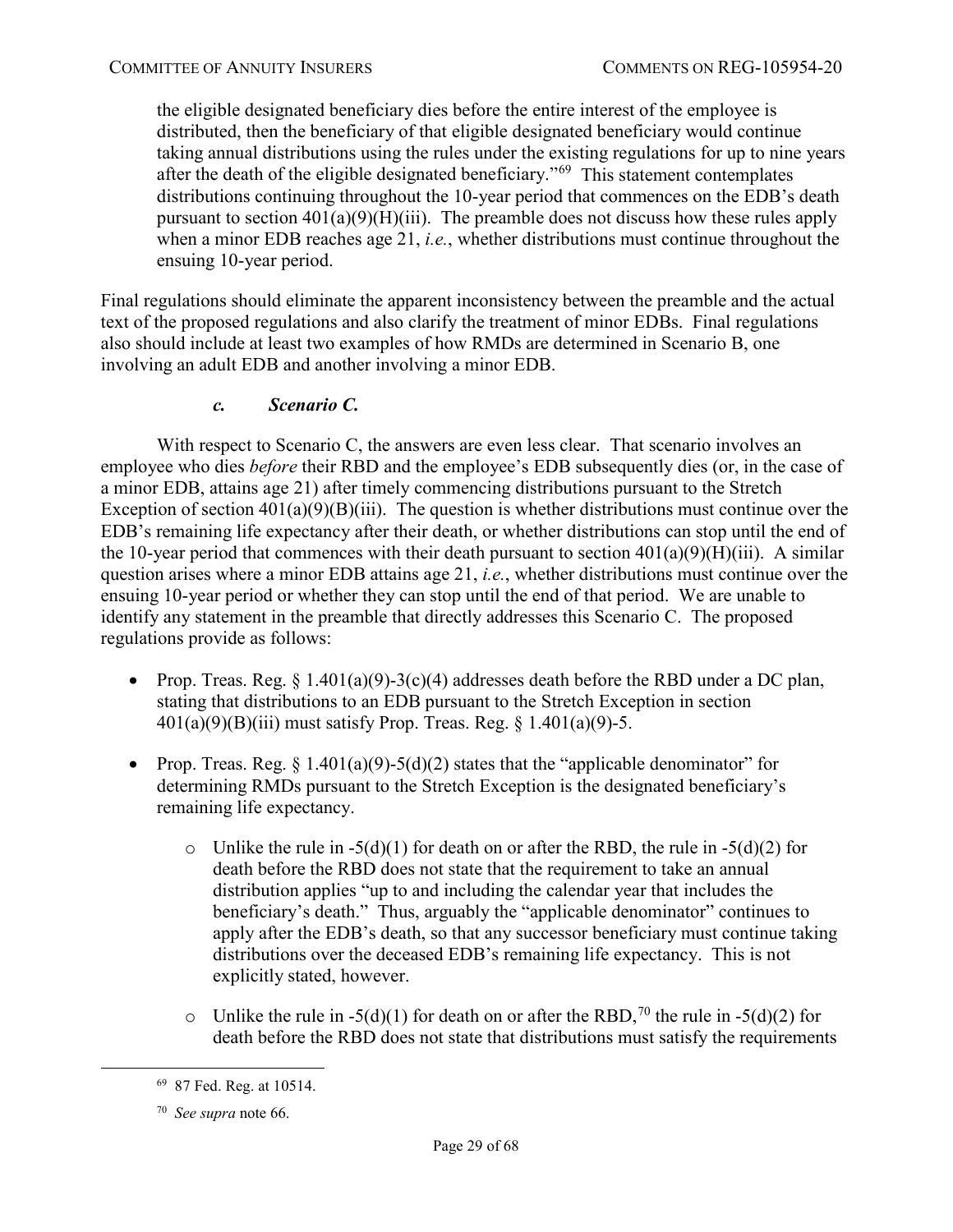of -5(e), which include the 10-year rule under section  $401(a)(9)(H)(iii)$ .<sup>71</sup> Thus, even though  $-3(c)(4)$  states that distributions under the Stretch Exception must satisfy  $-5$ , the rules in -5 do not seem to apply the 10-year rule following the death of an EDB who is stretching their inherited benefit.

- $\circ$  On the other hand, section 401(a)(9)(H)(iii) states that the 10-year rule applies upon the death of an EDB. As we have explained above, this statutory rule is more reasonably interpreted as not requiring any distributions during the 10-year period that commences on the EDB's death.<sup>[72](#page-29-2)</sup> The proposed regulations do not clearly reject this interpretation, although they more generally seem to reject the idea that section  $401(a)(9)(H)$  replaces rather than augments the requirements that otherwise apply under section  $401(a)(9)(B)$ .
- o Neither the Code nor the proposed regulations seem to contain any provisions regarding whether distributions must continue during the 10-year period that commences with a minor EDB's attainment of age 21.

In light of the foregoing, there is considerable uncertainty regarding how the proposed regulations apply to Scenario C. Final regulations should clarify this, including by adding at least two examples: one involving an adult EDB and another involving a minor EDB.

# *d. Summary.*

In summary, final regulations should be very explicit on whether or not RMDs must continue throughout the 10-year period in each of the foregoing scenarios and should provide detailed examples addressing them. These scenarios present perhaps the biggest unresolved issues under the new statutory rules, they have caused tremendous confusion, and clear guidance from the final regulations is needed.

# <span id="page-29-0"></span>**3. If the Treasury Department and IRS do not adopt the alternative interpretation of the 10-year rule, provide specific relief for taxpayers who adopted that interpretation for 2021 or 2022.**

If the IRS and Treasury Department do not adopt the alternative interpretation of the 10-year rule under which no distributions are ever required during the 10-year period, final regulations should provide relief for taxpayers who adopted that interpretation for 2021 or 2022.

Prior to the proposed regulations being released, a number of commentators and financial advisers thought that the 10-year rule would be interpreted as not requiring any distributions during the 10-year period, regardless of when or how the 10-year rule is triggered.<sup>[73](#page-29-3)</sup> In that regard, the

 <sup>71</sup> *See* Prop. Treas. Reg. § 1.401(a)(9)-5(e)(3).

<sup>72</sup> See the discussion of the alternative interpretation of the 10-year rule that starts on page [24,](#page-23-2) *supra*.

<span id="page-29-3"></span><span id="page-29-2"></span><span id="page-29-1"></span><sup>73</sup> *See*, *e.g.*, Laura Saunders, *New Tax Rules Force Faster Payouts for Some IRA Holders*, WALL STREET J. (Mar. 11, 2022), [https://www.wsj.com/articles/new-irs-tax-rules-force-faster-payouts-for-inherited-iras-and-401ks-](https://www.wsj.com/articles/new-irs-tax-rules-force-faster-payouts-for-inherited-iras-and-401ks-11646957321)

[<sup>11646957321</sup>](https://www.wsj.com/articles/new-irs-tax-rules-force-faster-payouts-for-inherited-iras-and-401ks-11646957321) ("Although the Secure Act's wording was vague, prominent IRA specialists assumed for several reasons that affected heirs could wait until the 10th year before taking any payouts. Instead, the new IRS guidance would require heirs subject to the 10-year rule to take annual withdrawals from the accounts during that period if the original owner died on or after his or her 'required beginning date' for payouts.").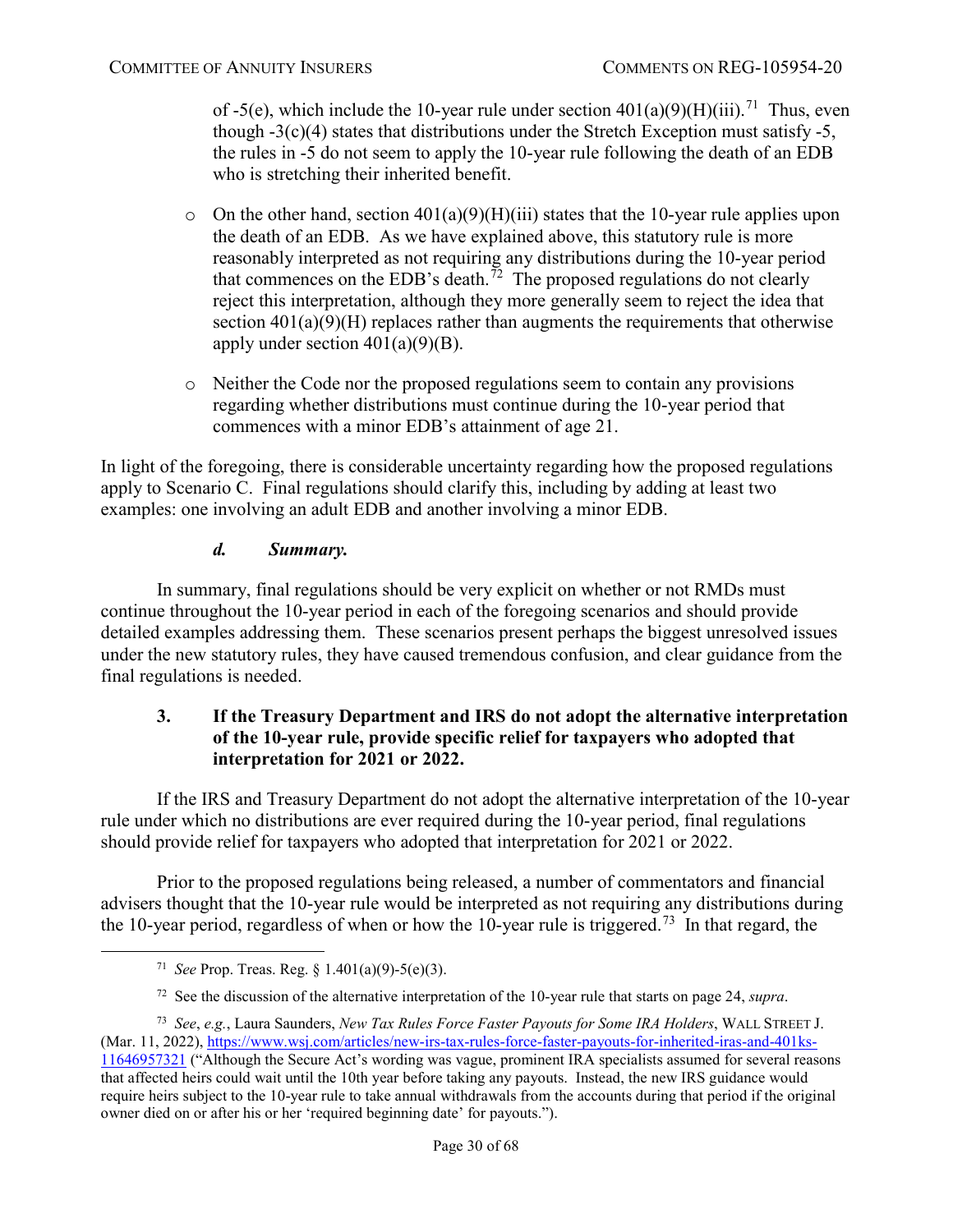overwhelming majority of comments already submitted on the proposed regulations focus on this point, demonstrating how widely this alternative interpretation was held. We appreciate there were many competing demands for guidance from the IRS and Treasury Department in 2020 and that the IRS updated Publication 590-B, *Distributions from Individual Retirement Arrangements (IRAs)* in an attempt to clarify the operation of the ALAR Rule during the 10-year period. However, taxpayers cannot rely upon Publication 590-B, and despite several re-writes the publication's description of the 10-year rule remained vague enough that taxpayers have reasonably interpreted the publication as *confirming* the view that distributions were not required during the 10-year period.[74](#page-30-0) Ultimately, no formal guidance was issued expressing the view that distributions are required during the 10-year period until the proposed regulations were released in February 2022.<sup>75</sup>

Against this backdrop, it would not be surprising if a significant portion of taxpayers whose RMDs for the 2021 calendar year were affected by this issue determined that no RMDs were due that year, pursuant to the alternative interpretation of the 10-year rule and the lack of any clear guidance. Likewise, for the reasons discussed in Part 5.A.2 above, the proposed regulations do not provide clear guidance on when distributions are required to continue throughout the 10-year period, and this lack of clarity means that taxpayers may reasonably interpret the proposed regulations as not requiring such distributions in situations where the IRS and Treasury Department ultimately clarify that the distributions were required.

We respectfully submit that in these circumstances, specific relief is warranted. In this regard, the preamble to the proposed regulations states that for calendar year 2021 "taxpayers must apply the existing regulations, but taking into account a reasonable, good faith interpretation" of the SECURE Act."<sup>[76](#page-30-2)</sup> Unless the final regulations adopt the alternative interpretation of the 10-year rule, guidance should confirm that the alternative interpretation meets that standard, and therefore the relief described in the preamble applies. In addition, the relief should be extended to the 2022 calendar year for reasonable, good faith interpretations of the SECURE Act and the proposed regulations. In cases where any of this relief applies, taxpayers should not be subjected to any adverse consequences for adopting reasonable interpretations. For example, they should not be required to "make up" any missed RMDs, should not be subject to the 50% excise tax, and should be given a transition period to commence "stretch" distributions prospectively.

<span id="page-30-1"></span> $<sup>75</sup>$  For example, no Notice was published, which the IRS will sometimes issue to announce what regulations</sup> will say where the regulations may not be published in the immediate future, nor was any Announcement published, which the IRS sometimes uses to state what regulations to be published in the immediate future will say. *See Understanding IRS Guidance – A Brief Primer*, INTERNAL REVENUE SERV. (July 21, 2021),

<span id="page-30-0"></span> <sup>74</sup> *See*, *e.g.*, Ashlea Ebeling, *IRS Nixes 10-Year Stretch For Most Inherited IRAs*, FORBES (Mar. 4, 2022), [https://www.forbes.com/sites/ashleaebeling/2022/03/04/irs-nixes-10-year-stretch-for-most-inherited](https://www.forbes.com/sites/ashleaebeling/2022/03/04/irs-nixes-10-year-stretch-for-most-inherited-iras/?sh=68af79bf6ac3)[iras/?sh=68af79bf6ac3](https://www.forbes.com/sites/ashleaebeling/2022/03/04/irs-nixes-10-year-stretch-for-most-inherited-iras/?sh=68af79bf6ac3) ("In March 2021, the IRS revised Publication 590-B (Distributions from IRAs), hinting that it would require annual RMDs to be paid in years 1-9 and the remaining IRA funds to be paid out in year 10. In a revision in May 2021, the IRS made clear that annual RMDs weren't required under the 10-year rule, after all.").

<span id="page-30-2"></span>[https://www.irs.gov/newsroom/understanding-irs-guidance-a-brief-primer.](https://www.irs.gov/newsroom/understanding-irs-guidance-a-brief-primer) In light of the confusion, stakeholders submitted written requests to Treasury and IRS seeking clarification on this issue. *See, e.g.*, the Committee's letter to the IRS and Treasury Department regarding the 2020-21 Priority Guidance Plan, available a[t https://www.annuity](https://www.annuity-insurers.org/wp-content/uploads/2020/07/7.22.20.memo_.pdf)[insurers.org/wp-content/uploads/2020/07/7.22.20.memo\\_.pdf.](https://www.annuity-insurers.org/wp-content/uploads/2020/07/7.22.20.memo_.pdf)

<sup>76 87</sup> Fed. Reg. at 10521.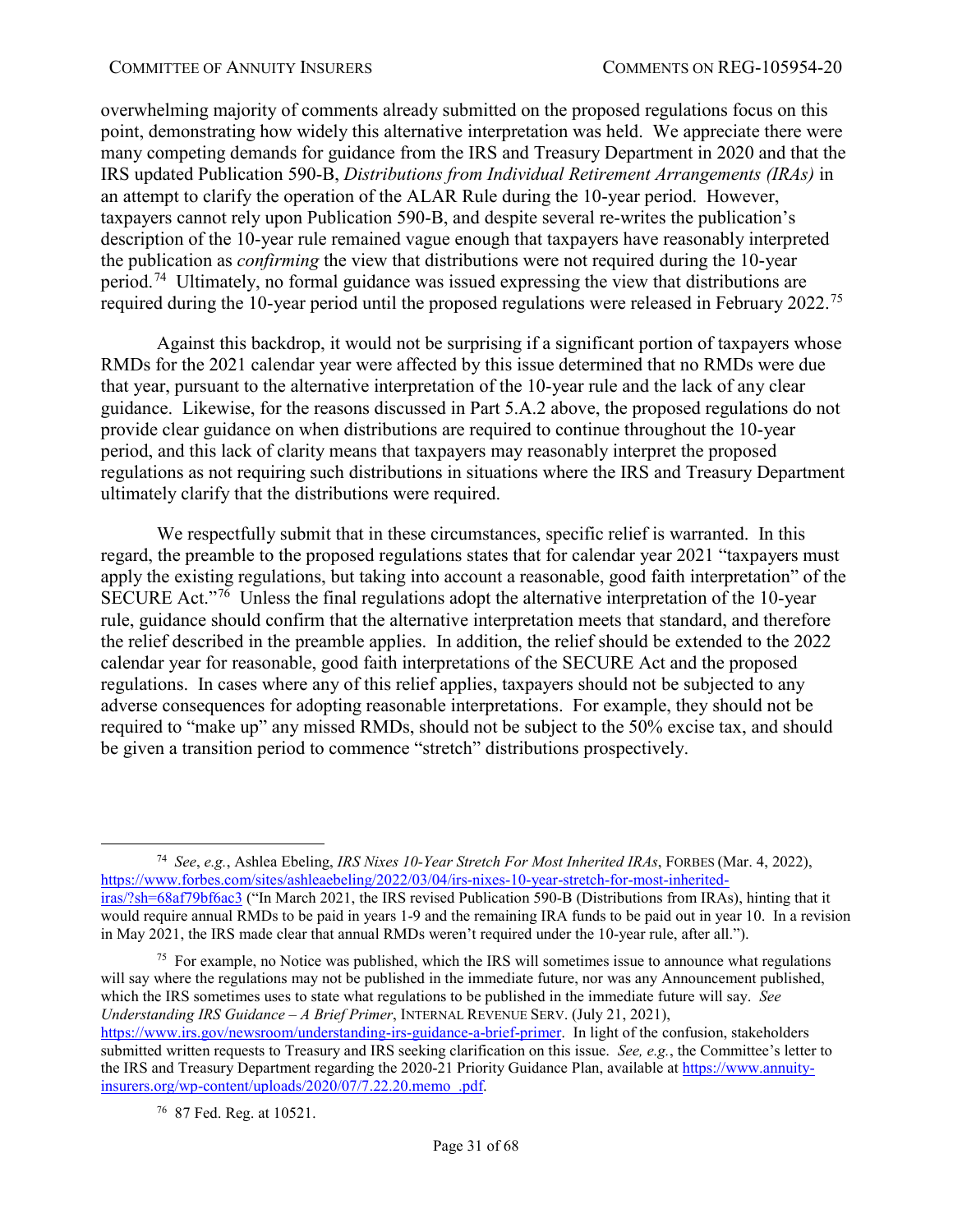### <span id="page-31-0"></span>**B. Eliminate the special rule that applies to EDBs who are older than an employee who dies on or after their RBD, or at least clarify that the special rule does not apply to annuity payments.**

Final regulations should eliminate the special rule in Prop. Treas. Reg.  $\S$  1.401(a)(9)-5(e)(5) that applies when an employee dies on or after their RBD and has named an EDB who is older than the employee. If final regulations do not eliminate that rule, they should clarify that the rule does not apply to annuity payments.

The proposed regulations provide that if an employee dies on or after their RBD and their beneficiary is an adult EDB, then after the employee's death (1) the "applicable denominator" for determining RMDs is based on the longer of the employee's remaining life expectancy and the EDB's remaining life expectancy, but (2) the entire remaining interest must be fully distributed by the end of the 10th year following the EDB's death.<sup>[77](#page-31-1)</sup> In other words, the 10-year rule acts as a cap on the otherwise-applicable distribution period.

The proposed regulations take this a step further, however, by imposing an *additional cap* on the distribution period, unrelated to the 10-year rule. The additional cap applies if the EDB in the foregoing situation is older than the employee. In such case, Prop. Treas. Reg.  $\S$  1.401(a)(9)-5(e)(5) provides that the entire inherited interest must be fully distributed by the end of the calendar year in which the "applicable denominator would have been less than or equal to one if it were determined" using the older EDB's life expectancy, even though the younger employee's life expectancy otherwise determines the applicable denominator.

The effect of this special rule is to require full liquidation of the inherited interest *before* the "at-least-as-rapidly" rule or the 10-year rule otherwise would require. The preamble gives no explanation for imposing such a new limitation,  $78$  and the limitation does not seem to be supported by the relevant Code provisions, whether before or after the SECURE Act amendments. In that regard, the SECURE Act amendments clearly are intended to impose new restrictions on nonspouse beneficiaries who are *younger* than the employee, not older. Other than adding unnecessary complexity to the RMD rules by requiring the tracking of two individuals' life expectancies, the only thing the new limitation seems to accomplish is to force elderly EDBs to cash out their inherited benefits earlier than otherwise required, thereby incurring tax liabilities that diminish their savings and endanger their financial security while at an advanced age.

Final regulations should eliminate this rule. If final regulations do not eliminate the rule, they should clarify that the rule does not apply to annuity payments under a commercial annuity purchased in connection with a DC plan or IRA. In that regard, the proposed regulations provide that such annuity payments must satisfy the rules in -6 and -5(e) of the proposed regulations.<sup>[79](#page-31-3)</sup> Because the "older EDB" rule discussed above is set forth in -5(e)(5), the proposed regulations

<sup>&</sup>lt;sup>77</sup> Prop. Treas. Reg. § 1.401(a)(9)-5(d)(1)(i)-(ii) and (e)(3).

<span id="page-31-3"></span><span id="page-31-2"></span><span id="page-31-1"></span><sup>&</sup>lt;sup>78</sup> The preamble gives an example but no explanation of why the rule is imposed. The example shows that a full liquidation would be required by a 91-year old EDB even if distributions otherwise could continue under the atleast-as-rapidly rule as capped by the 10-year rule. *See* 87 Fed. Reg. at 10514. If this special rule did not apply, then under the facts in the example distributions could continue until the EDB turned 95, based on the younger decedent's life expectancy.

<sup>&</sup>lt;sup>79</sup> Prop. Treas. Reg. § 1.401(a)(9)-5(a)(5).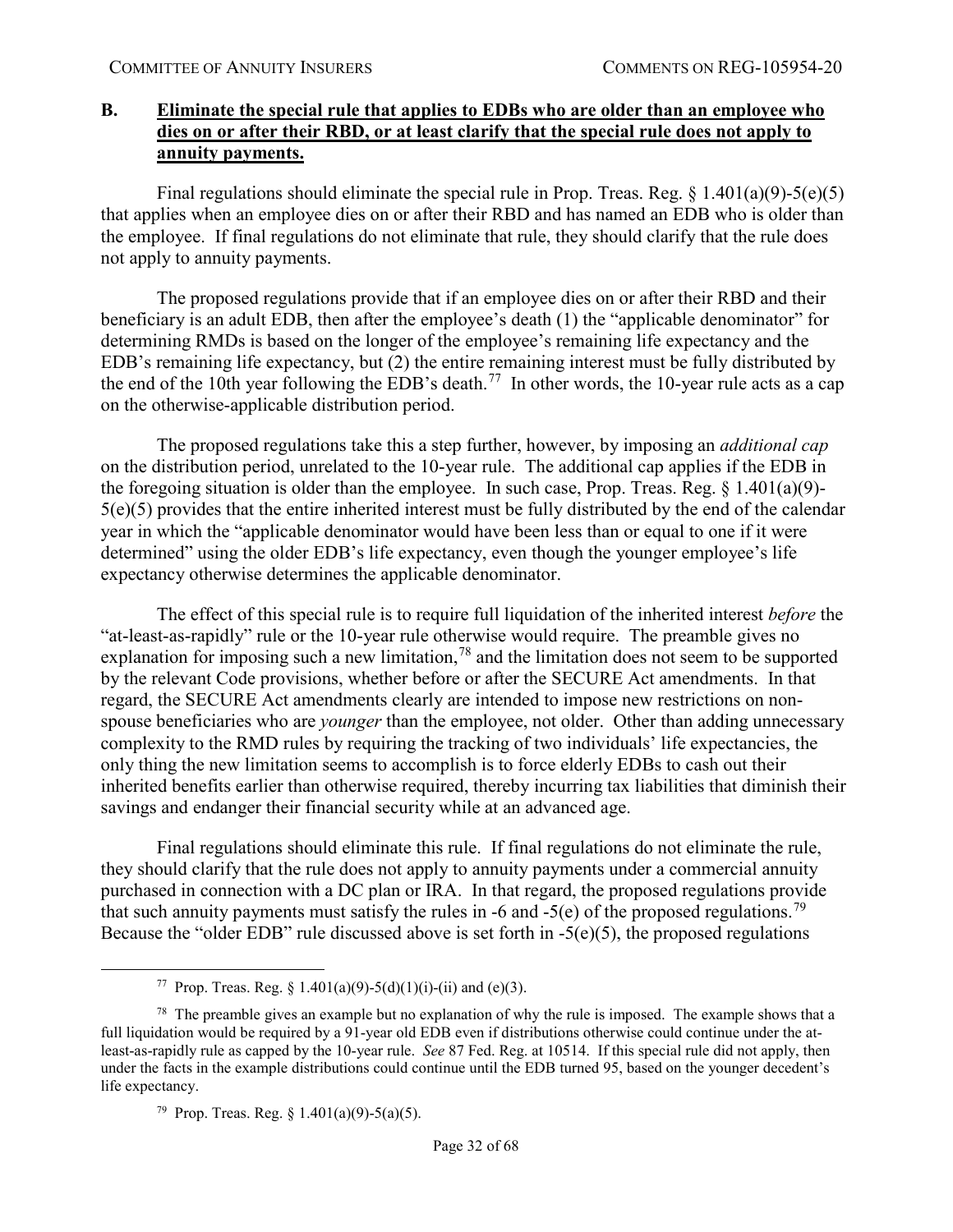suggest that the rule applies to annuity payments. On its face, however, the "older EDB" rule is limited to situations where life expectancies are determined each year after the employee's death for purposes of calculating the denominator in the RMD fraction that applies to non-annuitized individual accounts. Those mechanics do not apply to annuity payments, where the payments simply continue for any period certain following the employee's death.

# **6. PROP. TREAS. REG. § 1.401(a)(9)-6**

<span id="page-32-0"></span>The Committee respectfully submits the following comments on Prop. Treas. Reg. §  $1.401(a)(9)$ -6, regarding annuity payments.

### <span id="page-32-1"></span>**A. Re-propose the regulations regarding annuity payments.**

The Treasury Department and IRS should re-propose the regulations regarding annuity payments in order to give taxpayers an opportunity to comment on any changes made to the proposed regulations since they were first published.

Annuities are crucial to the retirement security of millions of Americans. Other than Social Security and defined benefit plans, annuities are the only means that Americans have to guarantee they will not outlive their retirement income. In addition, annuitizations typically result in higher distributions in all years than withdrawals from non-annuitized accounts when the same life expectancy and other assumptions are used for both payouts.<sup>[80](#page-32-2)</sup> Thus, in many cases retirees are better off when they annuitize at least a portion of their retirement savings. Accordingly, the RMD rules should facilitate and encourage the use of annuities to provide income throughout retirement.

Unfortunately, the RMD regulations largely have the opposite effect by making the rules for annuities extremely complex. The Committee certainly appreciates the attention that the Treasury Department and IRS have given in the proposed regulations to the application of the SECURE Act to annuities, and we are especially appreciative of the improvements that the proposed regulations make to some of the rules governing "increasing" annuity payments. However, when the SECURE Act requirements are added to the proposed regulations, the result is a set of rules that is largely incomprehensible and barely administrable. Even annuity providers and experienced tax lawyers and accountants will struggle to decipher the labyrinth of rules and restrictions. A typical retiree has almost no chance of understanding these rules. This complexity can only discourage the offering and election of life annuity protections. We urge the Treasury Department and IRS to work towards simplifying and rationalizing this part of the regulations to better facilitate and encourage the use of life annuities to help individuals achieve financial security in retirement.

In that regard, having a high degree of certainty regarding the applicable rules is extremely important to commercial insurers and annuity policyholders, both current and prospective. The RMD rules for annuity payments essentially provide that if an annuity contract is purchased with a provision that violates the -6 regulations, it is an "impermissible annuity distribution option" that could lead to severely adverse consequences for the plan and participant. In addition, since an annuity is a contract between an insurer and the annuity owner that is governed by applicable state law, any changes to annuity forms that may be required to comply with the tax law typically will require the approval of state insurance authorities and may require the consent of the owner.

<span id="page-32-2"></span> <sup>80</sup> *See*, *e.g.*, Jeffrey R. Brown, *The New Retirement Challenge* (Sept. 2004).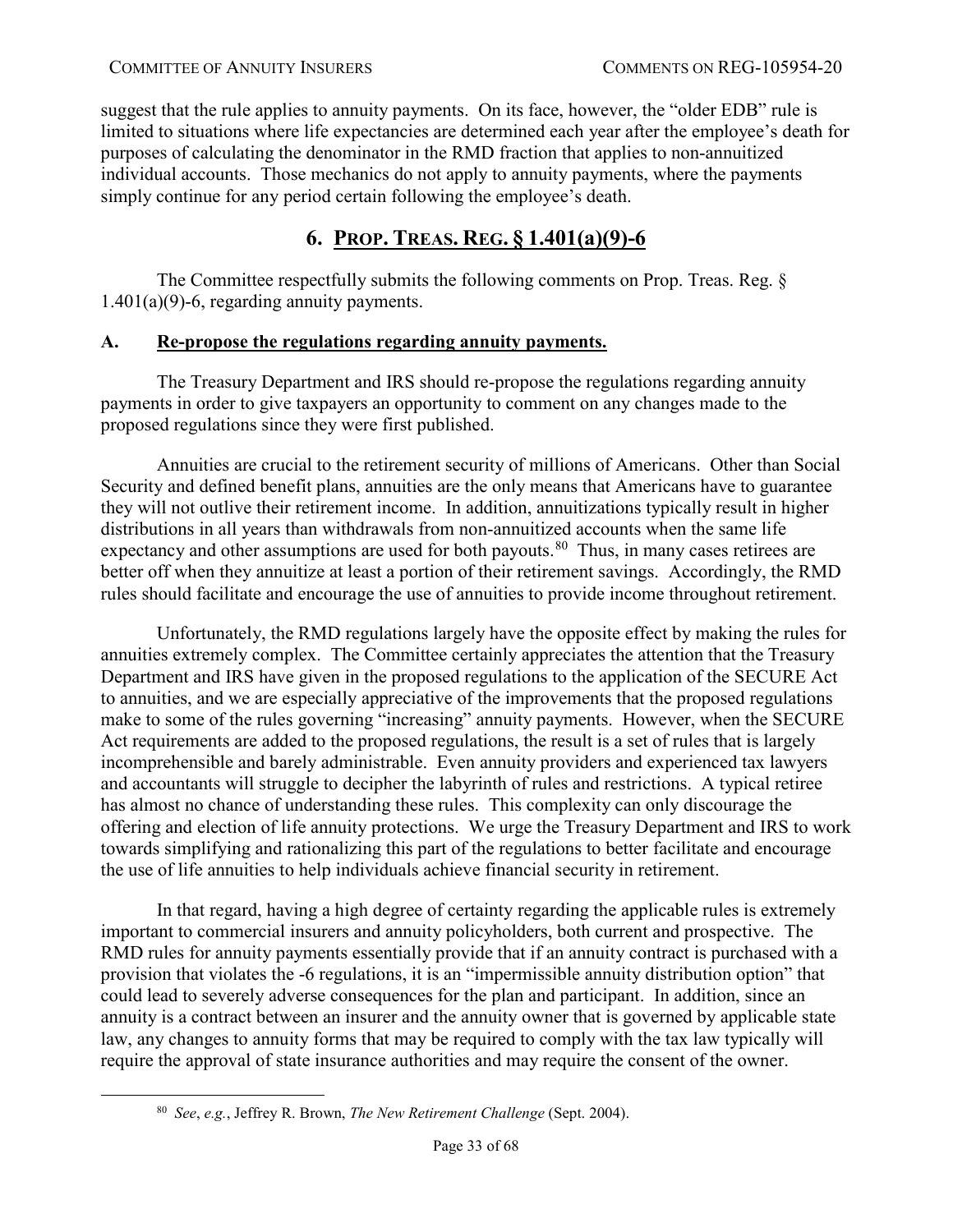Accordingly, insurers and their customers need clear regulations on how annuity contracts are treated under the RMD rules.

To help achieve this goal, the Committee is asking for a number of clarifications and changes to the proposed regulations regarding annuity contracts. In light of the number and substance of changes we are requesting, as well as the fact that the proposed regulations were modified substantively less than a week before the deadline for public comments, <sup>[81](#page-33-2)</sup> we request that this section of the proposed regulations be re-issued as new proposed regulations before final regulations are issued. The Treasury Department and IRS followed this process in the last major rewrite of the RMD regulations in order to give taxpayers an opportunity to comment on additional changes that were made in response to public comments.<sup>[82](#page-33-3)</sup> The Committee believes that a similar approach is warranted here.

# <span id="page-33-1"></span><span id="page-33-0"></span>**B. Clarify whether and how the 10-year rule applies to annuity payments.**

# **1. Clarify whether the 10-year rule applies to annuity payments.**

Final regulations should clarify whether annuity payments under a commercial annuity purchased in connection with a defined contribution ("DC") plan or IRA must satisfy the 10-year rule following the employee's death if the designated beneficiary is not an eligible designated beneficiary ("EDB"). The proposed regulations clearly rest on the premise that this is the case but do not clearly state it. For example:

- Prop. Treas. Reg. § 1.401(a)(9)-5(a)(5) provides that annuity payments under a commercial annuity purchased in connection with a DC plan or IRA must satisfy Prop. Treas. Reg. §  $1.401(a)(9)$ -5(e), which, in turn, implements the 10-year rule.<sup>[83](#page-33-4)</sup>
- On the other hand, Prop. Treas. Reg.  $\S 1.401(a)(9) 5(e)$  says that it applies only to individual accounts, which do not include annuitized payouts,  $84$  thereby suggesting that the 10-year rule does not apply to such payouts.

To avoid confusion, the final regulations should directly state whether the 10-year rule applies to annuity payments under a DC plan or IRA. This could be accomplished, for example, by making the following changes to the first sentence of Prop. Treas. Reg.  $\S 1.401(a)(9)-5(e)$  (additions underlined and deletions stricken through):

 <sup>81 87</sup> Fed. Reg. 30845-46 (May 20, 2022).

<span id="page-33-3"></span><span id="page-33-2"></span><sup>82</sup> *See* 66 Fed. Reg. 3928 (Jan. 17, 2001) (proposed RMD regulations, including proposed rules for annuity contracts); T.D. 8987, 67 Fed. Reg. 18988 (Apr. 17, 2002) (final RMD regulations, but with re-proposed and temporary regulations on annuity contracts "in order to give taxpayers an opportunity to comment on [the additional] changes" to the rules for such contracts); T.D. 9130, 69 Fed. Reg. 33288 (June 15, 2004) (final RMD regulations on annuity contracts).

<span id="page-33-5"></span><span id="page-33-4"></span><sup>83</sup> *See also* Prop. Treas. Reg. § 1.401(a)(9)-6(o)(4)(ii) (permitting an acceleration of annuity payments under a commercial annuity that is required to comply with Prop. Treas. Reg.  $\S 1.401(a)(9)-5(e)$ ; Prop. Treas. Reg.  $\S 1.401(a)(9)-5(e)$  $1.401(a)(9)-6(q)(3)(ii)(C)[A]$  (requiring after-death annuity payments to a non-spouse beneficiary under a QLAC to satisfy Prop. Treas. Reg.  $\S 1.401(a)(9)-5(e)$ .

<sup>84</sup> *See* Prop. Treas. Reg. § 1.401(a)(9)-2(a)(2).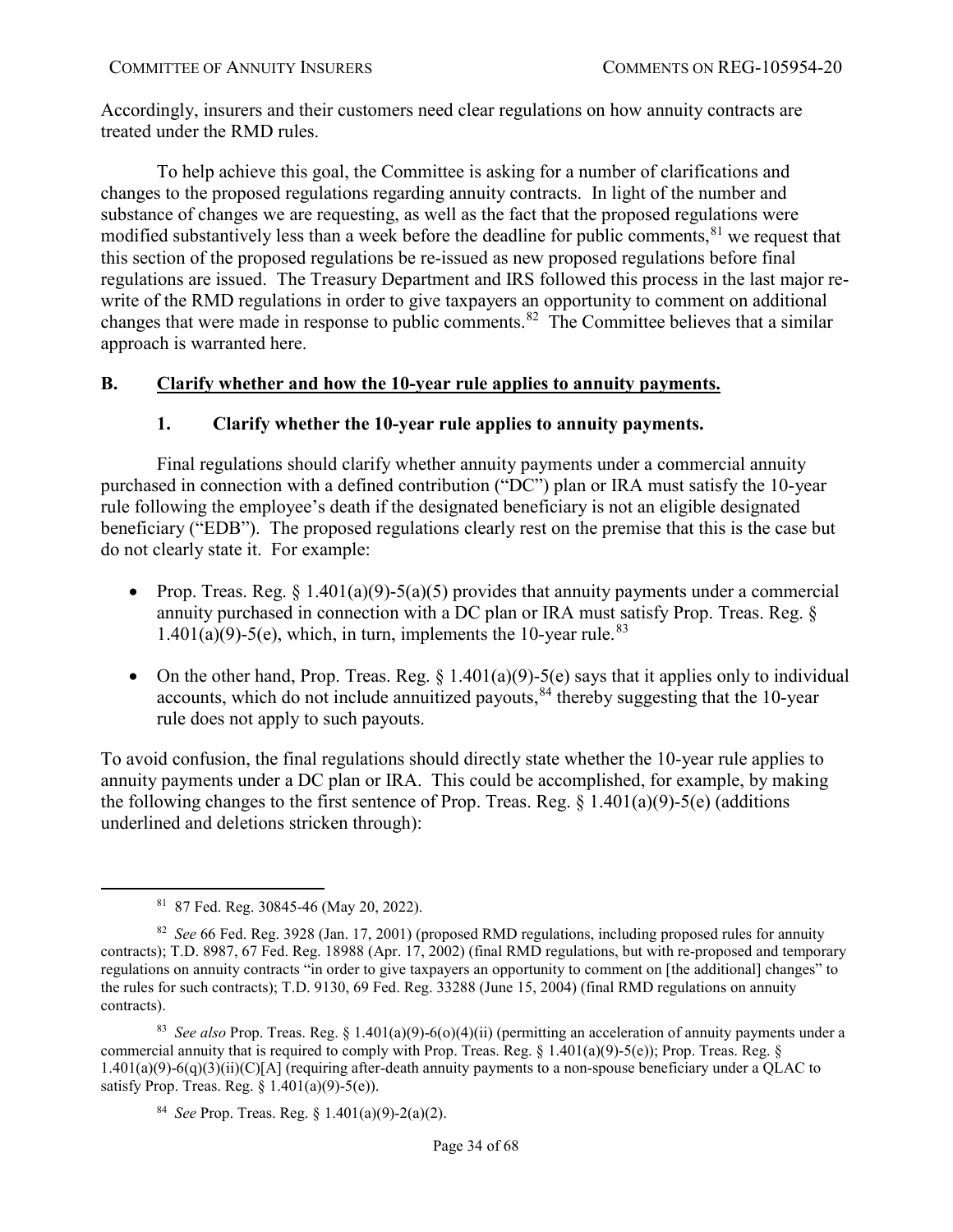Except as provided in paragraph (f) of this section, to the extent that if an employee's accrued benefit is in the form of an individual account under a defined contribution plan or is paid in the form of annuity payments under a defined contribution plan (including under an annuity contract purchased in accordance with paragraph  $(a)(5)(i)$  of this section), then the entire interest of the employee must be distributed by the end of the earliest of the calendar years described in paragraph  $(e)(2)$ ,  $(3)$ ,  $(4)$ , or  $(5)$  of this section.

### **2. Add examples of the 10-year rule applying to annuity payments.**

<span id="page-34-0"></span>Assuming that the 10-year rule applies to annuity payments, final regulations should include examples of the 10-year rule requiring annuity payments to be accelerated after the employee's death. As discussed above, the proposed regulations reflect the premise that the 10-year rule applies to annuity payments under commercial annuities purchased in connection with DC plans and IRAs. Importantly, this will require annuity payments to be accelerated after the employee's death in some cases.<sup>85</sup> The proposed regulations recognize this by providing that such an acceleration will not violate the general prohibition against increasing annuity payments.<sup>86</sup> However, the proposed regulations do not otherwise discuss the circumstances in which such accelerations will be required.

Annuity providers will need to identify when accelerations are required under the annuities they issue in order to administer compliance with the -6 regulations. They also will need to explain to their customers when, why, and how the acceleration is required to be made. Annuity providers also may need to explain these circumstances to state regulators, who may question why annuity payments that commenced in an RMD-compliant manner must nonetheless be modified after death. When having these conversations with customers and regulators, it would be very helpful if annuity providers could point to provisions in the regulations that explicitly address this issue, rather than having to point to more general provisions that allude to the acceleration requirement without directly discussing it. Accordingly, we request that final regulations include examples along the following lines:

• *Example 1: Period certain with non-EDB –* Assume an employee, age 72, elects a life annuity with a 20-year period certain. The employee dies five years later, with 15 years left in the period certain. The designated beneficiary is not an EDB as of the date of the employee's death. Pursuant to the 10-year rule, all distributions must be completed by the end of the year containing the 10th anniversary of the employee's death. The remaining 15 year period certain would extend beyond this deadline. As a result, the payments must be accelerated so they are completed by the deadline. The acceleration must satisfy Prop. Treas. Reg.  $\S 1.401(a)(9) - 6(0)(6)(iv)$  (the "Acceleration Rule").

<span id="page-34-2"></span><span id="page-34-1"></span><sup>&</sup>lt;sup>85</sup> This is largely because a beneficiary's status as an EDB is not determined until the date the employee dies. As a result, a beneficiary's status as an EDB may not be known as of the annuity starting date and could change after that date. It would seem that the only way for a taxpayer to ensure that a future acceleration of period certain annuity payments will never be necessary would be to (1) limit the period certain to 10 years, or (2) irrevocably designate a nonindividual (such as an estate) as the beneficiary.

<sup>86</sup> *See* Prop. Treas. Reg. § 1.401(a)(9)-6(o)(4)(ii).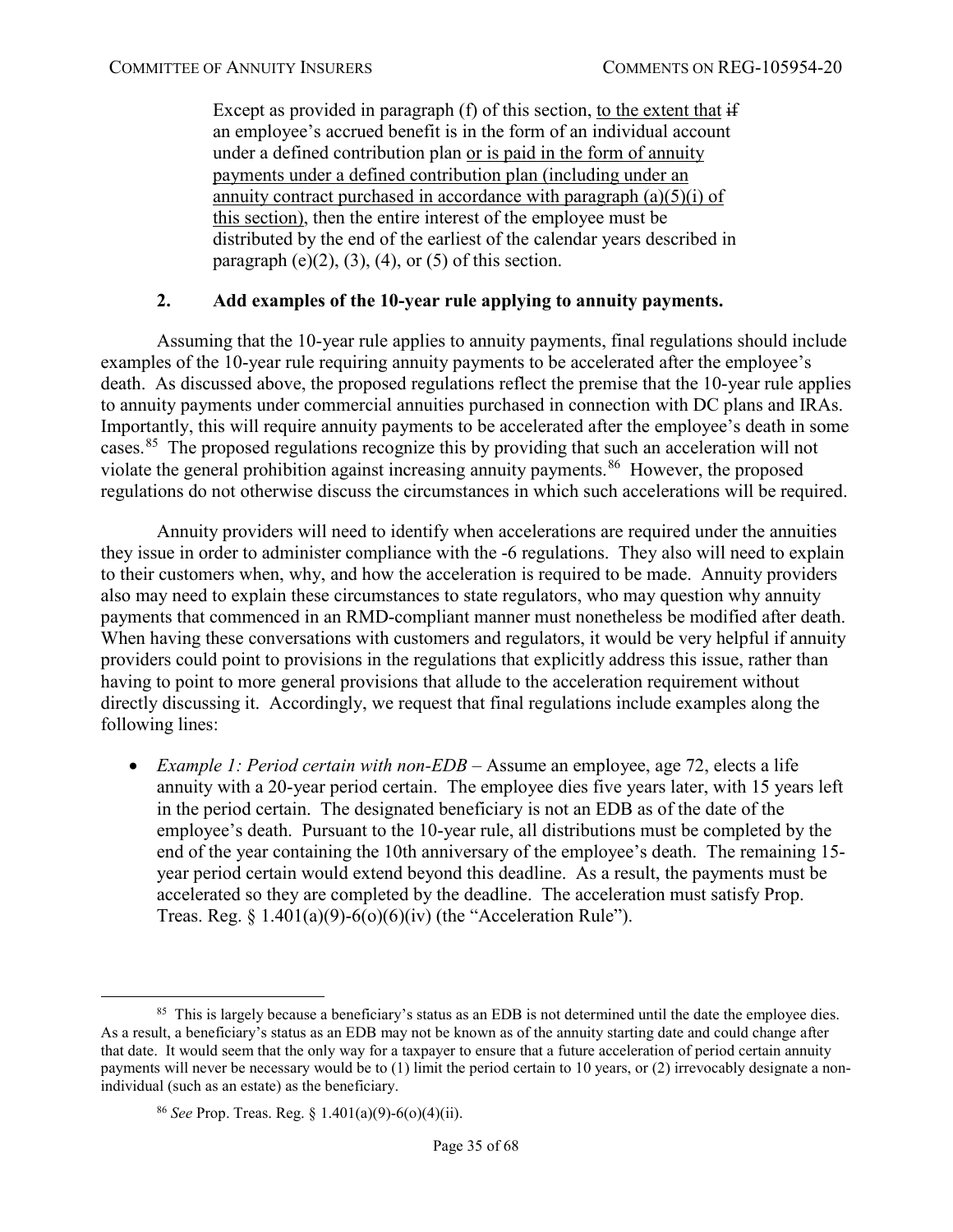- *Example 2: Period certain with adult EDB –* Assume the same facts as Example 1, except that (1) the designated beneficiary is an adult who is an EDB as of the date of the employee's death, and (2) the EDB dies one year after the employee, when there are 14 years left in the period certain. Pursuant to the 10-year rule, all distributions must be completed by the end of the year containing the 10th anniversary of the EDB's death. The remaining 14-year period certain would extend beyond this deadline. As a result, the payments must be accelerated so they are completed by the deadline. The acceleration must satisfy the Acceleration Rule.
- *Example 3: Period certain with minor EDB –* Assume the same facts as Example 1, except that the designated beneficiary is an EDB by virtue of being the employee's child who is 20 years old as of the date of the employee's death. Pursuant to the 10-year rule, all distributions must be completed by the earlier of (1) the end of the year in which the EDB attains age 31 or (2) the end of the year containing the 10th anniversary of the EDB's death. Assume further that the EDB does not die prior to age 21. As a result, distributions must be completed by the end of the year the EDB attains age 31, which is 11 years after the employee's death. The remaining 14-year period certain would extend beyond this deadline. As a result, the payments must be accelerated so they are completed by the deadline. The acceleration must satisfy the Acceleration Rule.
- *Example 4: EDB annuitization with period certain –* Assume the following facts. An employee has not annuitized their individual account and dies before their required beginning date ("RBD"). The employee's designated beneficiary is an individual who, as of the date of the employee's death, is an adult EDB. The EDB timely elects a life annuity with a period certain of 20 years, which does not exceed their single life expectancy. The EDB dies 5 years later, when there are 15 years left in the period certain. Pursuant to the 10 year rule, all distributions must be completed by the end of the year containing the 10th anniversary of the EDB's death. The remaining 15-year period certain would extend beyond this deadline. As a result, the payments must be accelerated so they are completed by the deadline. The acceleration must satisfy the Acceleration Rule.
- *Example 5: Joint and survivor annuity with minor EDB* Assume an employee elects a joint and survivor annuity with no period certain. The joint annuitant is an EDB by virtue of being the employee's child who is 20 years old as of the date of the employee's death. The employee dies before the joint annuitant. Pursuant to the 10-year rule, all distributions must be completed by the earlier of  $(1)$  the end of the year in which the joint annuitant attains age 31 or (2) the end of the year containing the 10th anniversary of the joint annuitant's death. Assume further that the joint annuitant does not die prior to age 21. As a result, distributions must be completed by the end of the year the joint annuitant attains age 31, which is 11 years after the employee's death. The remaining life-contingent payments that are based on the joint annuitant's life would extend beyond this deadline if the joint annuitant lives more than 11 additional years. In that event, the payments would need to be accelerated to comply with the deadline. The acceleration must satisfy the Acceleration Rule.
- *Example 6: Joint and survivor annuity with non-EDB –* Assume an employee elects a joint and survivor annuity with no period certain. The joint annuitant is the employee's adult child who is not an EDB. The employee dies before the joint annuitant. Pursuant to the 10 year rule, all distributions must be completed by the end of the year containing the 10th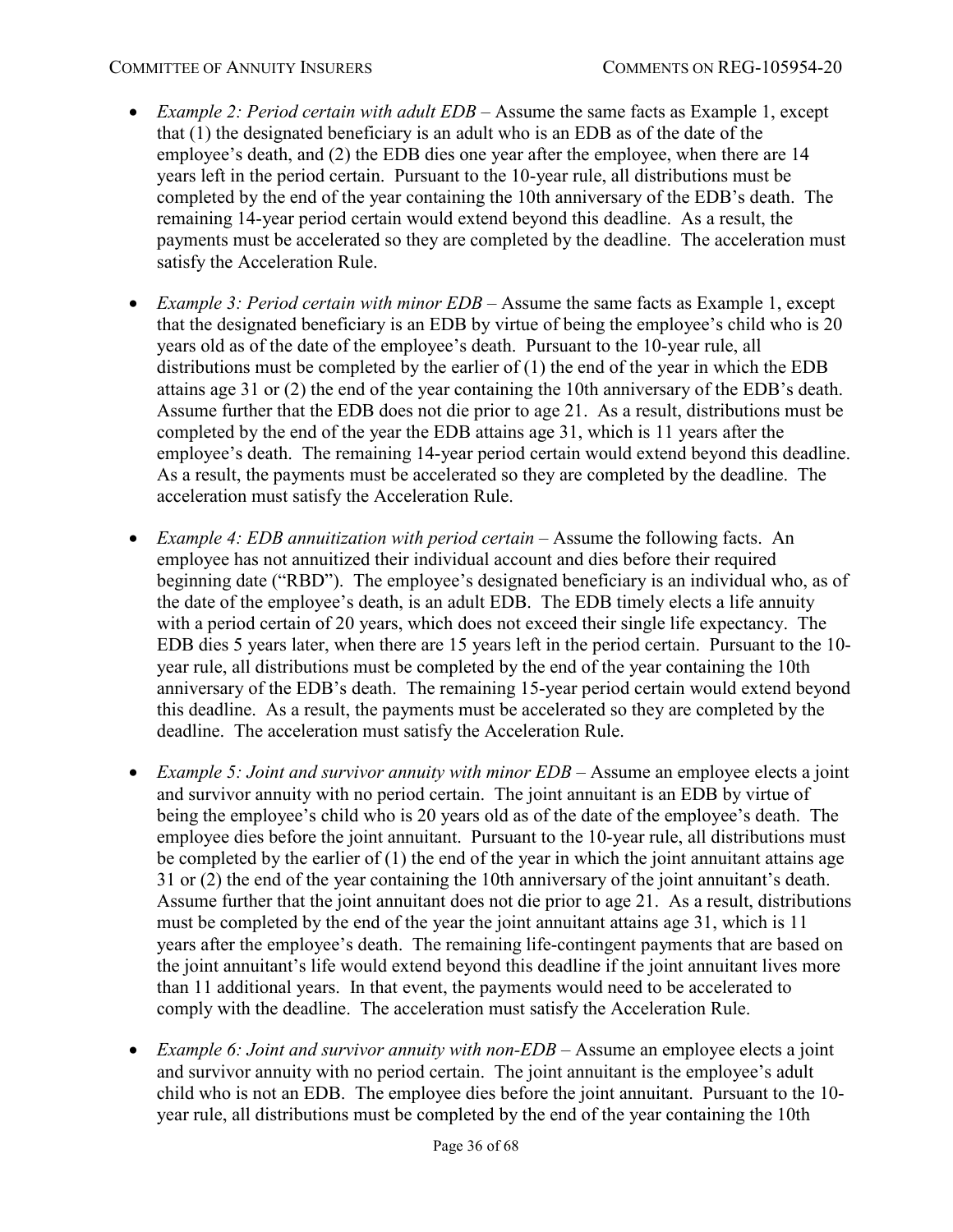anniversary of the employee's death. The remaining life-contingent payments that are based on the joint annuitant's life would extend beyond this deadline if the joint annuitant lives more than 10 additional years. In that event, the payments would need to be accelerated to comply with the deadline. The acceleration must satisfy the Acceleration Rule.

- <span id="page-36-0"></span>• *Example 7: Joint and survivor IRA annuity with former spouse* – Assume an IRA owner elects a joint and survivor annuity with no period certain. The joint annuitant is the owner's spouse who is more than 10 years younger. They get divorced. The divorce agreement and the terms of the annuity provide that the former spouse remains entitled to any annuity payments that are payable after the owner's death, but the annuity contract is not transferred to the former spouse pursuant to section 408(d)(6). The owner dies, and as of the date of their death the former spouse is not disabled or chronically ill. As a result, the former spouse is not an EDB (but see the important note below). Pursuant to the 10-year rule, all distributions must be completed by the end of the year containing the 10th anniversary of the employee's death. The remaining life-contingent payments that are based on the former spouse's life would extend beyond this deadline if the former spouse lives more than 10 additional years. In that event, the payments would need to be accelerated to comply with the deadline. The acceleration must satisfy the Acceleration Rule.
	- o *IMPORTANT NOTE:* This example is needed only if the IRS and Treasury Department do not implement our request, discussed starting on page [15](#page-14-1) above, to treat former spouses of IRA owners similarly to former spouses of plan participants for RMD purposes. If such similar treatment is not provided, and as a result a former spouse of an IRA owner is not treated as a spouse for purposes of the definition of an EDB, *it is critical that a final regulation or other form of published guidance explicitly says so*. Annuity providers, spouses, and financial advisers need to understand that continuing to pay survivor annuity benefits in these circumstances will violate the RMD rules. An example illustrating this will go a long way to preventing unfortunate surprises for surviving (former) spouses. We also note that annuity providers generally do not allow accelerations of life-contingent annuity payments today, largely due to disintermediation risk and the lack of post-issue underwriting. As a result, we anticipate that if the Treasury Department and IRS determine that the former spouse of an IRA owner is not a surviving spouse for purposes of the definition of EDB, some IRA annuity providers will decide not to offer joint and survivor annuity options to married IRA owners, unless the spouse is no more than 10 years younger than the owner and therefore can be assured of EDB status regardless of a future divorce. *This could significantly diminish access to lifetime income protections for spouses.*

In addition to the forgoing, we note that some annuity providers may prefer to use a "deemed acceleration" approach, rather than an actual acceleration, to satisfy the 10-year rule. For example, rather than actually commuting a life-contingent payout, the annuity provider would permit the beneficiary to elect a deemed acceleration that could be accomplished by removing any IRA endorsement from the annuity contract or otherwise modifying the contract so that it is not an IRA or qualified plan distributed annuity and instead is a non-qualified annuity going forward. The annuity issuer would tax report this contract modification in the same manner as if the beneficiary had received a distribution equal to the fair market value of the contract at the time of the deemed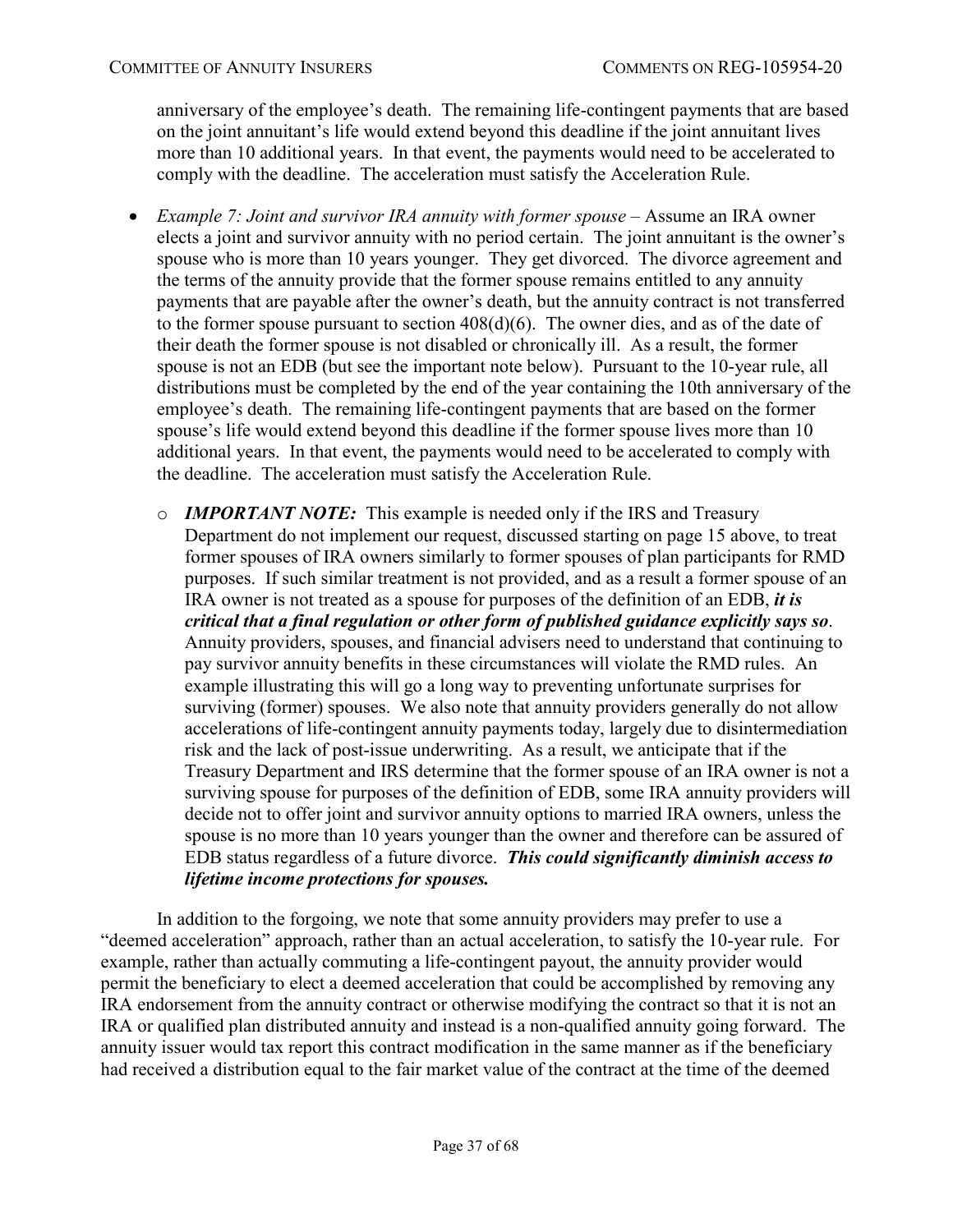acceleration.<sup>[87](#page-37-1)</sup> Thereafter, the annuity payments would be taxed under section 72 by treating the contract as a non-qualified immediate annuity with a stepped-up investment in the contract equal to the deemed distribution. This would permit the beneficiary to continue the annuity contract they inherited while still implementing the required tax outcome under the 10-year rule. The IRS has permitted a similar approach involving the after-death distribution rules that apply to non-qualified annuities.<sup>88</sup>

# <span id="page-37-0"></span>**C. Clarify the rules for determining the designated beneficiary and their status when distributions are made in the form of an annuity.**

Final regulations should clarify the rules for determining the "designated beneficiary" and their status as an EDB with respect to annuitized forms of benefits. The proposed regulations contain the following rules for when the "designated beneficiary" is determined and when such a beneficiary's status as an EDB is determined:

- *General rule* A "designated beneficiary" is an individual who is a beneficiary designated under the plan *as of the date of the employee's death* and who remains such a beneficiary as of September 30 of the calendar year following the calendar year of the employee's death.<sup>[89](#page-37-3)</sup>
- *Joint and survivor payments* If the employee's benefit is paid in the form of a life annuity for the lives of the employee and a "designated beneficiary," then the "designated beneficiary" is determined *as of the annuity starting date*. [90](#page-37-4)
- *Early annuitizations*  If annuity payments start before the employee's RBD, "the determination of the designated beneficiary" is made *as of the annuity starting date*. [91](#page-37-5) In that regard:
	- o The existing regulations express this rule somewhat differently, stating that "the designated beneficiary distributions will be determined as of the annuity starting date," rather than "the determination of the designated beneficiary" will be made as of that date.<sup>[92](#page-37-6)</sup> If this is a substantive change, its meaning is unclear.

<span id="page-37-6"></span><span id="page-37-5"></span>91 Prop. Treas. Reg. § 1.401(a)(9)-6(k)(1). *See also* Prop. Treas. Reg. § 1.401(a)(9)-6(l) (similar rule for surviving spouses who begin annuity payments before required under section  $401(a)(9)(B)(iv)$ .

92 *See* Treas. Reg. § 1.401(a)(9)-6, Q&A-10(a).

<span id="page-37-2"></span><span id="page-37-1"></span> <sup>87</sup> *See*, *e.g.*, Treas. Reg. § 1.408A-4, Q&A-14 (conversion of traditional IRA annuity contract to a Roth IRA annuity contract results in a deemed distribution equal to the fair market value of the contract).

<sup>88</sup> *See*, *e.g.*, PLR 201302015 (July 13, 2012).

<sup>&</sup>lt;sup>89</sup> Prop. Treas. Reg.  $\frac{1.401(a)(9)-4(a)}{b}$ , (b), and (c).

<span id="page-37-4"></span><span id="page-37-3"></span><sup>&</sup>lt;sup>90</sup> Prop. Treas. Reg. § 1.401(a)(9)-6(b)(2). Although the statement about when the designated beneficiary is determined under a joint life annuity appears in the part of the regulations addressing the MDIB rule, the statement is not expressly limited to situations where the MDIB rule applies. For example, it is not limited to joint annuitants who are more than 10 years younger than the employee, even though that is the only situation where the MDIB rule imposes additional requirements on annuity payouts that are not otherwise reflected in the regulations. In that regard, the MDIB rule generally limits the applicable percentage of payments that can be made after the employee's death to a non-spouse joint annuitant who is more than 10 years younger than the employee.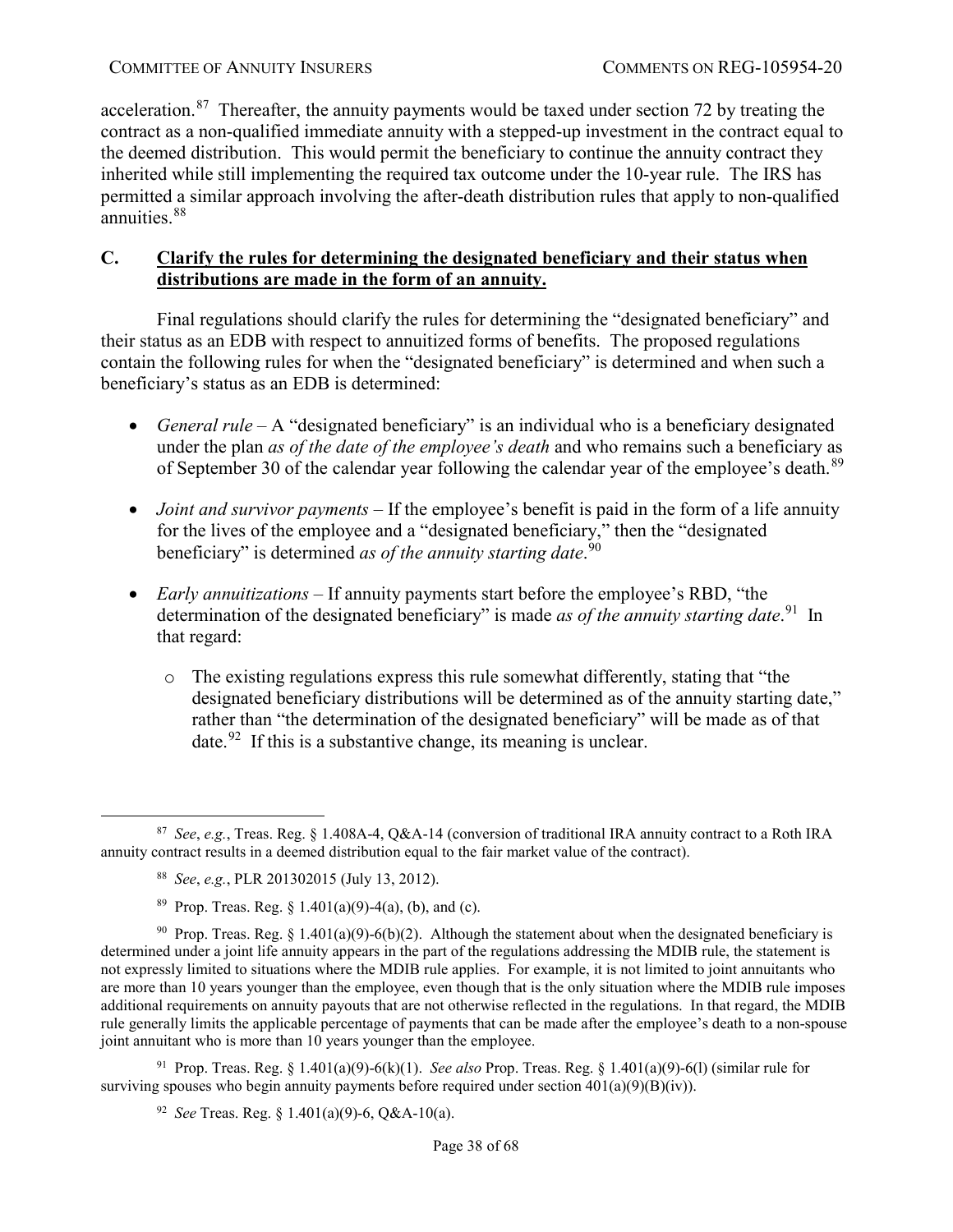- o Other than the joint and survivor rule and the early annuitization rule described above, there does not appear to be a similar rule regarding the timing of the "determination of the designated beneficiary" with respect to annuity payments that start *on or after* the employee's RBD while the employee is alive. This suggests that in such cases the general rule described above applies, *i.e.*, the designated beneficiary is determined as of the date of the employee's death rather than as of the annuity starting date. It is not clear why the regulations make such a distinction.
- *EDB status* The proposed regulations provide that the status of a designated beneficiary as an EDB is determined *as of the date of the employee's death*. [93](#page-38-2)

In light of these disparate statements in the proposed regulations regarding when a "designated beneficiary" is determined with respect to an annuitized form of benefit and when that beneficiary's status as an EDB is determined, final regulations should clarify how all these rules interact and provide specific examples. To the extent that the rules provide that the designated beneficiary is determined as of the annuity starting date, the clarification should include (1) whether that rule is limited to certain purposes, such as determining the permitted period certain or the application of the MDIB rule, and (2) whether the beneficiary's status as an EDB also is determined as of the annuity starting date. In that regard, the Committee would prefer a rule that a beneficiary's status as an EDB is determined on the annuity starting date, at least in the case of a joint and survivor annuity, so that employees can annuitize with confidence that their payout choices will comply with the RMD rules without needing to be modified later to comply.

### <span id="page-38-0"></span>**D. Modify, rationalize, and clarify the proposed rules for increasing payments under commercial annuities.**

Under the existing regulations, annuity payments generally must be "nonincreasing." Exceptions are available for certain types of increasing payments under an annuity contract that is purchased from an insurance company, including annuity payments tied to a recognized cost-ofliving index, lump sum return of premium ("ROP") death benefits, payment accelerations that meet certain requirements, payments of dividends and similar amounts, and payments that increase annually by a fixed percentage. Other than the cost-of-living-index exception, all these exceptions are available under the existing regulations *only* if the payout satisfies a test when payments commence, which has become known as the minimum income threshold test or "MITT." The proposed regulations modify these rules in some respects.<sup>94</sup> We request a number of additional modifications, as set forth below.

### <span id="page-38-1"></span>**1. Simplify and rationalize the rules for increasing payments by (a) exempting certain additional types of benefits from the MITT, and (b) excusing any prior inadvertent failures of the MITT that would not have occurred under the final regulations.**

<span id="page-38-3"></span><span id="page-38-2"></span>Final regulations should exempt from the MITT the following types of benefits: (1) accelerations of payments even if not required to comply with the 10-year rule; (2) annuity payments that increase annually by a fixed percentage less than 5%; and (3) dividends under

<sup>93</sup> Prop. Treas. Reg. § 1.401(a)(9)-4(e)(1); section  $401(a)(9)(E)(ii)$  (flush language).

<sup>94</sup> *See* Prop. Treas. Reg. § 1.401(a)(9)-6(a) and (o).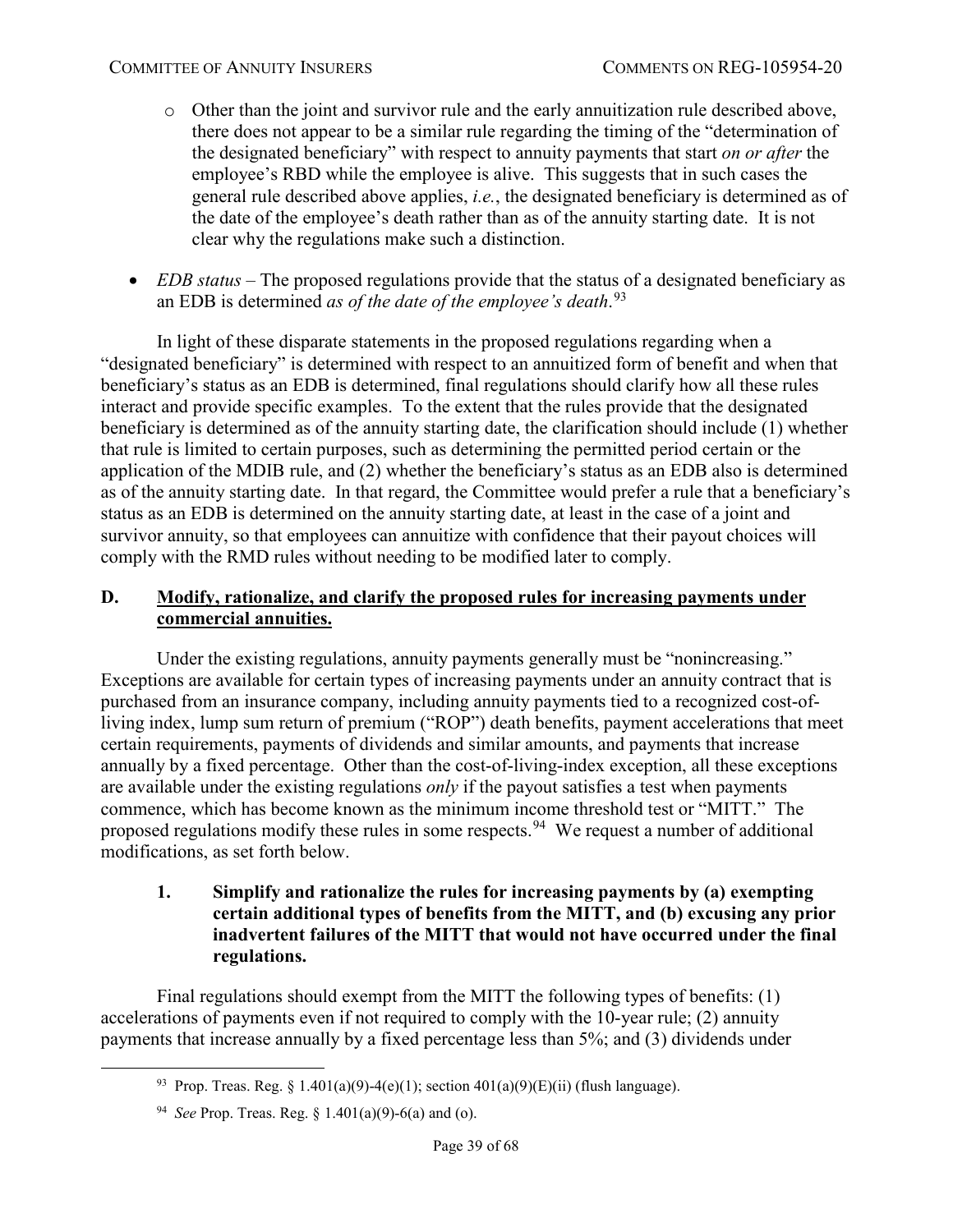participating annuities that are determined based on a reasonable comparison of the actuarial factors assumed when calculating the initial annuity payments and the issuer's experience with respect to those factors. Final regulations also should excuse any inadvertent failures of the MITT that may have occurred under the existing regulations if such failures would not have occurred under the final regulations.

As noted above, the RMD rules for commercial annuities are extremely complex. In that regard, the MITT is a significant yet largely unnecessary source of complexity. The MITT is not compelled by statute, as demonstrated by its inapplicability to DB plans and the fact that the test has not always been part of the regulations regarding commercial annuities. The Treasury Department and IRS added the MITT to the regulations in 2002 to ensure "that annuity payments [under a commercial annuity] start at a high enough amount to prevent inappropriate deferral."<sup>95</sup> The original notice of proposed rulemaking did not explain on what basis a determination was made that some increases provide "inappropriate" deferral while others do not. The preamble to the recentlyproposed regulations does not offer any further explanation for this standard other than to observe that the proposed regulations include two exceptions to allow "certain policy features that are popular with policyholders and … do not have a material impact on the amount of expected payments."[96](#page-39-1) 

While the additional exceptions provided in the proposed regulations are welcome, the unfortunate byproduct of the original decision to impose the MITT has been to widely prevent very common and traditional forms of financial protections from being offered under life annuities over the past 20 years, thereby discouraging their use. For example, ROP death benefits, acceleration rights, and various forms of inflation protection (such as participating annuities and benefits that increase annually at a constant rate) have been often disallowed because of the MITT. These protections are critical to overcoming a natural behavioral reluctance to relinquish the convenient liquidity of an individual account in return for the important protections that only a life annuity can provide.<sup>[97](#page-39-2)</sup> In short, without these types of financial protections, fewer people elect life annuities.

The MITT also leads to irrational, unpredictable, and bizarre results. For example, retirees do not understand why a rule in the RMD regulations precludes the purchase of a particular form of annuity benefit in the year the customer wants to purchase the annuity, even though they would have been allowed to purchase that same annuity in a prior year and might be allowed to purchase that annuity in a future year. Such results occur under the MITT and are difficult to comprehend or

 <sup>95 69</sup> Fed. Reg. at 33291.

<sup>96 87</sup> Fed. Reg. at 10516-17.

<span id="page-39-2"></span><span id="page-39-1"></span><span id="page-39-0"></span> $97$  Research suggests that the reasons for this reluctance include (1) a behavioral response to the risk-pooling nature of insurance, *i.e.*, the fear of financially "losing" if early death prevents the payment of at least a significant amount of cash benefits under the contract, and (2) a perceived loss of "control" over one's savings, because converting a lump sum into a series of life annuity payments often involves a corresponding reduction in liquidity with respect to the annuitized sum. *See*, *e.g.*, Jeffrey R. Brown, *Rational and Behavioral Perspectives on the Role of Annuities in Retirement Planning, Working Paper No. 13537*, NAT'L BUREAU OF ECON. RES., Oct. 2007,

<http://www.nber.org/papers/w13537> (discussing (1) complexity and financial literacy, (2) "mental accounting" and "loss aversion," (3) "regret aversion," and (4) the "illusion of control" as behavioral factors that may contribute to a reluctance to annuitize); Wei-Yin Hu & Jason S. Scott, *Behavioral Obstacles to the Annuity Market*, SOC. SCI. RES. NETWORK, Mar. 2007, [http://papers.ssrn.com/sol3/papers.cfm?abstract\\_id=978246](http://papers.ssrn.com/sol3/papers.cfm?abstract_id=978246) (similar).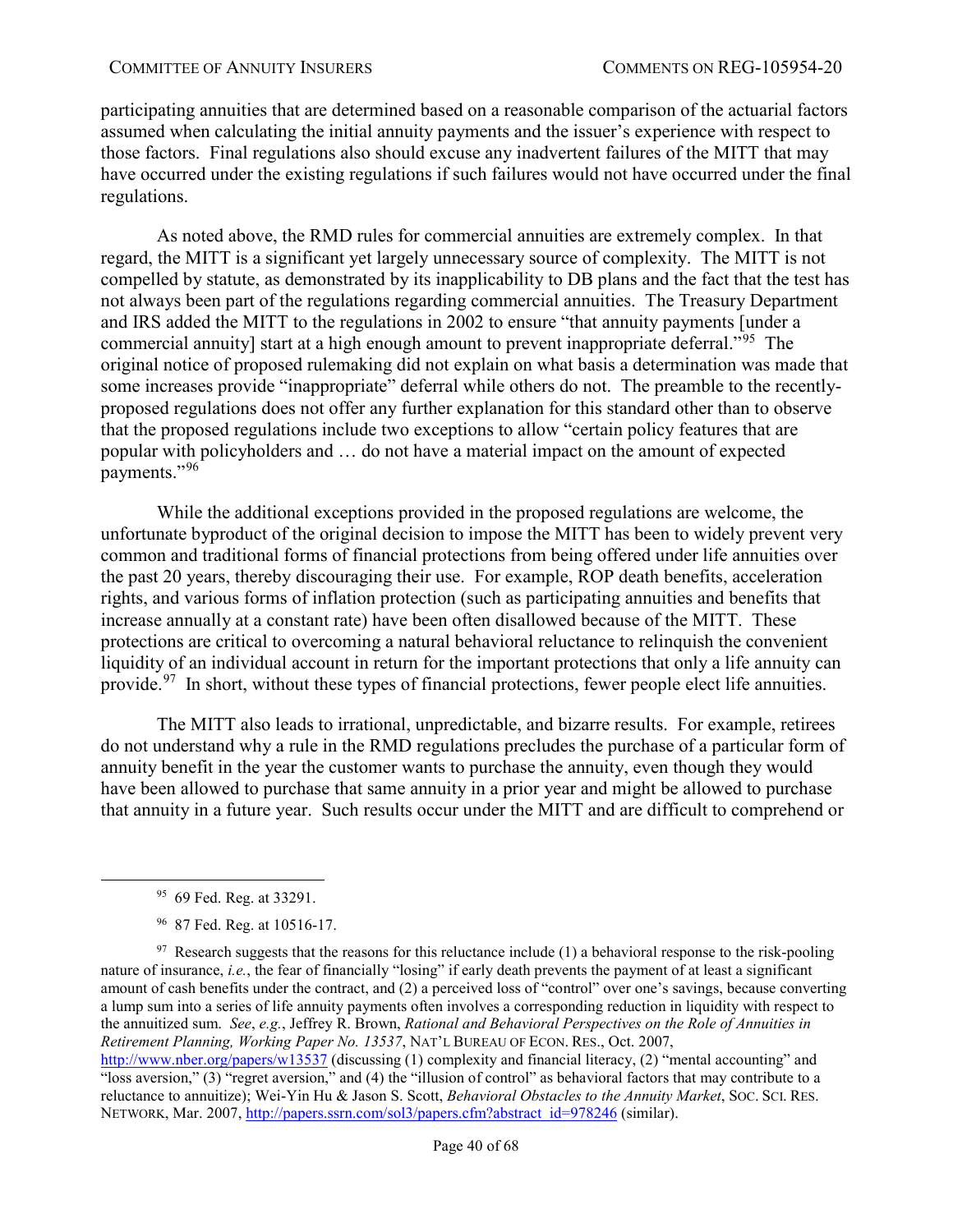justify, especially since in many cases the same exact annuity payout would be allowed under a DB plan.

To help alleviate the problems that the MITT has caused over the years, final regulations should include exceptions to the MITT for benefits that do not raise reasonable concerns over excessive tax deferral. The proposed regulations take helpful and significant steps in that direction by exempting from the MITT certain lump sum ROP death benefits, certain short-term payment accelerations, and certain accelerations of payments that are required to comply with the 10-year rule.<sup>[98](#page-40-0)</sup> The Committee has advocated these exceptions and is very appreciative of their inclusion in the proposed regulations. But the following exceptions are equally warranted:

- Accelerations even if not required to comply with the 10-year rule. Commutations and the shortening of payment periods accelerate the time at which a participant's interest will otherwise be distributed. Accordingly, they should not be treated as involving the type of increasing payments that present a concern about inappropriate deferral, especially since they are still subject to the requirement that the "total future expected payments" must decrease as a result of the acceleration.<sup>[99](#page-40-1)</sup> If concerns over deferral persist, a requirement could be added that the acceleration is determined using reasonable actuarial methods and assumptions, as determined in good faith by the issuer of the contract.
- Annuity payments that increase annually by a fixed percentage less than 5%. This would enable the purchase of annuities that protect against inflation and would be consistent with the annual annuity increases that the regulations allow for DB plans.<sup>[100](#page-40-2)</sup>
- Reasonable dividends under participating annuities. Dividends determined with respect to reasonable investment, mortality, and expense assumptions under a participating contract should not be subject to the MITT.

Adopting these additional exceptions to the MITT would significantly benefit individuals seeking to buy a life annuity and remove considerable complexity from the regulations. These changes also would be consistent with legislative proposals that are currently pending in Congress with strong bipartisan support.<sup>[101](#page-40-3)</sup>

100 Prop. Treas. Reg. § 1.401(a)(9)-6(o)(5)(i); Treas. Reg. § 1.401(a)(9)-6, Q&A-14(d)(1).

<span id="page-40-3"></span><span id="page-40-2"></span>101 *See* section 201 of The Securing a Strong Retirement Act of 2022, H.R. 2954, 117th Cong. (2021) (passed by the House of Representatives on March 29, 2022, by a vote of 414-5); section 202 of The Retirement Security and

<span id="page-40-0"></span><sup>&</sup>lt;sup>98</sup> Lump sum ROP death benefits, in particular, never should have been subject to the MITT. They were explicitly allowed under the regulations prior to 2002. *See* Prop. Treas. Reg. § 1.401(a)(9)-1, F-3(a)(3) (1987), 52 Fed. Reg. 28070, 28084 (July 27, 1987). They also have always been allowed under DB plans. Now, the new proposed regulations explicitly allow them under DC plans without having to satisfy the MITT.

<span id="page-40-1"></span><sup>99</sup> *See* 67 Fed. Reg. 18991 (Apr. 17, 2002) (preamble to the 2002 proposed and temporary RMD regulations, stating that the restrictions on annuity payment accelerations were "intended to preclude the use of a withdrawal or cash-out feature as a mechanism to distribute deferred actuarial gains."). It is unclear why this concern is not adequately addressed by the separate rule in the regulations that prohibits actuarial gains from being deferred. *See* Treas. Reg. § 1.401(a)(9)-6, Q&A-14(c)(3) and Prop. Treas. Reg. § 1.401(a)(9)-6(o)(3)(ii) (each permitting increases in annuity payments due to actuarial gains only if the actuarial gain is "measured no less frequently than annually and the resulting dividend payments or other payments are either paid no later than the year following the year for which the actuarial experience is measured or paid in the same form as the payment of the annuity over the remaining period of the annuity (beginning no later than the year following the year for which the actuarial experience is measured.").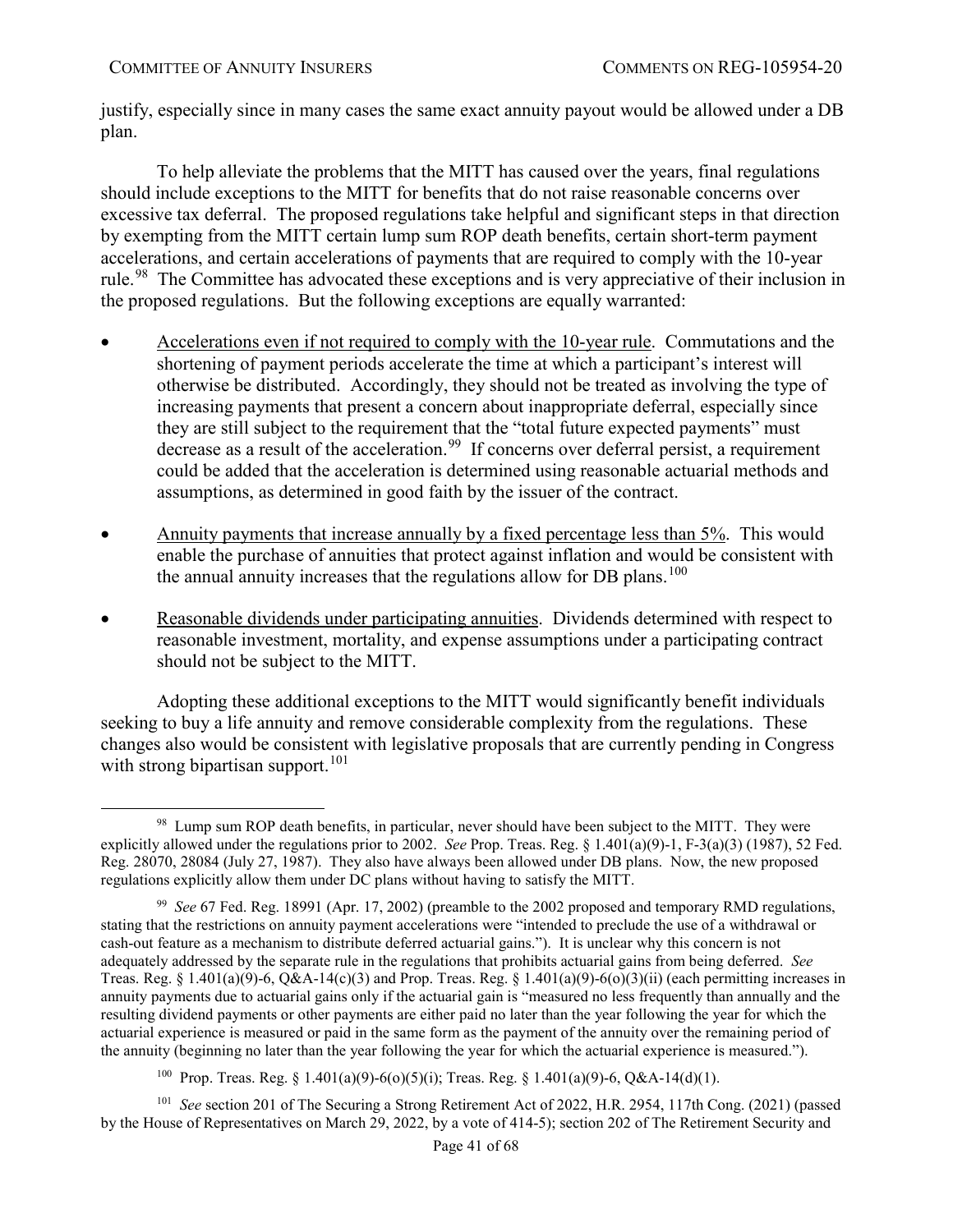In addition, final regulations should excuse any inadvertent failures of the MITT that previously may have occurred under the existing regulations, to the extent that such failures would not have occurred if the new MITT under the proposed or final regulations had applied. In that regard, if an existing payout would have passed the revised MITT, the payout necessarily does not present the type of "inappropriate deferral" at which the MITT was directed.

If final regulations retain the MITT for the types of benefits discussed above, we urge the Treasury Department and IRS to include a robust discussion of the reasons for doing so in the accompanying preamble. In particular, the preamble should (1) explain on what basis the Treasury Department and IRS determined that some increases in annuity payments provide "inappropriate" deferral while others do not, (2) identify the particular statutory or regulatory provision that supports imposing the MITT, and (3) explain why the MITT is necessary for commercial annuities even though the MITT does not apply to DB plans that provide the exact same types of increasing payments as a commercial annuity.

# **2. Clarify the rule for accelerations required to comply with the 10-year rule.**

<span id="page-41-0"></span>Final regulations should clarify that the new exception to the MITT for "an acceleration of payments … that is required to comply" with the 10-year rule will apply to each and any "acceleration of payments" that occurs during the 10-year period. In that regard, the proposed regulations add a new exception to the MITT for an "acceleration of payments" that "is required to comply with § 1.401(a)(9)-5(e)" of the proposed regulations, which sets forth the 10-year rule.<sup>[102](#page-41-1)</sup> The Committee previously asked the Treasury Department and IRS to include such an exception in the regulations, so we are very appreciative of its inclusion. We have a concern, however, that it may not be clear exactly when or in what form an acceleration is "required" to comply with the 10 year rule, and therefore the specific circumstances to which the new exception applies.

For example, if an employee elects a life annuity with a 20-year period certain and dies five years later, the remaining 15 years on the period certain would not comply with the 10-year rule if the designated beneficiary is not an EDB. In this situation, the remaining annuity payments will need to be accelerated. The questions are when and how is the acceleration "required." Is it "required" only in the last year of the 10-year period because that is the deadline for completing distributions, and is the only acceleration that is "required" a full commutation in that last year? The answers to both of these questions should be no. The exception should apply to any "acceleration of payments" that occurs during the 10-year period. Thus, the exception should apply to all of the following:

- A full commutation at any point during the 10-year period;
- One or more partial commutations at any point during the 10-year period, followed by a full commutation at any point during that period;

 $\overline{a}$ Savings Act of 2021, S. 1770, 117th Cong. (2021) (sponsored by Senators Ben Cardin (D-MD) and Rob Portman (R-OH)).

<span id="page-41-1"></span><sup>&</sup>lt;sup>102</sup> Prop. Treas. Reg. § 1.401(a)(9)-6(o)(4)(ii). The acceleration must satisfy the definition of an "acceleration" of payments" in Prop. Treas. Reg. §  $1.401(a)(9) - 6(0)(6)(iv)$ , which requires (1) a shortening of the payment period or a full or partial commutation, and (2) a reduction in the "total future expected payments" (including any lump sum received in the acceleration) as a result of the change in payments.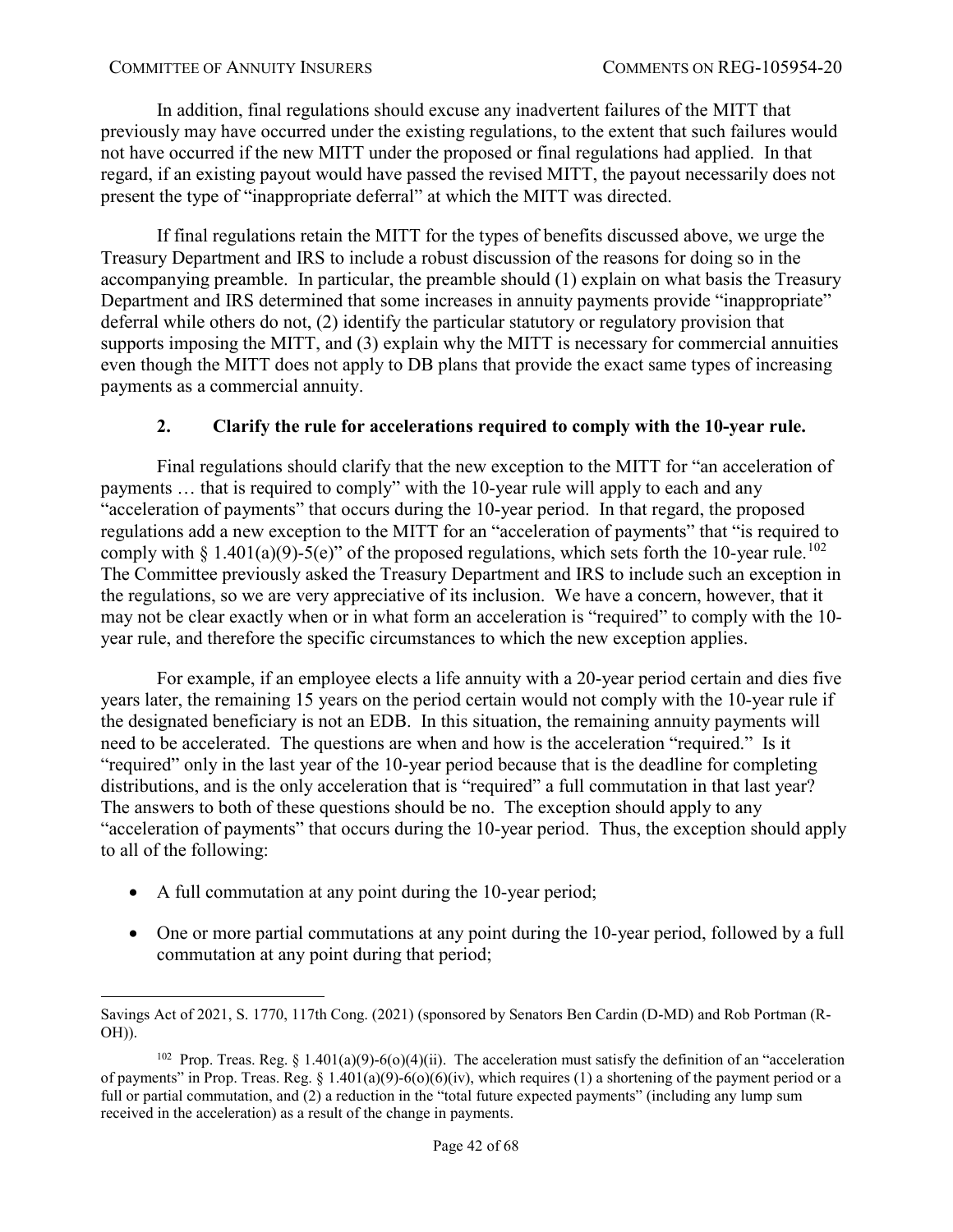- A shortening of the payment period so that it ends at any point within the 10-year period; and
- A shortening of the payment period as described above, preceded by any partial commutation during the 10-year period and/or followed by any partial or full commutation during that period.

In each of the foregoing situations, the acceleration either itself satisfies the 10-year rule or is part of a series of steps taken to satisfy the 10-year rule. If the 10-year rule did not apply, none of the accelerations described above would need to be made. Thus, each of the foregoing accelerations should be viewed as "required" by the 10-year rule. This treatment also would be consistent with how non-annuitized individual accounts are treated under the proposed regulations, where the beneficiary can choose to take any combination of partial withdrawals or full withdrawals at any point during the 10-year period (subject to the annual minimum distribution under the at-least-asrapidly rule). Accordingly, we respectfully ask the Treasury Department and IRS to clarify in final regulations that the new exception to the MITT for "an acceleration of payments that is required to comply" with the 10-year rule will apply to each and any "acceleration of payments" that occurs during the 10-year period.

# <span id="page-42-0"></span>**3. Clarify the definitions of "total future expected payments" and "total value being annuitized".**

Final regulations should provide additional guidance on the definitions of "total future expected payments" and "total value being annuitized" in order to clarify:

- Which of several definitions of "total value being annuitized" applies to deferred annuities that are issued as IRAs;
- When the "total future expected payments" and "total value being annuitized" are determined for purposes of the MITT, by using a term other than "annuitized" to describe the relevant date; and
- When the "total future expected payments" are determined for purposes of the definition of an "acceleration of payments."

In addition, final regulations should expand upon the examples therein to explain how the "total future expected payments" were calculated in each example.

# *a. Background.*

<span id="page-42-1"></span>The definitions of "total future expected payments" and "total value being annuitized" are relevant for several purposes under the proposed regulations, including as components of the MITT.<sup>103</sup> The proposed regulations would modify those definitions in certain respects. The

<span id="page-42-2"></span> <sup>103</sup> Prop. Treas. Reg. § 1.401(a)(9)-6(o)(3) (regarding the MITT). *See also* Prop. Treas. Reg. § 1.401(a)(9)-  $6(0)(6)(iv)$  (permitting an "acceleration of payments" only if the "total future expected payments" is decreased as a result of the acceleration); Prop. Treas. Reg. § 1.401(a)(9)-6(o)(4)(i) (providing an exception to the MITT for lump sum death benefits that do not exceed the excess of the "total value being annuitized" over the total payments made before death).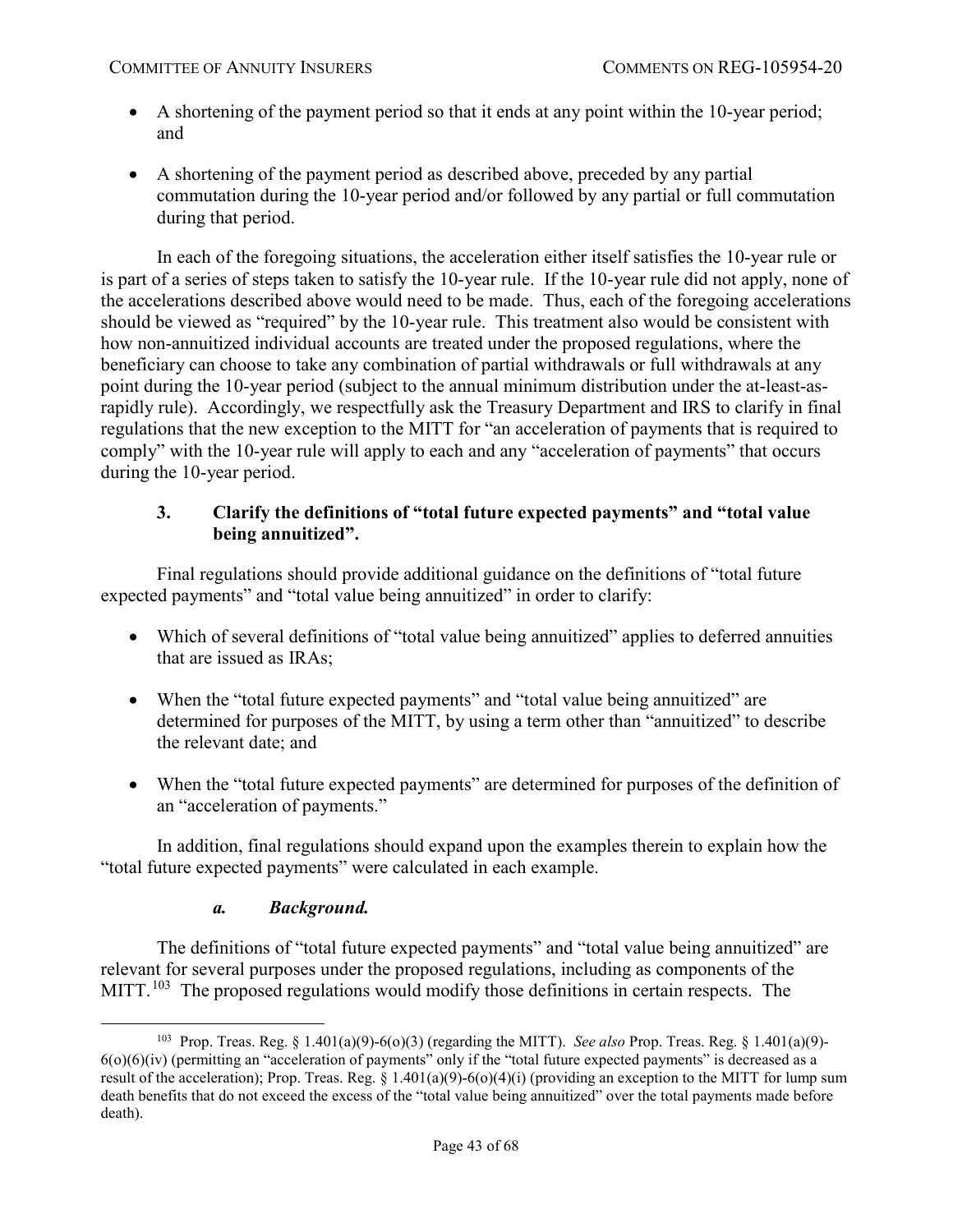definition of "total future expected payments" would be modified as follows (additions underlined and deletions stricken through):

> the total future payments expected to be made under the annuity contract as of the date the contract is annuitized, of the determination, calculated using the Single Life Table in §1.401(a)(9)-9(b) (or, if applicable, the Joint and Last Survivor Table in §1.401(a)(9)-9(d)) for annuitants who are still alive, based on the mortality rates contained in  $\S1.401(a)(9) - 9(e)$ , and without regard to any increases in annuity payments after that date the date of determination, and taking into account any remaining period certain.

The revised definition (1) replaces a requirement to use the life expectancy tables in the regulations with a requirement to use the mortality rates on which those life expectancy tables are based, and (2) eliminates a specific reference to reflecting any period certain in the calculation.

The proposed regulations also would modify the definition of "total value being annuitized" in the case of annuity payments under a section 403(a) annuity plan or under a deferred annuity purchased by a section 401(a) trust. In such case, the proposed regulations would require the employee's entire interest [that is] being annuitized to be valued "as of the date the contract is annuitized," whereas the existing regulations require the valuation "as of the date annuity payments commence."<sup>104</sup> The proposed regulations would not modify the definition of "total value being" annuitized" in "the case of a defined contribution plan," where the term is defined as "the value of the employee's account balance used to purchase an immediate annuity under the contract."<sup>[105](#page-43-2)</sup>

# *b. Clarify which of several definitions of "total value being annuitized" applies to deferred annuities that are issued as IRAs.*

<span id="page-43-0"></span>Final regulations should clarify which of several definitions of "total value being annuitized" applies to deferred annuities that are issued as IRAs. As indicated above, the proposed regulations include several definitions of that term for purposes of the MITT. As relevant here, one definition applies in "the case of annuity payments under a section 403(a) annuity plan or under a deferred annuity purchased by a section 401(a) trust," whereas another definition applies in "the case of a defined contribution plan."[106](#page-43-3) The existing regulations generally follow this same approach. There has always been uncertainty as to which of the foregoing two rules applies to an IRA. It would be helpful if final regulations could clarify this issue prospectively.

 <sup>104</sup> *See* Prop. Treas. Reg. § 1.401(a)(9)-6(o)(6)(i)(A); Treas. Reg. § 1.401(a)(9)-6, Q&A-14(e)(1)(i).

<sup>&</sup>lt;sup>105</sup> Prop. Treas. Reg. § 1.401(a)(9)-6(o)(6)(i)(C).

<span id="page-43-3"></span><span id="page-43-2"></span><span id="page-43-1"></span><sup>&</sup>lt;sup>106</sup> Prop. Treas. Reg. § 1.401(a)(9)-6(o)(6)(i)(A) and (C), respectively. A third definition applies for purposes of DB plans, but that definition is not relevant to IRAs. *See* Prop. Treas. Reg. § 1.401(a)(9)-6(o)(6)(i)(B).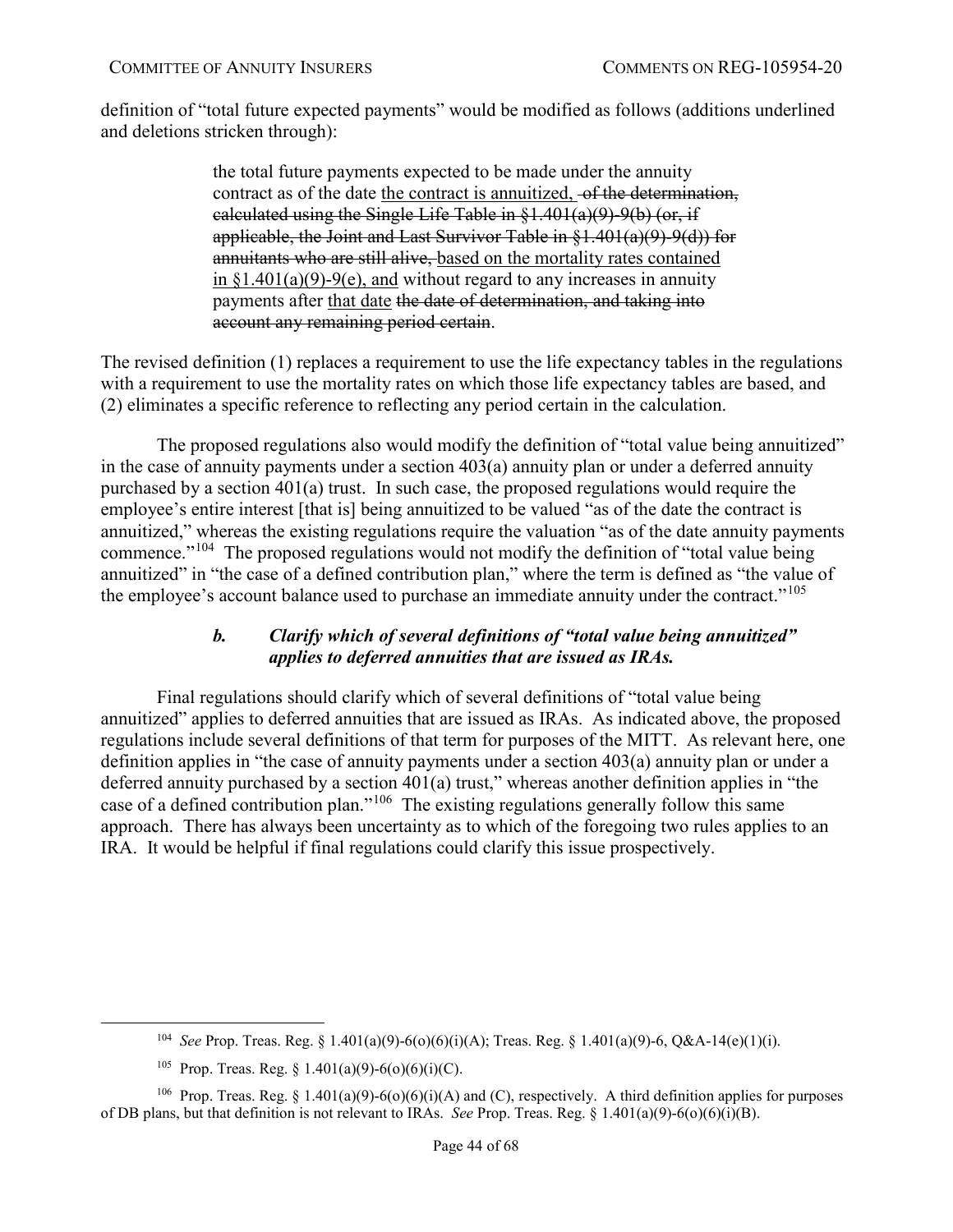#### *c. Clarify when the "total future expected payments" and "total value being annuitized" are determined for purposes of the MITT, by using a term other than "annuitized" to describe the relevant date.*

<span id="page-44-0"></span>Final regulations should clarify when the "total future expected payments" and "total value being annuitized" are determined for purposes of the MITT, by using a term other than "annuitized" to describe the relevant date.

As discussed above, the proposed regulations modify the definitions of "total future expected payments" and "total value being annuitized" to require valuations as of the date an annuity contract is "annuitized," rather than as of the date of the "determination" or the date "annuity payments commence."<sup>[107](#page-44-1)</sup> Neither the proposed regulations nor the existing regulations define the term "annuitized." The preamble to the proposed regulations includes only a brief mention of this change, apparently in the context of the definition of total value being annuitized. It states that the change "will have an effect only in situations in which the contract is annuitized on a date earlier than the date on which payments begin."<sup>108</sup> This statement suggests that "the date the contract is annuitized" can occur on or before the date that payments commence, but the statement does not otherwise clarify the meaning of "annuitized." In addition, the use of the term "annuitized" rather than "annuity starting date," which appears elsewhere in the proposed regulations, suggests that those terms have distinct meanings, even though the "annuity starting date" also can occur before payments actually commence.<sup>[109](#page-44-3)</sup>

One possible interpretation is that "annuitized" means an annuity form of benefit has been fixed or "locked in" under the contract, *i.e.*, the purchaser cannot surrender the contract for cash or receive benefits during their lifetime other than annuity payments.<sup>[110](#page-44-4)</sup> Such an interpretation would raise a number of questions, however, including:

- *Right to commute payments* Does a commutation right prevent a contract from being annuitized? If so, is a contract that provides such a right never annuitized? It seems that the only appropriate answer to these questions is that a commutation right does not prevent a contract from being "annuitized."
- *Right to pay additional premiums* Does the right to pay additional premiums prevent a contract from being annuitized? If so, when is the contract annuitized? If not, is a contract partially annuitized when each premium is paid?

<span id="page-44-1"></span><sup>&</sup>lt;sup>107</sup> The existing regulations do not define "the date of the determination" as used in the definition of "total future expected payments," but that phrase generally is understood to mean the date that annuity payments commence, because that is the date that the regulations require the "total value being annuitized" to be determined. *See* Treas. Reg. § 1.401(a)(9)-6, Q&A-14(e)(1)(i).

<sup>108 87</sup> Fed. Reg. at 10516.

<span id="page-44-3"></span><span id="page-44-2"></span><sup>&</sup>lt;sup>109</sup> "Annuity starting date" has multiple definitions under the Code and regulations and, as defined, can occur on a date prior to the date annuity payments commence. *See*, *e.g.*, section 72(c)(4); section 417(f)(2); Treas. Reg. §  $1.72-4(b)(1)$ .

<span id="page-44-4"></span><sup>110</sup> *See*, *e.g.*, Rev. Rul. 2012-3, 2012-8 I.R.B. 383 (concluding that a 401(k) plan participant elected a life annuity for purposes of the QJSA and QPSA rules by allocating a portion of their individual account to purchase a deferred annuity contract under which amounts could not subsequently be transferred out of the contract and under which the participant could not elect to receive amounts in the form of a single-sum payment).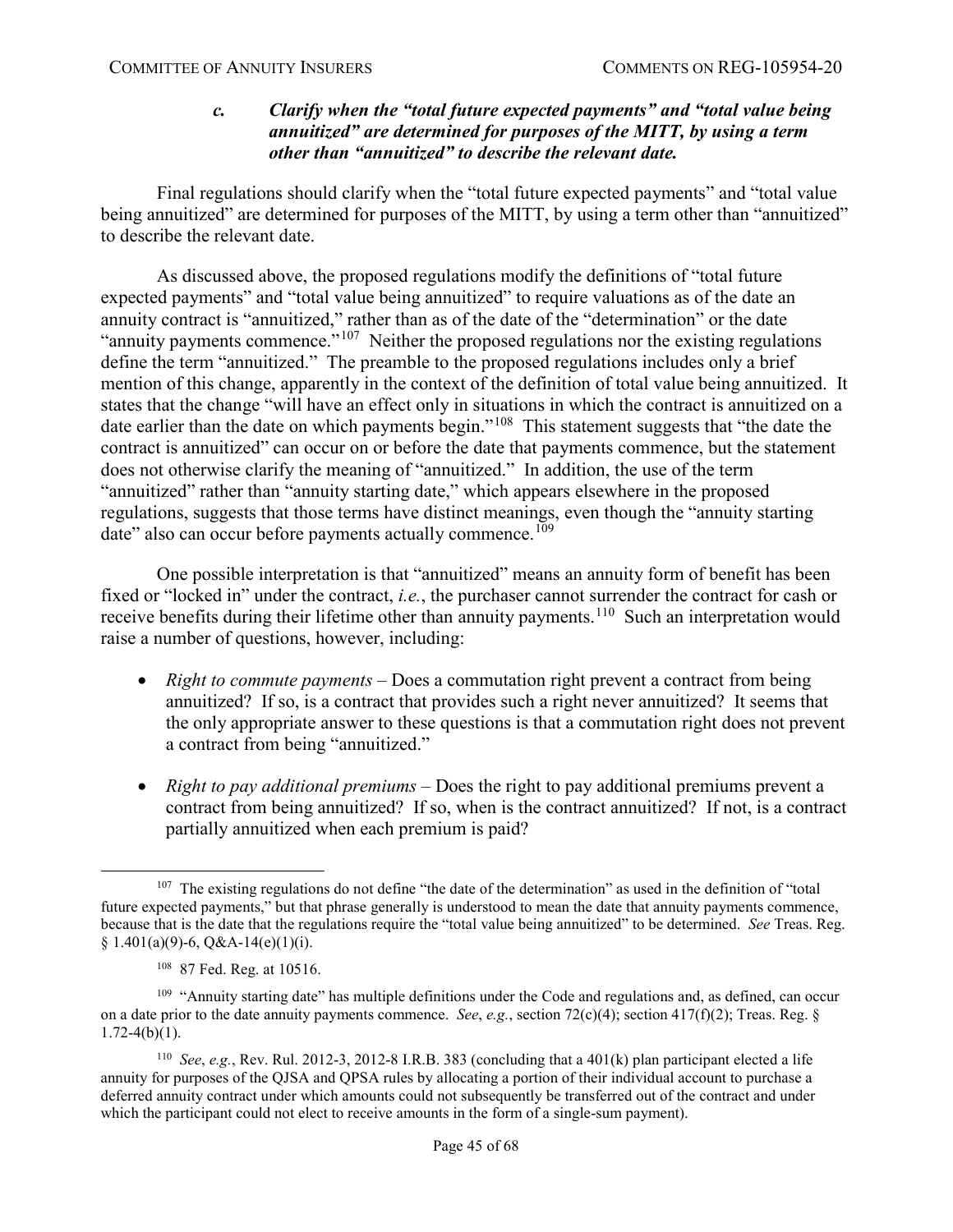- *Paying multiple premiums for DIAs and QLACs* Deferred income annuities ("DIAs"), including qualifying longevity annuity contracts ("QLACs") can permit multiple premiums, with each premium locking in specified annuity payments that will commence on a unified future date. When is such a contract "annuitized?" Is each premium payment a separate annuitization to which the MITT applies? Alternatively, is the contract as a whole annuitized when the last premium is paid, with the "total value being annuitized" equaling the sum of all premiums paid before annuity payments commence?
- *Right to surrender a QLAC before the RBD* The proposed regulations would allow QLACs to provide a cash surrender value prior to the employee's RBD.[111](#page-45-0) Does such a surrender right prevent a QLAC from being treated as "annuitized" until the right expires? If so, is the contract annuitized when the surrender right expires, and is the "total value being annuitized" the cash surrender value as of that date? If a QLAC is purchased before the RBD and additional premiums are paid after the date the surrender right expires, when is the contract annuitized and how are the total future expected payments determined?
- *Actuarial present value requirement for deferred annuities* If "annuitized" means annuity payments have been fixed or "locked in," what are the implications under Prop. Treas. Reg.  $§ 1.401(a)(9)-6(m)$ , which applies the individual account rules to an annuity contract under an individual account plan prior to the date the contract is "annuitized." For example, if the annuity form of benefit is "locked in" during Year 1 but annuity payments do not commence until Year 5, was the contract annuitized in Year 1 and therefore the RMD rules for annuities (rather than the RMD rules for individual accounts) apply in years 2-5 even though no annuity payments are made in those years? Should the individual account rules instead apply to a deferred annuity only prior to the "annuity starting date" or prior to the date that "annuity payments commence?"

As the foregoing demonstrates, a number of questions would arise if the term "annuitized" is retained to describe the date on which the total future expected payments and total value being annuitized are determined for purposes of the MITT. If the term "annuitized" is retained, final regulations should provide additional guidance on all of these questions. Our recommendation, however, is to use a term other than "annuitized" and to expand on the intended meaning when defining the relevant date.

In that regard, although the preamble to the proposed regulations distinguishes "annuitized" from "the date on which payments begin," the preamble does not explain why the change to "annuitized" was made. The Committee is hopeful that the change was intended to address comments we have previously submitted regarding the uncertainty over how to determine the total value being annuitized for deferred annuity contracts that do not provide cash surrender values that are applied to generate annuity payments, such as DIAs, including QLACs.

<span id="page-45-0"></span>Because such contracts generally do not provide cash surrender values and because premiums for such contracts generally are paid well in advance of annuity payments commencing, it is unclear under the existing regulations how to determine the "entire interest that is being annuitized" under the contract "as of the date annuity payments commence."<sup>112</sup> As a result, we

<sup>&</sup>lt;sup>111</sup> Prop. Treas. Reg.  $\frac{1.401(a)(9)-6(a)(1)(iv)}{i}$ .

<span id="page-45-1"></span><sup>&</sup>lt;sup>112</sup> Treas. Reg. § 1.401(a)(9)-6, Q&A-14(e)(1)(i).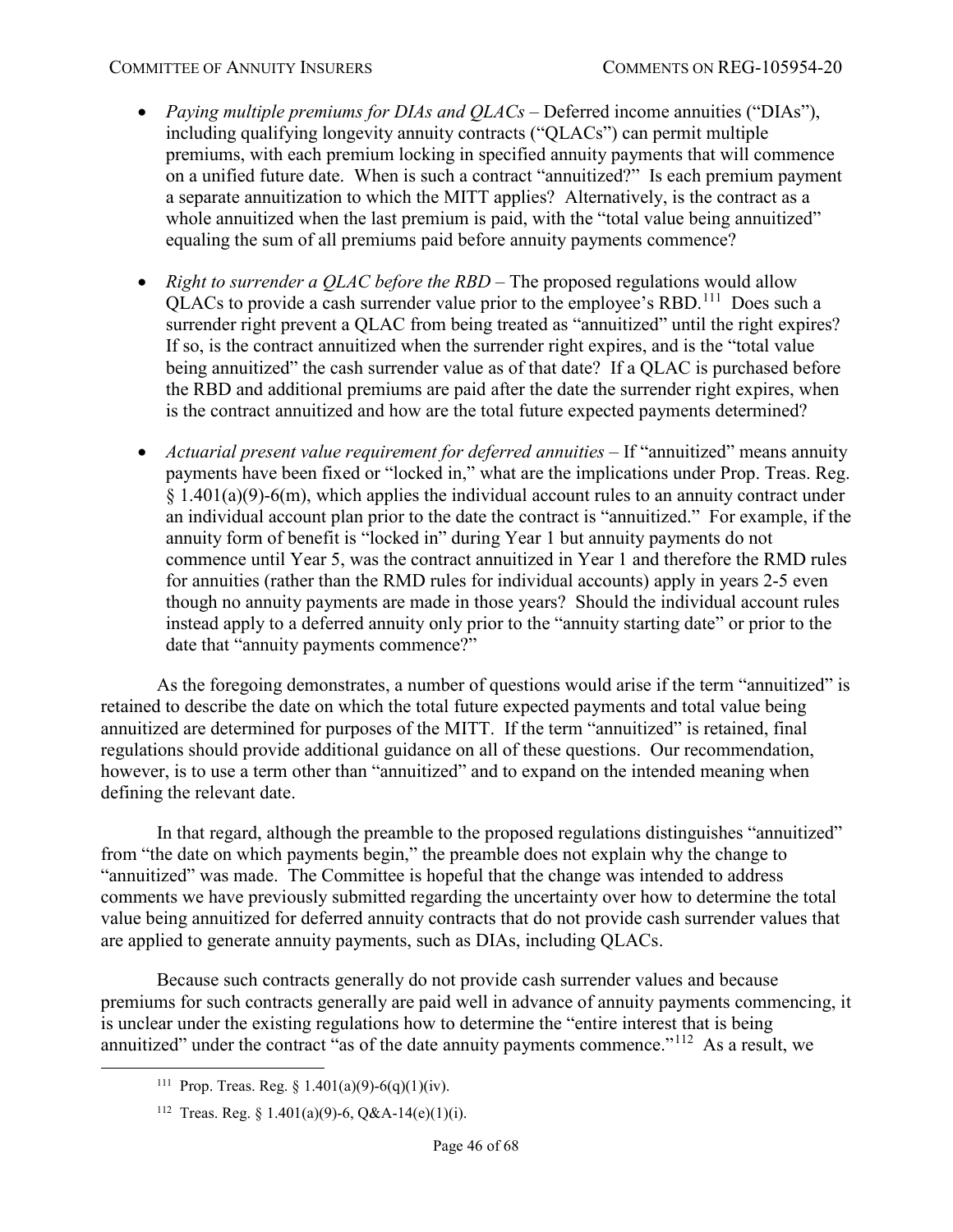have previously requested that the regulations be amended to allow the total value being annuitized under a DIA or QLAC to be determined at the time of the contract's issue date or as of the last premium payment made for the contract. We recommend implementing that change but otherwise retaining the requirement in the existing regulations that the total value being annuitized is determined as of the date that payments commence, which is a clear and unambiguous standard. In any event, we recommend avoiding the term "annuitized" in light of numerous questions that term would raise, as outlined above, and that if a different term is used the final regulations should clearly explain the meaning of that term.

### *d. Clarify when "total future expected payments" are determined for purposes of the definition of "an acceleration of payments".*

<span id="page-46-0"></span>Final regulations should clarify when the "total future expected payments" must be determined for purposes of the definition of "an acceleration of payments." In that regard, the proposed regulations continue to provide an exception to the nonincreasing annuity payment requirement for "an acceleration of payments." $11\frac{3}{10}$  For this purpose, the proposed regulations provide that an increase in the payment amount will be treated as an acceleration of payments "only if the total future expected payments under the annuity (including the amount of any payment made as a result of the acceleration) is decreased as a result of the change in payment period."<sup>114</sup> Thus, the "total future expected payments" must be calculated in order to determine whether an acceleration of annuity payments is permitted.

As discussed above, the proposed regulations modify the definition of "total future expected payments" to provide that the amount is determined "as of the date the contract is annuitized."<sup>[115](#page-46-3)</sup> This replaces the standard in the existing regulations, which provide that the calculation is made "as of the date of the determination."[116](#page-46-4) The revised definition and its reference to "annuitized" apply for all purposes of Prop. Treas. Reg.  $\S 1.401(a)(9) - 6(a)$ , which includes the definition of "an acceleration of payments" discussed above. Thus, it appears that in order for an acceleration to be permitted under the proposed regulations, the acceleration must cause a reduction in the total future expected payments *as of the date the contract is annuitized*.

In contrast, examples in the proposed regulations indicate that the date the contract is annuitized is relevant only for purposes of applying the MITT at the inception of the payout, not for purposes of determining whether a subsequent acceleration satisfies the definition of "an acceleration of payments." The relevant examples involve a full and partial commutation.<sup>117</sup> In both cases, the "total future expected payments" are initially determined on the date the contract is annuitized, but only for purposes of determining whether the MITT is satisfied on that date. When the commutations subsequently occur, the examples indicate that two additional calculations of the "total future expected payments" are required to determine if the commutations satisfy the definition of "an acceleration of payments." Specifically, the "total future expected payments" are determined immediately before and immediately after the commutation, based on the future

- <span id="page-46-1"></span><sup>113</sup> Prop. Treas. Reg.  $\frac{1401(a)(9)-6(b)(3)(iii)}{3}$ .
- <span id="page-46-2"></span><sup>114</sup> Prop. Treas. Reg. § 1.401(a)(9)-6(o)(6)(iv).
- <span id="page-46-3"></span><sup>115</sup> Prop. Treas. Reg. § 1.401(a)(9)-6(o)(6)(iii).
- <span id="page-46-4"></span><sup>116</sup> Treas. Reg. § 1.401(a)(9)-6, O&A-14(e)(3).
- <span id="page-46-5"></span>117 *See* Prop. Treas. Reg. § 1.401(a)(9)-6(o)(7)(vii) and (viii).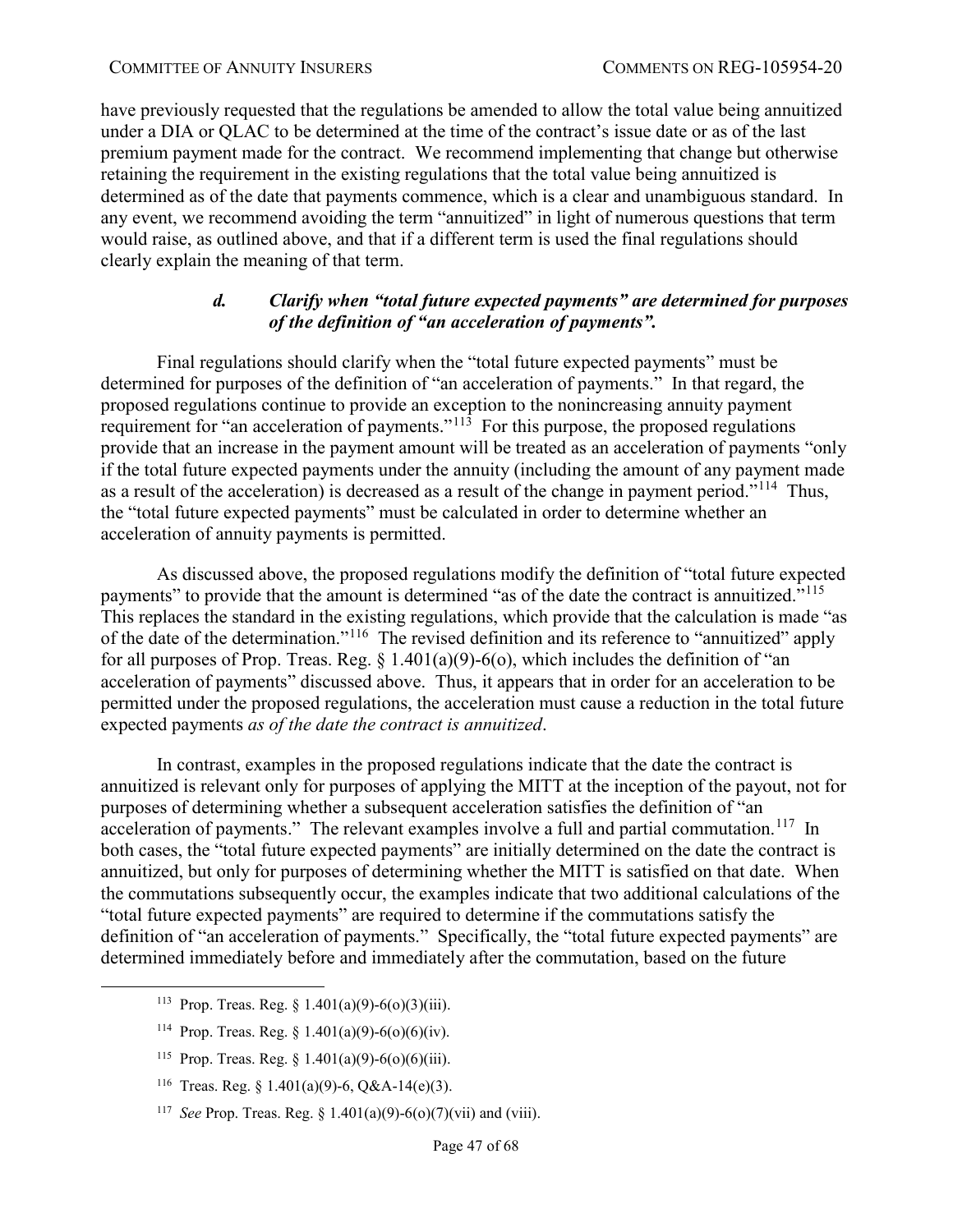payments that will be made starting on those two dates (and not on the date the contract was originally annuitized).

These examples suggest that even though the proposed regulations define "total future expected payments" as being calculated "as of the date the contract is annuitized," that standard does not apply for purposes of the definition of "an acceleration of payments." Final regulations should eliminate this apparent contradiction by clarifying in the substantive rules (and not merely in examples) what standard applies under the definition of "an acceleration of payments." If final regulations continue to indicate that the definition requires a reduction in total future payments as of the date the contract is annuitized, additional examples should be provided to illustrate how that standard is satisfied for various types of payment accelerations.

# *e. Expand upon the examples in the regulations to explain how "total future expected payments" were calculated in each example.*

<span id="page-47-0"></span>Final regulations should expand upon the examples involving increasing annuity payments to explain how the "total future expected payments" were calculated in each example. In that regard, Prop. Treas. Reg.  $\S 1.401(a)(9) - 6(0)(7)$  sets forth nine examples of the rules that permit certain types of increases in annuity payments. Several of the examples describe certain assumed facts and then specify the dollar amount of the "total future expected payments" based on those facts and the mortality rates in the regulations, without providing more detail on how the calculation was made. It would be very helpful to annuity providers if the examples were expanded to provide such additional detail on the calculation, especially in light of the changes to the definition of "total future expected payments" discussed above. Annuity issuers need clear and unambiguous guidance on how and when the restrictions on annuitized forms of payout apply, so they can determine when the regulations forbid a form of annuity payout and explain that determination to any annuity owners or state regulators who ask why.

# <span id="page-47-1"></span>**4. Clarify the new exception to the prohibition on increasing payments provided for short-term payment accelerations.**

Final regulations should clarify that the new exception to the MITT for certain short-term payment accelerations does not require the acceleration to satisfy the definition of an "acceleration of payments" in the regulations. This could be accomplished, for example, by final regulations referring to an "advance of payments" rather than an "acceleration of payments."

The proposed regulations provide that the following type of acceleration of annuity payments can be provided under a commercial annuity without regard to the MITT:

> a short-term acceleration of payments under the annuity, under which up to one year of annuity payments that would otherwise satisfy the requirements of this section are paid in advance of when the payments were scheduled to be made.<sup>[118](#page-47-2)</sup>

<span id="page-47-2"></span>The Committee previously asked the Treasury Department and IRS to add such an exception to the MITT to the regulations, so we are very appreciative of its inclusion. We have a concern,

<sup>&</sup>lt;sup>118</sup> Prop. Treas. Reg. § 1.401(a)(9)-6(o)(4)(iii).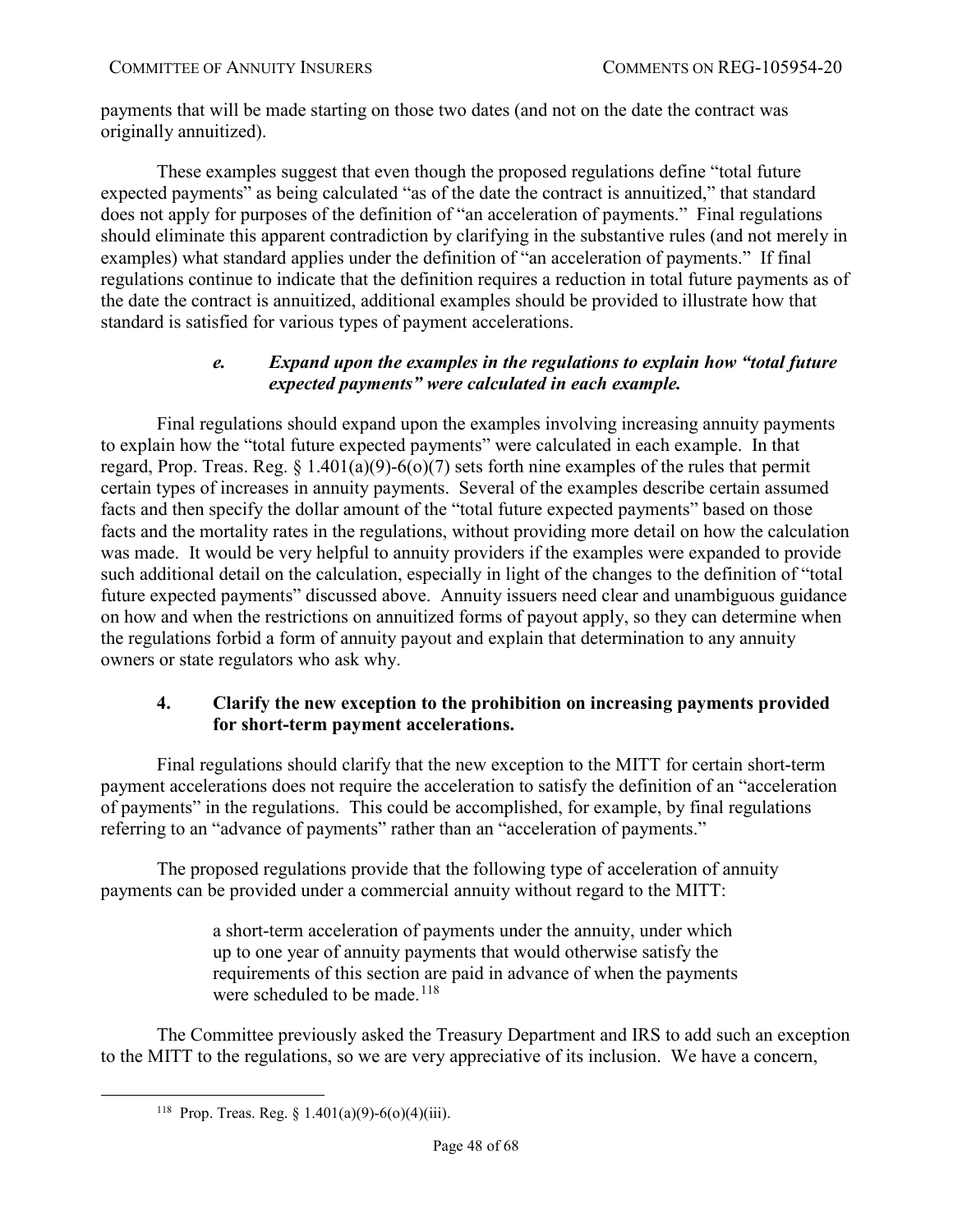however, that because the exception uses the phrase "acceleration of payments," it might be interpreted as requiring adherence to the definition of an "acceleration of payments" in the proposed regulations, despite not specifically cross-referencing that definition.

We interpret the lack of such a cross-reference to mean that the exception is available even if a short-term acceleration does not meet the definition of an "acceleration of payments."<sup>119</sup> This makes sense because the definition imposes requirements that a short-term acceleration may not satisfy, such as a requirement that the acceleration cause a reduction in the "total future expected payments,"[120](#page-48-4) which is why the exception was needed in the first place. However, the proposed regulations also provide that the definition of an "acceleration of payments" applies "[f]or purposes of … paragraph (o)" of Prop. Treas. Reg. § 1.401(a)(9)-6.[121](#page-48-5) Because the new exception for shortterm accelerations is contained within that paragraph (o), and because the exception is silent on whether the definition of an "acceleration of payments" applies, we are concerned that if read literally the rules could be interpreted as limiting the new exception to instances where that definition is satisfied. This would render the new exception useless. To eliminate any ambiguity on this point, final regulations should explicitly state that a short-term acceleration does not need to satisfy the definition of an "acceleration of payments." This could be accomplished, for example, by final regulations referring to an "advance of payments" rather than an "acceleration of payments."

# <span id="page-48-0"></span>**E. Permit spouses to elect a joint life annuity with a period certain based on their joint life expectancy.**

Final regulations should provide that if an employee's sole designated beneficiary is their spouse who is more than 10 years younger, the period certain under an annuity is permitted to equal their joint life expectancy even if the annuity also includes a life contingency. In that regard, the proposed regulations retain the rule from the existing regulations that permits such a period certain only if the annuity does not also provide a life annuity (which the proposed regulations define to include a joint life annuity).<sup>[122](#page-48-6)</sup> Thus, such spouses can have an annuity that pays for their joint life expectancy or their joint lives, but not both. In contrast, employees whose spouses are not more than 10 years younger can have both. This distinction seems unwarranted and should be eliminated in final regulations.

# <span id="page-48-2"></span><span id="page-48-1"></span>**F. Clarify and improve the rules for QLACs.**

# **1. Clarify certain implications of surrendering a QLAC.**

Final regulations should include the following clarifications relating to the surrender of a QLAC prior to the employee's RBD: (1) how the surrender affects the limitations on premiums if the employee subsequently purchases another QLAC, (2) what reporting requirements apply in

<sup>122</sup> Prop. Treas. Reg. § 1.401(a)(9)-6(c)(1); Prop. Treas. Reg. § 1.401(a)(9)-6(a)(2).

<span id="page-48-6"></span><span id="page-48-5"></span><span id="page-48-4"></span><span id="page-48-3"></span> <sup>119</sup> *Compare* Prop. Treas. Reg. § 1.401(a)(9)-6(o)(4)(ii) (cross-referencing the definition of an "acceleration of payments" when describing the new exception to the MITT for accelerations that are required to comply with the 10 year rule).

<sup>&</sup>lt;sup>120</sup> *See* Prop. Treas. Reg. § 1.401(a)(9)-6(o)(6)(iv).

<sup>121</sup> *See* Prop. Treas. Reg. § 1.401(a)(9)-6(o)(6) (introductory language).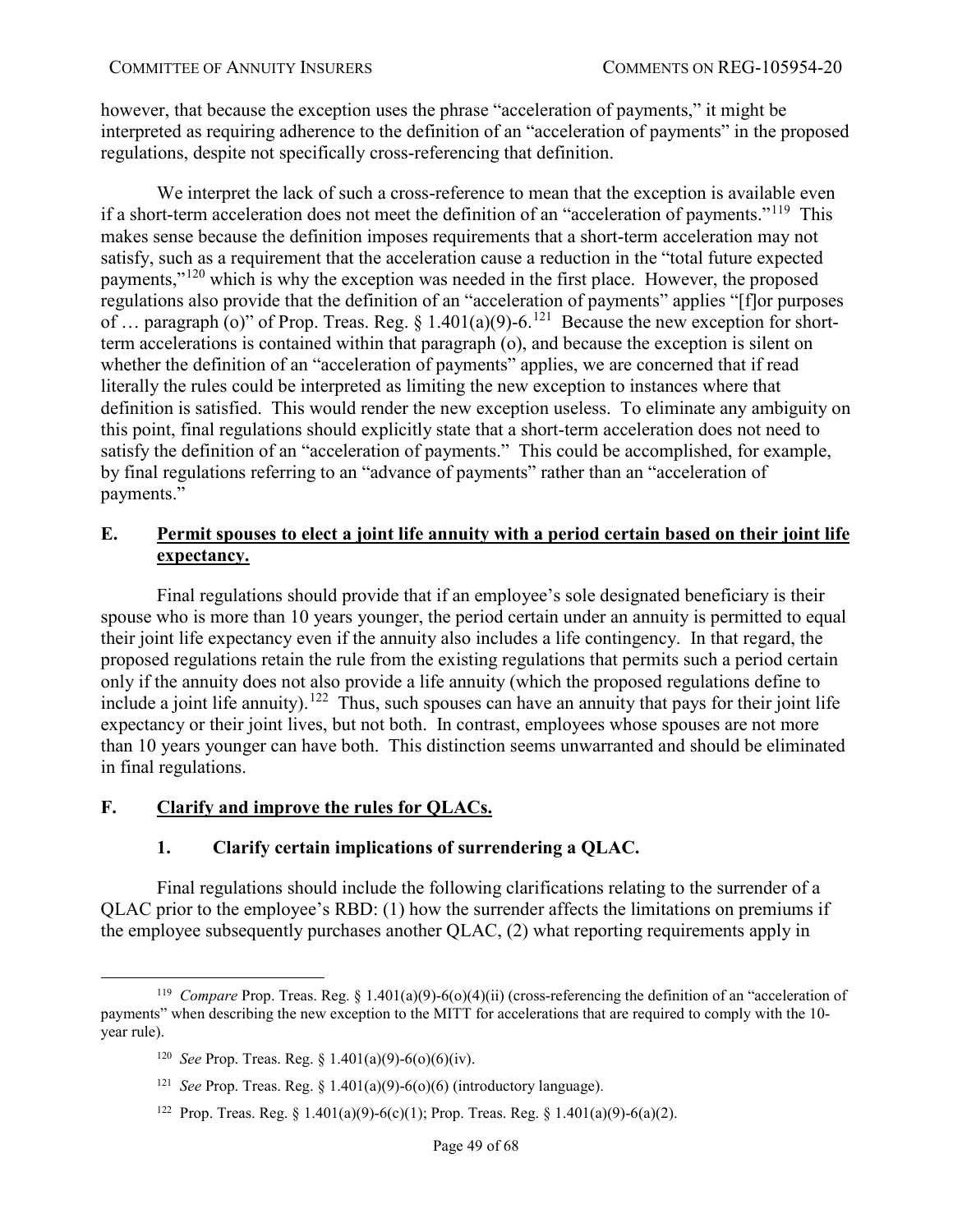connection with the surrender, and (3) if the surrender occurs in connection with an exchange for another QLAC, only the surrender value will be treated as a premium paid for the new contract.

These questions arise because of a change that the proposed regulations make to the definition of a QLAC. The existing regulations define QLAC as a contract that, among other things, "does not make available any commutation benefit, cash surrender right, or other similar feature."<sup>[123](#page-49-2)</sup> The proposed regulations modify this rule so that it applies only after the RBD.<sup>124</sup> Thus, prior to the employee's RBD, a QLAC can provide a cash surrender right. The Committee believes this is a positive development and appreciates the inclusion of this provision in the proposed regulations. Its implementation, however, raises the following questions for which guidance is needed.

# *a. Clarify how the surrender of a QLAC affects the limitations on premiums if the employee subsequently purchases another QLAC.*

<span id="page-49-0"></span>QLACs are subject to certain limitations on premiums.[125](#page-49-4) The limitations apply based on the aggregate premiums that the employee pays under all contracts that are intended to be QLACs. If a QLAC is surrendered, the aggregate amount that the employee has paid for contracts that are intended to be QLACs should be reduced to reflect that the surrendered contract is no longer in force and therefore is no longer intended to be a QLAC. Accordingly, final regulations should clarify that in such case the premium limits are increased by the surrender proceeds, or at least by the sum of any premiums that the employee paid for the surrendered QLAC.

# *b. Clarify what reporting requirements apply in connection with the surrender of a QLAC.*

<span id="page-49-1"></span>The regulations under section 6047 require QLAC issuers to report certain information about those contracts to the IRS and to the individual in whose name the QLAC was purchased.<sup>[126](#page-49-5)</sup> The information is reported on Form 1098-Q and includes, among other things: (1) the amount of each premium paid for the contract during the year and the date of the premium payment, and (2) the cumulative total amount of all premiums paid for the contract through the end of the calendar year.[127](#page-49-6) In addition, issuers of annuity contracts generally have an obligation to report distributions from the annuity contracts they issue on Form  $1099 - R$ .<sup>128</sup> Final regulations should clarify whether and how the surrender of a QLAC prior to the employee's RBD affects these reporting requirements. For example:

• Does the requirement to file Form 1098-Q terminate once a QLAC is surrendered?

- 125 *See* Prop. Treas. Reg. § 1.401(a)(9)-6(q)(2).
- 126 Treas. Reg. § 1.6047-2.

<span id="page-49-7"></span><span id="page-49-6"></span><span id="page-49-5"></span><span id="page-49-4"></span><span id="page-49-3"></span><span id="page-49-2"></span>127 *See* Treas. Reg. § 1.6047-2(a)(2)(v) and (vi); *Instructions for Form 1098-Q*, INTERNAL REVENUE SERV. (rev. Dec. 2019), [https://www.irs.gov/pub/irs-pdf/i1098q.pdf.](https://www.irs.gov/pub/irs-pdf/i1098q.pdf)

128 *See generally* section 6047(d).

<sup>&</sup>lt;sup>123</sup> Treas. Reg. § 1.401(a)(9)-6, Q&A-17(a)(4).

<sup>&</sup>lt;sup>124</sup> Prop. Treas. Reg.  $\frac{1.401(a)(9) - 6(a)(1)(iv)}{i}$ .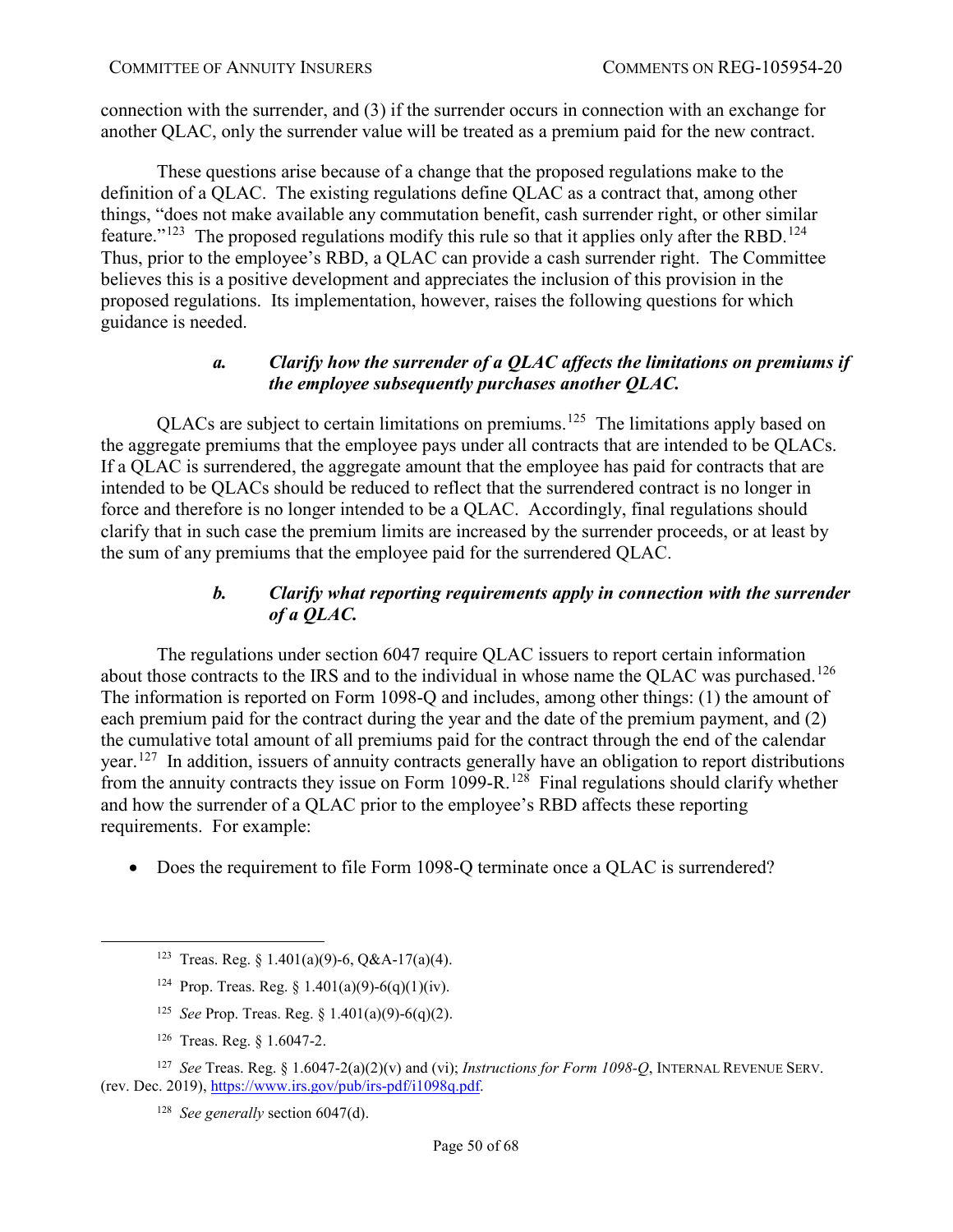- Will the QLAC issuer be required to file a final Form 1098-Q for the year of the surrender that shows negative premiums or a zero for the cumulative premiums paid? Will the Form 1098-Q and its instructions be amended to require any other reporting to indicate that the contract was surrendered?
- Will the Form 1099-R and its instructions be amended to require specific reporting requirements with respect to the surrender of a QLAC, such as a new distribution code?

<span id="page-50-0"></span>To the extent that any of the QLAC reporting requirements are modified, the IRS and Treasury Department should provide a notice and comment period and a transition period of at least one full calendar year before any changes become final.

# *c. Clarify that if a QLAC is surrendered as part of an exchange for another QLAC, only the surrender value of the exchanged contract is treated as a premium for the new contract.*

The proposed regulations provide that "if an insurance contract is exchanged for a contract intended to be a QLAC, the fair market value of the exchanged contract will be treated as a premium paid for the QLAC."<sup>[129](#page-50-2)</sup> In some cases, the "fair market value" of a QLAC that is being exchanged could differ from the "cash surrender value" that is available upon the surrender of the QLAC prior to the employee's RBD. In an exchange of a QLAC that provides a cash surrender right, the issuer of the new QLAC likely will receive only the cash surrender value of the old QLAC as consideration for the new QLAC. In recognition of this, final regulations should clarify that only the cash surrender value that the issuer of the new QLAC receives in the exchange is treated as a premium paid for the new QLAC, including for purposes of the issuer's obligations to report QLAC premiums on Form 1098-Q.

This approach would be consistent with how the existing regulations require deferred annuity contracts to be valued in a Roth conversion. In that regard, when a deferred annuity that was issued as a traditional IRA is converted to a Roth IRA, the regulations generally require the fair market value of the traditional IRA annuity contract to be treated as a distribution.<sup>[130](#page-50-3)</sup> This requirement does not apply, however, to a conversion that is accomplished by the complete surrender of the traditional IRA where the cash proceeds are reinvested in a Roth IRA, provided that the surrender extinguishes all benefits and other characteristics of the traditional IRA annuity contract. In such a case, only the cash from the surrendered contract is treated as distributed.<sup>131</sup> Likewise, only the cash surrender value that the issuer of the new QLAC receives in an exchange should be treated as a premium paid for the new QLAC.

# <span id="page-50-1"></span>**2. Clarify the QLAC premium limits to facilitate purchases via rollovers from qualified plans to IRAs.**

Final regulations should clarify the QLAC premium limits to facilitate purchases of QLACs in rollovers from qualified plans to IRAs. In that regard, QLACs are readily available in the IRA

<span id="page-50-4"></span><span id="page-50-3"></span><span id="page-50-2"></span> <sup>129</sup> Prop. Treas. Reg. § 1.401(a)(9)-6(q)(2)(i); *See also* Treas. Reg. § 1.401(a)(9)-6, Q&A-17(e)(1) (setting forth a similar rule but referring to an "existing contract" that is exchanged for a QLAC on or after July 2, 2014).

<sup>&</sup>lt;sup>130</sup> Treas. Reg. § 1.408A-4, O&A-14(a)(1).

<sup>131</sup> Treas. Reg. § 1.408A-4, Q&A-14(a)(2).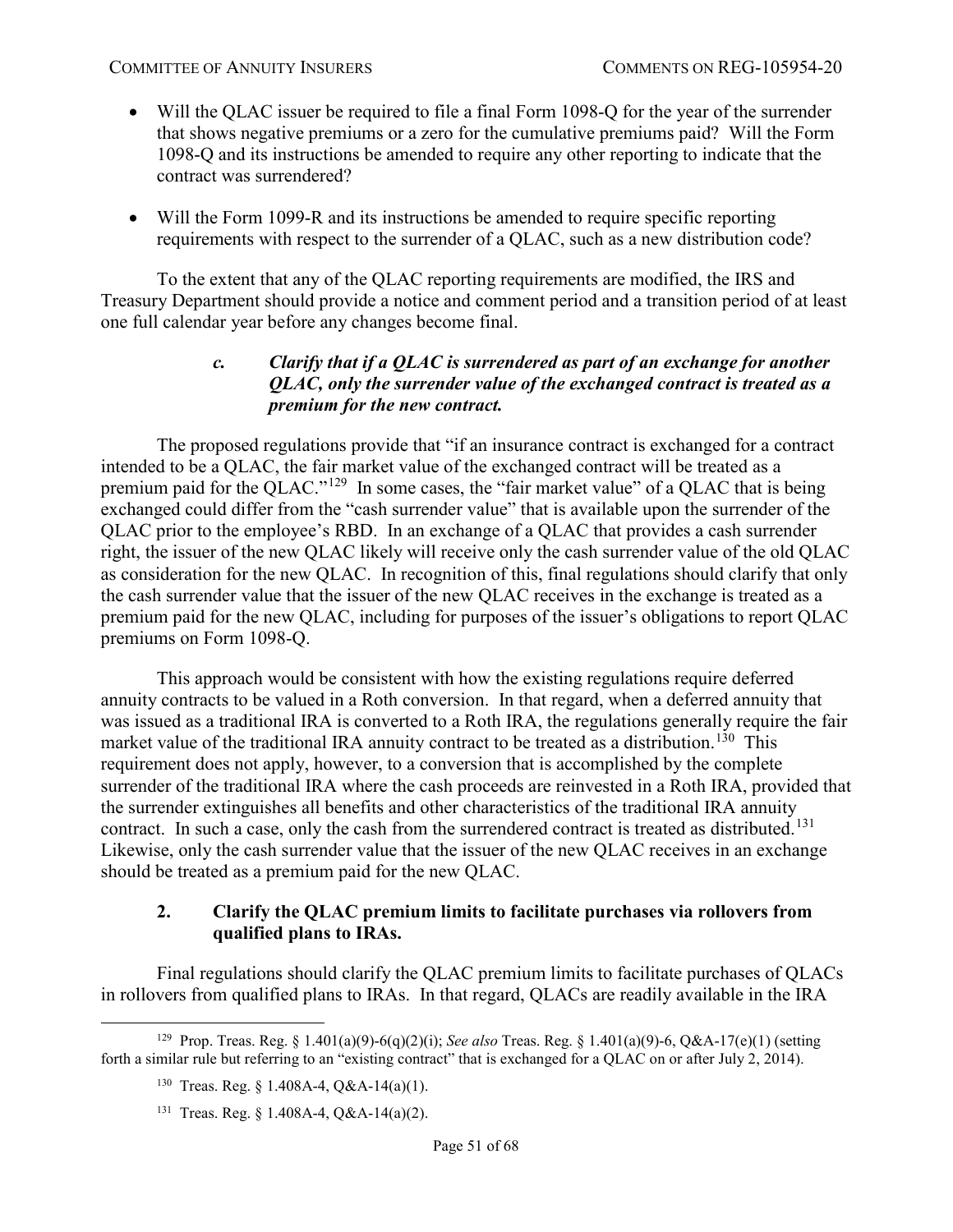market, but it is still relatively rare for a qualified plan to offer a QLAC option directly. As a result, the only way for virtually any participant in a qualified plan to obtain a QLAC is by rolling money out of the plan to an IRA. However, there is considerable uncertainty regarding how the limits on QLAC premiums in the current and proposed regulations apply when an amount is rolled from a qualified plan to an IRA in order to obtain a QLAC. This uncertainty is having a significant adverse effect on the availability of QLACs in the marketplace.

# *a. Background.*

The existing and proposed regulations limit the premiums that an individual can pay for a QLAC to the lesser of \$125,000 (indexed) or 25% of the account balance under the plan or IRA.<sup>[132](#page-51-0)</sup> The \$125,000 limit applies across all types of arrangements, whereas the 25% limit applies separately to each qualified plan in which the individual participates and collectively to all IRAs that an individual owns.<sup>133</sup> For purposes of the 25% limit, the account balance of a qualified plan is determined as of the most recent valuation date and is adjusted up or down to reflect subsequent contributions or distributions, respectively.<sup>134</sup> In contrast, the account balance of an IRA is determined as of December 31st of the previous calendar year, and there is no specific mention in the current or proposed regulations of any adjustment for subsequent contributions or distributions.<sup>[135](#page-51-3)</sup>

When a QLAC is purchased in a direct rollover from a qualified plan to an IRA, it is not clear which account balance should be used when applying the 25% limit. In other words, it is not clear whether the regulations limit the purchase to 25% of the individual's account balance in the plan or 25% of the account balance in the individual's IRAs. If the limit applies based on the IRA account balance, the QLAC purchase could be unnecessarily complicated and delayed. Moreover, in many cases the individual would need to quadruple the amount of the rollover just to facilitate the QLAC purchase. These problems are illustrated in the following example:

> Assume that an individual has a \$500,000 account balance in her former employer's qualified plan. She wants to use 10% of that balance, or \$50,000, to purchase a QLAC, but her plan does not offer one. She decides to roll the money from the plan to purchase a QLAC that also qualifies as an IRA annuity. However, she currently does not own any IRAs. If the 25% limit on QLAC premiums applies based on her IRA account balance (which is zero), she will need to roll \$200,000 from her plan just to facilitate the \$50,000 QLAC purchase. Moreover, because the regulations measure her IRA account balance as of the prior year-end (which, again, was zero), she will need to roll the \$200,000 from the plan to an IRA, wait until the next year, then transfer \$50,000 from the IRA to a QLAC that qualifies as an IRA annuity. After the transaction, the individual would own a QLAC that clearly complies with the intent of the premium limits, but would have unnecessarily moved \$150,000 from

135 Prop. Treas. Reg. § 1.408-8(h)(2)(iii); Treas. Reg. § 1.408-8, Q&A-12(b)(3).

<span id="page-51-3"></span><span id="page-51-2"></span><span id="page-51-1"></span><span id="page-51-0"></span><sup>&</sup>lt;sup>132</sup> Prop. Treas. Reg. § 1.401(a)(9)-6(q)(2)(ii) and (iii). The limit was adjusted for inflation to \$145,000, effective January 1, 2022. Notice 2021-61, 2021-47 I.R.B. 738.

<sup>133</sup> Prop. Treas. Reg. § 1.401(a)(9)-6(q)(2)(iii); Treas. Reg. § 1.401(a)(9)-6, Q&A-17(b)(3).

<sup>134</sup> Prop. Treas. Reg. § 1.401(a)(9)-6(q)(4)(i)(C); Treas. Reg. § 1.401(a)(9)-6, Q&A-17(d)(1)(iii).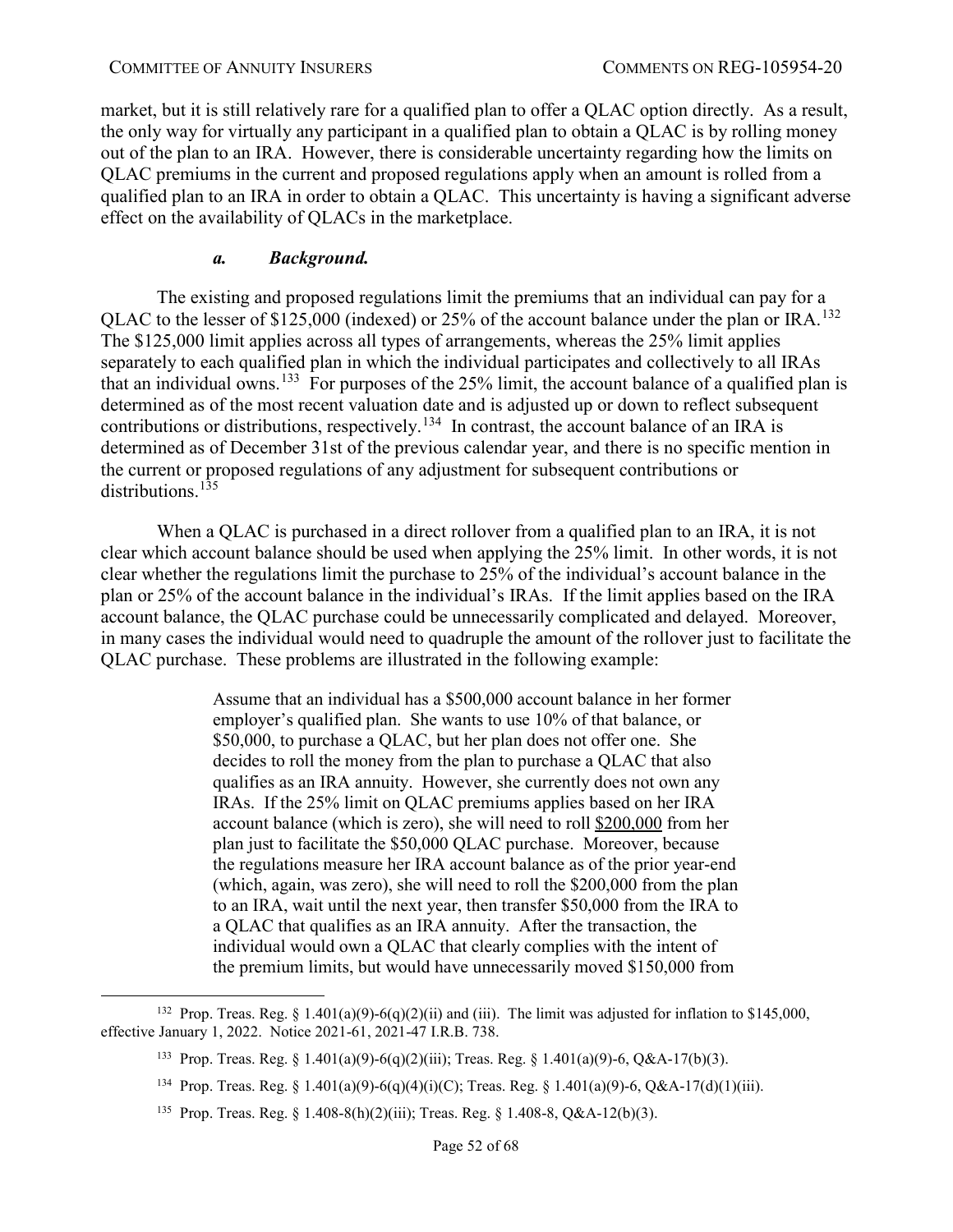her plan to an IRA and would have suffered a considerable delay and possibly additional expense in obtaining the QLAC.

Insurance companies are generally interpreting the regulation conservatively and applying the cumbersome approach described in the example above. This, in turn, is limiting the ability of individuals to protect themselves against longevity risk through the purchase of a QLAC.

# *b. Requested change.*

The solution to this problem would be for the final regulations to clarify that the 25% limit applies based on the account balance in the plan. We suggest the following approach:

- The regulations would describe a situation like the one in the example above, involving a direct rollover from a plan to an IRA to purchase a QLAC.
- The regulations would then clarify that in such a situation the 25% limit is applied based on the account balance in the plan as of the most recent valuation date occurring immediately before the rollover, *not* the prior year-end account balance in the IRA.
- This would merely clarify which of two rules in the existing regulations applies to the transaction. Moreover, in the direct rollover context where the distribution is used to directly purchase a QLAC, treating the distribution as coming from the plan for purposes of the 25% limit is entirely consistent with the structure of the regulations, which state that in the context of a rollover, "the amount distributed is still treated as a distribution by the distributing plan for purposes of section  $401(a)(9)$ , notwithstanding the rollover.<sup>"136</sup>
- The transaction would be reported on existing forms without the need for the IRS to amend those forms.<sup>[137](#page-52-2)</sup>

These technical changes also would be consistent with legislative proposals that are currently pending in Congress with strong bipartisan support. Those proposals, however, would address the foregoing problem by completely eliminating the 25% component of the QLAC premium limitation.<sup>[138](#page-52-3)</sup>

# **3. Clarify QLAC spousal death benefits in the event of divorce.**

<span id="page-52-0"></span>Final regulations should clarify the following with respect to employees who elect joint and survivor annuity benefits with their spouse under a QLAC in cases where they divorce after the QLAC is purchased but before the joint and survivor annuity payments commence:

 <sup>136</sup> Treas. Reg. § 1.401(a)(9)-7, Q&A-1. *See also* Prop. Treas. Reg. § 1.401(a)(9)-7(a) (similar).

<span id="page-52-2"></span><span id="page-52-1"></span><sup>&</sup>lt;sup>137</sup> Specifically, the applicable IRS forms would be Form 1099-R (reporting the direct rollover), Form 5498 (reporting the contribution to the IRA annuity that qualifies as a QLAC), and Form 1098-Q (reporting the premiums and other information regarding the QLAC).

<span id="page-52-3"></span><sup>138</sup> *See* section 202 of The Securing a Strong Retirement Act of 2022, H.R. 2954, 117th Cong. (2021) (passed by the House of Representatives on March 29, 2022, by a vote of 414-5); section 201 of The Retirement Security and Savings Act of 2021, S. 1770, 117th Cong. (2021) (sponsored by Senators Ben Cardin (D-MD) and Rob Portman (R-OH)).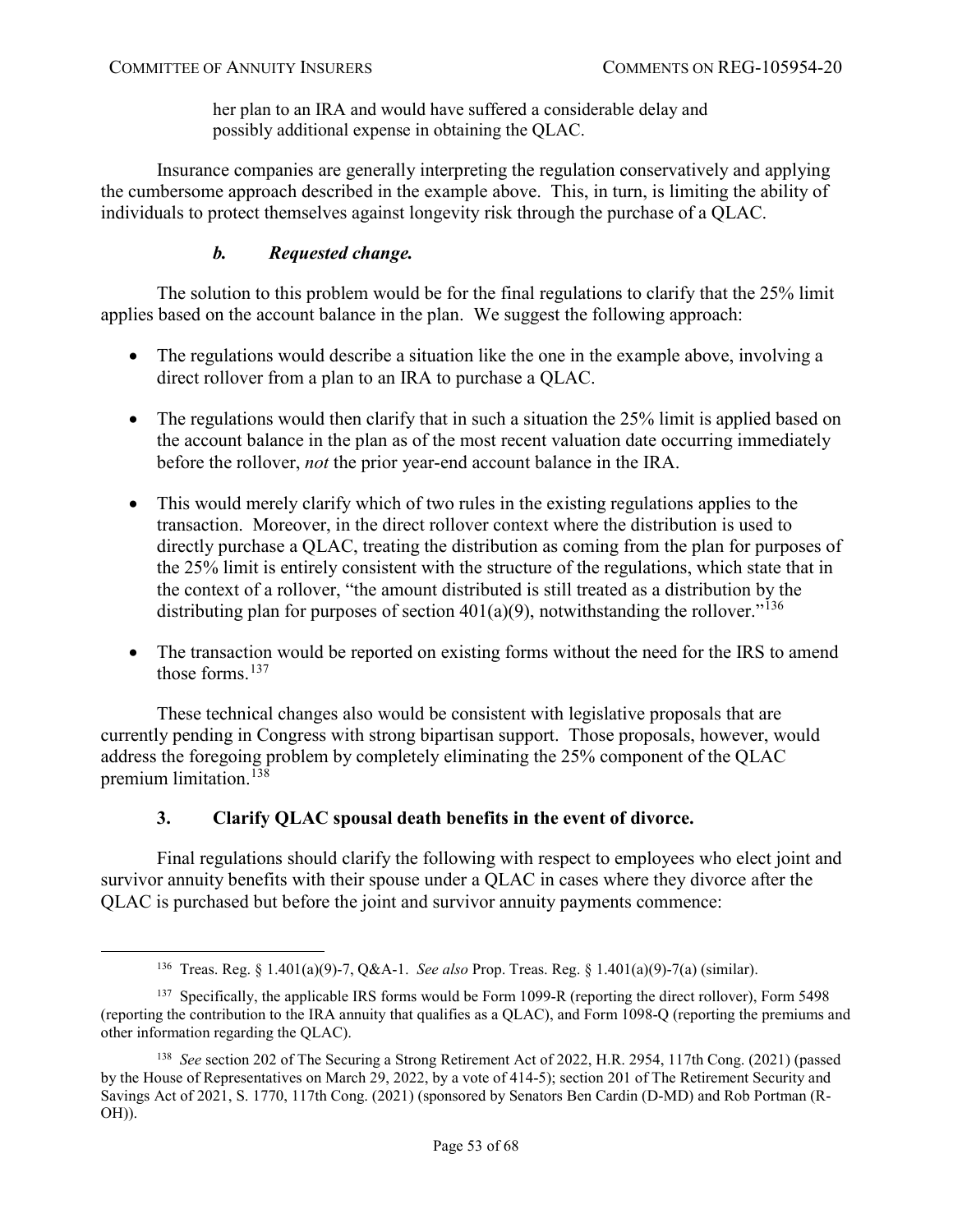- The divorce will not affect the permissibility of the joint and survivor benefits previously purchased under the contract if a QDRO (in the case of a retirement plan) or a divorce or separation instrument (in the case of an IRA) provides that the former spouse is entitled to the promised spousal benefits under the QLAC; and
- In the case of a QLAC issued in connection with an IRA or as an IRA, the former spouse joint annuitant will be treated as a spouse for purposes of the QLAC requirements even in the absence of a divorce or separation instrument that addresses the contract, as long as the former spouse remains contractually entitled to the benefits originally purchased under the contract following the divorce.

### *a. Background.*

The proposed regulations retain the provisions from the existing regulations that prescribe very different rules depending upon whether the owner's beneficiary is his or her spouse. If a QLAC owner's sole beneficiary is his or her spouse, the contract can provide *both* a lump sum return of premium death benefit *and* a 100 percent survivor annuity.<sup>139</sup> However, if the owner's sole beneficiary under a QLAC is not his or her spouse, the contract can provide *either* a lump sum return of premium death benefit *or* a survivor annuity (but not both), and a non-spouse survivor annuity is subject to a required reduction in the annuity payments after the owner's death.<sup>[140](#page-53-1)</sup>

The regulations do not address how these death benefit rules apply if the beneficiary is the owner's spouse when the contract is issued, but because of a subsequent divorce is no longer the owner's spouse when annuity payments commence or when the owner dies.<sup>141</sup> If a beneficiary's status as a spouse or non-spouse is determined after a QLAC is issued, *e.g.*, on the date annuity payments commence, a contract that was issued with permissible benefits might be viewed as providing impermissible benefits merely because of the divorce.

If a contract that is intended to be a QLAC provides impermissible benefits, the value of the contract must be included in the account balance used to determine the owner's RMDs. To prevent this potential adverse and unintended result, in theory the issuer could modify the contract's benefits after the divorce. As a business matter, however, this is rarely feasible. When consumers purchase a commercial annuity that provides particular benefits, they expect to receive those benefits. Furthermore, the price and benefits of a QLAC can differ materially based on whether the spouse or non-spouse rules apply, and insurers need to know which rules will apply because the price of the QLAC is set at issue. This also affects how the company invests to support its contractual obligations, *e.g.*, the insurer can invest in longer-term assets if the company knows that a survivor annuity will be provided in lieu of a lump sum return of premium, which in turn affects the benefits that the insurer is willing to promise.

<sup>&</sup>lt;sup>139</sup> Prop. Treas. Reg. § 1.401(a)(9)-6(q)(3)(i); Treas. Reg. § 1.401(a)(9)-6, Q&A-17(c)(1).

<sup>&</sup>lt;sup>140</sup> Prop. Treas. Reg. § 1.401(a)(9)-6(q)(3)(ii); Treas. Reg. § 1.401(a)(9)-6, Q&A-17(c)(2).

<span id="page-53-2"></span><span id="page-53-1"></span><span id="page-53-0"></span><sup>&</sup>lt;sup>141</sup> *Compare* Treas. Reg. § 1.401(a)(9)-6, Q&A-2(b) (spousal status is determined "as of the annuity starting date for annuity payments") *and* Treas. Reg. § 1.401(a)(9)-5, Q&A-4(b)(2) (spousal status for individual accounts is redetermined on January 1st of each year). The analogs to these provisions in the proposed regulations are Prop. Treas. Reg. § 1.401(a)(9)-6(b)(2)(ii) and Prop. Treas. Reg. § 1.401(a)(9)-5(c)(2)(iii).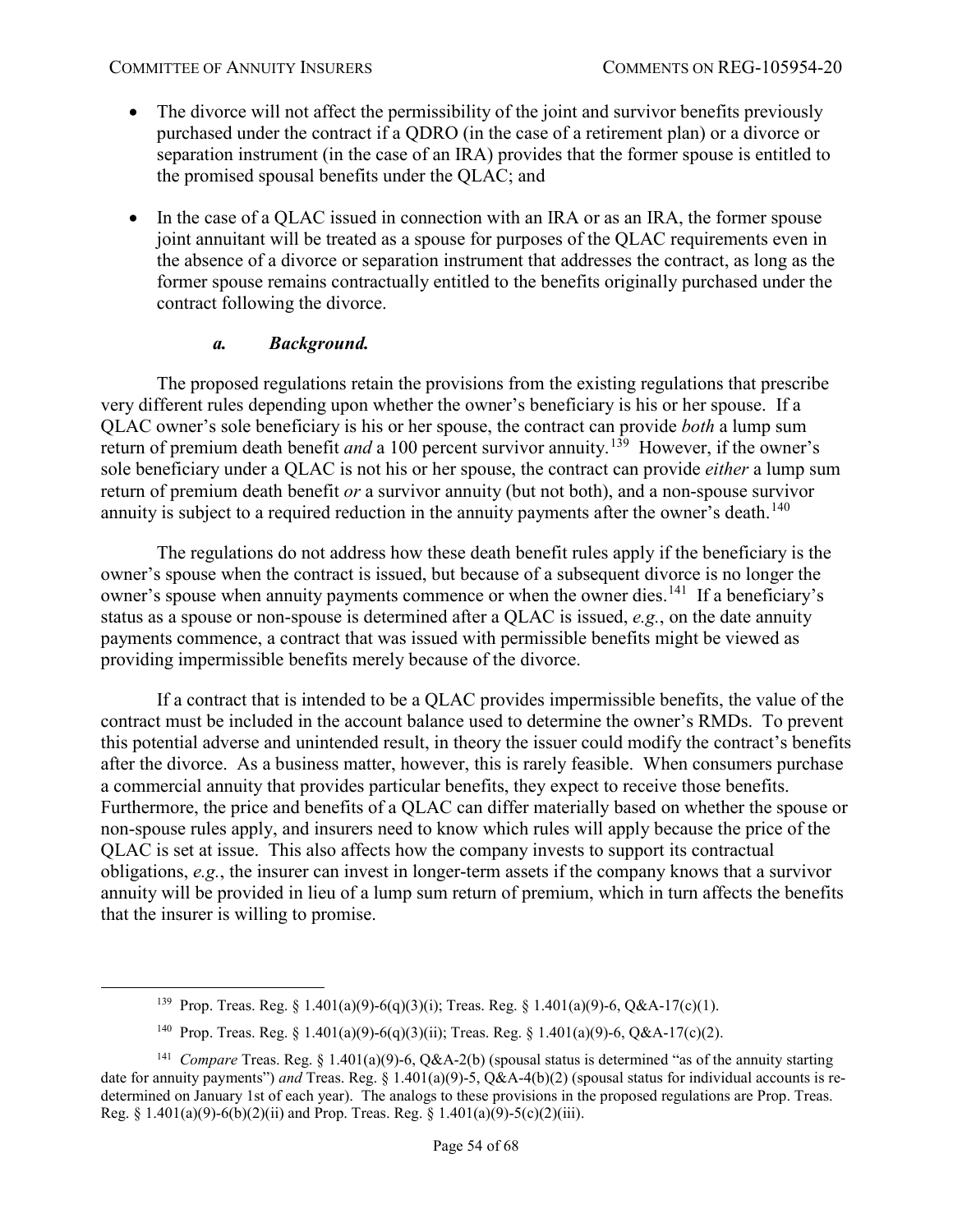If a contract failed to be a QLAC following the divorce, the owner could become liable for a 50% excise tax under section 4974. The mere possibility that this problem can arise in the event of a divorce after a QLAC is purchased may prevent a QLAC issuer from offering the maximum permissible death benefit to a spouse beneficiary.

# *b. Requested change.*

The solution to this problem would be for final regulations to clarify that a divorce occurring after a QLAC is purchased but before payments commence will not affect the permissibility of the joint and survivor benefits previously purchased under the contract if a qualified domestic relations order ("QDRO") (in the case of a retirement plan) or a divorce or separation instrument (in the case of an IRA) provides that the former spouse is entitled to the promised spousal benefits under the QLAC. Such a clarification would be consistent with a general rule that already exists in the proposed and existing regulations, which provides that a former spouse is treated as a spouse for purposes of the minimum distribution requirements if certain requirements are met. That rule states:

> A former spouse to whom all or a portion of the employee's benefit is payable pursuant to a QDRO will be treated as a spouse (including a surviving spouse) of the employee for purposes of section  $401(a)(9)$ , including the minimum distribution incidental benefit requirement, regardless of whether the QDRO specifically provides that the former spouse is treated as the spouse for purposes of sections 401(a)(11) and 417.[142](#page-54-0)

It appears, though not clearly, that this general rule applies to QLACs, but in light of the repercussions of being wrong on this point, the market appears to have generally taken a conservative position on the application of the rule to QLACs, which makes selling QLACs in the plan context very difficult. Accordingly, it is very important that there is confirmation that the above quoted general rule applies to QLACs in the plan context.

In addition, although QDROs are a concept applicable to employer-sponsored plans and not IRAs, a parallel concept should apply to IRAs, but obviously without regard to the technical requirements that apply to QDROs. Applying a parallel concept to IRAs is supported by the existing regulatory provision that, except as otherwise provided, all of the section  $401(a)(9)$  rules for plans apply to IRAs.<sup>[143](#page-54-1)</sup> As a result, clarification that such a parallel concept regarding former spouses applies for purposes of QLACs issued in the IRA market would be both appropriate and very helpful in addressing an uncertainty that has inhibited the QLAC/IRA market. Such a clarification could provide that "divorce or separation instruments"<sup>[144](#page-54-2)</sup> can cause a former spouse to be treated as the spouse for minimum distribution purposes, including QLACs, in the same manner as a QDRO.

 <sup>142</sup> Treas. Reg. § 1.401(a)(9)-8, Q&A-6(a); *see also* Prop. Treas. Reg. § 1.401(a)(9)-8(d)(1) (similar language).

<sup>143</sup> *See* Treas. Reg. § 1.408-8, Q&A-1(a), which is carried over to Prop. Treas. Reg. § 1.408-8(a)(1).

<span id="page-54-2"></span><span id="page-54-1"></span><span id="page-54-0"></span><sup>&</sup>lt;sup>144</sup> This term would have the meaning set forth in section 71(b)(2), prior to repeal by section 11051(b)(1)(B) of The Tax Cuts and Jobs Act, Pub. L. No. 115-97, 131 Stat. 2054, 2089 (2017).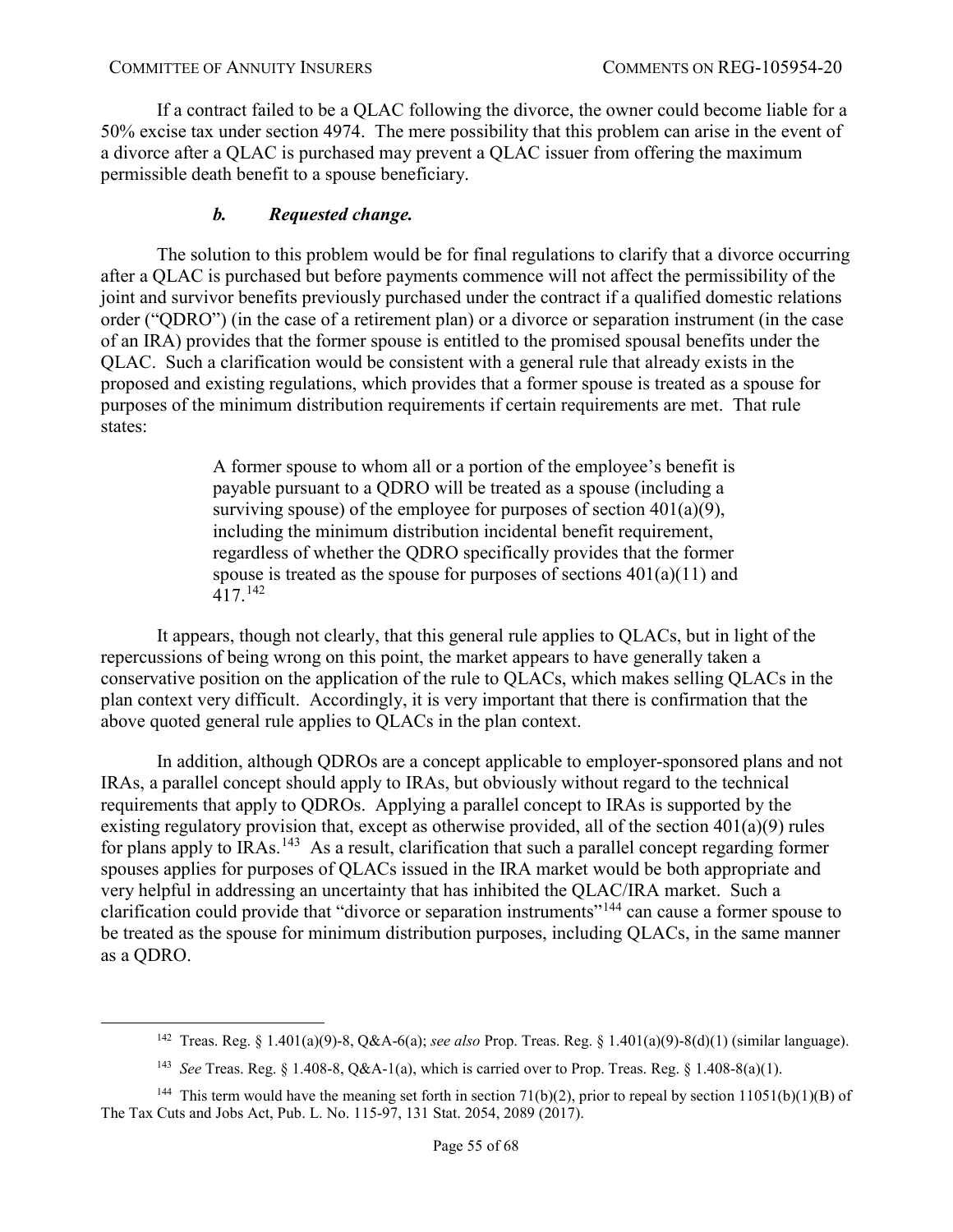For IRAs, spousal rights may continue after a divorce in two distinct ways. First, a former spouse may have rights under the contract which remain pursuant to a divorce or separation instrument. Second, the former spouse may be contractually entitled to benefits originally purchased under the contract which remain unchanged after a divorce or separation. In the latter case, the parties may not think they need to specify in the divorce or separation agreement that the former spouse will continue to be the beneficiary of the QLAC upon the owner's death. For this reason, final regulations should also clarify that, even in the absence of a formal divorce or separation instrument that addresses the contract, a former spouse is treated as the spouse for purposes of the QLAC requirements as long as the former spouse remains contractually entitled to the benefits originally purchased under the contract following the divorce.

These clarifications would ensure that former spouses can be protected both in plans and IRAs. These changes also would be consistent with legislative proposals that are currently pending in Congress with strong bipartisan support.<sup>[145](#page-55-2)</sup>

# **7. PROP. TREAS. REG. § 1.402(c)-2**

<span id="page-55-0"></span>The Committee respectfully submits the following comments on Prop. Treas. Reg. § 1.402(c)-2, regarding eligible rollover distributions.

# <span id="page-55-1"></span>**A. Eliminate the hypothetical RMD requirement.**

Final regulations should eliminate the proposal to deny rollover eligibility for a "hypothetical RMD" amount in connection with certain rollovers by surviving spouses to their own plan or IRA. This hypothetical RMD proposal would apply to surviving spouse beneficiaries if (1) the spouse is subject to the 5-year rule or the 10-year rule that applies under section  $401(a)(9)(B)(ii)$ where the employee dies before their required beginning date ("RBD"); (2) a distribution is made in or after the calendar year in which the surviving spouse attains age 72; and (3) the surviving spouse rolls over a portion of that distribution to the spouse's own plan or IRA.<sup>146</sup> In such cases, the proposal would not allow the spouse to roll over the distribution to the extent that it is a "hypothetical RMD" determined under the proposed regulations.<sup>[147](#page-55-4)</sup>

We understand the purpose of this rule is to prevent spouses from obtaining "the best of both worlds" under the RMD regulations, *i.e.*, deferral of an annual RMD obligation under the rules that apply to deaths before the RBD, followed by a deferred commencement of RMDs to the spouse under the rules that apply once the spouse rolls the amount to their own plan or IRA. Despite this intent, the proposed rule should be eliminated for the following reasons.

<span id="page-55-2"></span> <sup>145</sup> *See* section 202 of The Securing a Strong Retirement Act of 2022, H.R. 2954, 117th Cong., (2021) (passed by the House of Representatives on March 29, 2022, by a vote of 414-5); section 201 of The Retirement Security and Savings Act of 2021, S. 1770, 117th Cong., (2021) (sponsored by Senators Ben Cardin (D-MD) and Rob Portman (R-OH)).

<sup>&</sup>lt;sup>146</sup> Prop. Treas. Reg. § 1.402(c)-2(j)(3)(iii)(A).

<span id="page-55-4"></span><span id="page-55-3"></span><sup>&</sup>lt;sup>147</sup> The hypothetical RMD amount generally equals the excess (if any) of (1) the hypothetical RMDs that the spouse would have been required to receive had the "stretch" exception to section  $401(a)(9)(B)(ii)$  applied to the spouse beginning as of the later of the calendar year in which they attain age 72 and the calendar year in which the employee would have attained age 72, over (2) the distributions made to the surviving spouse during those years. Prop. Treas. Reg. § 1.402(c)-2(j)(3)(iii)(B) and (C).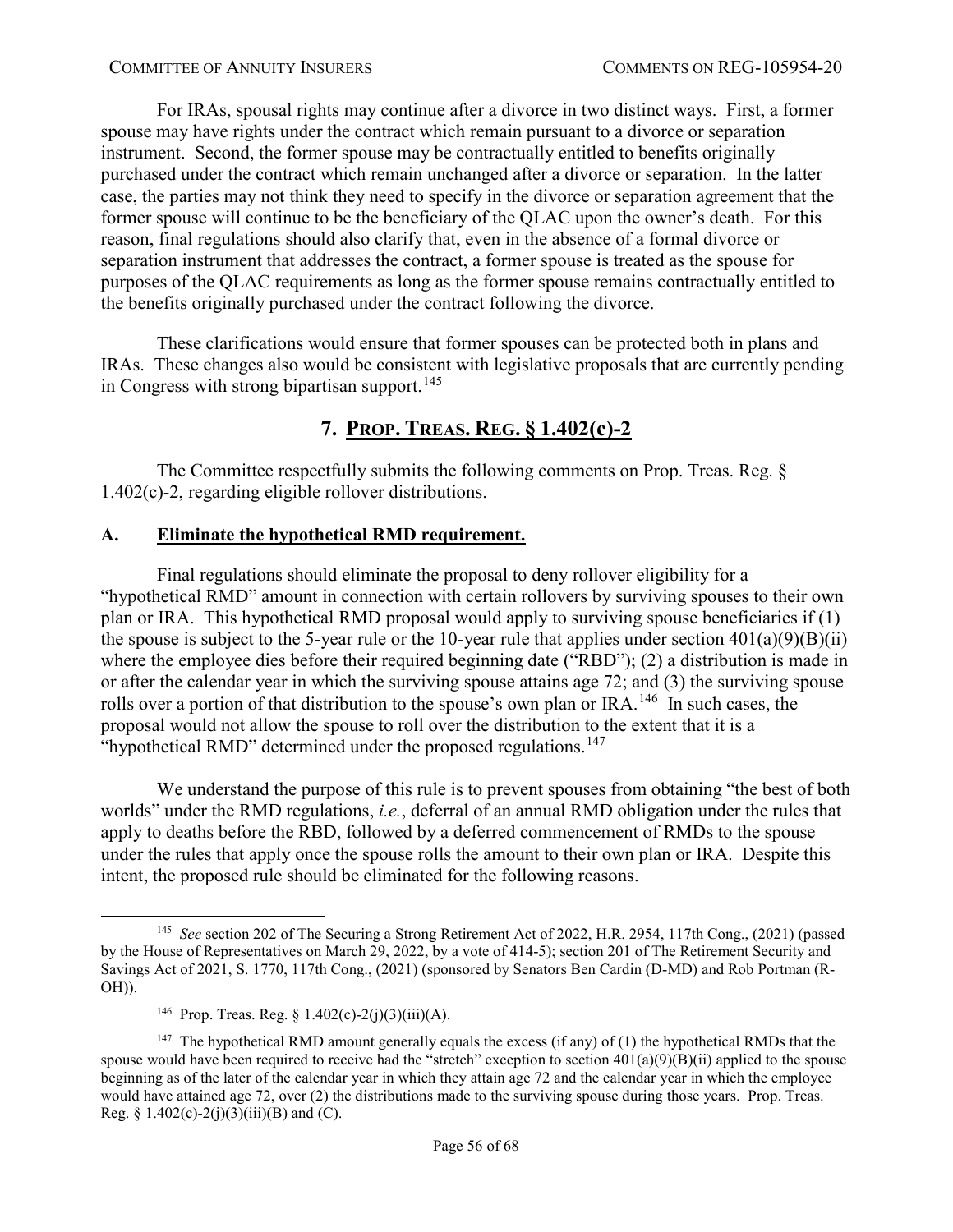- *Not required by the SECURE Act* Nothing in the SECURE Act requires the proposed rule to be adopted in regulations. In fact, the SECURE Act evidences an intent to *retain* the existing rules for surviving spouses. Congress intended to change the rules for *non-spouse* beneficiaries who are significantly younger than the deceased employee.
- *Not a new issue* Surviving spouses have always had the ability to get the "best of both" worlds" in the manner described above. The only difference is that now the deferral period in cases of death before the RBD can be as long as 10 years, rather than five years. This is a natural consequence of how Congress wrote the rules, and Congress has not changed the rules on this issue or authorized the Treasury Department or IRS to create a "hypothetical RMD" requirement.
- *Arbitrary calculation with no relation to actual RMD amounts* The hypothetical RMD amount for any year is intended to equal the amount that would have been an RMD for that year if the section 401(a)(9)(B)(iii) "Stretch Exception" to the 10-year rule of section  $401(a)(9)(B)(ii)$  applied to the surviving spouse.<sup>148</sup> However, the proposed regulations require the amount for each year prior to the rollover to be calculated using a *current* account balance, namely, the year-end account balance that is used to determine RMDs for the year of the rollover. This presents a mismatch that could overstate the hypothetical RMD amount, especially with regard to interest bearing accounts and investments. More importantly, there is no basis in the Code or regulations for retroactively applying the Stretch Exception to a beneficiary to whom it did not actually apply in the past.
- *Difficult to administer* If we understand the proposed rule correctly, it would appear to require that the plan administrator know whether a spouse is rolling over the amount to an IRA or plan as the owner or to an IRA as a beneficiary. That is the not the kind of information that a plan administrator would be able to know or verify.
- *Just adds more complexity* The RMD rules are already extremely complex, especially after the SECURE Act requirements are added. The hypothetical RMD rule just makes this complexity worse. Plan administrators will find the rule and the calculation difficult to explain. Individual taxpayers are bound to be very confused by the rule, especially spousal beneficiaries of IRAs, who may need to calculate the hypothetical RMD amounts themselves.

For these reasons, final regulations should eliminate the proposed rule regarding hypothetical RMDs.

# <span id="page-56-0"></span>**B. Confirm whether or not mandatory 20% withholding applies to non-spouse beneficiaries and provide relief for prior years.**

<span id="page-56-1"></span>Final regulations should (1) confirm whether or not the 20% mandatory withholding requirement in section 3405(c) applies to a distribution from an eligible retirement plan to a non-

<sup>&</sup>lt;sup>148</sup> Prop. Treas. Reg. § 1.402(c)-2(j)(3)(iii)(C).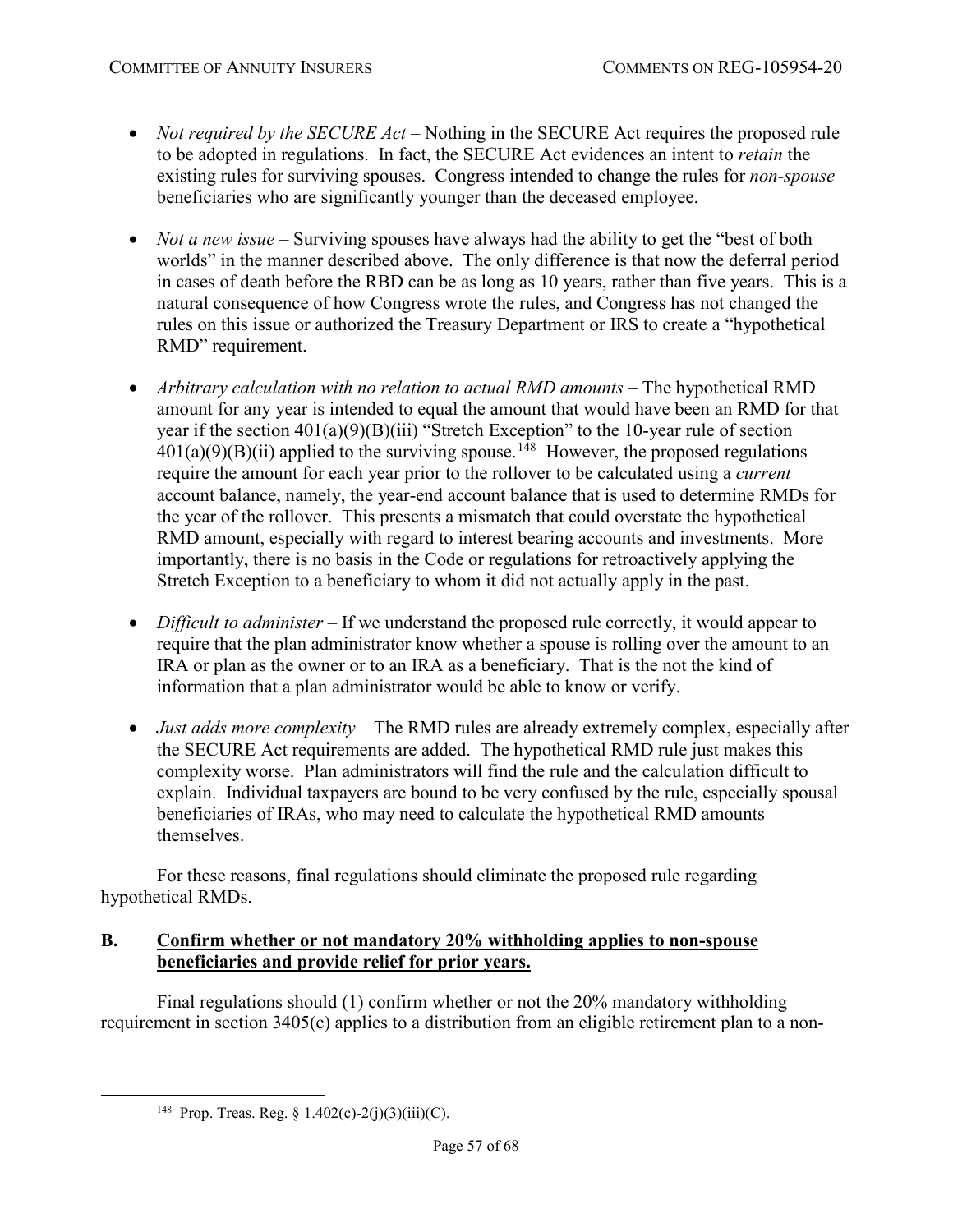spouse beneficiary, and (2) provide relief for prior years to the extent that a plan applied the withholding rules inconsistently with the final regulations.

Section 3405(c) imposes 20% mandatory withholding with respect to eligible rollover distributions that are not directly rolled over to another eligible retirement plan. For this purpose, Prop. Treas. Reg.  $\S$  1.402(c)-2(j)(2) retains the rule from the existing regulations that a distribution to a non-spouse beneficiary is not subject to mandatory 20% withholding because the beneficiary cannot roll the distribution over.<sup>149</sup> This makes intuitive sense – a distribution to a non-spouse beneficiary is not eligible for rollover, so how could it be an eligible rollover distribution for withholding purposes?

Despite the foregoing, there is considerable uncertainty on this point in light of changes that Congress made to section  $402(c)(11)(A)(i)$  as part of the Worker, Retiree, and Employer Recovery Act of 2008 ("WRERA").<sup>150</sup> Section  $402(c)(11)(A)(i)$ , as originally enacted as part of the Pension Protection Act of 2006, <sup>[151](#page-57-2)</sup> stated that a direct transfer by a non-spouse beneficiary to an inherited IRA is treated as an eligible rollover distribution "for purposes of this subsection," *i.e.*, for purposes of section 402(c).<sup>152</sup> In Notice 2007-7,<sup>[153](#page-57-4)</sup> the IRS stated in Q&A-14 that a plan is not required to offer a direct rollover to a non-spouse beneficiary and stated in Q&A-15 that:

> … a direct rollover of a distribution by a nonspouse beneficiary is a rollover of an eligible rollover distribution only for purposes of  $\S$  402(c). Accordingly, the distribution is not subject to the direct rollover requirements of § 401(a)(31), the notice requirements of § 402(f), *or the mandatory withholding requirements of § 3405(c)*. If an amount distributed from a plan is received by a nonspouse beneficiary, the distribution is not eligible for rollover. (Emphasis added.)

In 2008, the WRERA struck the phrase "for purposes of this subsection" from section  $402(c)(11)(A)(i)$ . As a result, that section now states that a direct transfer by a non-spouse beneficiary to an inherited IRA is treated as an eligible rollover distribution, without limitation. The WRERA also added a new sentence to section 402(f)(2)(A), stating that the term eligible rollover distribution includes a distribution "which *would be* treated as an eligible rollover distribution by reason of subsection  $(c)(11)$ ."<sup>[154](#page-57-5)</sup> The Joint Committee on Taxation indicated that, following these changes, "*rollovers* by nonspouse beneficiaries are generally subject to the same rules as other eligible rollovers."<sup>155</sup> In Notice 2009-68,<sup>[156](#page-57-7)</sup> the IRS clarified that the WRERA amendments to

- 151 Pub. L. No. 109-280 § 829(a)(1).
- 152 *See also* Prop. Treas. Reg. § 1.402(c)-2(j)(2).
- 153 2007-1 C.B. 395.
- 154 Pub. L. No. 110-458 § 108(f)(2)(A) and (B) (emphasis added).

<span id="page-57-7"></span><span id="page-57-6"></span><span id="page-57-5"></span><span id="page-57-4"></span><span id="page-57-3"></span><span id="page-57-2"></span><sup>155</sup> STAFF OF J. COMM. ON TAX'N, 110TH CONG., GENERAL EXPLANATION OF TAX LEGISLATION ENACTED IN THE 110TH CONGRESS 553 (Comm. Print 2009) (emphasis added).

156 2009-39 I.R.B. 423.

<span id="page-57-0"></span><sup>&</sup>lt;sup>149</sup> The existing regulation on this point is Treas. Reg.  $\S$  1.402(c)-2, Q&A-12(b).

<span id="page-57-1"></span><sup>150</sup> Pub. L. No. 110-458.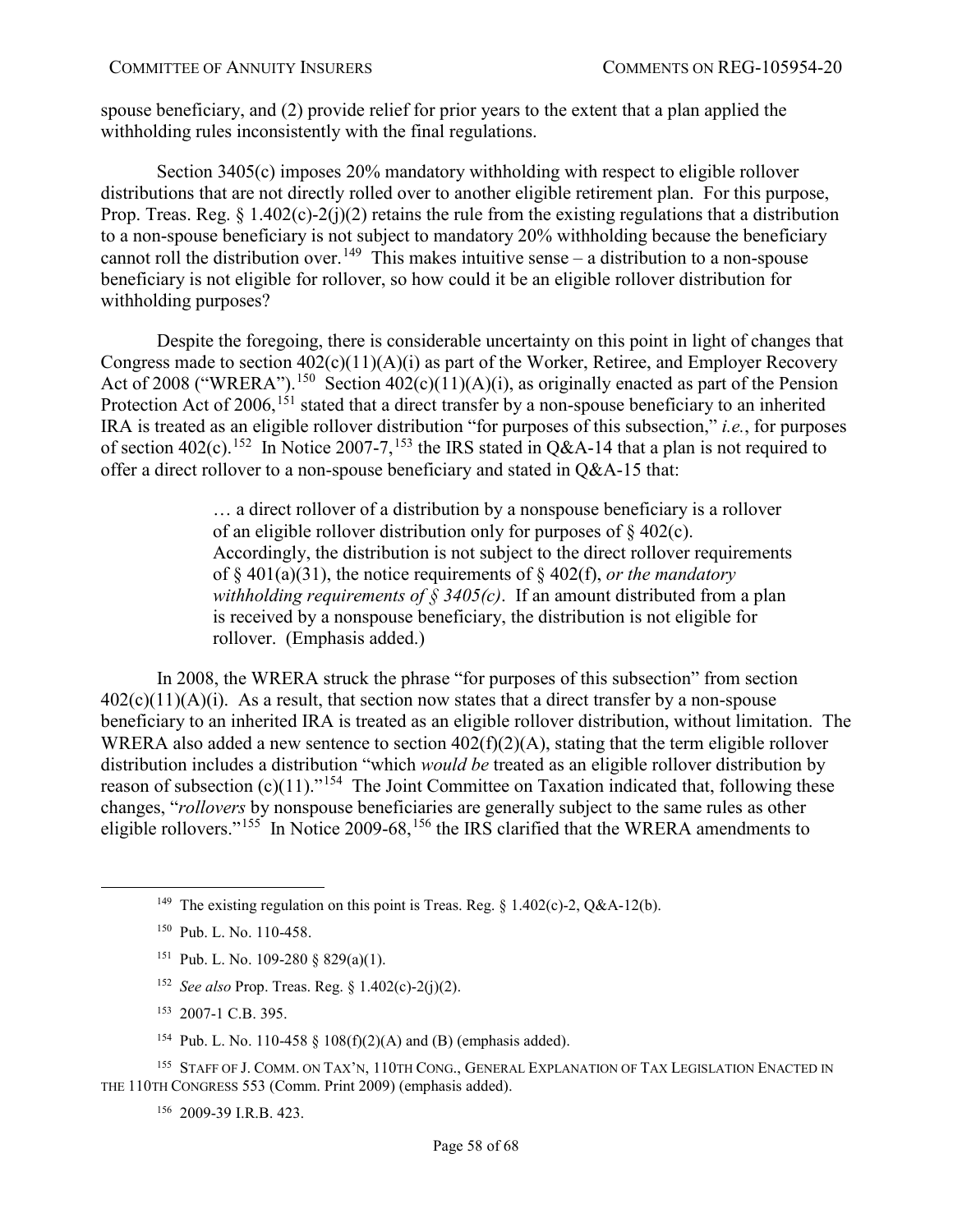section 402(f) mean that the eligible rollover distribution notice requirements in that section apply to distributions to a non-spouse beneficiary.

Although these developments could be interpreted as treating only *direct rollovers* by nonspouse beneficiaries as eligible rollover distributions, they also could be interpreted as treating actual distributions to non-spouse beneficiaries as eligible rollover distributions, including for purposes of the 20% mandatory withholding rules. There has been no guidance directly addressing this withholding issue. Rather, the guidance seems to be aimed at ensuring that plans provide nonspouse beneficiaries a direct rollover right and a 402(f) notice, which makes sense because of the adverse tax consequences that would ensue if the beneficiary does not elect a direct rollover. In addition, there would not seem to be the same tax policy justification for imposing 20% mandatory withholding on a distribution that a non-spouse beneficiary actually receives, at least to the extent that mandatory withholding is intended to encourage distributees to elect direct rollovers rather than indirect rollovers, since non-spouse beneficiaries cannot choose an indirect rollover to save for their own retirement in any event.

In light of the uncertainty outlined above, plan administrators and recordkeepers may have adopted different positions on whether or not 20% mandatory withholding applies to distributions to non-spouse beneficiaries. Final regulations should clarify this. Regardless of how final regulations resolve the issue, it is important that (a) the IRS clearly explain how the adopted position is consistent with the statutory provisions; (b) allow sufficient time for recordkeepers to make changes to their systems to accommodate the final regulations, and (c) provide relief for reasonable good faith positions taken by plan administrators and their service providers with respect to withholding on distributions to non-spouse beneficiaries prior to the effective date of the final regulations.

# **8. SECTION 403(b) PLANS**

<span id="page-58-0"></span>The Committee respectfully submits the following comments on the statements in the preamble to the proposed regulations that the Treasury Department and IRS are considering additional changes to apply the RMD rules for qualified plans to section 403(b) plans.

# <span id="page-58-1"></span>**A. Do not apply the qualified plan RMD rules to section 403(b) contracts that are not maintained under a written plan.**

No changes should be made that apply the RMD rules for qualified plans to 403(b) contracts that are not maintained under a written plan.

The proposed regulations, like the existing regulations, provide that section 403(b) contracts are treated as IRAs for purposes of applying the RMD requirements.<sup>[157](#page-58-2)</sup> Consequently, just as IRA trustees, custodians, and issuers are not required to automatically make RMDs to IRA owners or their beneficiaries, section 403(b) plans are not required to automatically make RMDs to participants or their beneficiaries. Also, the trustee, custodian, or issuer of an IRA must notify the IRS if there is an RMD with respect to the IRA owner for the calendar year, and must either notify the IRA owner of the RMD amount or offer to calculate the RMD amount.<sup>[158](#page-58-3)</sup> The IRS has not

<span id="page-58-2"></span><sup>&</sup>lt;sup>157</sup> Treas. Reg. § 1.403(b)-6(e)(2); Prop. Treas. Reg. § 1.403(b)-6(e)(2).

<span id="page-58-3"></span><sup>158</sup> Prop. Treas. Reg. § 1.408-8(f); Notice 2007-27, 2002-18 I.R.B. 814.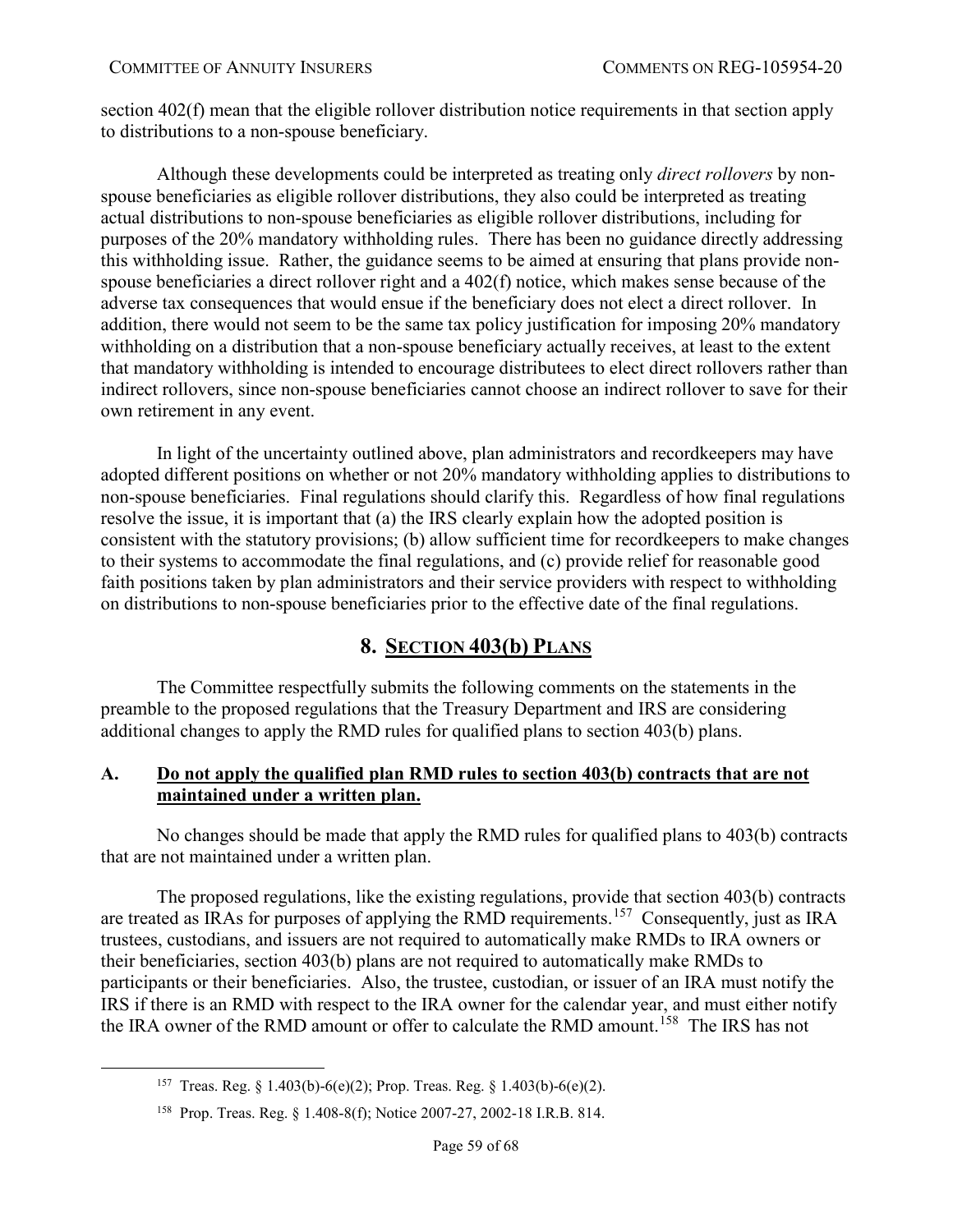extended these RMD notice requirements to section  $403(b)$  contracts,<sup>[159](#page-59-0)</sup> although a number of issuers of section 403(b) annuity contracts that also issue IRA annuity contracts provide a similar RMD notice to 403(b) contract owners, as a customer service.

The preamble to the proposed regulations requests comments on consideration being given by the Treasury Department and IRS to make additional changes to the RMD rules for section 403(b) plans so that they more closely follow the RMD rules for qualified plans, *e.g.*, by requiring each plan to make RMDs calculated with respect to that plan.<sup>[160](#page-59-1)</sup> The preamble explains that the rules treating 403(b) plans like IRAs for RMD purposes were developed before the issuance in 2007 of the existing section 403(b) regulations, which treat section 403(b) plans less like IRAs and more like employer-sponsored qualified plans.<sup>[161](#page-59-2)</sup> In this regard, the preamble notes that the existing section 403(b) regulations require employers to adopt a written plan document that describes employer responsibilities under the plan.<sup>[162](#page-59-3)</sup> Specifically, the existing  $403(b)$  regulations state that a section 403(b) contract must be maintained pursuant to a "written defined contribution plan" that satisfies the requirements of the regulations "in both form and operation."<sup>[163](#page-59-4)</sup>

However, Rev. Proc. 2007-71<sup>[164](#page-59-5)</sup> provides relief from this written plan requirement for the following types of section 403(b) contracts issued prior to the January 1, 2009, general effective date of the existing 403(b) regulations:

• *"Orphaned" contracts* – Section 8 of Rev. Proc. 2007-71 describes two categories of contracts issued prior to 2009 that are not held under an employer's section 403(b) plan, and thus are not subject to the written plan requirement. One category includes section 403(b) contracts issued after December 31, 2004, and before January 1, 2009, by an issuer that has not received contributions under a section 403(b) plan in a year after the contract was issued (*e.g.*, due to the issuer having been discontinued as an issuer under the plan or the issuer having become an issuer under the plan due to the contract having been issued after September 24, 2007, in exchange of section 403(b) contracts permitted under Rev. Rul. 90-  $24$ <sup> $165$ </sup> and has made a reasonable, good faith effort to include the contract as part of the employer's plan.<sup>[166](#page-59-7)</sup> The second category includes section  $403(b)$  contracts issued prior to January 1, 2009, for which the issuer ceased to receive contributions before that date (*e.g.*, due to the issuer having been discontinued as an issuer under the plan, the employer having ceased to exist, or the issuer having become an issuer under the plan due to the contract

- 161 *Id.*
- 162 *Id.*
- <sup>163</sup> Treas. Reg.  $\{1.403(b)-3(b)(3)(i)\}.$
- 164 2007-51 I.R.B. 1184.

<span id="page-59-7"></span><span id="page-59-6"></span><span id="page-59-5"></span><span id="page-59-4"></span><span id="page-59-3"></span><span id="page-59-2"></span>165 1990-1 C.B. 97, *declared obsolete by* Rev. Rul. 2009-18, 2009-27 I.R.B. 1. Rev. Rul. 90-24 permitted taxfree direct transfers between section 403(b) contracts without regard to whether the contracts were held under an employer's section 403(b) plan. The treatment of transfers between section 403(b) contracts currently is governed by Treas. Reg. § 1.403(b)-10(b). Treas. Reg. § 1.403(b)-11(g) provides special relief from these rules for exchanges made under Rev. Rul. 90-24 on or before September 24, 2007.

166 Rev. Proc. 2007-71, 2007-51 I.R.B. at 1186, § 8.01.

<span id="page-59-0"></span> <sup>159</sup> Notice 2007-27, 2002-18 I.R.B. at 815.

<span id="page-59-1"></span><sup>160 87</sup> Fed. Reg. at 10520.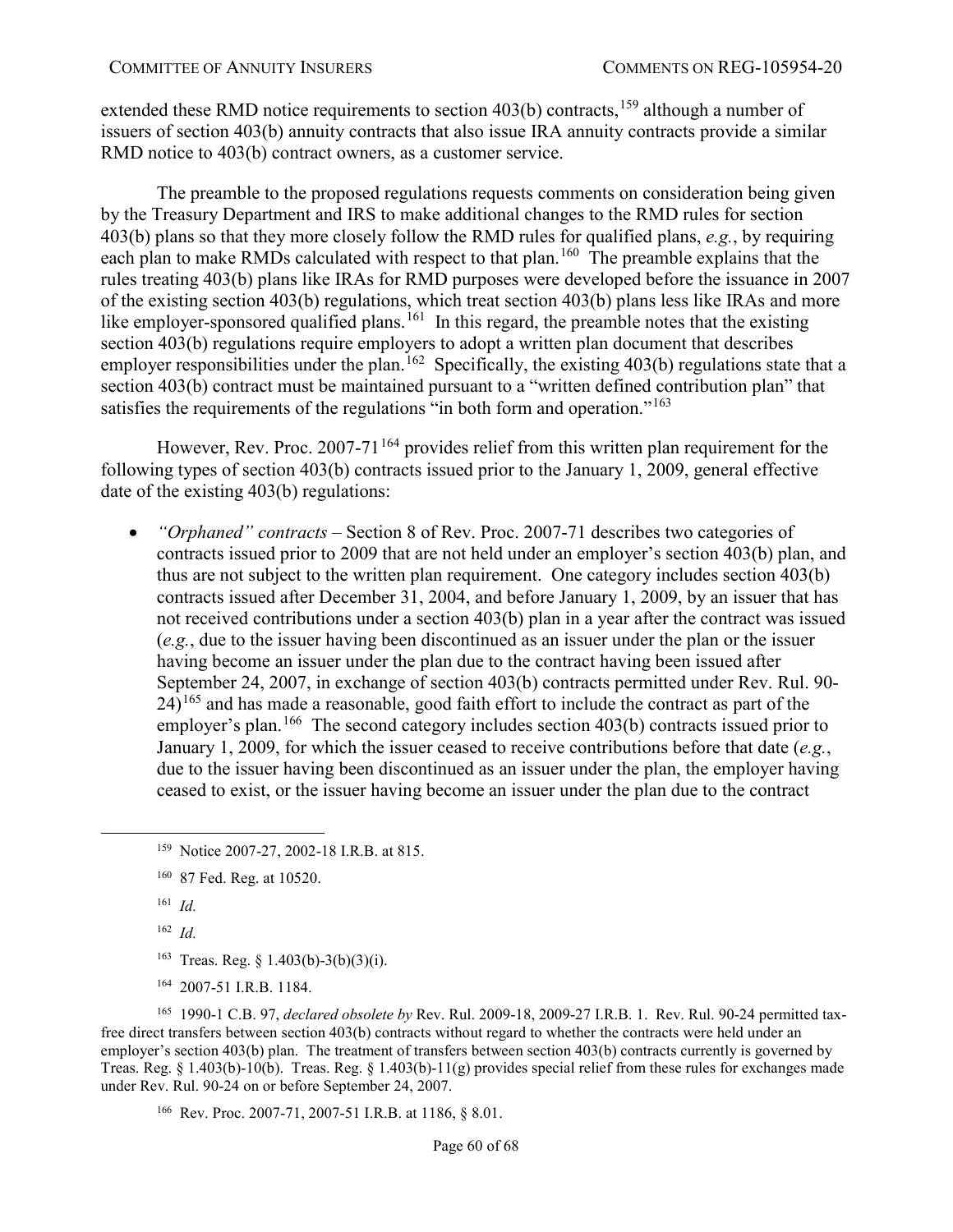having been issued after September 24, 2007, in an exchange permitted under Rev. Rul. 90- 24).[167](#page-60-2) Pursuant to the relief provided in section 8 of Rev. Proc. 2007-71, these contracts do not fail to be treated as 403(b) contracts merely because they are not covered under the terms of an employer's section 403(b) written plan.

• *"Legacy" contracts* – Section 403(b) contracts that were issued prior to January 1, 2005, and were not issued in an exchange permitted under Rev. Rul. 90-24, also apparently are not subject to the written plan requirement. Rev. Proc. 2007-71 does not expressly provide this treatment of pre-2005 contracts. However, this interpretation is gleaned from section 8.01 of the revenue procedure, which provides relief from the written plan requirement for certain contracts issued after 2004.<sup>168</sup> Absent this interpretation, pre-2005 contracts would be subject to the written plan requirement and would be treated worse under the section 403(b) regulations than the post-2004 contracts. This interpretation has been widely adopted by section 403(b) providers.<sup>[169](#page-60-4)</sup>

Such orphaned and legacy 403(b) contracts are issued directly to the participant, are not maintained under an employer's written plan, and not administered (or able to be administered) by an employer or plan administer as part of a plan. Rather, they are individually administered in accordance with the requirements of section 403(b), just as IRAs are individually administered in accordance with the applicable IRA requirements in section 408. Such contracts remain more like IRAs than employer-sponsored qualified plans. Accordingly, the RMD rules for qualified plans should not be applied to 403(b) contracts that are not maintained under a written plan.

# **9. PROP. TREAS. REG. § 1.408-8**

<span id="page-60-0"></span>The Committee respectfully submits the following comments on Prop. Treas. Reg. § 1.408-8 and the related discussion in the preamble, regarding IRAs.

# <span id="page-60-1"></span>**A. Do not impose a deadline by which a surviving spouse beneficiary must elect to treat an IRA as their own.**

Final regulations should eliminate the proposed deadline by which the surviving spouse of an IRA owner may elect to treat the IRA as the spouse's own. If the proposed deadline is retained, final regulations at least should (1) codify the rollover option described in the preamble to the proposed regulations, and (2) clarify that the proposed deadline (a) does not apply in cases where the IRA owner died on or after their required beginning date ("RBD"), and (b) does not apply until the decedent would have attained age 72, if the decedent is younger than the surviving spouse.

Pursuant to section  $408(d)(3)(C)(ii)$ , if the beneficiary of an IRA is the deceased owner's surviving spouse, the IRA is not treated as an inherited IRA, with the result that the surviving spouse can treat the IRA as their own and roll over part or all of the IRA tax-free to their own IRA or eligible retirement plan. Consistently with this statutory rule, the proposed regulations retain the

 <sup>167</sup> Rev. Proc. 2007-71, 2007-51 I.R.B. at 1186-87, § 8.02.

<sup>168</sup> Rev. Proc. 2007-71, 2007-51 I.R.B. at 1186, § 8.01.

<span id="page-60-4"></span><span id="page-60-3"></span><span id="page-60-2"></span><sup>&</sup>lt;sup>169</sup> This interpretation was confirmed in public comments made by a representative of Employee Plans, Tax Exempt and Government Entities Division of the IRS on a number of occasions after the final 403(b) regulations were issued in 2007.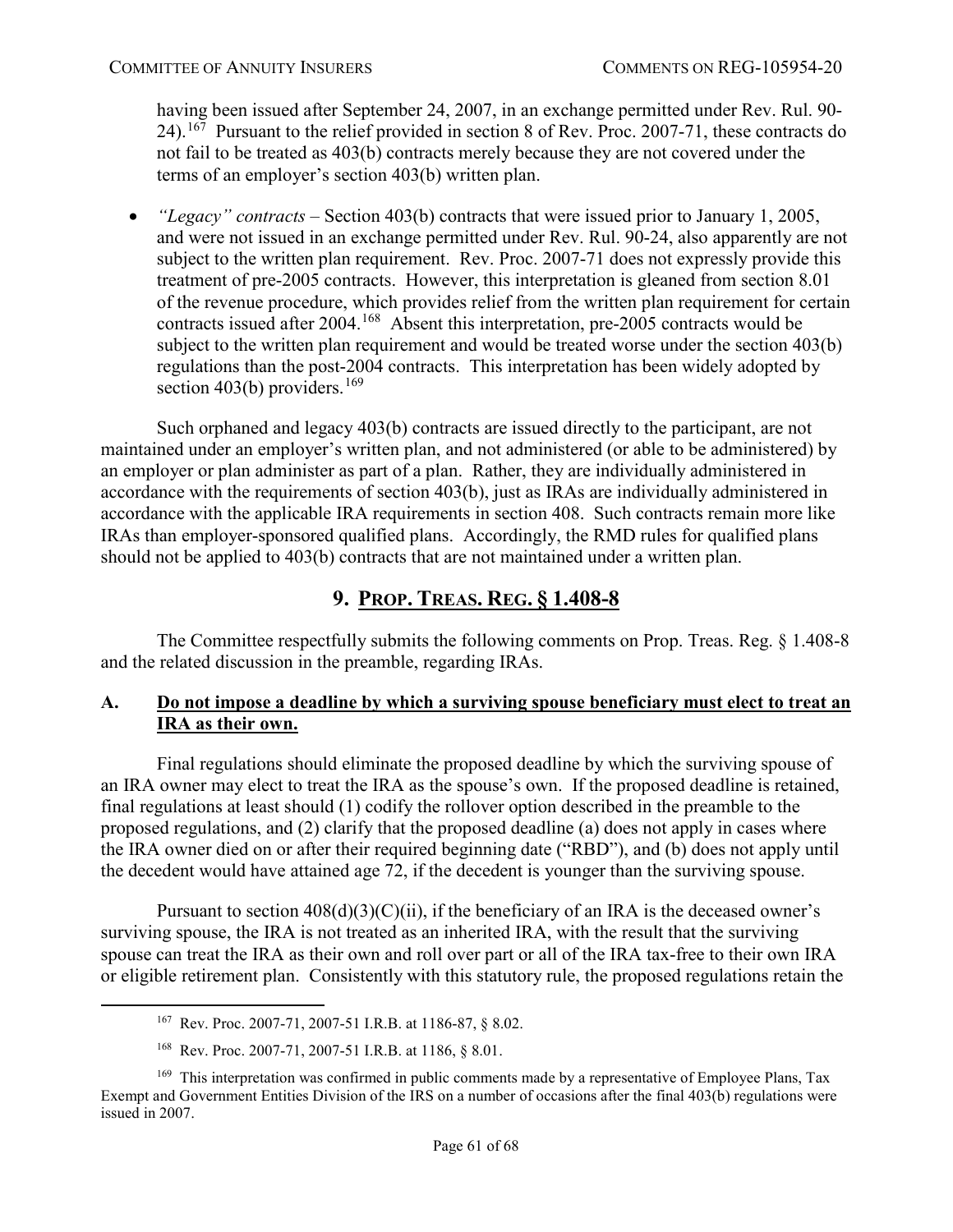provision in the existing regulations permitting a surviving spouse of a deceased IRA owner to elect to treat the decedent's IRA as their own if the surviving spouse is the "sole beneficiary of the IRA" and has "an unlimited right to withdraw amounts from the IRA." $170$ 

Unlike the statute and the existing regulations, however, the proposed regulations prohibit a surviving spouse from making this election after the later of (1) the calendar year in which the surviving spouse reaches age 72, and (2) the calendar year following the calendar year of the IRA owner's death (the "Proposed Deadline").<sup>171</sup> Although not stated in the proposed regulations, the preamble states that a surviving spouse who misses the Proposed Deadline still would be permitted to roll over distributions from the decedent's IRA to their own IRA, subject to the special rule that in cases where the owner died before their required beginning date ("RBD") the amount of a "hypothetical" RMD cannot be rolled over. The hypothetical RMD is intended to approximate the RMDs that would have been paid if the spouse had timely commenced "stretch" distributions as a beneficiary under the decedent's IRA pursuant to section  $401(a)(9)(B)(iii)$  or (iv).<sup>[172](#page-61-2)</sup>

For the following reasons, final regulations should not impose a deadline for an eligible surviving spouse beneficiary to elect to treat an IRA as their own:

- *Requiring liquidation is problematic, especially for annuity contracts A rule requiring that* a surviving spouse who wishes to elect after the Proposed Deadline to continue a decedent's IRA as their own must instead liquidate the decedent's IRA and roll the proceeds over to a new IRA raises form over substance. This rollover requirement is particularly troublesome for IRA annuity contracts, which may include features and benefits (such as a guaranteed interest crediting rate, guaranteed annuity rates, and a guaranteed living withdrawal benefit) that would be lost upon liquidation of the contract and could not be transferred to the surviving spouse's new IRA. The surviving spouse should not be required to forfeit valuable rights as a condition to continuing their interest in their own IRA.
- *No basis in the statute* The provisions of section  $408(d)(3)(C)$ , which are the basis for the spousal continuation rule for IRAs, do not impose a deadline by which a surviving spouse must elect to treat a deceased spouse's IRA as their own.
- *Hypothetical RMD requirement is not a valid justification –* The statements in the preamble regarding a spouse using a rollover to their own IRA as an end-around the Proposed Deadline appear to be related to the requirement that in some cases the spouse must take a distribution of a hypothetical RMD in connection with the rollover. For the reasons discussed above on page [56,](#page-55-1) final regulations should eliminate this hypothetical RMD rule, which in turn would seem to obviate the need for the Proposed Deadline. If the hypothetical RMD rule is not eliminated, however, it still is not a valid justification for the Proposed Deadline or for requiring the spouse to liquidate the decedent's IRA.

<span id="page-61-0"></span> <sup>170</sup> Prop. Treas. Reg. § 1.408-8(c)(1)(iii); Treas. Reg. § 1.408-8, Q&A-5.

<span id="page-61-1"></span><sup>&</sup>lt;sup>171</sup> Prop. Treas. Reg. § 1.408-8(c)(1)(ii).

<span id="page-61-2"></span><sup>172 87</sup> Fed. Reg. at 10519.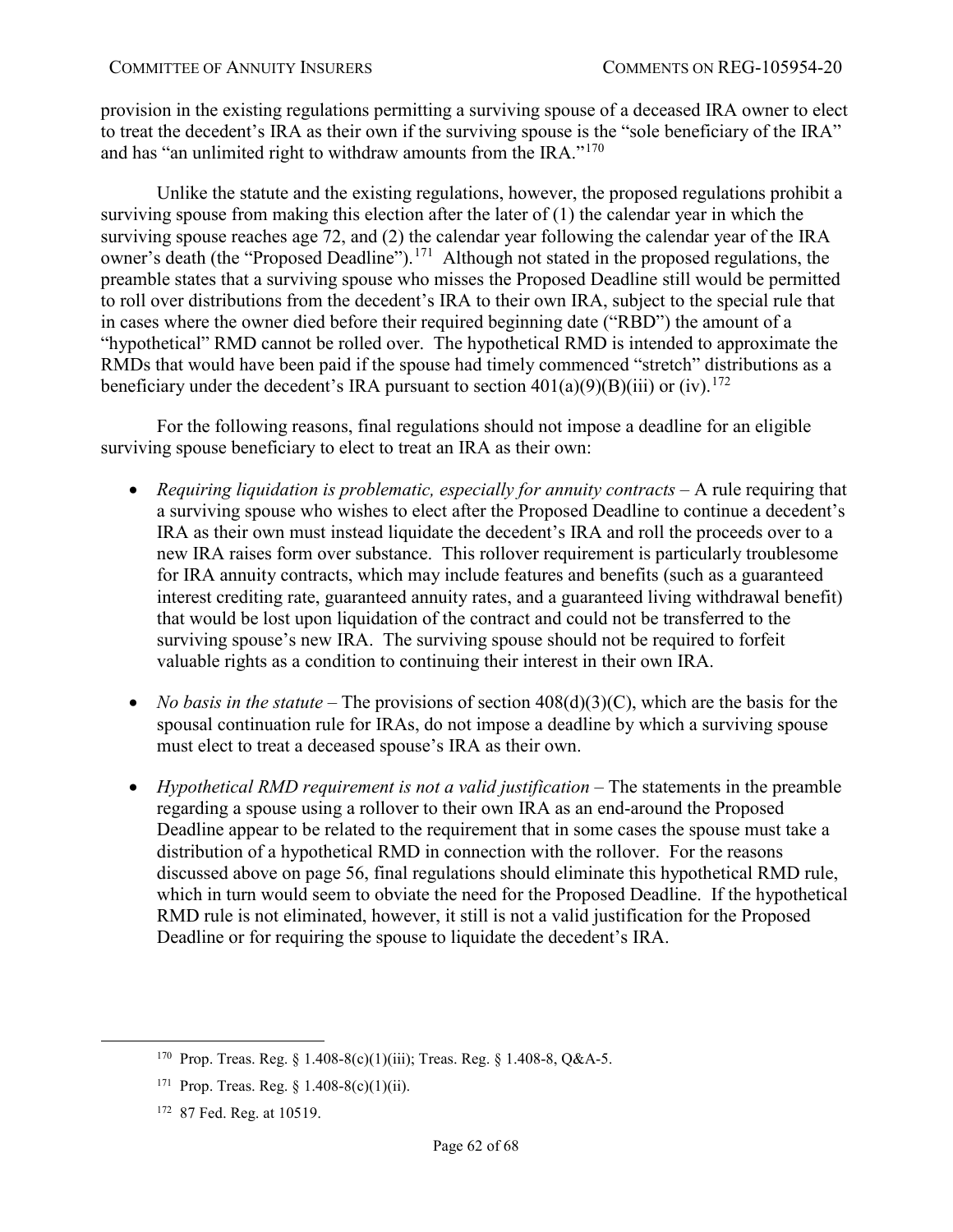- o *Hypothetical RMD rule does not apply on/after the RBD*  The proposed hypothetical RMD rule would apply only if the IRA owner died before their RBD.<sup>173</sup> If the owner died on or after their RBD, there would no hypothetical RMD even if the spouse were age 72 or older when they rolled to their own IRA. In such case, the hypothetical RMD requirement is no justification for depriving the spouse of their right to simply elect to treat the IRA as their own. In addition, if the owner dies on or after the RBD:
	- The proposed regulations provide that the at-least-as-rapidly rule of section  $401(a)(9)(B)(i)$  ("ALAR Rule") will apply, so the surviving spouse would need to take RMDs starting in the year after the owner's death. Such RMDs would be based on the longer of the spouse's single life expectancy or the decedent's single life expectancy.
	- If the spouse is over age 72 and is permitted to treat the IRA as their own, RMDs would be based on the spouse's life expectancy under the Uniform Lifetime Table (ULT), rather than the "longer of" the two single life expectancies used in the ALAR Rule. This would almost certainly result in a larger denominator in the RMD calculation fraction, meaning that RMDs before the spousal election would be larger than RMDs after the election. In these circumstances, there is simply no justification for imposing a deadline on the election.
- o *Hypothetical RMD rule does not apply to an older spouse until the decedent would have attained age 72*. The hypothetical RMD amount is calculated starting with the "first applicable year," which the proposed regulations define as the later of the calendar year in which (1) the surviving spouse attains age 72, or (2) the decedent would have attained age  $72.<sup>174</sup>$  Thus, if the decedent is younger than the surviving spouse, there is no hypothetical RMD until the decedent would have attained age 72, even if the spouse is age 72 or older. In this situation, prohibiting the spouse from electing to treat the decedent's IRA as their own after the spouse attains age 72 and before the decedent would have attained that age would seem to serve no purpose at all, because the election would occur before "stretch" distributions would have been required to commence to the spouse as a beneficiary of the decedent's IRA.
- o *Hypothetical RMD rule does not necessitate a liquidation* Even in cases where the hypothetical RMD requirement would apply, there is no need to force a spouse to liquidate their IRA merely so they can treat it as their own. Instead, the hypothetical RMD requirement could apply regardless of whether the surviving spouse liquidates the IRA and rolls the proceeds to their own IRA. Under this preferred approach, a spouse could elect to treat the decedent's IRA as their own at any time, subject to the condition that if the election occurs after the date referenced in the Proposed Deadline, the spouse may need to take an additional RMD that is based on the

 <sup>173</sup> *See* Prop. Treas. Reg. § 1.402(c)-2(j)(3)(iii)(A).

<span id="page-62-1"></span><span id="page-62-0"></span><sup>&</sup>lt;sup>174</sup> Prop. Treas. Reg. § 1.402(c)-2(j)(3)(iii)(D). The proposed regulations use the term "first applicable year" and "first applicable calendar year," but they appear to mean the same thing.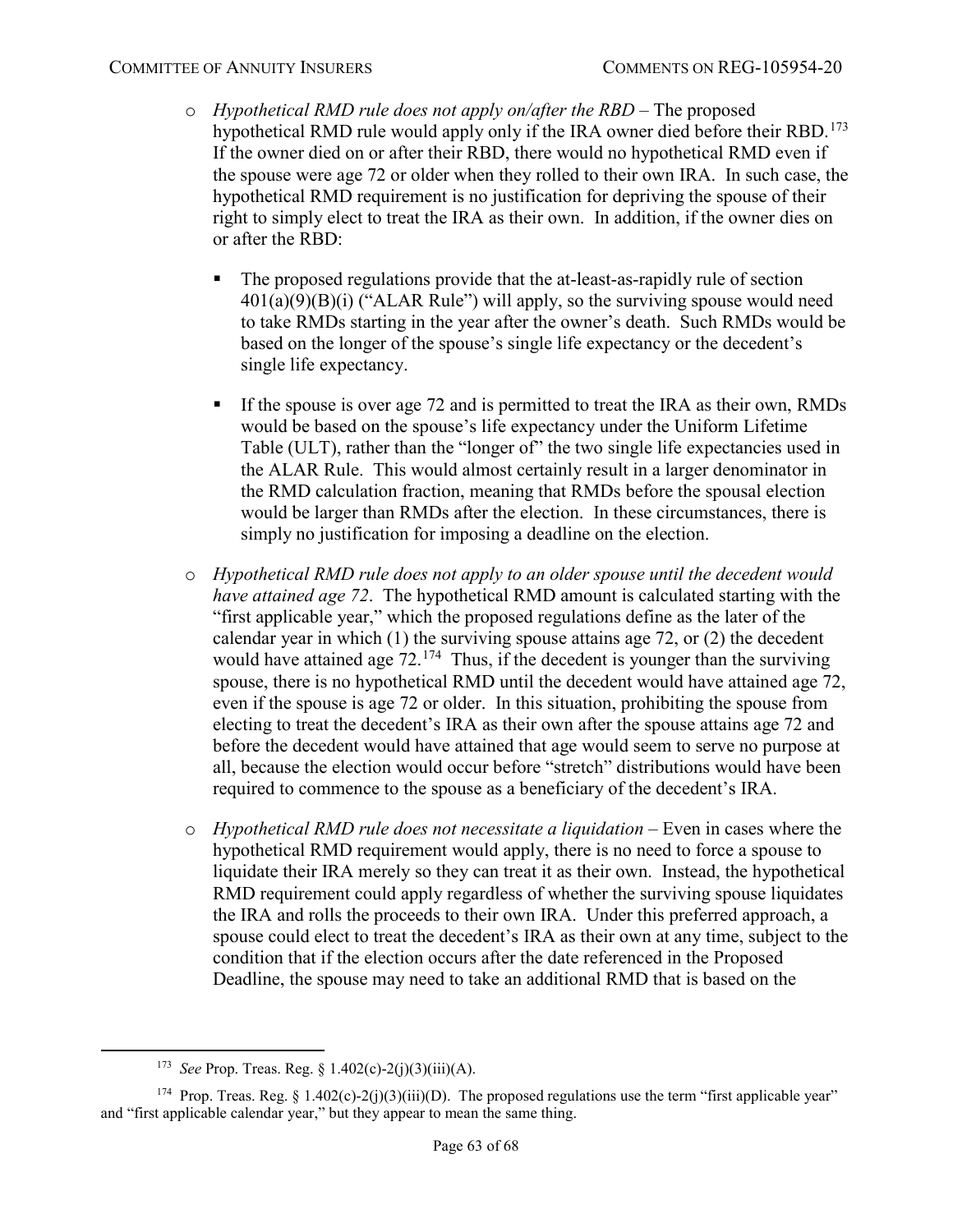hypothetical RMD calculation. Thus, there effectively would be no "deadline," but rather an additional RMD requirement.

Based on the foregoing, final regulations should eliminate the Proposed Deadline. If the deadline is retained, final regulations at least should (1) codify the rollover option described in the preamble to the proposed regulations, and (2) clarify that the Proposed Deadline (a) does not apply in cases where the IRA owner died on or after their RBD, and (b) does not apply until the decedent would have attained age 72, if the decedent is younger than the surviving spouse.

# <span id="page-63-0"></span>**B. Simplify the rules by which a surviving spouse who indirectly inherits a decedent's IRA through a trust or estate may treat that IRA as their own.**

Final regulations should simplify the rules by which a surviving spouse who indirectly inherits a decedent's IRA through a trust or estate may treat that IRA as their own. The proposed regulations retain the following rules from the existing regulations regarding when a surviving spouse of a deceased IRA owner is eligible to treat the decedent's IRA as the spouse's own IRA for federal income tax purposes:

- The surviving spouse must be the sole beneficiary of the decedent's IRA and have an unlimited right to withdraw amounts from the  $IRA$ ;<sup>[175](#page-63-1)</sup>
- If a trust is named as beneficiary of the IRA, the foregoing requirement is not satisfied even if the surviving spouse is the sole beneficiary of the trust and even though the trust qualifies as a "see-through" trust under the RMD regulations;  $176$  and
- If a decedent's estate is designated as a beneficiary under the decedent's IRA, the decedent is treated as not having a designated beneficiary for RMD purposes.<sup>177</sup>

On their face, these rules seem to indicate that if a decedent's IRA passes through a trust or estate, the surviving spouse cannot treat the IRA as their own even if the spouse actually controls the IRA through the trust or estate and is therefore the "real" beneficiary of the IRA. Nonetheless, the IRS has consistently allowed surviving spouses in such instances to follow a circuitous path that ultimately lands them in the same place as if they had simply elected to treat the IRA as their own. In that regard:

- The preamble to the existing regulations states that a surviving spouse who receives a distribution from an IRA may roll over part or all of that distribution to their own IRA, whether or not the surviving spouse is the sole beneficiary of the IRA owner.<sup>[178](#page-63-4)</sup>
- For at least 30 years, the IRS has routinely issued private letter rulings that reach this same conclusion in situations where the surviving spouse inherits an IRA through a trust or estate, including where a distribution is made to the trust or estate first, then to the spouse, then

<span id="page-63-1"></span><sup>&</sup>lt;sup>175</sup> Prop. Treas. Reg. § 1.408-8(c)(1)(iii); Treas. Reg. § 1.408-8, Q&A-5(a).

<span id="page-63-2"></span><sup>176</sup> *Id.*

<span id="page-63-3"></span><sup>177</sup> Prop. Treas. Reg. § 1.401(a)(9)-4(b); Treas. Reg. § 1.401(a)(9)-4, Q&A-3.

<span id="page-63-4"></span><sup>178</sup> *See* T.D. 8987, 2002-19 I.R.B. 852, 858.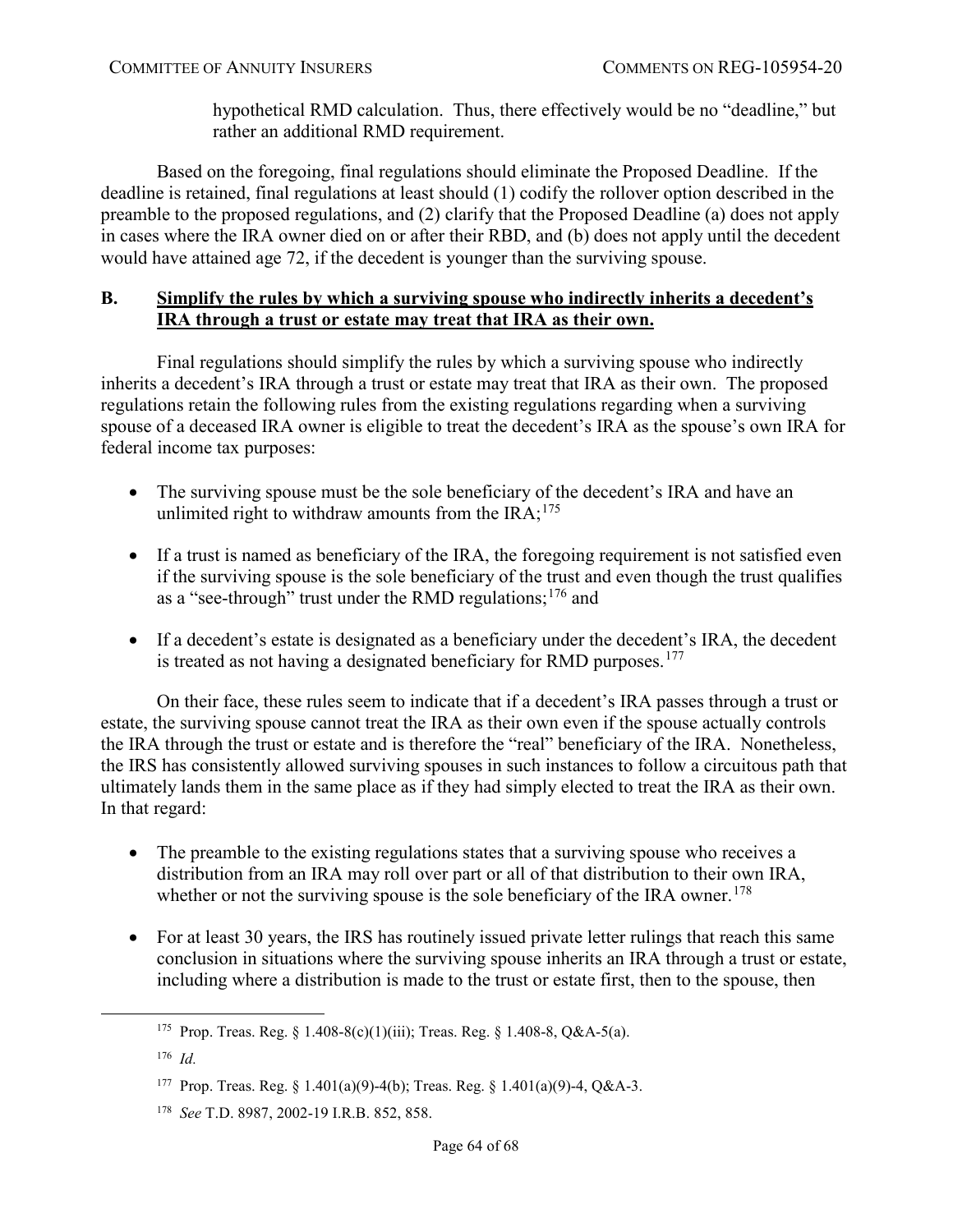rolled over to the spouse's own IRA.<sup>179</sup> The rulings generally involve situations where the surviving spouse has the power to control the trust or estate, such that no third party can prevent the spouse from directing the disposition of the decedent's IRA. In such cases, the IRS has concluded that the surviving spouse is effectively the individual for whose benefit the decedent's IRA is maintained, *i.e.*, the spouse is the "real" beneficiary.

• The IRS rulings also indicate that a spouse who inherits an IRA through a trust or estate in the foregoing circumstances can *directly* transfer amounts from the decedent's IRA to the spouse's own IRA, rather than having to actually receive the IRA proceeds from the decedent's IRA (or from the trust or estate) in order to complete a rollover.<sup>[180](#page-64-2)</sup>

Based on the foregoing, it seems clear that a surviving spouse who inherits an IRA through a trust or estate that the spouse controls can treat the IRA as their own, but only if they liquidate the IRA and have the proceeds deposited into a new IRA. This begs the question of why a liquidation is required if, in the end, the spouse is treated as the owner of the IRA to the same extent as if they had kept the original IRA intact and been permitted to treat it as their own. The liquidation serves no real purpose and, as discussed in A above, can result in the loss of valuable benefits in the case of an individual retirement annuity. The process could be greatly streamlined by allowing the decedent's IRA to be re-titled in the surviving spouse's name.

Moreover, the fact that taxpayers so frequently feel compelled to request private letter rulings on these issues, and the fact that the IRS routinely grants them, are strong evidence that better guidance is needed. To that end, final regulations should permit surviving spouses to elect to treat a decedent's IRA as their own if the spouse inherits the IRA through a trust or estate that the spouse controls. If this approach is not adopted, final regulations at least should codify the conclusions reflected in the plethora of private letter rulings on these issues, so that taxpayers and the IRS will no longer needlessly expend their time and resources on such rulings.

# <span id="page-64-0"></span>**C. Treat deemed distributions from an IRA under section 408(e) and (m) as RMDs.**

Final regulations should not exclude amounts treated as distributed under sections 408(e) or (m), or amounts treated as includible in gross income thereunder, in determining whether the RMD for a year with respect to the IRA is satisfied.

The proposed regulations provide that all amounts distributed from an IRA are taken into account in determining whether section  $401(a)(9)$  is satisfied, with certain exceptions.<sup>[181](#page-64-3)</sup> The enumerated exceptions include (1) amounts that are "treated as distributed" pursuant to section

<span id="page-64-1"></span> <sup>179</sup> *See*, *e.g.*, PLR 202210016 (Dec. 13, 2021); PLR 202136004 (Sept. 10, 2021); PLR 202040003 (Oct. 2, 2020); PLR 201944003 (Nov. 1, 2019); PLR 201632015 (Aug. 5, 2016) PLR 200025062 (Mar. 28, 2000); PLR 200008048 (Dec. 3, 1999), modifying PLR 199918065 (Feb. 10, 1999); PLR 9751042 (Sep. 24, 1997); PLR 9427035 (Apr. 29, 1994); PLR 9416039 (Jan. 26, 1994). *See also* section 652(b) (distributions to beneficiary of a simple trust have the same tax character in hands of the beneficiary as in the hands of the trust); section 662(b) (same for complex trusts and estates).

<span id="page-64-3"></span><span id="page-64-2"></span><sup>180</sup> *See*, *e.g.*, PLR 201437029 (June 5, 2014); PLR 201445031 (Aug. 11, 2014); PLR 200011062 (Dec. 20, 1999).

<sup>&</sup>lt;sup>181</sup> Prop. Treas. Reg. § 1.408-8(g)(1).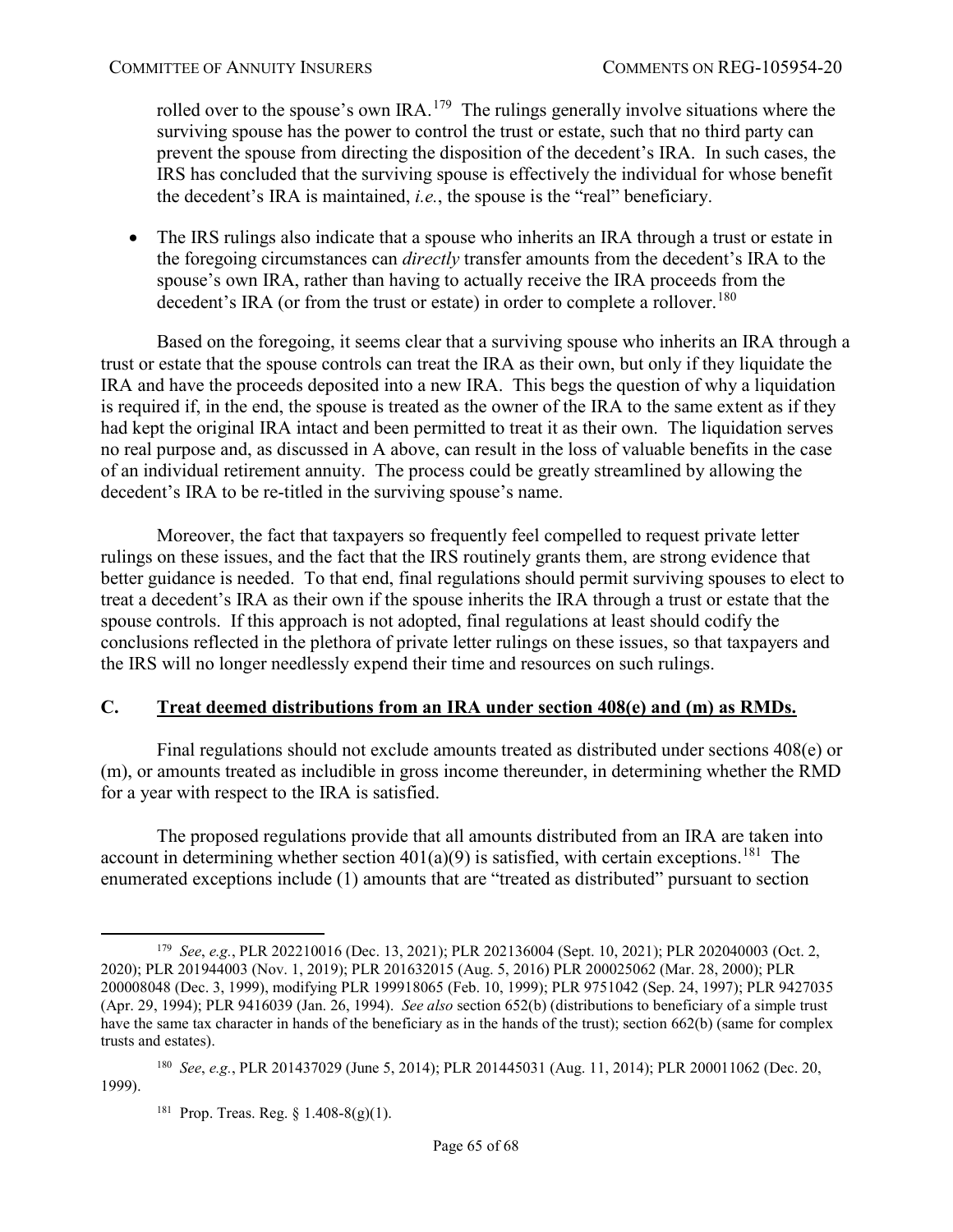408(e), and (2) amounts that are "deemed to be distributed" with respect to collectibles pursuant to section  $408$ (m).<sup>[182](#page-65-1)</sup>

Sections  $408(e)(2)$  and (4) provide that if an individual engages in a prohibited transaction with respect to their individual retirement account under section 408(a), or uses any portion of the account as security for a loan, the account ceases to qualify as an IRA and the fair market value ("FMV") of the account is treated as distributed and is included in the owner's gross income. The proposed regulations would prohibit that deemed distribution from counting towards the RMD with respect to the IRA account for the year of the deemed distribution. Thus, unless the individual has another IRA from which to withdraw the RMD with respect to the disqualified account, the owner would be subject to the 50% excise tax for an RMD failure with respect to the disqualified account even though they were also taxed on the full FMV of that account.

If the individual happens to have another IRA from which they could take a withdrawal to satisfy their RMD with respect to the disqualified IRA account, the owner could avoid the 50% excise tax but still would be taxed on (1) the withdrawal from the "good" account to satisfy the RMD for "bad" account, plus (2) the full FMV of the "bad" account. It appears that a similar problem would arise with respect to an individual retirement annuity under section 408(b) if any amount is borrowed under or by use of the contract, although this is unclear because section 408(e)(3) does not expressly state that the amount included in gross income in such event is treated as a distribution.

A similar problem also would arise under section 408(m)(1), which states that the acquisition by an individual retirement account (or by an individually-directed account under a section 401(a) plan) of any collectible is "treated ... as a distribution" from such account in an amount equal to the cost of the collectible to the account.

Accordingly, amounts that are treated under sections 408(e) or (m) as distributed from an IRA for a taxable year, or includible in the IRA owner's gross income for a taxable year, should count towards any RMD for the year with respect to the IRA. This should be the case at least in circumstances where the account or annuity ceases to be an IRA under those sections. It also would be consistent with the general rule in the regulations that the RMD amount will never exceed the entire account balance on the date of the distribution. Hence, final regulations should not exclude these amounts from determining whether the RMD for the year with respect to the IRA is satisfied.<sup>[183](#page-65-2)</sup>

# **10. PROP. TREAS. REG. § 54.4974-1**

<span id="page-65-0"></span>The Committee respectfully submits the following comments on Prop. Treas. Reg. § 54.4974-1, regarding the excise tax on accumulations in qualified retirement plans.

<span id="page-65-1"></span><sup>&</sup>lt;sup>182</sup> Prop. Treas. Reg. § 1.408-8(g)(2)(iv) and (v).

<span id="page-65-2"></span><sup>&</sup>lt;sup>183</sup> Prop. Treas. Reg. § 1.401(a)(9)-5(a)(1).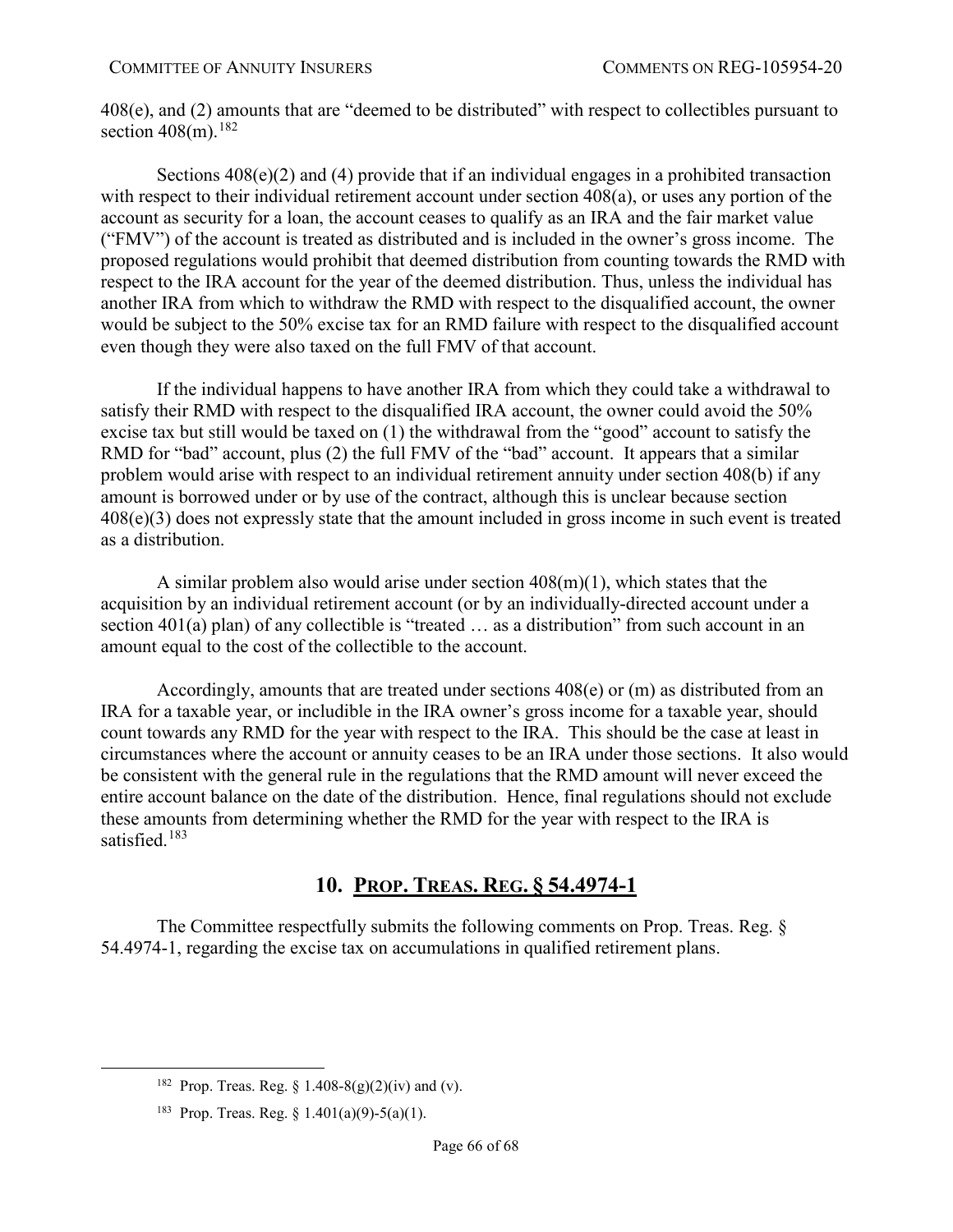# <span id="page-66-0"></span>**A. Extend the deadline for the RMD that is due in the year of death, rather than providing an automatic waiver of the excise tax for such year.**

Final regulations should provide that if an individual is required to take an RMD with respect to a calendar year but dies in that year before taking the distribution, the deadline for the beneficiary to take the decedent's final RMD is extended to the end of the year following the year of the decedent's death. This extension would apply in lieu of the automatic waiver of the 50% excise tax under the proposed regulations. In any event, the relief – whether an automatic waiver or extended deadline – should apply starting with RMDs due in the 2021 calendar year.

In that regard, the proposed regulations include a new provision that automatically waives the 50% excise tax for a failure to take a decedent's final RMD by the end of the year they die, provided that the beneficiary takes that RMD by their own tax filing deadline (including extensions) for year of the decedent's death.<sup>[184](#page-66-1)</sup> The Committee appreciates the inclusion of this automatic waiver provision in the proposed regulations. The provision recognizes that it can be difficult to satisfy the decedent's final RMD obligation by year-end, especially if the decedent died late in the year or, as often occurs, the plan administrator receives notice of death late. Although automatically waiving the excise tax for a failure to take this final RMD by year-end is helpful, it can be difficult for these same reasons to satisfy the decedent's final RMD by the tax filing deadline for the year of death. A better solution would be to simply extend the deadline for taking that RMD until the end of the year after the year of death.

Providing such an extension would align the dates by which the beneficiary must take the decedent's final RMD and the beneficiary's first RMD in many cases, *i.e.*, where the employee died on or after the RBD or where an eligible designated beneficiary ("EDB") is "stretching" benefits they inherited from an employee who died before the RBD. An extension from the beneficiary's tax filing deadline until the end of that same year also would not affect the year in which the decedent's final RMD is taxable. Such an extension also would eliminate any question whether the beneficiary should file Form 5329, *Additional Taxes on Qualified Plans (Including IRAs) and Other Tax-Favored Accounts*, to claim a waiver of the excise tax, since taking the distribution by the extended deadline would result in compliance with the RMD rules rather than a violation for which a waiver is needed. Regardless of whether or not final regulations adopt this approach, the relief should apply starting with RMDs due in the 2021 calendar year. In other words, either the automatic waiver or the extended deadline – whichever is adopted – should apply starting with 2021 RMDs.

**\* \* \* \* \***

<span id="page-66-1"></span><sup>&</sup>lt;sup>184</sup> Prop. Treas. Reg. § 54.4974-1(g)(3).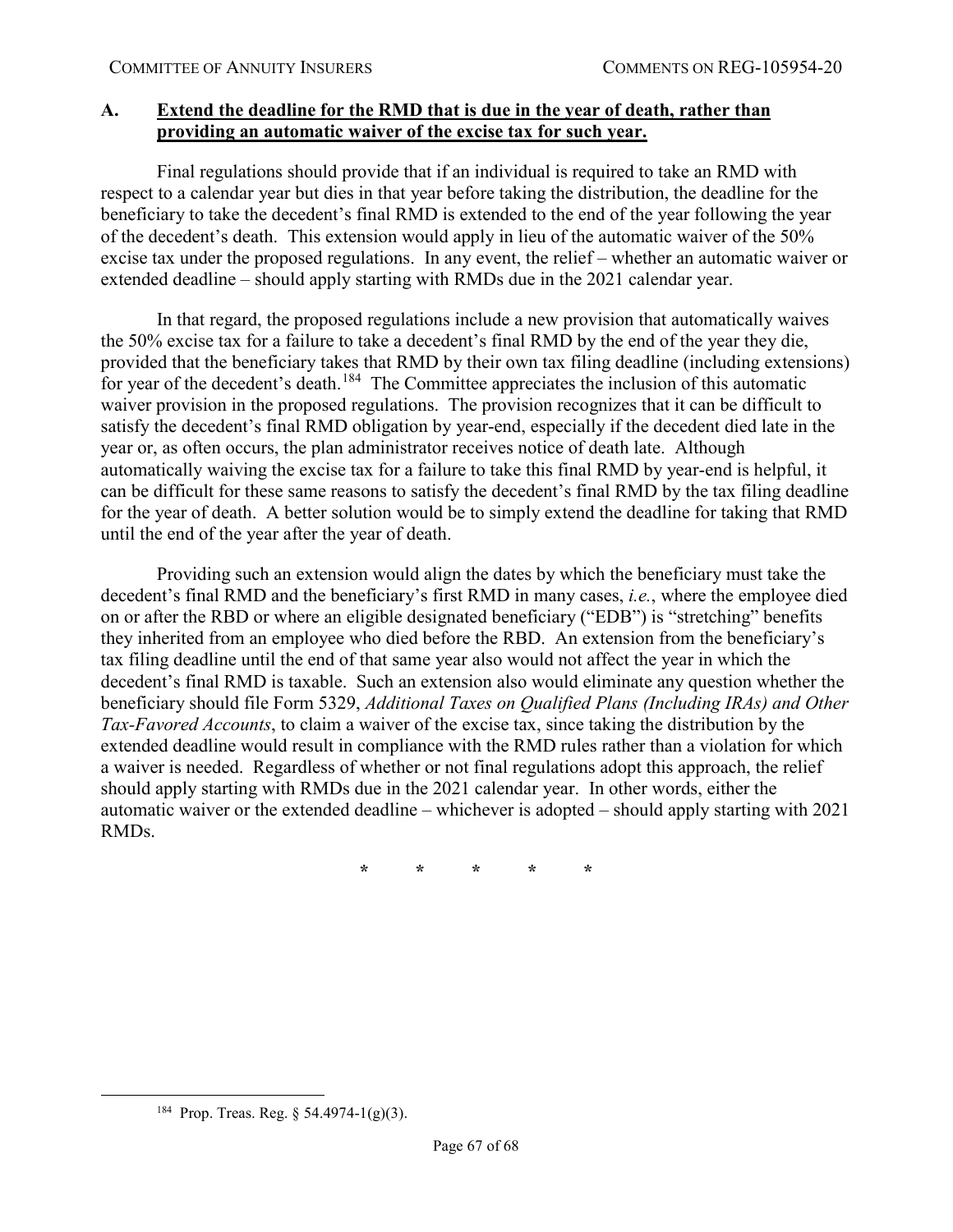The Committee appreciates this opportunity to comment on the proposed regulations. Should any questions arise regarding the Committee's comments or the attached outline of topics that the Committee plans to discuss at the June 15th public hearing, please contact either of the undersigned.

Counsel to the Committee of Annuity Insurers

Bul

Bryan W. Keene Partner, Davis & Harman LLP [bwkeene@davis-harman.com](mailto:bwkeene@davis-harman.com) 202-662-2273

 $\frac{1}{2}$ 

Mark E. Griffin Partner, Davis & Harman LLP [megriffin@davis-harman.com](mailto:megriffin@davis-harman.com) 202-662-2268

Attachments: List of Committee member companies Outline of topics for public hearing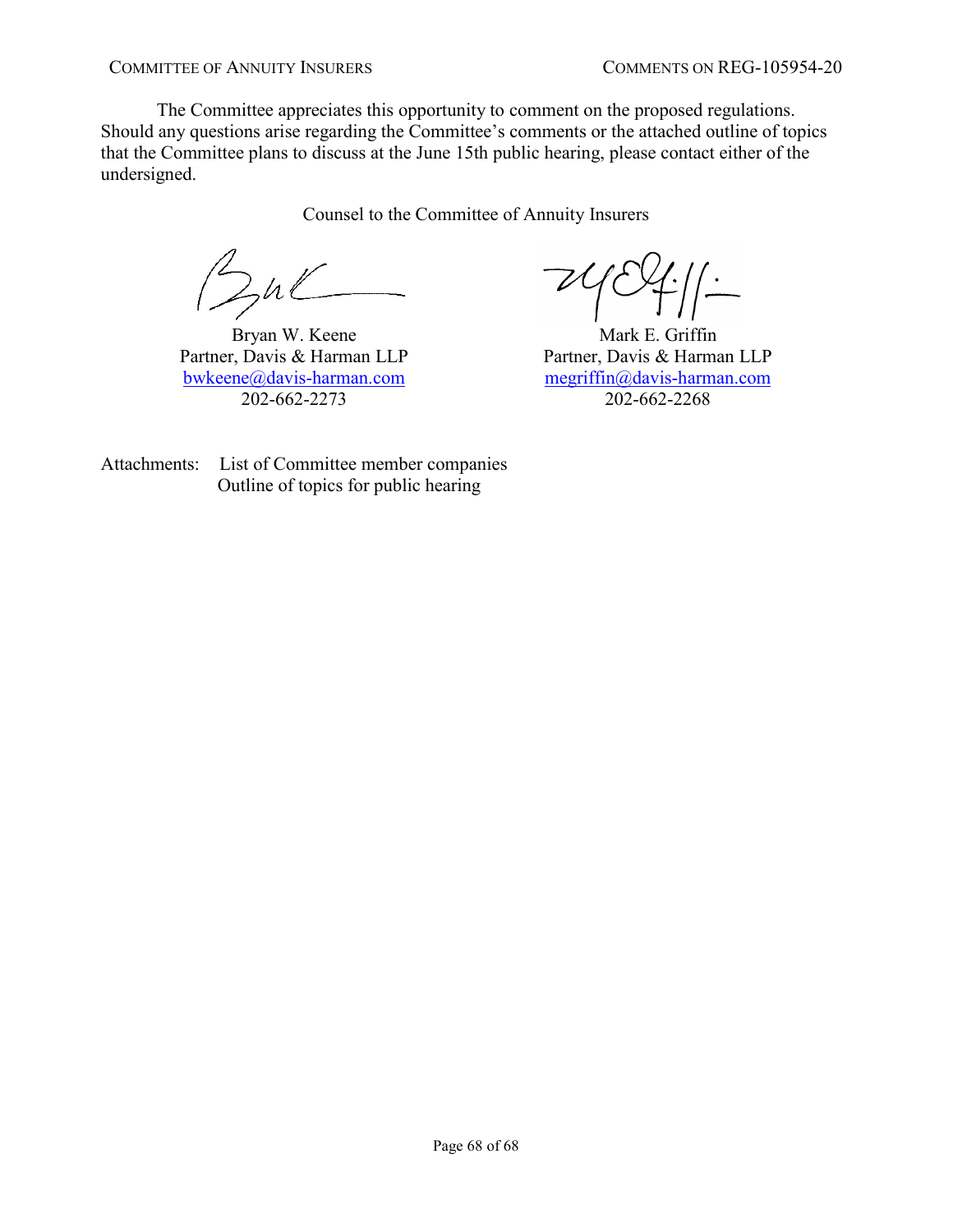

AIG Life & Retirement, Los Angeles, CA Allianz Life Insurance Company, Minneapolis, MN Ameriprise Financial, Minneapolis, MN Athene USA, Des Moines, IA Brighthouse Financial, Inc., Charlotte, NC CUNA Mutual, Madison, WI Equitable, New York, NY Fidelity Investments Life Insurance Company, Boston, MA Genworth Financial, Richmond, VA Global Atlantic Financial Group, Southborough, MA Guardian Insurance & Annuity Co., Inc., New York, NY Jackson National Life Insurance Company, Lansing, MI John Hancock Life Insurance Company, Boston, MA Lincoln Financial Group, Fort Wayne, IN Massachusetts Mutual Life Insurance Company, Springfield, MA Metropolitan Life Insurance Company, New York, NY Nationwide Life Insurance Companies, Columbus, OH New York Life Insurance Company, New York, NY Northwestern Mutual Life Insurance Company, Milwaukee, WI Ohio National Financial Services, Cincinnati, OH Pacific Life Insurance Company, Newport Beach, CA Protective Life Insurance Company, Birmingham, AL Prudential Insurance Company of America, Newark, NJ Sammons Financial Group, Chicago, IL Security Benefit Life Insurance Company, Topeka, KS Symetra Financial, Bellevue, WA Talcott Resolution, Windsor, CT Thrivent, Minneapolis, MN TIAA, New York, NY USAA Life Insurance Company, San Antonio, TX

The Committee of Annuity Insurers was formed in 1981 to participate in the development of federal policies with respect to annuities. The member companies of the Committee represent approximately 80% of the annuity business in the United States.